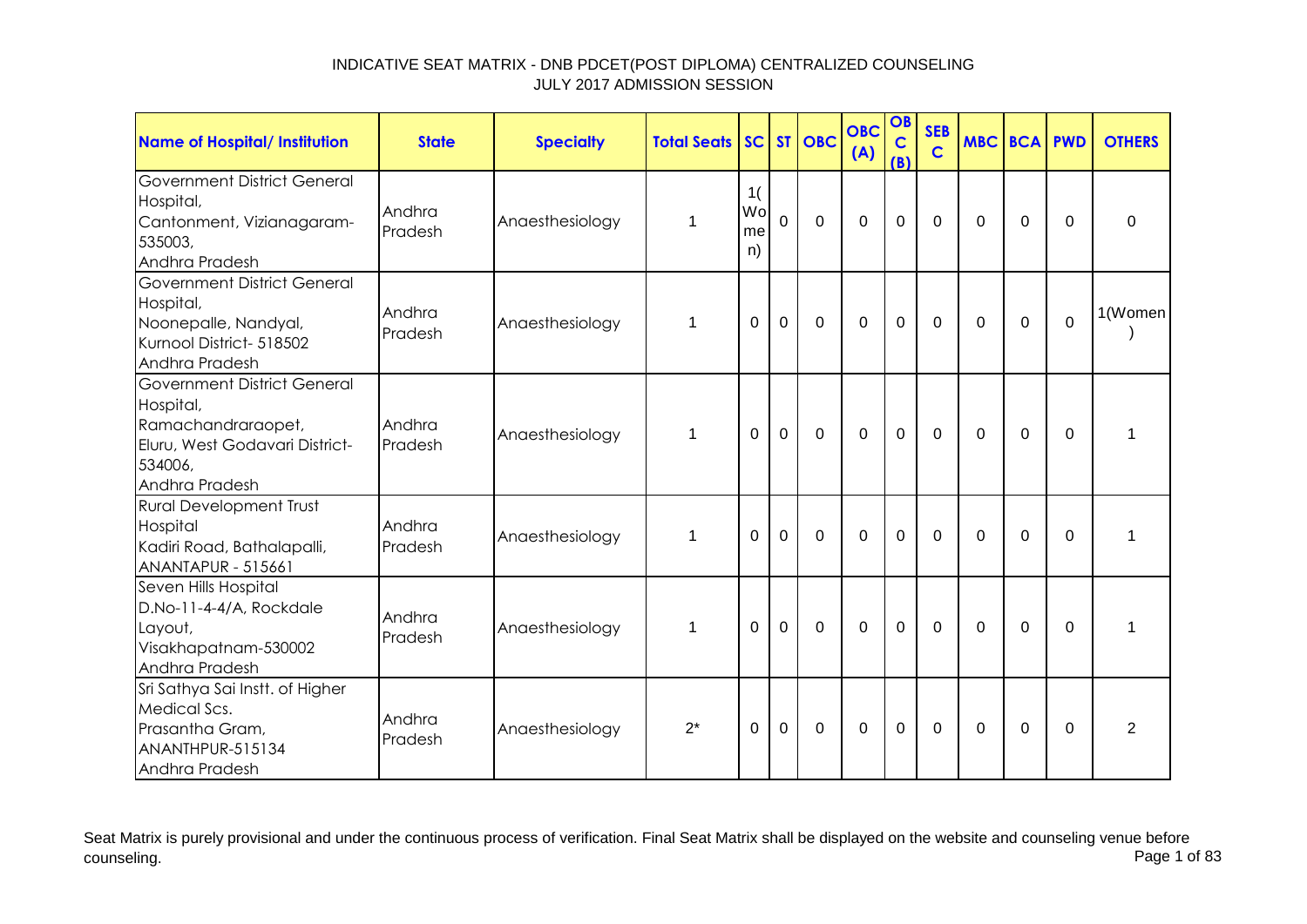| Name of Hospital/ Institution                                                                                                                                                      | <b>State</b>      | <b>Specialty</b> | <b>Total Seats</b> |             |             | SC ST OBC   | <b>OBC</b><br>(A) | OB<br>$\mathbf C$<br>(B) | <b>SEB</b><br>$\mathbf C$ | MBC BCA PWD |             |             | <b>OTHERS</b> |
|------------------------------------------------------------------------------------------------------------------------------------------------------------------------------------|-------------------|------------------|--------------------|-------------|-------------|-------------|-------------------|--------------------------|---------------------------|-------------|-------------|-------------|---------------|
| Visakha Hospital and<br>Diagnostics (Care Hospital)<br>A.S. Raja Complex, Door No. 10-<br>$50 - 11/5$ ,<br>Ramnagar, Waltair Main Road,<br>Visakhapatnam-530002,<br>Andhra Pradesh | Andhra<br>Pradesh | Anaesthesiology  | $\mathbf{1}$       | $\mathbf 0$ | $\mathbf 0$ | $\mathbf 0$ | $\mathbf 0$       | $\mathbf 0$              | $\overline{0}$            | $\Omega$    | $\mathbf 0$ | $\mathbf 0$ | 1             |
| Apollo Hospitals,<br>Village Lingiadih,<br>Seepat Road,<br><b>Bilaspur: 495006</b><br>Chhattisgarh                                                                                 | Chhattisgarh      | Anaesthesiology  | $1^*$              | 0           | $\mathbf 0$ | $\mathbf 0$ | $\mathbf 0$       | $\mathbf 0$              | $\mathbf 0$               | 0           | 0           | $\Omega$    | 1             |
| J.L.N. Main Hosp. & Res. Centre<br><b>Bhilai Steel Plant,</b><br>BHILAI-01<br>Chhatisgarh                                                                                          | Chhattisgarh      | Anaesthesiology  | 3                  | $\Omega$    | $\mathbf 0$ | $\mathbf 0$ | $\mathbf 0$       | $\mathbf 0$              | $\mathbf 0$               | $\Omega$    | 0           | $\Omega$    | 3             |
| Ramkrishna Care Hospital<br>Aurobindo Enclave, Pachpedhi<br>Naka,<br>Dhamtari Road, N. H. 43,<br>Raipur-492001<br>Chhattisgarh                                                     | Chhattisgarh      | Anaesthesiology  | $\overline{2}$     | 0           | $\mathbf 0$ | $\mathbf 0$ | $\mathbf 0$       | $\mathbf 0$              | 0                         | 0           | 0           | 0           | 2             |
| <b>Batra Hospital and Medical</b><br><b>Research Centre</b><br>1, Tuglakabad Institutional<br>Area,<br>Mehrauli Badarpu Road,<br>New Delhi-110062                                  | Delhi             | Anaesthesiology  | 1                  | 0           | $\mathbf 0$ | $\mathbf 0$ | $\mathbf 0$       | $\mathbf 0$              | $\mathbf 0$               | $\Omega$    | 0           | $\Omega$    | 1             |

Seat Matrix is purely provisional and under the continuous process of verification. Final Seat Matrix shall be displayed on the website and counseling venue before<br>Page 2 of 83 counseling. Page 2 of 83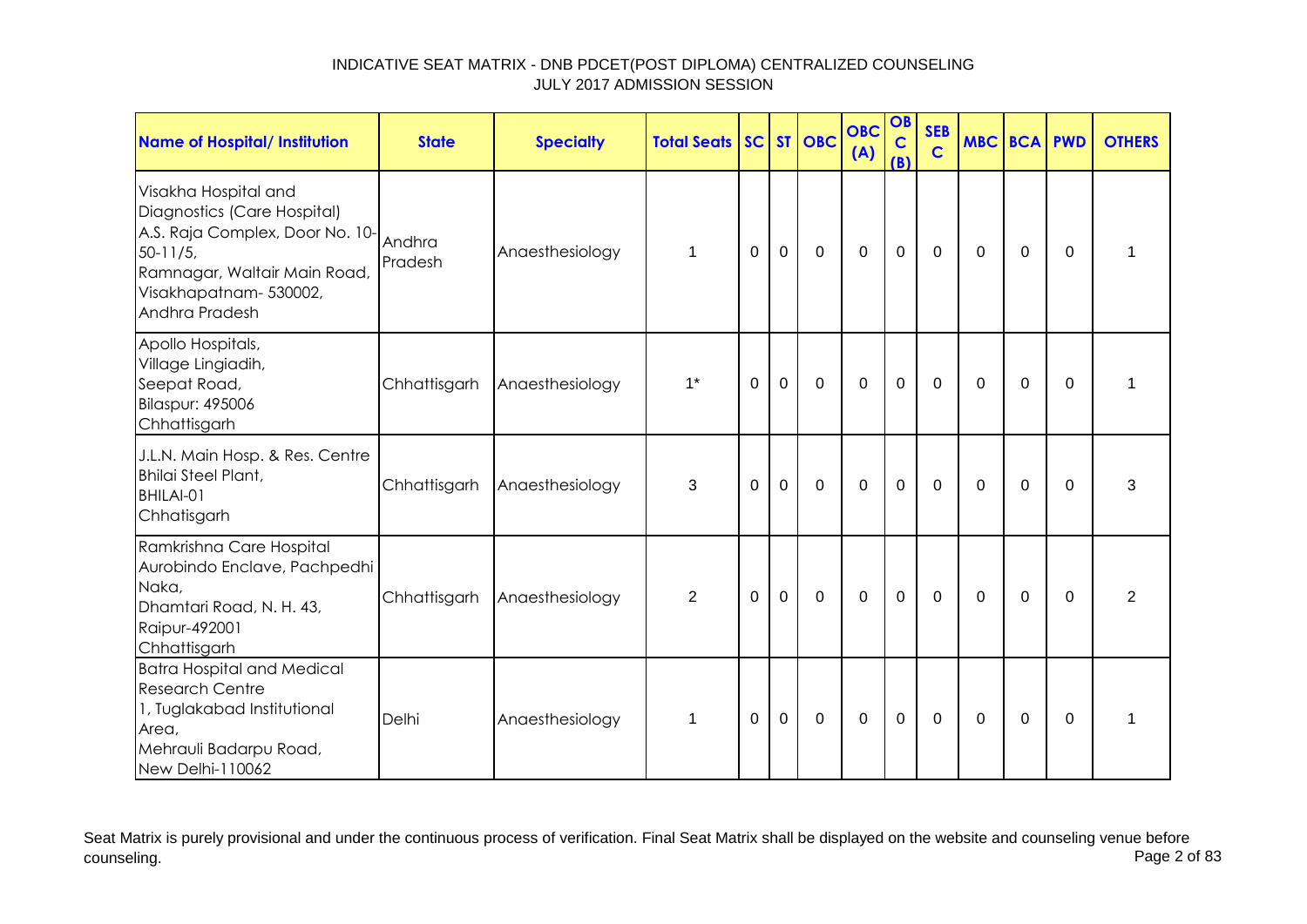| <b>Name of Hospital/ Institution</b>                                                                                                                                                                                                      | <b>State</b> | <b>Specialty</b> | <b>Total Seats</b> | SC           |          | ST OBC      | <b>OBC</b><br>(A) | OB<br>$\mathbf C$<br>(B) | <b>SEB</b><br>$\overline{c}$ | <b>MBC</b> | <b>BCA PWD</b> |          | <b>OTHERS</b>  |
|-------------------------------------------------------------------------------------------------------------------------------------------------------------------------------------------------------------------------------------------|--------------|------------------|--------------------|--------------|----------|-------------|-------------------|--------------------------|------------------------------|------------|----------------|----------|----------------|
| Deen Dayal Upadhyay Hospital<br>Hari Nagar,<br>New Delhi-64                                                                                                                                                                               | Delhi        | Anaesthesiology  | 1                  | 1            | 0        | $\mathbf 0$ | 0                 | $\overline{0}$           | $\mathbf 0$                  | $\Omega$   | 0              | $\Omega$ | $\mathbf 0$    |
| Hindu Rao Hospital<br>Subzi Mandi, Malkaganj<br>Delhi-110007                                                                                                                                                                              | Delhi        | Anaesthesiology  | 1                  | 1            | $\Omega$ | $\Omega$    | 0                 | $\Omega$                 | $\Omega$                     | $\Omega$   | 0              | $\Omega$ | 0              |
| Indraprastha Apollo Hospital<br>Delhi Mathura Road,<br>Sarita Vihar,<br>New Delhi - 110076                                                                                                                                                | Delhi        | Anaesthesiology  | $3^*$              | $\Omega$     | 0        | $\mathbf 0$ | 0                 | $\mathbf 0$              | $\mathbf 0$                  | $\Omega$   | 0              | $\Omega$ | 3              |
| Jaipur Golden Hospital<br>2, Institutional Area, Sector 3,<br>Rohini,<br>New Delhi-85                                                                                                                                                     | Delhi        | Anaesthesiology  | $\overline{2}$     | $\Omega$     | $\Omega$ | $\mathbf 0$ | 0                 | $\mathbf 0$              | $\Omega$                     | $\Omega$   | $\overline{0}$ | $\Omega$ | $\overline{2}$ |
| Mata Chanan Devi Hospital<br>C-1 Janakpuri,<br>New Delhi - 58                                                                                                                                                                             | Delhi        | Anaesthesiology  | 1                  | $\Omega$     | $\Omega$ | $\mathbf 0$ | 0                 | $\Omega$                 | $\Omega$                     | $\Omega$   | $\Omega$       | 0        | 1              |
| Max Smart Super Specialty<br>Hospital<br>(Formerly-Saket City Hospital)<br>(A unit of Gujarmal Modi<br>Hospital & Research Centre for Delhi<br><b>Medical Sciences)</b><br>Mandir Marg, Press Enclave<br>Marg,<br>Saket, New Delhi-110017 |              | Anaesthesiology  | $\mathbf 1$        | $\mathbf{0}$ | 0        | $\mathbf 0$ | 0                 | $\mathbf 0$              | $\mathbf 0$                  | $\Omega$   | 0              | $\Omega$ | 1              |
| Swami Dayanand Hospital<br>Dilshad Garden, Shahdara<br>New Delhi- 110095                                                                                                                                                                  | Delhi        | Anaesthesiology  | $\mathbf 1$        | 0            | 0        | 0           | 0                 | $\Omega$                 | 0                            | $\Omega$   | 0              | 0        | 1              |

Seat Matrix is purely provisional and under the continuous process of verification. Final Seat Matrix shall be displayed on the website and counseling venue before<br>Page 3 of 83 counseling. Page 3 of 83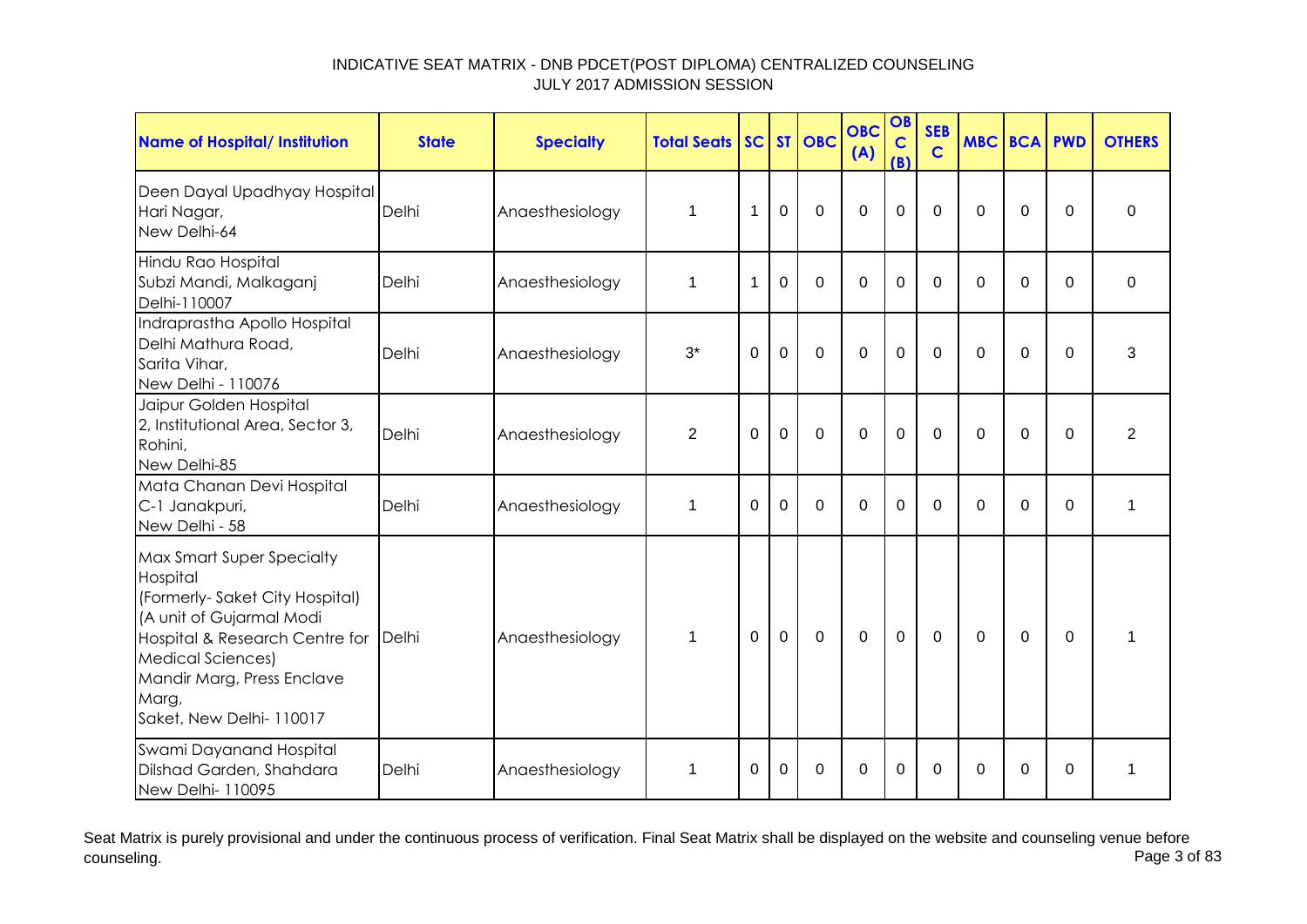| <b>Name of Hospital/ Institution</b>                                                                                       | <b>State</b>     | <b>Specialty</b> | <b>Total Seats SC ST OBC</b> |             |              |             | <b>OBC</b><br>(A) | OB<br>$\mathbf C$<br>(B) | <b>SEB</b><br>$\mathbf C$ | <b>MBC BCA PWD</b> |             |          | <b>OTHERS</b>  |
|----------------------------------------------------------------------------------------------------------------------------|------------------|------------------|------------------------------|-------------|--------------|-------------|-------------------|--------------------------|---------------------------|--------------------|-------------|----------|----------------|
| <b>GMERS Medical College,</b><br>Nr. Pathikasharam,<br>Civil Hospital Campus,<br>Sector-12, Gandhinagar,<br>Gujarat-382012 | Gujarat          | Anaesthesiology  | 1                            | $\Omega$    | $\mathbf 0$  | $\mathbf 0$ | $\overline{0}$    | $\mathbf 0$              | $\mathbf 1$               | $\Omega$           | $\mathbf 0$ | $\Omega$ | $\Omega$       |
| Sterling Hospital,<br><b>Off. Gurukul Road</b><br>Behind Drive-In Cinema,<br>Ahmedabad-380052<br>Gujarat                   | Gujarat          | Anaesthesiology  | $\overline{2}$               | $\mathbf 0$ | $\mathbf 0$  | $\mathbf 0$ | $\mathbf 0$       | $\mathbf 0$              | $\mathbf 0$               | 0                  | $\mathbf 0$ | $\Omega$ | $\overline{2}$ |
| <b>Bhagat Phool Singh Govt.</b><br>Medical College for Women<br>Khanpur Kalan (Sonepat)-<br>131305<br>Haryana              | Haryana          | Anaesthesiology  | 3                            | $\Omega$    | $\mathbf 0$  | $\mathbf 0$ | $\mathbf 0$       | $\mathbf 0$              | 0                         | $\Omega$           | $\Omega$    | $\Omega$ | 3              |
| Abdur Razzaque Ansari<br>Memorial Weaver's Hospital,<br>NH 33, IRBA, Ranchi-835217<br>Jharkhand                            | <b>Jharkhand</b> | Anaesthesiology  | $\mathbf 1$                  | $\Omega$    | $\mathbf{0}$ | $\mathbf 0$ | $\mathbf 0$       | $\mathbf{0}$             | $\Omega$                  | $\Omega$           | $\mathbf 0$ | $\Omega$ | 1              |
| <b>Bokaro General Hospital</b><br><b>Bokaro Steel City,</b><br><b>BOKARO-01</b><br>Jharkhand                               | <b>Jharkhand</b> | Anaesthesiology  | 4                            | $\mathbf 0$ | $\mathbf 0$  | $\mathbf 1$ | $\mathbf 0$       | $\mathbf 0$              | $\mathbf 0$               | $\Omega$           | $\mathbf 0$ | $\Omega$ | 3              |
| Tata Main Hospital<br>JAMSHEDPUR-01<br>Jharkand                                                                            | <b>Jharkhand</b> | Anaesthesiology  | 2                            | 0           | $\Omega$     | $\Omega$    | $\Omega$          | $\Omega$                 | $\Omega$                  | 0                  | $\Omega$    | $\Omega$ | $\overline{2}$ |

Seat Matrix is purely provisional and under the continuous process of verification. Final Seat Matrix shall be displayed on the website and counseling venue before<br>Page 4 of 83 counseling. Page 4 of 83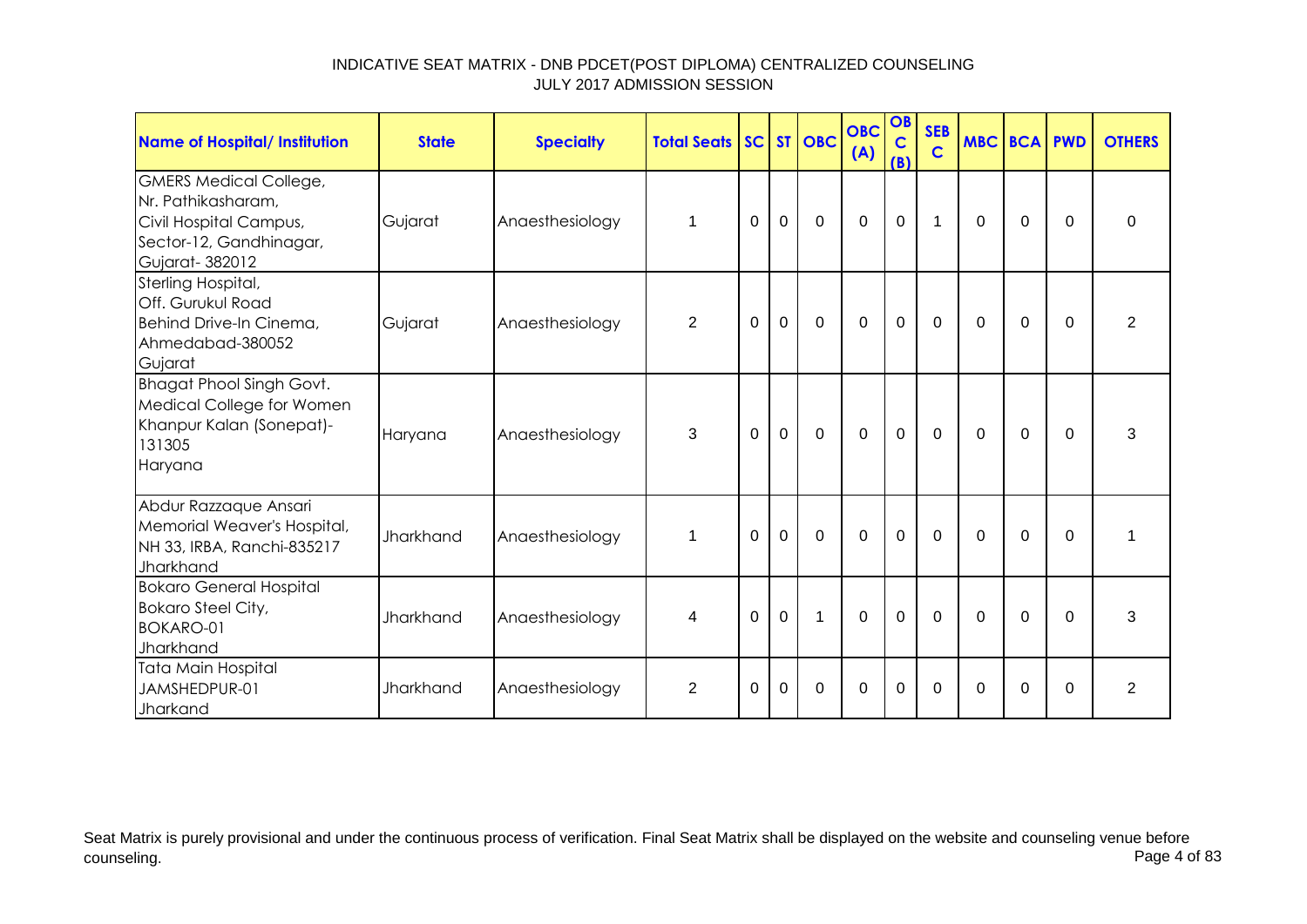| Name of Hospital/ Institution                                                                                     | <b>State</b> | <b>Specialty</b> | <b>Total Seats</b> |             |             | SC ST OBC   | <b>OBC</b><br>(A) | OB<br>$\mathbf C$<br>(B) | <b>SEB</b><br>$\mathbf C$ | <b>MBC BCA PWD</b> |             |          | <b>OTHERS</b>  |
|-------------------------------------------------------------------------------------------------------------------|--------------|------------------|--------------------|-------------|-------------|-------------|-------------------|--------------------------|---------------------------|--------------------|-------------|----------|----------------|
| Apollo BGS Hospital<br>Adichunchanagiri Road,<br>Kuvempunagar,<br>Mysore - 23<br>Karnataka                        | Karnataka    | Anaesthesiology  | $\overline{2}$     | $\mathbf 0$ | $\mathbf 0$ | $\mathbf 0$ | $\mathbf 0$       | $\mathbf 0$              | $\overline{0}$            | $\Omega$           | $\mathbf 0$ | 0        | $\overline{2}$ |
| <b>Bangalore Baptist Hospital</b><br>Bellary Road, Hebbal,<br>Bangalore-24<br>Karnataka                           | Karnataka    | Anaesthesiology  | $\mathbf 1$        | 0           | $\mathbf 0$ | $\mathbf 0$ | $\mathbf 0$       | $\mathbf 0$              | $\Omega$                  | $\Omega$           | 0           | 0        | 1              |
| Hindustan Aeronautics Hospital<br><b>Bangalore Complex,</b><br>Bangalore-560017<br>Karnataka                      | Karnataka    | Anaesthesiology  | 1                  | $\Omega$    | $\mathbf 0$ | $\mathbf 0$ | $\mathbf 0$       | $\mathbf 0$              | $\mathbf 0$               | $\Omega$           | 0           | $\Omega$ | 1              |
| Kidwai Memorial Institute Of<br>Oncology<br>Dr.MH.Marigowda Road,<br>Bangalore - 29<br>Karnataka                  | Karnataka    | Anaesthesiology  | $\mathbf 1$        | $\Omega$    | $\mathbf 0$ | $\mathbf 0$ | $\mathbf 0$       | $\mathbf 0$              | $\mathbf 0$               | $\Omega$           | $\Omega$    | $\Omega$ | 1              |
| Narayana Hrudayalaya,<br>258/A, Bommasandra Industrial<br>Area,<br>Anekal Taluk,<br>Bangalore-560099<br>Karnataka | Karnataka    | Anaesthesiology  | 9                  | $\Omega$    | $\Omega$    | $\mathbf 0$ | $\mathbf 0$       | $\overline{0}$           | $\mathbf 0$               | $\Omega$           | $\mathbf 0$ | $\Omega$ | 9              |
| Sahyadri Narayana<br>Multispecialty Hospital<br>Harakere, N T Road,<br>Shimoga-577202<br>Karnataka                | Karnataka    | Anaesthesiology  | $\overline{2}$     | 0           | $\mathbf 0$ | $\mathbf 0$ | $\mathbf 0$       | $\mathbf 0$              | $\mathbf 0$               | $\Omega$           | 0           | 0        | $\overline{2}$ |

Seat Matrix is purely provisional and under the continuous process of verification. Final Seat Matrix shall be displayed on the website and counseling venue before<br>Page 5 of 83 counseling. Page 5 of 83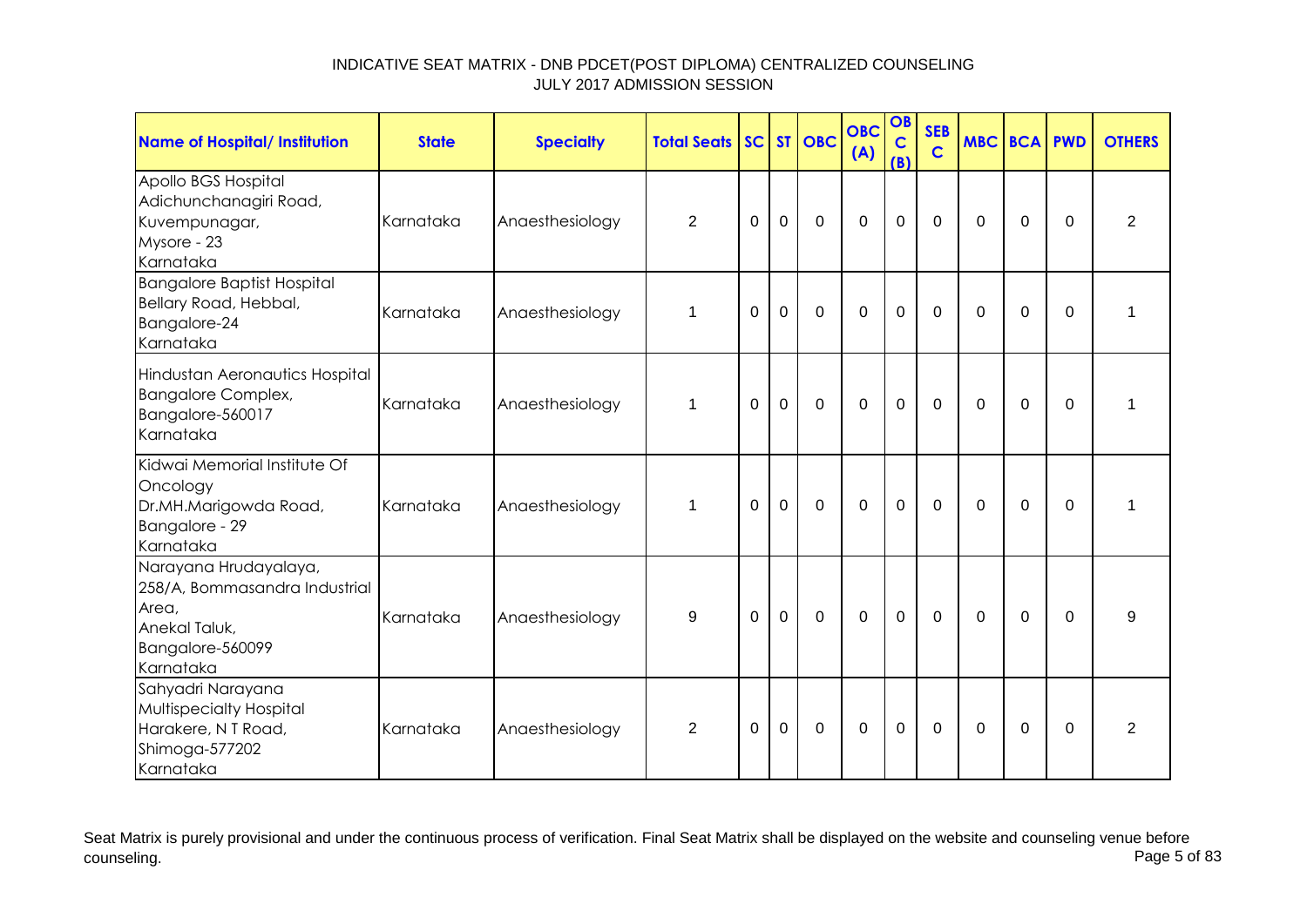| <b>Name of Hospital/ Institution</b>                                                                               | <b>State</b> | <b>Specialty</b> | <b>Total Seats SC ST OBC</b> |             |                |             | <b>OBC</b><br>(A) | OB<br>$\mathbf C$<br>(B) | <b>SEB</b><br>$\mathbf C$ | <b>MBC BCA PWD</b> |             |          | <b>OTHERS</b>  |
|--------------------------------------------------------------------------------------------------------------------|--------------|------------------|------------------------------|-------------|----------------|-------------|-------------------|--------------------------|---------------------------|--------------------|-------------|----------|----------------|
| Santosh Hospital<br>No. 6/1 promnade road,<br>near goodwills high school,<br>Bangalore-560005<br>Karnataka         | Karnataka    | Anaesthesiology  | 1                            | $\Omega$    | $\mathbf 0$    | $\mathbf 0$ | $\mathbf 0$       | $\mathbf 0$              | $\mathbf 0$               | 0                  | 0           | $\Omega$ | 1              |
| St. Martha's Hospital<br>5-Nruputhunga Rd,<br>Bangalore-01<br>Karnataka                                            | Karnataka    | Anaesthesiology  | 3                            | 0           | $\mathbf 0$    | $\Omega$    | $\mathbf 0$       | $\mathbf 0$              | $\mathbf{0}$              | $\Omega$           | $\Omega$    | $\Omega$ | 3              |
| Ananthapuri Hospitals and<br><b>Research Institute</b><br>Chacka NH Bypass,<br>Thiruvananthapuram<br>Kerala-695024 | Kerala       | Anaesthesiology  | $2^*$                        | $\mathbf 0$ | $\mathbf{0}$   | $\mathbf 0$ | $\overline{0}$    | $\mathbf 0$              | $\mathbf 0$               | $\mathbf 0$        | $\mathbf 0$ | $\Omega$ | $\overline{2}$ |
| <b>Baby Memorial Hospital</b><br>Indira Gandhi Road,<br>Kozhikode,<br><b>CALICUT - 673004</b><br>Kerala            | Kerala       | Anaesthesiology  | 3                            | $\Omega$    | $\overline{0}$ | $\mathbf 0$ | $\mathbf 0$       | $\mathbf 0$              | $\mathbf 0$               | $\Omega$           | $\Omega$    | $\Omega$ | 3              |
| Cosmopolitan Hospital<br>Murinjapalam, Pattom PO,<br>TRIVANDRUM-04<br>Kerala                                       | Kerala       | Anaesthesiology  | $\mathbf 1$                  | $\Omega$    | $\mathbf 0$    | $\mathbf 0$ | $\mathbf 0$       | $\mathbf 0$              | $\mathbf 0$               | 0                  | 0           | 0        | 1              |
| Govt. General Hospital<br>Kunnukuzhi PO, Thycud<br>THIRUVANANTHAPURAM-35<br>Kerala                                 | Kerala       | Anaesthesiology  | $\overline{2}$               | 0           | 0              | 0           | $\mathbf 0$       | $\mathbf 0$              | 0                         | 0                  | 0           | 0        | $\overline{2}$ |

Seat Matrix is purely provisional and under the continuous process of verification. Final Seat Matrix shall be displayed on the website and counseling venue before<br>Page 6 of 83 counseling. Page 6 of 83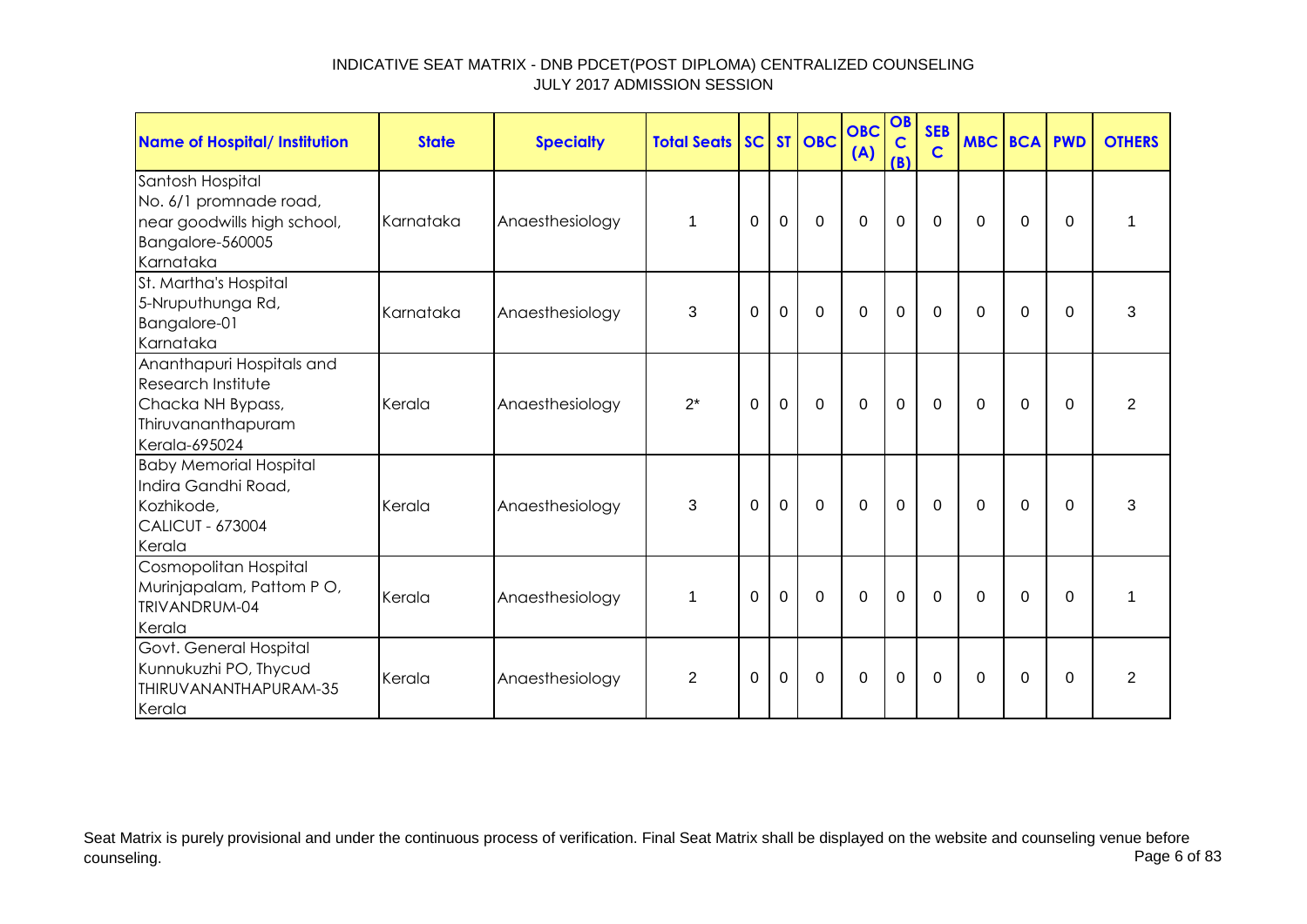| <b>Name of Hospital/ Institution</b>                                                                   | <b>State</b>      | <b>Specialty</b> | <b>Total Seats</b> |             |                | SC ST OBC   | <b>OBC</b><br>(A) | OB<br>$\mathbf c$<br>(B) | <b>SEB</b><br>$\mathbf C$ |             | <b>MBC BCA PWD</b> |             | <b>OTHERS</b>  |
|--------------------------------------------------------------------------------------------------------|-------------------|------------------|--------------------|-------------|----------------|-------------|-------------------|--------------------------|---------------------------|-------------|--------------------|-------------|----------------|
| Little Flower Hospital &<br>Research Centre,<br>Post Box No. 23,<br><b>ANGAMALY - 683572</b><br>Kerala | Kerala            | Anaesthesiology  | $\mathbf 1$        | $\Omega$    | $\overline{0}$ | $\Omega$    | $\Omega$          | $\mathbf 0$              | $\Omega$                  | $\Omega$    | $\Omega$           | $\Omega$    | 1              |
| <b>Medical Trust Hospital</b><br>M. G. Road,<br>KOCHI-16<br>Kerala                                     | Kerala            | Anaesthesiology  | $\overline{2}$     | $\mathbf 0$ | $\mathbf 0$    | $\mathbf 0$ | $\overline{0}$    | $\mathbf 0$              | $\mathbf 0$               | $\mathbf 0$ | $\mathbf 0$        | $\Omega$    | $\overline{2}$ |
| Choithram Hospital and<br><b>Research Centre</b><br>Manik Bagh Road,<br>INDORE-14<br>Madhya Pradesh    | Madhya<br>Pradesh | Anaesthesiology  | 3                  | $\Omega$    | $\mathbf{0}$   | $\mathbf 0$ | $\mathbf 0$       | $\overline{0}$           | $\mathbf 0$               | $\Omega$    | $\mathbf 0$        | $\Omega$    | 3              |
| <b>Bhabha Atomic Research</b><br>Centre & Hospital,<br>Anushakti Nagar,<br>MUMBAI-94<br>Maharashtra    | Maharashtra       | Anaesthesiology  | $\overline{2}$     | $\mathbf 1$ | $\Omega$       | $\mathbf 0$ | $\overline{0}$    | $\mathbf 0$              | $\Omega$                  | $\mathbf 0$ | $\overline{0}$     | $\Omega$    | 1              |
| Dr. B. Nanavati Hospital<br>Vivekanand Rd.,<br>Vile Parle West,<br>Mumbai-56<br>Maharashtra            | Maharashtra       | Anaesthesiology  | $\mathbf 1$        | $\Omega$    | $\overline{0}$ | $\mathbf 0$ | $\mathbf 0$       | $\mathbf 0$              | $\mathbf 0$               | $\Omega$    | $\Omega$           | $\Omega$    | 1              |
| Jehangir Hospital<br>32, Sassoon Road,<br>Pune-411001<br>Maharashtra                                   | Maharashtra       | Anaesthesiology  | $\mathbf{1}$       | $\Omega$    | $\mathbf 0$    | $\mathbf 0$ | $\mathbf 0$       | $\mathbf 0$              | $\mathbf 0$               | 0           | $\mathbf 0$        | $\mathbf 0$ | $\mathbf{1}$   |

Seat Matrix is purely provisional and under the continuous process of verification. Final Seat Matrix shall be displayed on the website and counseling venue before<br>Page 7 of 83 counseling. Page 7 of 83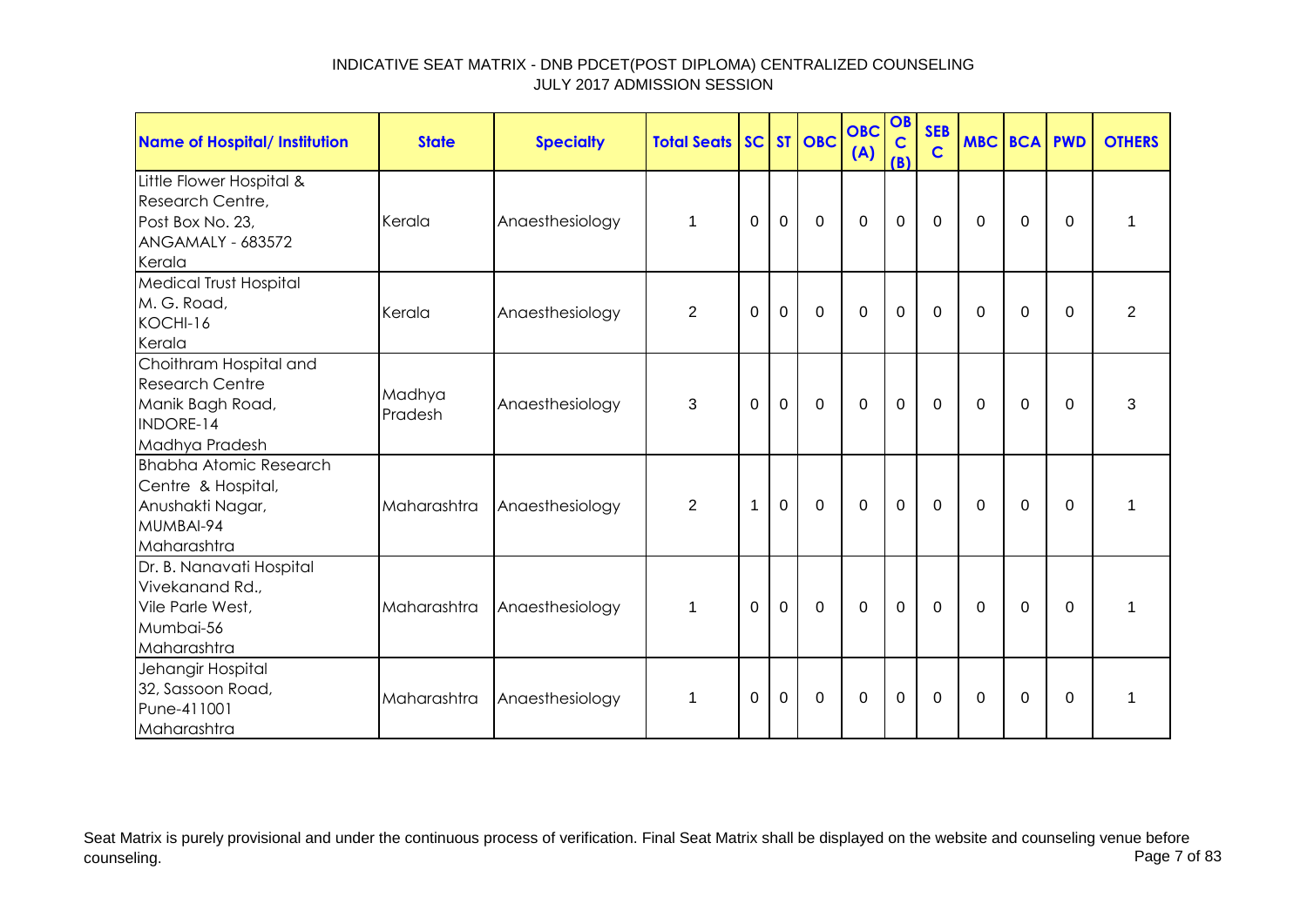| <b>Name of Hospital/ Institution</b>                                                                                                                            | <b>State</b> | <b>Specialty</b> | <b>Total Seats</b> |          |                | SC ST OBC    | <b>OBC</b><br>(A) | OB<br>$\mathbf C$<br>(B) | <b>SEB</b><br>$\mathbf C$ | MBC BCA PWD |             |          | <b>OTHERS</b>  |
|-----------------------------------------------------------------------------------------------------------------------------------------------------------------|--------------|------------------|--------------------|----------|----------------|--------------|-------------------|--------------------------|---------------------------|-------------|-------------|----------|----------------|
| K.E.M. Hospital,<br>489, Rasta Peth,<br>Sardar Moodliar Road,<br>Pune-411011<br>Maharashtra                                                                     | Maharashtra  | Anaesthesiology  | $\overline{2}$     | $\Omega$ | $\mathbf 0$    | $\mathbf 1$  | $\mathbf 0$       | $\mathbf 0$              | $\Omega$                  | $\Omega$    | $\Omega$    | $\Omega$ | 1              |
| K.J. Somaiya Medical College<br>Eastern Highway, Sion,<br>Mumbai-400022<br>Maharashtra                                                                          | Maharashtra  | Anaesthesiology  | $\overline{2}$     | $\Omega$ | $\overline{0}$ | $\mathbf 0$  | $\mathbf 0$       | $\mathbf 0$              | $\Omega$                  | $\Omega$    | $\mathbf 0$ | $\Omega$ | $\overline{2}$ |
| Kokilaben Dhirubhai Ambani<br>Hospital & Medical Research<br>Institute<br>Achyutrao Patwardhan Marg,<br>4 Bunglows,<br>Andheri (w),<br>Mumbai-51<br>Maharashtra | Maharashtra  | Anaesthesiology  | $3^*$              | 0        | $\mathbf 0$    | $\mathbf 0$  | $\overline{0}$    | $\mathbf 0$              | $\Omega$                  | $\Omega$    | 0           | $\Omega$ | 3              |
| P.D. Hinduja National Hospital<br>and Medical Research Centre,<br>Veer Savarkar Marg, Mahim,<br>Mumbai-400016<br>Maharashtra                                    | Maharashtra  | Anaesthesiology  | $\overline{2}$     | $\Omega$ | $\mathbf 0$    | $\mathbf 0$  | $\mathbf 0$       | $\mathbf 0$              | $\Omega$                  | $\Omega$    | 0           | $\Omega$ | $\overline{2}$ |
| Poona Hospital & Research<br>Centre<br>27 Sadashivpeth,<br>Pune-30<br>Maharashtra                                                                               | Maharashtra  | Anaesthesiology  | $2^*$              | $\Omega$ | $\overline{0}$ | $\mathbf{0}$ | 0                 | $\mathbf 0$              | $\Omega$                  | $\Omega$    | $\Omega$    | $\Omega$ | $\overline{2}$ |

Seat Matrix is purely provisional and under the continuous process of verification. Final Seat Matrix shall be displayed on the website and counseling venue before<br>Page 8 of 83 counseling. Page 8 of 83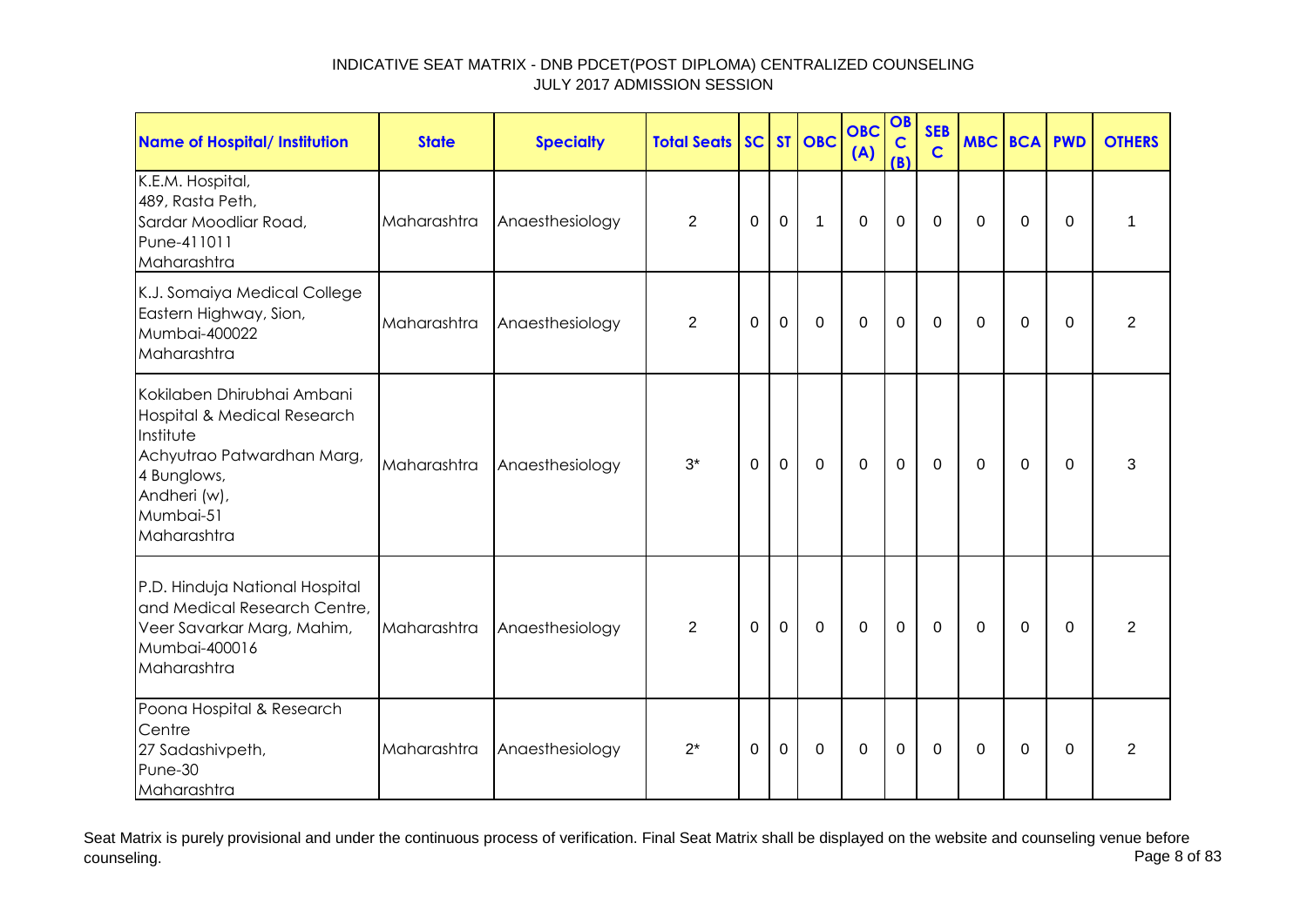| <b>Name of Hospital/ Institution</b>                                                            | <b>State</b> | <b>Specialty</b> | <b>Total Seats SC ST OBC</b> |                |                |             | <b>OBC</b><br>(A) | OB<br>$\mathbf C$<br>(B) | <b>SEB</b><br>$\mathbf C$ | <b>MBC BCA PWD</b> |                |          | <b>OTHERS</b>  |
|-------------------------------------------------------------------------------------------------|--------------|------------------|------------------------------|----------------|----------------|-------------|-------------------|--------------------------|---------------------------|--------------------|----------------|----------|----------------|
| Sahyadri Speciality Hospital<br>30-C, Erandwane,<br>Karve Road,<br>Pune -411004<br>Maharashtra  | Maharashtra  | Anaesthesiology  | $\overline{2}$               | $\Omega$       | $\overline{0}$ | $\mathbf 0$ | $\mathbf 0$       | $\mathbf 0$              | $\mathbf 0$               | $\Omega$           | $\Omega$       | $\Omega$ | $\overline{2}$ |
| Shija Hospitals & Res. Instiute<br>Langol,<br>Imphal - 795004<br>Manipur                        | Manipur      | Anaesthesiology  | $1*$                         | $\mathbf 0$    | $\mathbf 0$    | $\mathbf 0$ | $\overline{0}$    | $\mathbf 0$              | $\mathbf 0$               | $\Omega$           | $\mathbf 0$    | $\Omega$ | 1              |
| Civil Hospital<br>Dawrpui, Aizawl, Mizoram                                                      | Mizoram      | Anaesthesiology  | $\mathbf 1$                  | 0              | $\Omega$       | $\Omega$    | $\Omega$          | $\Omega$                 | $\Omega$                  | $\Omega$           | $\Omega$       | $\Omega$ | 1              |
| Apollo Hospital<br>Plot No. 251<br>Sainik School Road<br>Unit-15, Bhubaneshwar<br>Orissa-751005 | Orissa       | Anaesthesiology  | $\overline{2}$               | $\overline{0}$ | $\mathbf 0$    | $\mathbf 0$ | $\mathbf 0$       | $\mathbf 0$              | $\mathbf 0$               | $\Omega$           | $\mathbf 0$    | $\Omega$ | $\overline{2}$ |
| Ispat General Hospital<br>Rourkela Steel Plant,<br>ROURKELA - 769005<br>Orissa                  | Orissa       | Anaesthesiology  | 3                            | $\Omega$       | $\mathbf{1}$   | $\Omega$    | $\Omega$          | $\mathbf 0$              | $\Omega$                  | $\Omega$           | $\Omega$       | $\Omega$ | $\overline{2}$ |
| Indira Gandhi Govt. General<br>Hospital & PG Institute<br>PONDICHERRY - 605001<br>Pondicherry   | Pondicherry  | Anaesthesiology  | $\overline{2}$               | $\Omega$       | $\overline{0}$ | $\Omega$    | $\Omega$          | 0                        | $\Omega$                  | $\Omega$           | $\Omega$       | $\Omega$ | 2              |
| Fortis Hospital<br>Sector-62, Phase-VIII,<br>Mohali-160062<br>Punjab                            | Punjab       | Anaesthesiology  | $2^*$                        | $\Omega$       | $\mathbf 0$    | $\mathbf 0$ | $\mathbf 0$       | $\mathbf 0$              | $\mathbf 0$               | $\Omega$           | $\overline{0}$ | $\Omega$ | $\overline{2}$ |

Seat Matrix is purely provisional and under the continuous process of verification. Final Seat Matrix shall be displayed on the website and counseling venue before<br>Page 9 of 83 counseling. Page 9 of 83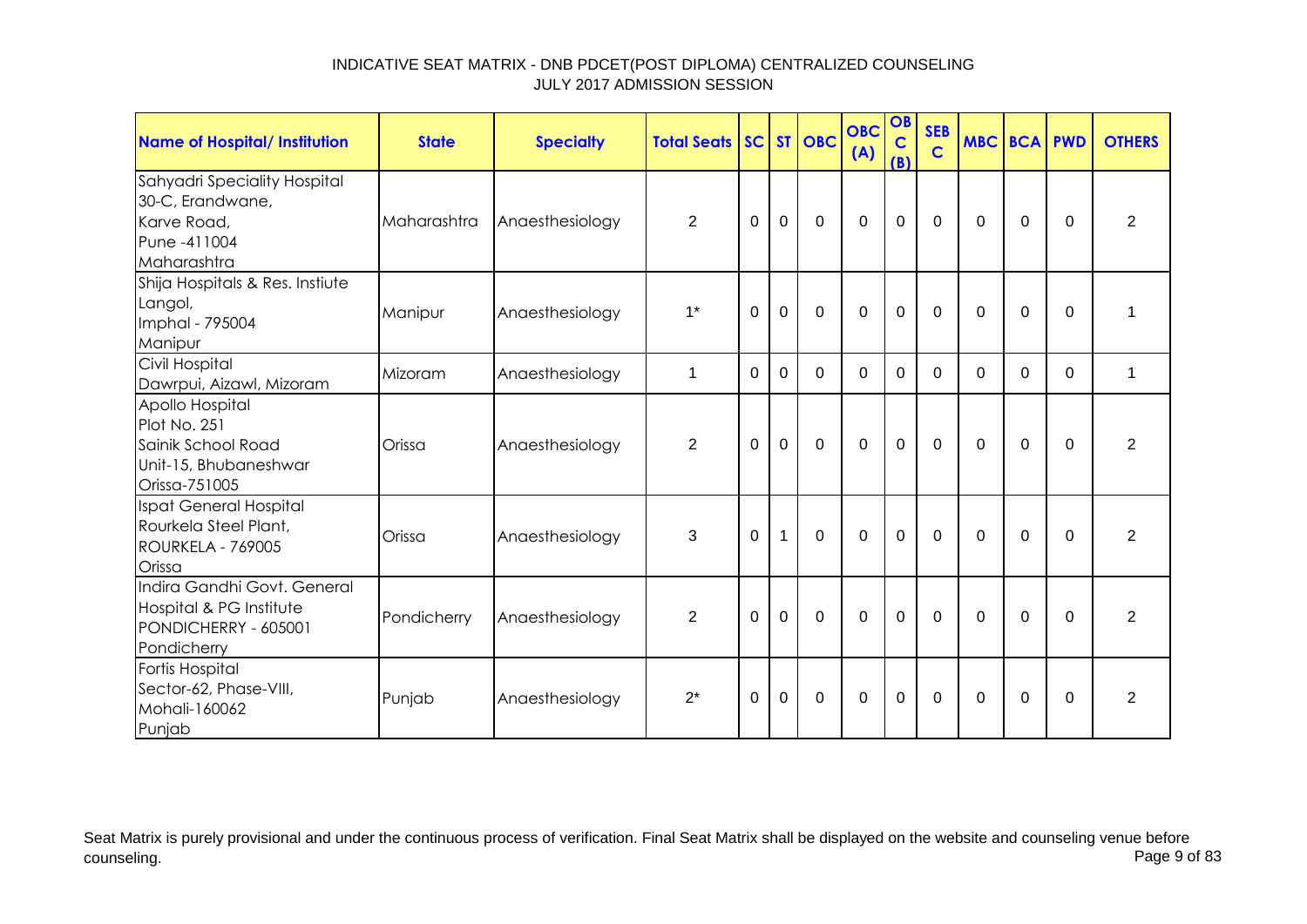| Name of Hospital/ Institution                                                                      | <b>State</b> | <b>Specialty</b> | <b>Total Seats SC ST OBC</b> |             |             |             | <b>OBC</b><br>(A) | OB<br>$\mathbf C$<br>(B) | <b>SEB</b><br>$\mathbf C$ | <b>MBC BCA PWD</b> |             |          | <b>OTHERS</b>  |
|----------------------------------------------------------------------------------------------------|--------------|------------------|------------------------------|-------------|-------------|-------------|-------------------|--------------------------|---------------------------|--------------------|-------------|----------|----------------|
| Satguru Pratap Singh Apollo<br>Hospital<br>Sherpur Chowk,<br>Ludhiana -141003<br>Punjab            | Punjab       | Anaesthesiology  | $\overline{2}$               | $\Omega$    | $\mathbf 0$ | $\mathbf 0$ | $\overline{0}$    | $\mathbf 0$              | $\mathbf 0$               | $\Omega$           | $\Omega$    | $\Omega$ | $\overline{2}$ |
| Narayana Multispeciality<br>Hospital<br>Sec-28, Rana Sanga Marg,<br>Pratap Nagar,<br>Jaipur-302033 | Rajasthan    | Anaesthesiology  | $\mathbf{1}$                 | 0           | $\mathbf 0$ | $\mathbf 0$ | $\mathbf 0$       | $\mathbf 0$              | $\mathbf 0$               | 0                  | 0           | $\Omega$ | 1              |
| Apollo Hospital<br>21 Greams lane,<br>Off Greams Rd,<br>Chennai - 06<br>Tamil Nadu                 | Tamil Nadu   | Anaesthesiology  | $\overline{2}$               | $\mathbf 0$ | $\mathbf 0$ | $\mathbf 0$ | $\mathbf 0$       | $\mathbf 0$              | $\mathbf 0$               | 0                  | $\mathbf 0$ | $\Omega$ | $\overline{2}$ |
| Apollo Super Specialty Hospital<br>Lake View Road, K K Nagar,<br>MADURAI-28<br>Tamil Nadu          | Tamil Nadu   | Anaesthesiology  | $\overline{2}$               | 0           | $\mathbf 0$ | $\mathbf 0$ | $\mathbf 0$       | $\mathbf 0$              | 0                         | 0                  | 0           | $\Omega$ | 2              |
| K.G. Hospital & PG Medical<br>Institute<br>No.5, Arts College Rd,<br>COIMBATORE-18<br>Tamil Nadu   | Tamil Nadu   | Anaesthesiology  | $2^*$                        | $\Omega$    | $\mathbf 0$ | $\mathbf 0$ | $\overline{0}$    | $\mathbf 0$              | $\mathbf 0$               | $\Omega$           | $\Omega$    | $\Omega$ | $\overline{2}$ |
| Kauvery Hospital<br>No. 199, Luz Church Road,<br>Mylapore, Chennai- 600004<br>Tamil Nadu           | Tamil Nadu   | Anaesthesiology  | $\mathbf 1$                  | 0           | 0           | 0           | 0                 | $\mathbf 0$              | 0                         | 0                  | 0           | $\Omega$ | 1              |

Seat Matrix is purely provisional and under the continuous process of verification. Final Seat Matrix shall be displayed on the website and counseling venue before<br>Page 10 of 83 counseling. Page 10 of 83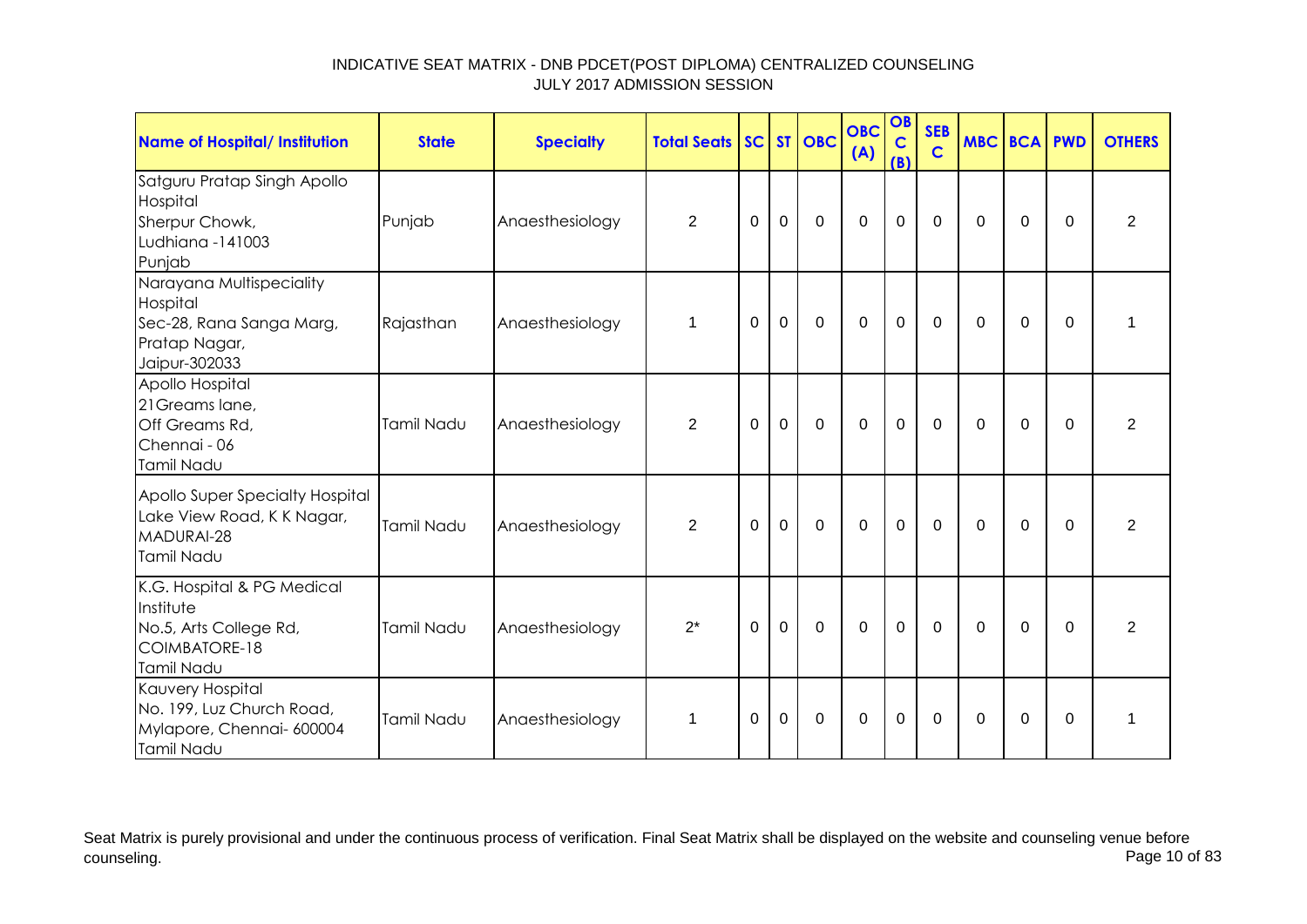| <b>Name of Hospital/ Institution</b>                                                                                                | <b>State</b> | <b>Specialty</b> | <b>Total Seats   SC   ST   OBC</b> |             |                |             | <b>OBC</b><br>(A) | OB<br>$\mathbf C$<br>(B) | <b>SEB</b><br>$\mathbf C$ | <b>MBC BCA PWD</b> |                |             | <b>OTHERS</b>  |
|-------------------------------------------------------------------------------------------------------------------------------------|--------------|------------------|------------------------------------|-------------|----------------|-------------|-------------------|--------------------------|---------------------------|--------------------|----------------|-------------|----------------|
| Kovai Medical Centre,<br>Post Box No. 3209,<br>Avinashi Road,<br>Civil Arodrom Post,<br>COIMBATORE-14<br>Tamil Nadu                 | Tamil Nadu   | Anaesthesiology  | $\overline{2}$                     | $\mathbf 0$ | $\overline{0}$ | $\mathbf 0$ | $\overline{0}$    | $\mathbf 0$              | $\mathbf 0$               | $\Omega$           | $\mathbf 0$    | $\Omega$    | 2              |
| Meenakshi Mission Hosp. & Res.<br>Centre<br>Lake Area, Melur Road,<br><b>MADURAI-625107</b><br>Tamil Nadu                           | Tamil Nadu   | Anaesthesiology  | 3                                  | 0           | $\mathbf 0$    | $\mathbf 0$ | $\mathbf 0$       | $\mathbf 0$              | $\mathbf 0$               | $\mathbf 0$        | 0              | $\Omega$    | 3              |
| S. K. S. Hospital<br>No. 23, SKS Hospital Road,<br>Alagapuram,<br>SALEM - 636004<br>Tamil Nadu                                      | Tamil Nadu   | Anaesthesiology  | $\overline{2}$                     | $\mathbf 0$ | $\mathbf 0$    | $\mathbf 0$ | $\mathbf 0$       | $\mathbf 0$              | $\overline{0}$            | $\mathbf{0}$       | $\overline{0}$ | $\mathbf 0$ | $\overline{2}$ |
| Sri Ramakrishna Hospital<br>395 Sarojini Naidu Rd,<br>Sidhapudur,<br>COIMBATORE-641044<br>Tamil Nadu                                | Tamil Nadu   | Anaesthesiology  | 3                                  | $\Omega$    | $\mathbf{0}$   | $\mathbf 0$ | $\mathbf 0$       | $\mathbf{0}$             | $\Omega$                  | $\Omega$           | $\overline{0}$ | $\Omega$    | 3              |
| Apollo Hospital<br>Room No. 306, Office of the<br>Director of Medical Education<br>Jubilee Hills,<br>Hyderabad-500033,<br>Telangana | Telangana    | Anaesthesiology  | 1                                  | $\Omega$    | $\mathbf 0$    | $\mathbf 0$ | $\mathbf 0$       | $\mathbf 0$              | $\mathbf 0$               | $\mathbf{0}$       | $\Omega$       | $\mathbf 0$ | 1              |

Seat Matrix is purely provisional and under the continuous process of verification. Final Seat Matrix shall be displayed on the website and counseling venue before<br>Page 11 of 83 counseling. Page 11 of 83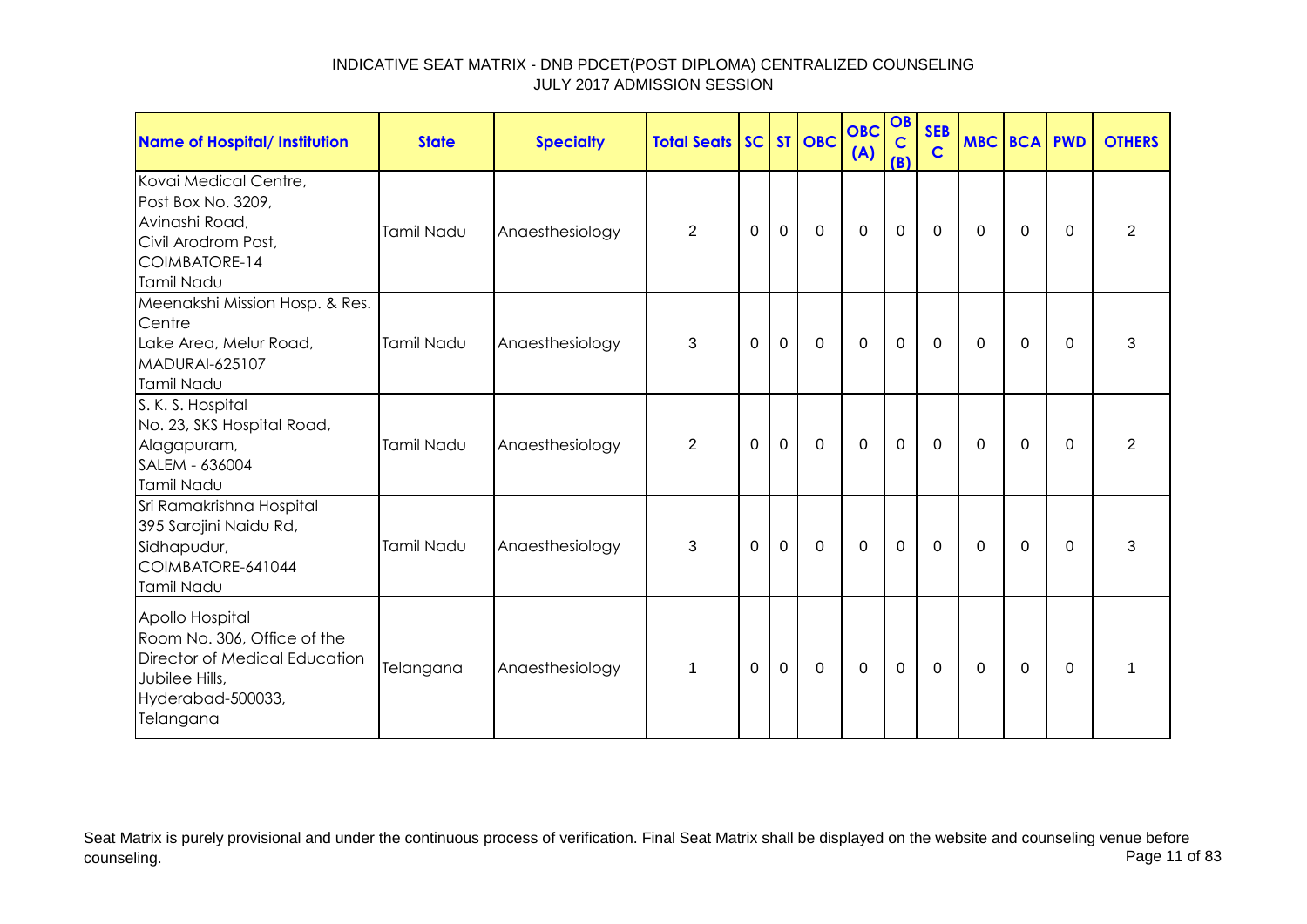| Name of Hospital/ Institution                                                                                                                                                                                                                             | <b>State</b> | <b>Specialty</b> | <b>Total Seats</b> |             |             | SC ST OBC   | <b>OBC</b><br>(A) | OB<br>$\mathbf C$<br>(B) | <b>SEB</b><br>$\mathbf C$ | <b>MBC BCA PWD</b> |                   |          | <b>OTHERS</b>  |
|-----------------------------------------------------------------------------------------------------------------------------------------------------------------------------------------------------------------------------------------------------------|--------------|------------------|--------------------|-------------|-------------|-------------|-------------------|--------------------------|---------------------------|--------------------|-------------------|----------|----------------|
| Care Hospital<br>Road No. 1, Banjara Hills,<br>Hyderabad - 34<br>Telangana                                                                                                                                                                                | Telangana    | Anaesthesiology  | $\overline{2}$     | $\mathbf 0$ | $\mathbf 0$ | $\mathbf 0$ | $\mathbf 0$       | 0                        | $\mathbf 0$               | $\Omega$           | $\mathbf 0$       | $\Omega$ | $\overline{2}$ |
| Government District Hospital<br>King Koti, Hyderabad - 500001<br>Telangana                                                                                                                                                                                | Telangana    | Anaesthesiology  | 1                  | $\Omega$    | $\mathbf 0$ | $\mathbf 0$ | $\mathbf 0$       | 0                        | $\mathbf 0$               | $\Omega$           | $\Omega$          | $\Omega$ | 1              |
| Government Medical College<br>Khaleelwadi, Nizamabad,<br>Telangana                                                                                                                                                                                        | Telangana    | Anaesthesiology  | 3                  | 1           | $\mathbf 0$ | $\Omega$    | $\mathbf 0$       | 0                        | 0                         | 0                  | 1(W)<br>ome<br>n) | $\Omega$ | 1              |
| Krishna Institute of Medical<br>Sciences<br>1-8-31/1, Minister Road,<br>Secunderabad - 500003<br>Telangana                                                                                                                                                | Telangana    | Anaesthesiology  | $\mathbf 1$        | $\Omega$    | $\mathbf 0$ | $\Omega$    | $\Omega$          | $\mathbf 0$              | $\Omega$                  | $\Omega$           | $\Omega$          | $\Omega$ | 1              |
| Malla Reddy Narayana<br><b>Multispecialty Hospital</b><br>(Previously know as Narayana<br>Hrudayalaya Malla Reddy<br>Hospital)<br>A unit of Narayana<br>Hrudayalaya Pvt. Ltd.<br>#1-1-216, Suraram X Road,<br>Jeedimetla<br>Hyderabad-500055<br>Telangana | Telangana    | Anaesthesiology  | $\overline{2}$     | 0           | $\mathbf 0$ | $\mathbf 0$ | $\mathbf 0$       | $\mathbf 0$              | 0                         | 0                  | 0                 | $\Omega$ | $\overline{2}$ |

Seat Matrix is purely provisional and under the continuous process of verification. Final Seat Matrix shall be displayed on the website and counseling venue before<br>Page 12 of 83 counseling. Page 12 of 83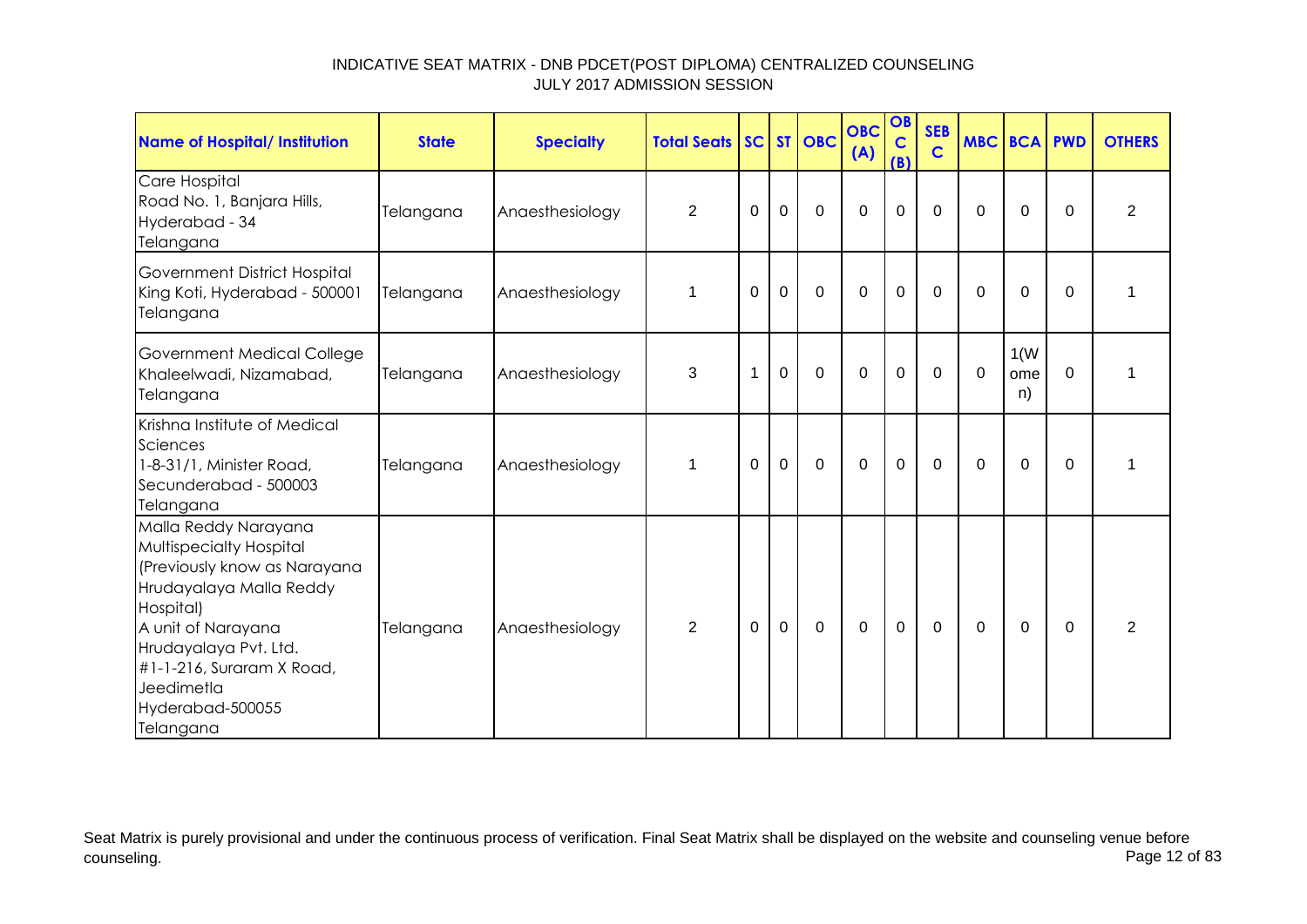| Name of Hospital/ Institution                                                                                                                     | <b>State</b> | <b>Specialty</b>              | <b>Total Seats</b> |             |             | SC ST OBC    | <b>OBC</b><br>(A) | OB<br>$\mathbf C$<br>(B) | <b>SEB</b><br>$\mathbf C$ | <b>MBC BCA PWD</b> |                |             | <b>OTHERS</b>  |
|---------------------------------------------------------------------------------------------------------------------------------------------------|--------------|-------------------------------|--------------------|-------------|-------------|--------------|-------------------|--------------------------|---------------------------|--------------------|----------------|-------------|----------------|
| <b>STAR HOSPITAL</b><br>8-2-596/5, RD. NO-10<br><b>BANJARA HILLS</b><br>HYDERABAD-500 034<br>Telangana                                            | Telangana    | Anaesthesiology               | $\mathbf 1$        | $\Omega$    | $\mathbf 0$ | $\mathbf 0$  | $\mathbf 0$       | $\mathbf 0$              | $\Omega$                  | $\Omega$           | $\mathbf 0$    | $\Omega$    | 1              |
| SunShine Hospitals<br>1-7-201 to 205<br>PG Road, Beside Paradise<br>Hotel,<br>Secunderabad-03<br>Telangana                                        | Telangana    | Anaesthesiology               | $2^*$              | $\mathbf 0$ | $\mathbf 0$ | $\mathbf{0}$ | $\mathbf 0$       | $\mathbf 0$              | $\mathbf 0$               | $\Omega$           | $\overline{0}$ | $\Omega$    | $\overline{2}$ |
| Dr. Ram Manohar Lohia<br><b>Combined Hospital</b><br>Vibhutikhand, Gomtinagar,<br>Lucknow<br><b>Uttar Pradesh</b>                                 |              | Uttar Pradesh Anaesthesiology | 1                  | $\Omega$    | $\mathbf 0$ | $\mathbf 0$  | $\mathbf 0$       | $\mathbf 0$              | $\Omega$                  | $\Omega$           | 0              | $\Omega$    | 1              |
| Fortis Hospital<br>B-22, Sector-62,<br>Noida - 201301<br><b>Uttar Pradesh</b>                                                                     |              | Uttar Pradesh Anaesthesiology | $\mathbf{1}$       | $\mathbf 0$ | $\mathbf 0$ | $\mathbf 0$  | $\mathbf 0$       | $\overline{0}$           | $\mathbf 0$               | $\Omega$           | $\overline{0}$ | $\mathbf 0$ | $\mathbf{1}$   |
| Max Super Specialty Hospital<br>(Formerly Pushpanjali Crosslay<br>Hospital),<br>W-3, Sector-1,<br>Vaishali,<br>NCR-201012<br><b>Uttar Pradesh</b> |              | Uttar Pradesh Anaesthesiology | $\overline{2}$     | $\mathbf 0$ | $\mathbf 0$ | $\mathbf 0$  | $\mathbf 0$       | $\mathbf{0}$             | $\mathbf 0$               | $\mathbf 0$        | $\overline{0}$ | $\mathbf 0$ | $\overline{2}$ |
| Apollo Gleneagles Hospitals<br>58, Canal Circular Road,<br>Kolkata-700054<br><b>West Bengal</b>                                                   | West Bengal  | Anaesthesiology               | 3                  | 0           | 0           | $\mathbf 0$  | $\mathbf 0$       | $\mathbf 0$              | $\Omega$                  | $\Omega$           | 0              | $\Omega$    | 3              |

Seat Matrix is purely provisional and under the continuous process of verification. Final Seat Matrix shall be displayed on the website and counseling venue before<br>Page 13 of 83 counseling. Page 13 of 83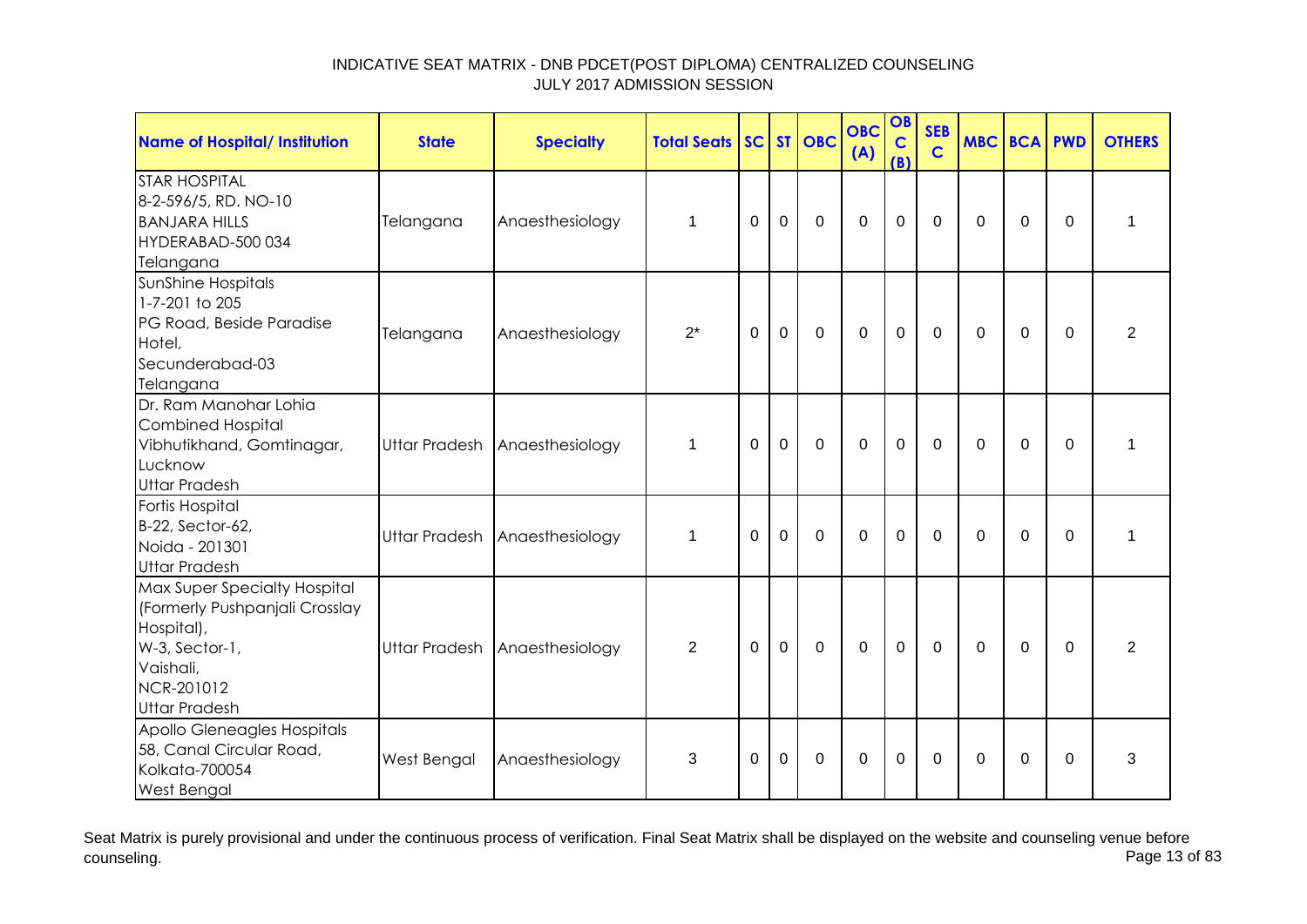| Name of Hospital/ Institution                                                                 | <b>State</b> | <b>Specialty</b> | <b>Total Seats</b> |          |                | SC ST OBC   | <b>OBC</b><br>(A) | OB<br>$\mathbf C$<br>(B) | <b>SEB</b><br>$\mathbf C$ |              | <b>MBC BCA PWD</b> |                | <b>OTHERS</b>  |
|-----------------------------------------------------------------------------------------------|--------------|------------------|--------------------|----------|----------------|-------------|-------------------|--------------------------|---------------------------|--------------|--------------------|----------------|----------------|
| Asansol District Hospital<br>S B Gorai Road,<br>PO + PS: Asansol- 713301<br>West Bengal       | West Bengal  | Anaesthesiology  | $\mathbf 1$        | 0        | $\overline{0}$ | $\mathbf 0$ | $\mathbf 0$       | 0                        | $\overline{0}$            | $\Omega$     | $\mathbf 0$        | $\overline{0}$ | 1              |
| Deben Mahato (Sadar)<br>Hospital<br>Purulia<br>West Bengal                                    | West Bengal  | Anaesthesiology  | $\mathbf 1$        | 1        | $\overline{0}$ | $\Omega$    | $\Omega$          | $\overline{0}$           | $\Omega$                  | $\Omega$     | $\mathbf 0$        | $\Omega$       | $\mathbf 0$    |
| <b>District Hospital</b><br>10, Biplabi Haren Ghosh Sarani,<br>Howrah-1<br>West Bengal        | West Bengal  | Anaesthesiology  | $\mathbf 1$        | $\Omega$ | $\mathbf 0$    | $\mathbf 0$ | $\mathbf 0$       | $\mathbf 0$              | $\mathbf 0$               | $\Omega$     | $\mathbf 0$        | $\overline{0}$ | 1              |
| <b>District Hospital</b><br>5, D L Roy Road,<br>Krishnagar,<br>Nadia-741101<br>West Bengal    | West Bengal  | Anaesthesiology  | $\mathbf 1$        | $\Omega$ | $\mathbf 0$    | $\mathbf 0$ | $\mathbf 0$       | $\mathbf{1}$             | $\Omega$                  | $\mathbf{0}$ | $\overline{0}$     | $\Omega$       | 0              |
| Durgapur Steel Plant Hospital<br>Durgapur,<br>West Bengal                                     | West Bengal  | Anaesthesiology  | $\overline{2}$     | $\Omega$ | $\Omega$       | $\Omega$    | $\Omega$          | $\Omega$                 | $\Omega$                  | $\Omega$     | $\Omega$           | $\Omega$       | $\overline{2}$ |
| Fortis Hospital<br>730, Anandapur, EM Bypass<br>Road,<br>Kolkata-700107<br><b>West Bengal</b> | West Bengal  | Anaesthesiology  | 2                  | $\Omega$ | $\overline{0}$ | $\mathbf 0$ | $\mathbf 0$       | $\mathbf 0$              | $\Omega$                  | $\Omega$     | $\Omega$           | $\Omega$       | 2              |
| Imambara District Hospital,<br>Akhan Bazar Road,<br>Hooghly- 712101<br><b>West Bengal</b>     | West Bengal  | Anaesthesiology  | $\mathbf 1$        | 1        | $\mathbf 0$    | $\Omega$    | $\mathbf 0$       | $\mathbf 0$              | $\Omega$                  | $\Omega$     | $\mathbf 0$        | $\Omega$       | $\Omega$       |

Seat Matrix is purely provisional and under the continuous process of verification. Final Seat Matrix shall be displayed on the website and counseling venue before<br>Page 14 of 83 counseling. Page 14 of 83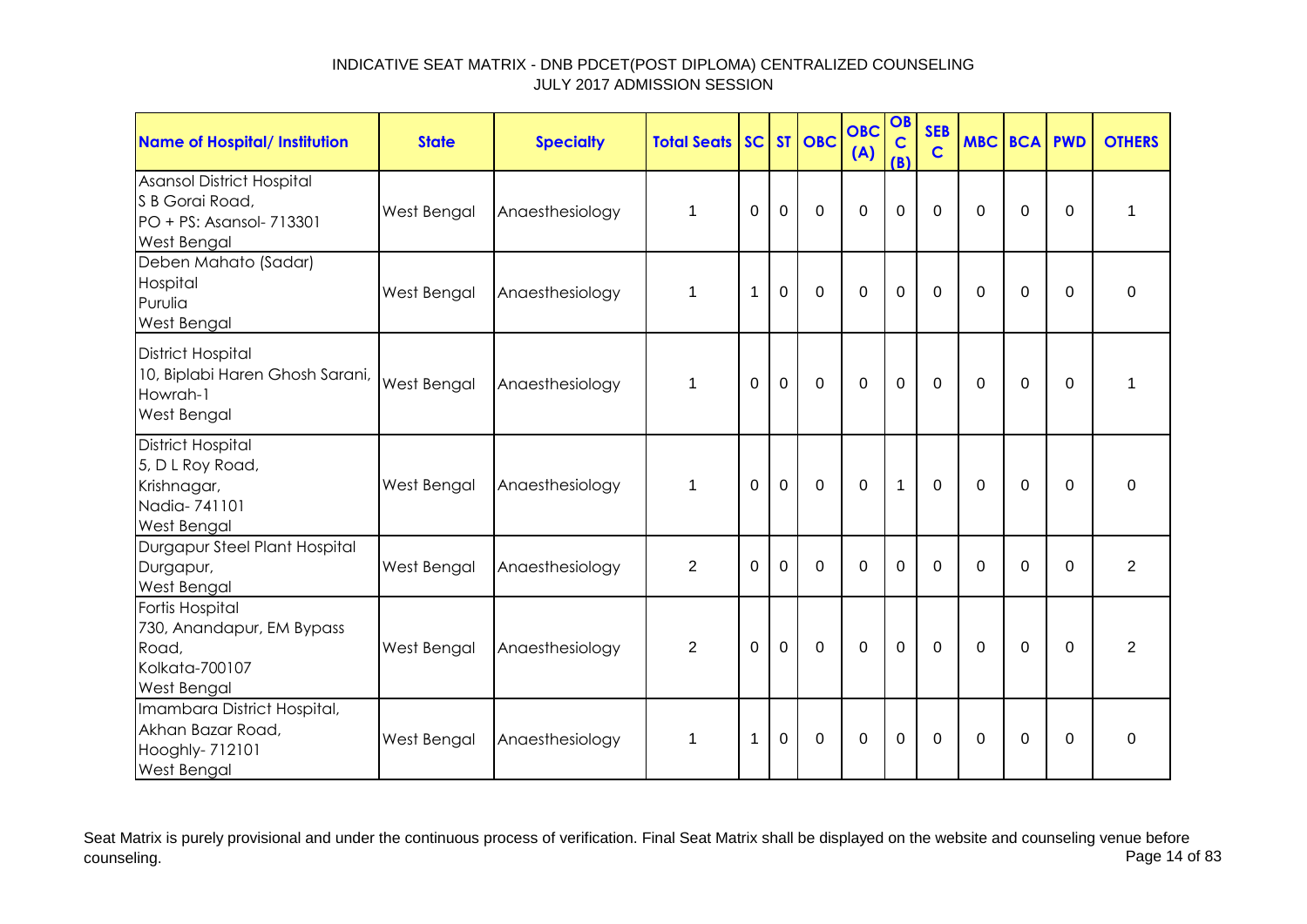| Name of Hospital/ Institution                                                                                                                                           | <b>State</b>       | <b>Specialty</b>               | <b>Total Seats   SC   ST   OBC</b> |             |                |                | <b>OBC</b><br>(A) | OB<br>$\mathbf C$<br>(B) | <b>SEB</b><br>$\mathbf C$ | <b>MBC BCA PWD</b> |             |          | <b>OTHERS</b>  |
|-------------------------------------------------------------------------------------------------------------------------------------------------------------------------|--------------------|--------------------------------|------------------------------------|-------------|----------------|----------------|-------------------|--------------------------|---------------------------|--------------------|-------------|----------|----------------|
| Medica Superspecialty Hospital<br>127 Mukundapur, E M Bypass,<br>Kolkata-700099<br>West Bengal                                                                          | West Bengal        | Anaesthesiology                | $\mathbf{1}$                       | $\Omega$    | $\overline{0}$ | $\mathbf 0$    | $\overline{0}$    | $\mathbf 0$              | $\mathbf 0$               | $\Omega$           | $\Omega$    | $\Omega$ |                |
| North 24 Parganas District<br>Hospital<br>Barasat Banamalipur, Barasat,<br>Kolkata-124<br>West Bengal                                                                   | <b>West Bengal</b> | Anaesthesiology                | $\mathbf 1$                        | $\mathbf 0$ | $\mathbf 0$    | $\overline{0}$ | $\overline{0}$    | $\mathbf 0$              | $\mathbf 0$               | $\Omega$           | $\mathbf 0$ | $\Omega$ |                |
| Rabindranath Tagore<br>International<br>Institute of Cardiac Sciences<br>Premises No.1489, 124,<br>Mukundapur,<br>E M Bypass,<br><b>KOLKATA - 700099</b><br>West Bengal | <b>West Bengal</b> | Anaesthesiology                | 4                                  | $\mathbf 0$ | $\mathbf 0$    | $\mathbf 0$    | $\mathbf 0$       | $\mathbf 0$              | $\mathbf 0$               | $\Omega$           | $\mathbf 0$ | $\Omega$ |                |
| The Calcutta Medical<br>Research Institute<br>7/2-Diamond Harbour Rd,<br><b>KOLKATA -700027</b><br><b>West Bengal</b>                                                   | West Bengal        | Anaesthesiology                | $\overline{2}$                     | $\Omega$    | $\mathbf 0$    | $\overline{0}$ | $\overline{0}$    | $\mathbf 0$              | $\Omega$                  | $\mathbf 0$        | $\mathbf 0$ | $\Omega$ | $\overline{2}$ |
| College of Medicine and JNM<br>Hospital<br>P. O.: Kalyani District,<br>Nadia-741235 West Bengal                                                                         | <b>West Bengal</b> | Dermatology and<br>Venereology | 1                                  | $\mathbf 0$ | $\overline{0}$ | $\mathbf 0$    | $\mathbf{1}$      | $\mathbf 0$              | $\mathbf 0$               | $\Omega$           | $\mathbf 0$ | $\Omega$ | $\Omega$       |

Seat Matrix is purely provisional and under the continuous process of verification. Final Seat Matrix shall be displayed on the website and counseling venue before<br>Page 15 of 83 counseling. Page 15 of 83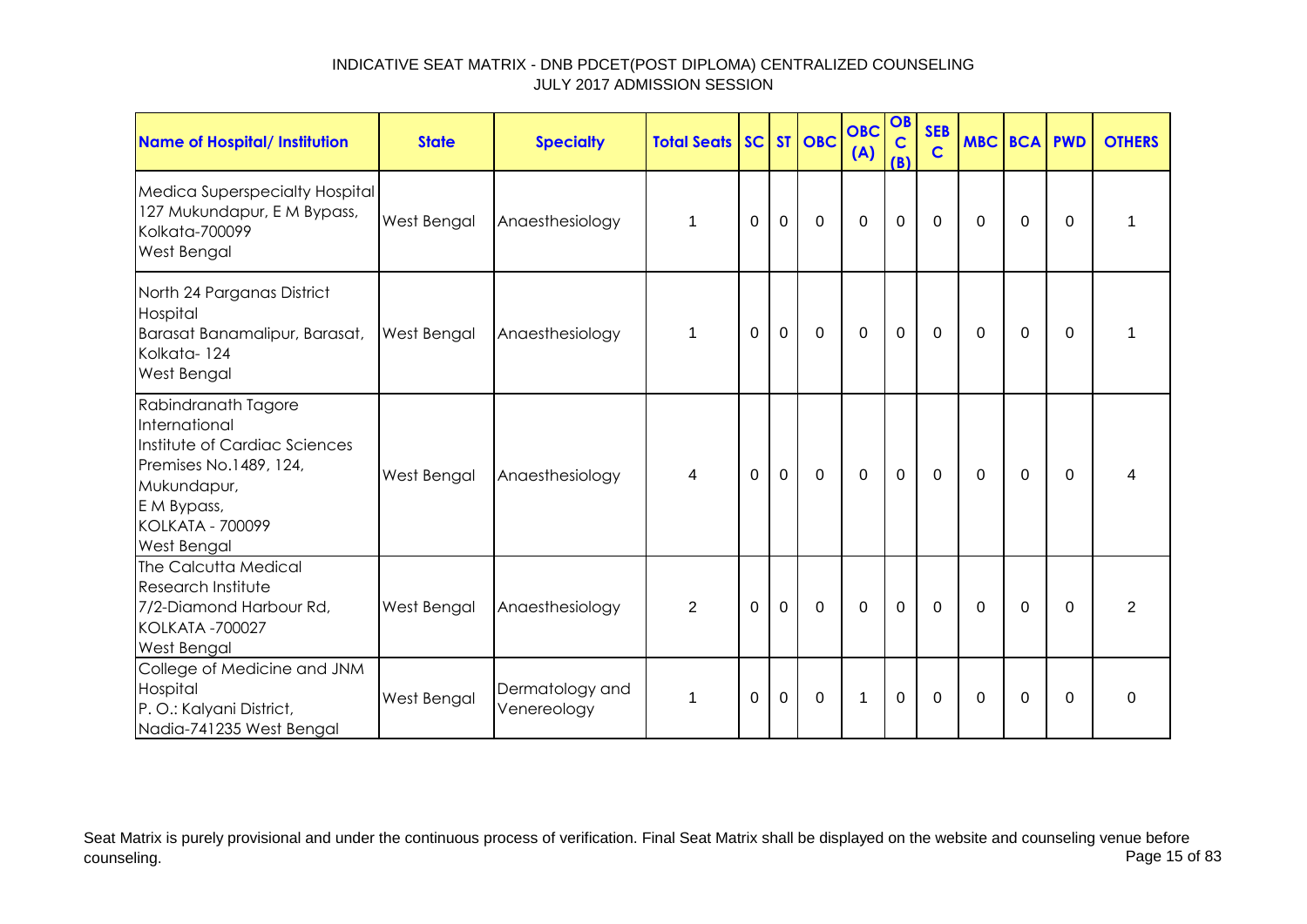| Name of Hospital/ Institution                                                                                                                                                    | <b>State</b>      | <b>Specialty</b>      | <b>Total Seats   SC   ST   OBC</b> |             |                     |             | <b>OBC</b><br>(A) | OB<br>$\mathbf C$<br>(B) | <b>SEB</b><br>$\mathsf{C}$ | <b>MBC BCA</b> |             | <b>PWD</b> | <b>OTHERS</b>           |
|----------------------------------------------------------------------------------------------------------------------------------------------------------------------------------|-------------------|-----------------------|------------------------------------|-------------|---------------------|-------------|-------------------|--------------------------|----------------------------|----------------|-------------|------------|-------------------------|
| <b>Government District General</b><br>Hospital,<br>Noonepalle, Nandyal,<br>Kurnool District- 518502<br>Andhra Pradesh                                                            | Andhra<br>Pradesh | Emergency<br>Medicine | 1                                  | $\Omega$    | $\mathbf 0$         | $\mathbf 0$ | $\mathbf 0$       | $\overline{0}$           | $\overline{0}$             | $\Omega$       | $\mathbf 0$ | $\Omega$   | 1(Women                 |
| <b>Government District General</b><br>Hospital,<br>Ramachandraraopet,<br>Eluru, West Godavari District-<br>534006,<br>Andhra Pradesh                                             | Andhra<br>Pradesh | Emergency<br>Medicine | $\mathbf 1$                        | $\mathbf 0$ | $\mathsf{O}\xspace$ | $\mathbf 0$ | $\mathbf 0$       | $\mathbf 0$              | $\mathbf 0$                | $\mathbf 0$    | $\mathbf 0$ | $\Omega$   |                         |
| Tirumala Hospital<br>Vizianagaram,<br>Lower Tank Bund Road,<br>Opp. R T C Complex,<br>Vizianagaram - 535003<br>Andhra Pradesh                                                    | Andhra<br>Pradesh | Emergency<br>Medicine | 1                                  | $\mathbf 0$ | $\mathbf 0$         | 0           | $\mathbf 0$       | $\mathbf 0$              | $\mathbf 0$                | 0              | $\mathbf 0$ | $\Omega$   |                         |
| Visakha Hospital and<br>Diagnostics (Care Hospital)<br>A.S. Raja Complex, Door No. 10-<br>$50 - 11/5$<br>Ramnagar, Waltair Main Road,<br>Visakhapatnam-530002,<br>Andhra Pradesh | Andhra<br>Pradesh | Emergency<br>Medicine | $\mathbf 1$                        | $\mathbf 0$ | $\mathbf 0$         | $\mathbf 0$ | $\mathbf 0$       | $\mathbf 0$              | $\mathbf 0$                | $\mathbf 0$    | $\mathbf 0$ | $\Omega$   | $\overline{\mathbf{1}}$ |
| Indraprastha Apollo Hospital<br>Delhi Mathura Road,<br>Sarita Vihar,<br>New Delhi - 110076                                                                                       | Delhi             | Emergency<br>Medicine | 3                                  | $\mathbf 0$ | $\mathbf 0$         | $\mathbf 0$ | $\mathbf 0$       | $\mathbf 0$              | $\overline{0}$             | $\overline{0}$ | $\mathbf 0$ | $\Omega$   | 3                       |

Seat Matrix is purely provisional and under the continuous process of verification. Final Seat Matrix shall be displayed on the website and counseling venue before<br>Page 16 of 83 counseling. Page 16 of 83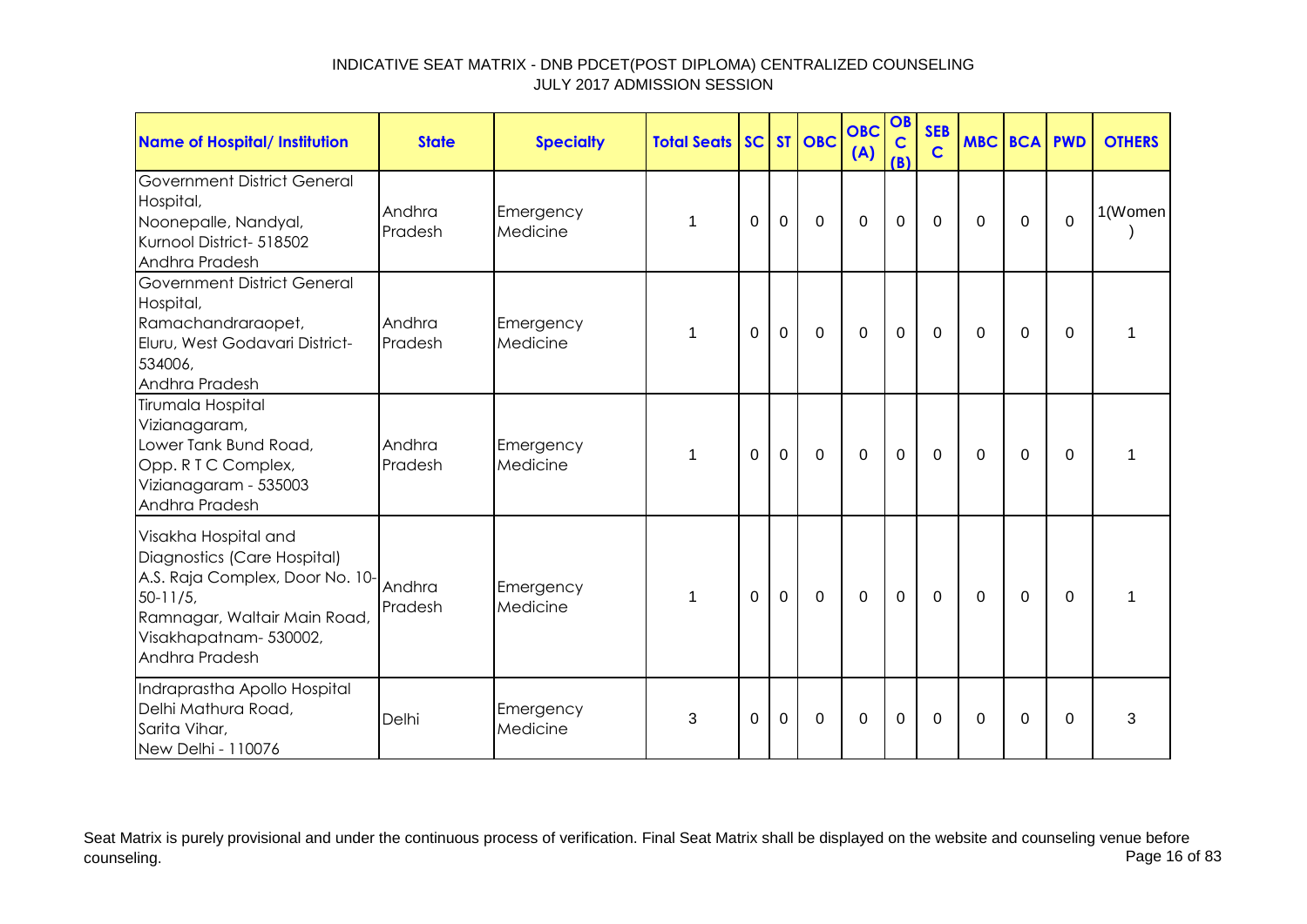| Name of Hospital/ Institution                                                                  | <b>State</b> | <b>Specialty</b>      | <b>Total Seats   SC  </b> |                |             | ST OBC         | <b>OBC</b><br>(A) | OB<br>$\mathbf C$<br>(B) | <b>SEB</b><br>$\overline{c}$ |             | <b>MBC BCA PWD</b> |             | <b>OTHERS</b>  |
|------------------------------------------------------------------------------------------------|--------------|-----------------------|---------------------------|----------------|-------------|----------------|-------------------|--------------------------|------------------------------|-------------|--------------------|-------------|----------------|
| Max Super Specialty Hospital<br>1, Press Enclave Road,<br>Saket,<br>New Delhi-110017           | Delhi        | Emergency<br>Medicine | 3                         | $\overline{0}$ | $\mathbf 0$ | $\mathbf 0$    | $\mathbf 0$       | 0                        | $\Omega$                     | $\Omega$    | $\Omega$           | $\Omega$    | 3              |
| Max Super Specialty Hospital<br>FC-50, C and D Block<br>Shalimar Bagh<br>New Delhi-110088      | Delhi        | Emergency<br>Medicine | $\overline{2}$            | $\mathbf 0$    | $\mathbf 0$ | $\mathbf 0$    | $\mathbf 0$       | $\mathbf 0$              | $\mathbf 0$                  | $\mathbf 0$ | $\mathbf 0$        | $\mathbf 0$ | $\overline{2}$ |
| Medanta-The Medicity<br>Sector-38, Gurgaon,<br>Haryana-122001                                  | Haryana      | Emergency<br>Medicine | 3                         | $\Omega$       | $\mathbf 0$ | $\mathbf 0$    | $\Omega$          | 0                        | $\mathbf{0}$                 | $\Omega$    | $\Omega$           | $\Omega$    | 3              |
| Apollo BGS Hospital<br>Adichunchanagiri Road,<br>Kuvempunagar,<br>Mysore - 570023<br>Karnataka | Karnataka    | Emergency<br>Medicine | $\overline{2}$            | $\mathbf 0$    | $\mathbf 0$ | $\overline{0}$ | $\mathbf 0$       | $\mathbf 0$              | $\overline{0}$               | $\Omega$    | $\Omega$           | $\Omega$    | $\overline{2}$ |
| Apollo Hospital<br>154/11, Opp. I.I.M.,<br>Bannerghatta Road,<br>Bangalore-560076<br>Karnataka | Karnataka    | Emergency<br>Medicine | $\overline{2}$            | $\Omega$       | $\mathbf 0$ | $\mathbf 0$    | $\Omega$          | 0                        | $\mathbf 0$                  | $\Omega$    | $\Omega$           | $\Omega$    | $\overline{2}$ |
| <b>Bangalore Baptist Hospital</b><br>Bellary Road, Hebbal,<br>Bangalore-24<br>Karnataka        | Karnataka    | Emergency<br>Medicine | 4                         | 0              | $\mathbf 0$ | $\mathbf 0$    | $\mathbf 0$       | 0                        | $\Omega$                     | $\Omega$    | 0                  | $\mathbf 0$ | 4              |

Seat Matrix is purely provisional and under the continuous process of verification. Final Seat Matrix shall be displayed on the website and counseling venue before<br>Page 17 of 83 counseling. Page 17 of 83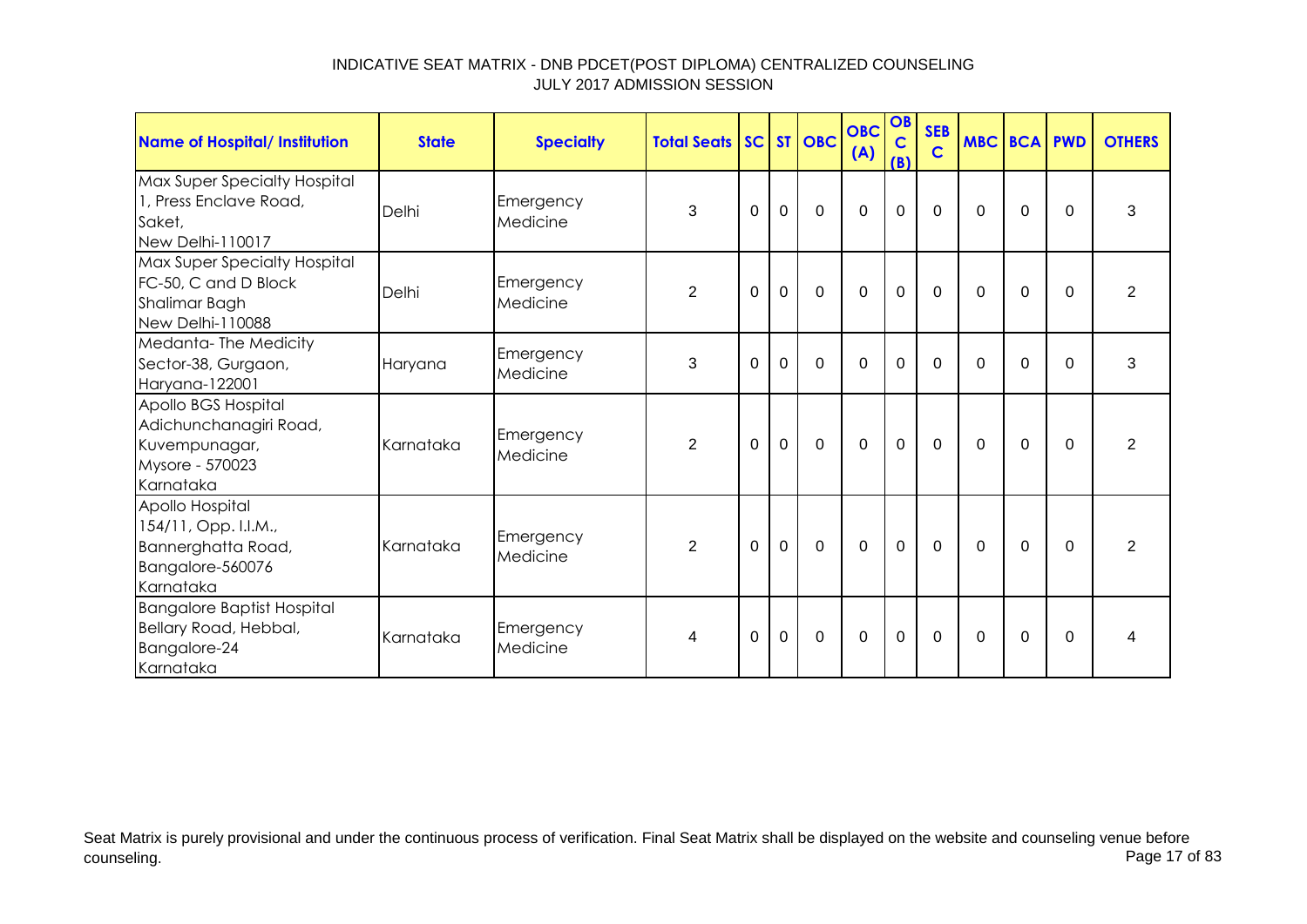| <b>Name of Hospital/ Institution</b>                                                                                                      | <b>State</b> | <b>Specialty</b>      | <b>Total Seats</b> |          |             | SC ST OBC   | <b>OBC</b><br>(A) | OB<br>$\mathbf C$<br>(B) | <b>SEB</b><br>$\mathbf C$ | <b>MBC BCA PWD</b> |             |             | <b>OTHERS</b>  |
|-------------------------------------------------------------------------------------------------------------------------------------------|--------------|-----------------------|--------------------|----------|-------------|-------------|-------------------|--------------------------|---------------------------|--------------------|-------------|-------------|----------------|
| Columbia Asia Referral Hospital<br>26/4, Brigade Gateway,<br>Beside Metro Station,<br>Malleshwaram West,<br>Bangalore-560055<br>Karnataka | Karnataka    | Emergency<br>Medicine | 1                  | $\Omega$ | $\mathbf 0$ | $\mathbf 0$ | $\mathbf 0$       | $\mathbf 0$              | $\Omega$                  | $\Omega$           | 0           | $\Omega$    | 1              |
| Manipal Hospital<br>98 Rustum Bagh,<br>Airport Road,<br>Bangalore - 17<br>Karnataka                                                       | Karnataka    | Emergency<br>Medicine | 3                  | 0        | $\mathbf 0$ | $\mathbf 0$ | $\mathbf 0$       | $\mathbf 0$              | $\mathbf{0}$              | $\Omega$           | 0           | 0           | 3              |
| Narayana Hrudayalaya,<br>258/A, Bommasandra Industrial<br>Area,<br>Anekal Taluk,<br>Bangalore-560099<br>Karnataka                         | Karnataka    | Emergency<br>Medicine | 4                  | $\Omega$ | $\mathbf 0$ | $\mathbf 0$ | $\mathbf 0$       | $\mathbf 0$              | $\mathbf 0$               | $\Omega$           | $\mathbf 0$ | $\mathbf 0$ | 4              |
| Ananthapuri Hospitals and<br>Research Institute<br>Chacka NH Bypass,<br>Thiruvananthapuram<br>Kerala-695024                               | Kerala       | Emergency<br>Medicine | $\overline{2}$     | 0        | 0           | $\mathbf 0$ | 0                 | $\mathbf 0$              | 0                         | 0                  | 0           | 0           | $\overline{2}$ |
| Aster Medcity,<br>Kuttisahib Road, Near Kothas<br>Bridge,<br>South Chittoor P.O.,<br>Cheranalloor,<br>Kochi-682027<br>Kerala              | Kerala       | Emergency<br>Medicine | $\overline{2}$     | $\Omega$ | $\mathbf 0$ | $\mathbf 0$ | $\overline{0}$    | $\mathbf 0$              | $\mathbf 0$               | $\Omega$           | $\mathbf 0$ | $\mathbf 0$ | $\overline{2}$ |

Seat Matrix is purely provisional and under the continuous process of verification. Final Seat Matrix shall be displayed on the website and counseling venue before<br>Page 18 of 83 counseling. Page 18 of 83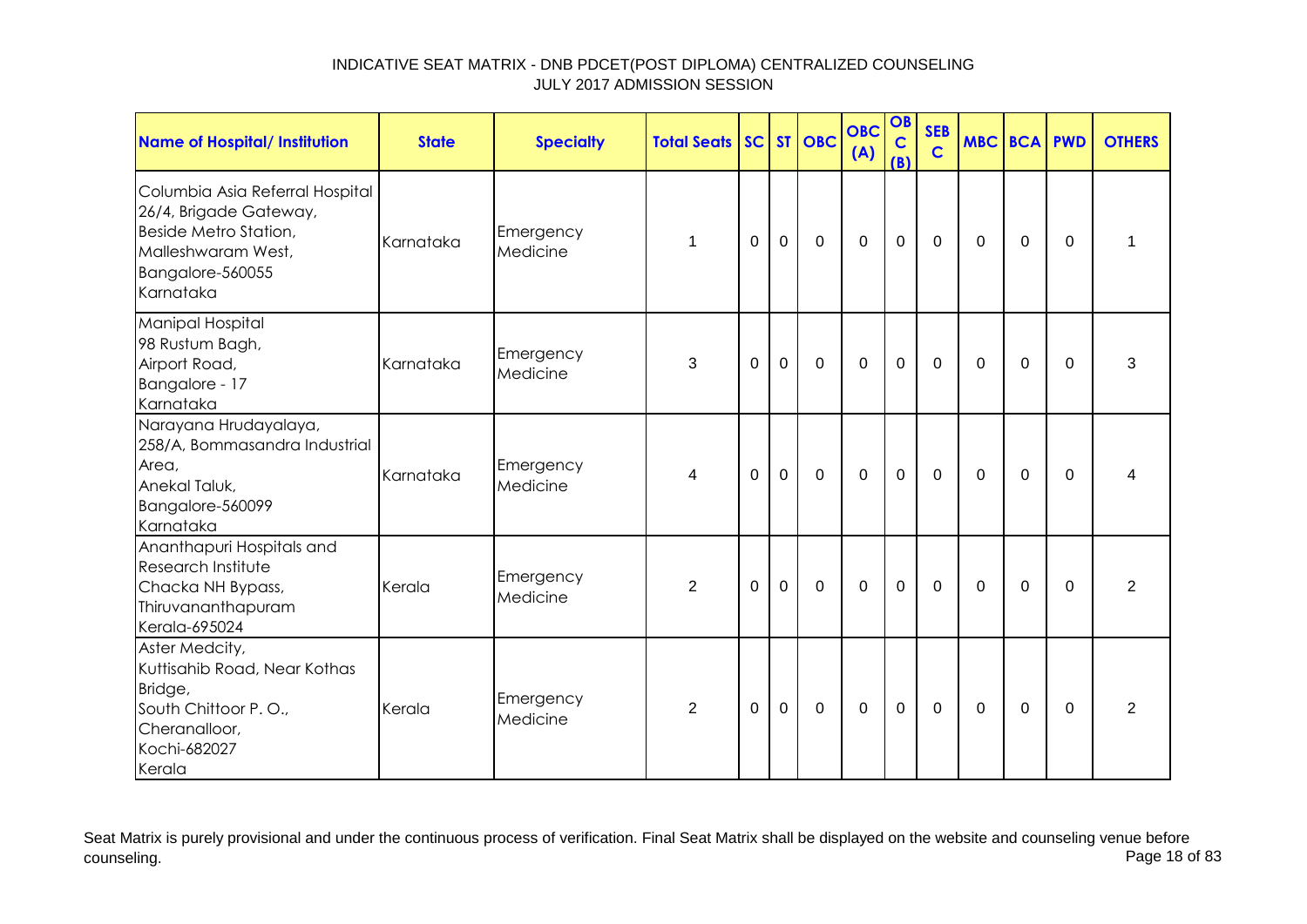| <b>Name of Hospital/ Institution</b>                                                                                                                 | <b>State</b> | <b>Specialty</b>      | <b>Total Seats SC ST OBC</b> |             |             |             | <b>OBC</b><br>(A) | OB<br>$\mathbf c$<br>(B) | <b>SEB</b><br>$\mathbf C$ | <b>MBC BCA PWD</b> |             |          | <b>OTHERS</b> |
|------------------------------------------------------------------------------------------------------------------------------------------------------|--------------|-----------------------|------------------------------|-------------|-------------|-------------|-------------------|--------------------------|---------------------------|--------------------|-------------|----------|---------------|
| <b>Baby Memorial Hospital</b><br>Indira Gandhi Road,<br>Kozhikode,<br><b>CALICUT - 673004</b><br>Kerala                                              | Kerala       | Emergency<br>Medicine | 3                            | $\mathbf 0$ | $\mathbf 0$ | $\mathbf 0$ | $\mathbf 0$       | $\mathbf 0$              | $\mathbf 0$               | 0                  | $\mathbf 0$ | 0        | 3             |
| Kerala Institute of Medical<br>Sciences<br>P B No.1, Anayara P O,<br>Trivandrum,<br>Kerala                                                           | Kerala       | Emergency<br>Medicine | 4                            | 0           | $\pmb{0}$   | 0           | $\mathbf 0$       | $\mathbf 0$              | 0                         | 0                  | 0           | $\Omega$ |               |
| <b>MES Medical College &amp;</b><br>Hospital<br>Perinthalmanna, Palachode<br>Post,<br>Kolathur Via,<br>Malappuram Dist.<br>Kerala - 679338<br>Kerala | Kerala       | Emergency<br>Medicine | 4                            | 0           | $\mathbf 0$ | $\mathbf 0$ | $\mathbf 0$       | $\mathbf 0$              | $\mathbf 0$               | 0                  | 0           | 0        | 4             |
| Pushpagiri Institute of Medical<br>Sciences & Research Centre,<br>Pushpagiri Medical College<br>Hospital,<br>Tiruvalla - 689101<br>Kerala            | Kerala       | Emergency<br>Medicine | 4                            | $\Omega$    | $\mathbf 0$ | $\mathbf 0$ | $\mathbf 0$       | $\mathbf 0$              | $\mathbf 0$               | $\mathbf 0$        | 0           | $\Omega$ | 4             |
| Sree Uthradom Tirunal Hospital,<br>Pattom,<br>Trivandrum - 695004<br>Kerala                                                                          | Kerala       | Emergency<br>Medicine | 3                            | 0           | $\mathbf 0$ | $\mathbf 0$ | $\mathbf 0$       | $\pmb{0}$                | 0                         | 0                  | 0           | 0        | 3             |

Seat Matrix is purely provisional and under the continuous process of verification. Final Seat Matrix shall be displayed on the website and counseling venue before<br>Page 19 of 83 counseling. Page 19 of 83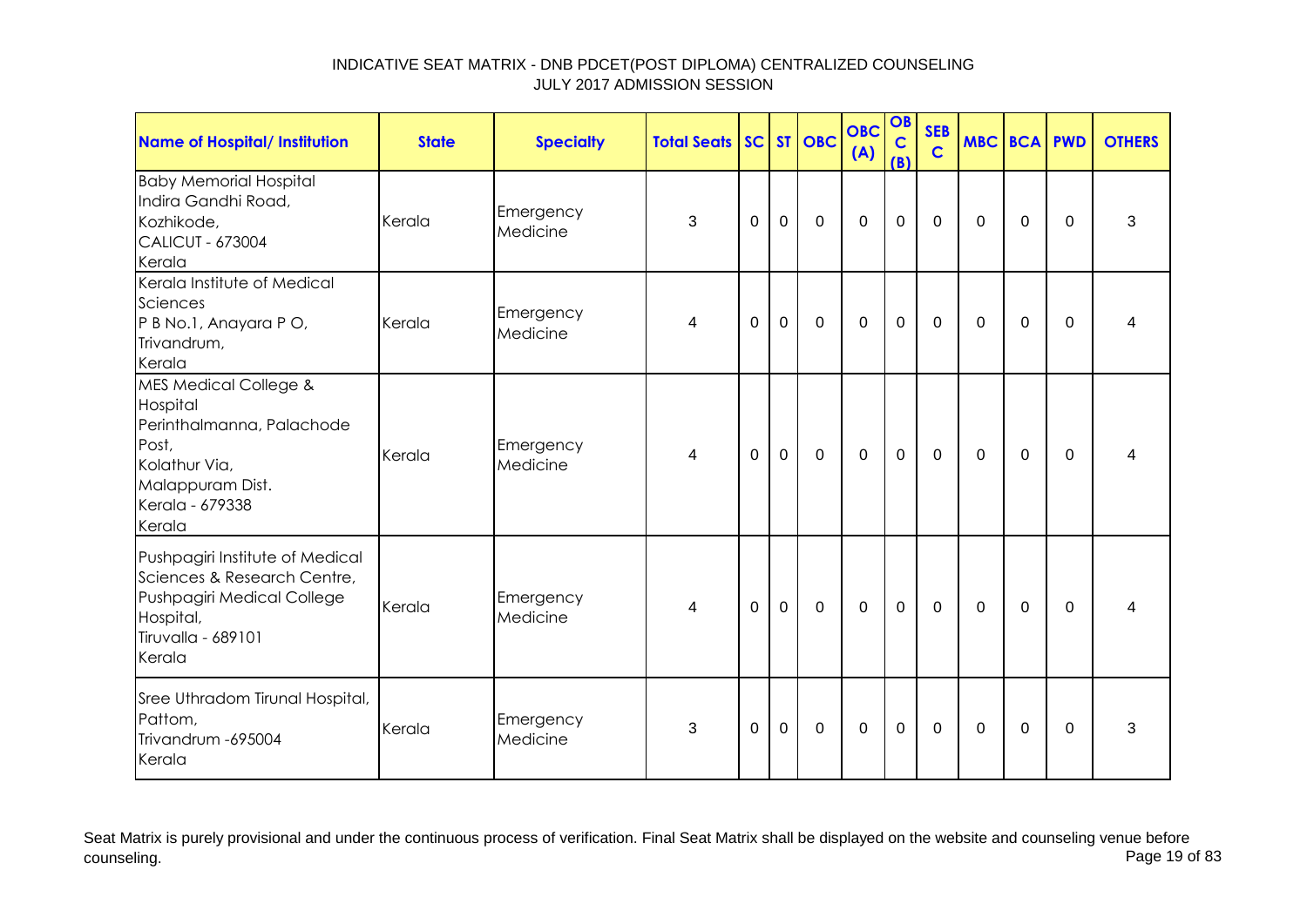| <b>Name of Hospital/ Institution</b>                                                                                        | <b>State</b> | <b>Specialty</b>      | <b>Total Seats</b> |             |                | SC ST OBC   | <b>OBC</b><br>(A) | OB<br>$\mathbf C$<br>(B) | <b>SEB</b><br>$\mathbf C$ | <b>MBC BCA PWD</b> |             |             | <b>OTHERS</b>  |
|-----------------------------------------------------------------------------------------------------------------------------|--------------|-----------------------|--------------------|-------------|----------------|-------------|-------------------|--------------------------|---------------------------|--------------------|-------------|-------------|----------------|
| Fortis Hospital<br>Mulund Goregaon Link Road,<br>Mumbai-400078<br>Maharashtra                                               | Maharashtra  | Emergency<br>Medicine | $\overline{2}$     | $\mathbf 0$ | $\mathbf 0$    | $\mathbf 0$ | $\mathbf 0$       | $\mathbf 0$              | $\mathbf 0$               | $\Omega$           | 0           | $\Omega$    | $\overline{2}$ |
| Jehangir Hospital<br>32, Sassoon Road,<br>Pune-411001<br>Maharashtra                                                        | Maharashtra  | Emergency<br>Medicine | 3                  | $\mathbf 0$ | $\overline{0}$ | $\mathbf 0$ | $\mathbf 0$       | $\mathbf 0$              | $\mathbf 0$               | $\Omega$           | $\mathbf 0$ | $\Omega$    | 3              |
| K.E.M. Hospital,<br>489, Rasta Peth,<br>Sardar Moodliar Road,<br>Pune-411011<br>Maharashtra                                 | Maharashtra  | Emergency<br>Medicine | 1                  | $\Omega$    | $\mathbf 0$    | $\mathbf 0$ | $\mathbf 0$       | $\mathbf 0$              | $\mathbf 0$               | $\Omega$           | $\Omega$    | $\Omega$    | 1              |
| Sir Hurkisondas Nurrotumdas<br><b>Hospital and Research Centre</b><br>Raja Rammohan Roy Road,<br>Mumbai - 04<br>Maharashtra | Maharashtra  | Emergency<br>Medicine | $\overline{2}$     | 0           | $\mathbf 0$    | $\mathbf 0$ | $\mathbf 0$       | $\mathbf 0$              | $\mathbf 0$               | $\mathbf 0$        | $\mathbf 0$ | $\mathbf 0$ | $\overline{2}$ |
| Fortis Hospital<br>Sector-62, Phase-VIII,<br>Mohali-160062<br>Punjab                                                        | Punjab       | Emergency<br>Medicine | $\overline{2}$     | $\Omega$    | $\mathbf 0$    | $\Omega$    | $\Omega$          | $\mathbf 0$              | $\Omega$                  | $\Omega$           | $\Omega$    | $\Omega$    | 2              |
| Apollo Super Specialty Hospital<br>Lake View Road, K K Nagar,<br>MADURAI-28<br>Tamil Nadu                                   | Tamil Nadu   | Emergency<br>Medicine | $2^*$              | $\Omega$    | $\mathbf 0$    | $\mathbf 0$ | $\mathbf 0$       | $\mathbf 0$              | $\Omega$                  | $\Omega$           | $\Omega$    | $\Omega$    | $\overline{2}$ |

Seat Matrix is purely provisional and under the continuous process of verification. Final Seat Matrix shall be displayed on the website and counseling venue before<br>Page 20 of 83 counseling. Page 20 of 83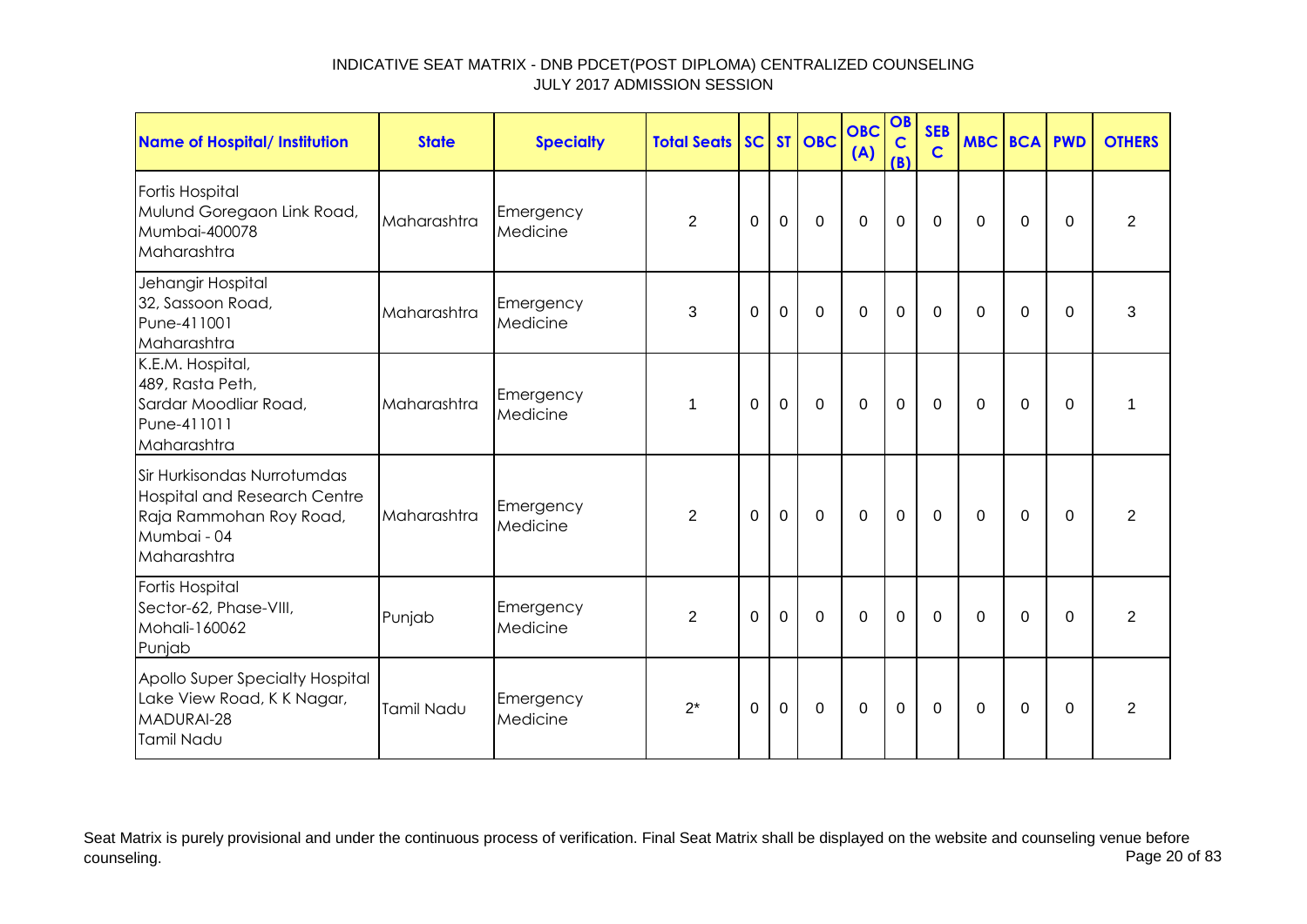| <b>Name of Hospital/ Institution</b>                                                                                                        | <b>State</b> | <b>Specialty</b>      | <b>Total Seats SC ST OBC</b> |             |             |             | <b>OBC</b><br>(A) | OB<br>$\mathbf C$<br>(B) | <b>SEB</b><br>$\mathbf C$ | <b>MBC BCA PWD</b> |          |          | <b>OTHERS</b>  |
|---------------------------------------------------------------------------------------------------------------------------------------------|--------------|-----------------------|------------------------------|-------------|-------------|-------------|-------------------|--------------------------|---------------------------|--------------------|----------|----------|----------------|
| Rajah Muthiah Medical<br>College<br>Annamalai University<br>Annamalainagar- 608002<br>Tamil Nadu                                            | Tamil Nadu   | Emergency<br>Medicine | 3                            | $\mathbf 0$ | $\mathbf 0$ | $\mathbf 0$ | $\mathbf 0$       | $\mathbf 0$              | $\mathbf 0$               | 0                  | 0        | $\Omega$ | 3              |
| Sri Gokulam Hospital<br>3/60, Meyannur Road,<br>SALEM - 636004<br>Tamil Nadu                                                                | Tamil Nadu   | Emergency<br>Medicine | $\overline{2}$               | 0           | $\mathbf 0$ | $\mathbf 0$ | $\mathbf 0$       | $\mathbf 0$              | $\mathbf 0$               | 0                  | 0        | $\Omega$ | $\overline{2}$ |
| Continental Hospital<br>Plot No. 3, Road No. 2,<br>IT and Financial District,<br>Nanakramguda, Gachibowli,<br>Hyderabad-500032<br>Telangana | Telangana    | Emergency<br>Medicine | 2                            | $\Omega$    | $\mathbf 0$ | $\mathbf 0$ | $\mathbf 0$       | $\mathbf 0$              | $\Omega$                  | $\Omega$           | $\Omega$ | $\Omega$ | $\overline{2}$ |
| Kamineni Hospital<br>L. B. Nagar,<br>Hyderabad -500068<br>Telangana                                                                         | Telangana    | Emergency<br>Medicine | 1                            | $\Omega$    | $\mathbf 0$ | $\mathbf 0$ | $\mathbf 0$       | $\mathbf 0$              | $\Omega$                  | 0                  | 0        | $\Omega$ | $\mathbf 1$    |
| Yashoda Hospital<br>Behind Hari Hara Kala Bhawan,<br>S.P. Road, Secunderabad -<br>500003<br>Telangana                                       | Telangana    | Emergency<br>Medicine | 3                            | $\mathbf 0$ | $\mathbf 0$ | $\mathbf 0$ | $\mathbf 0$       | $\mathbf 0$              | $\mathbf 0$               | $\mathbf 0$        | 0        | $\Omega$ | 3              |

Seat Matrix is purely provisional and under the continuous process of verification. Final Seat Matrix shall be displayed on the website and counseling venue before<br>Page 21 of 83 counseling. Page 21 of 83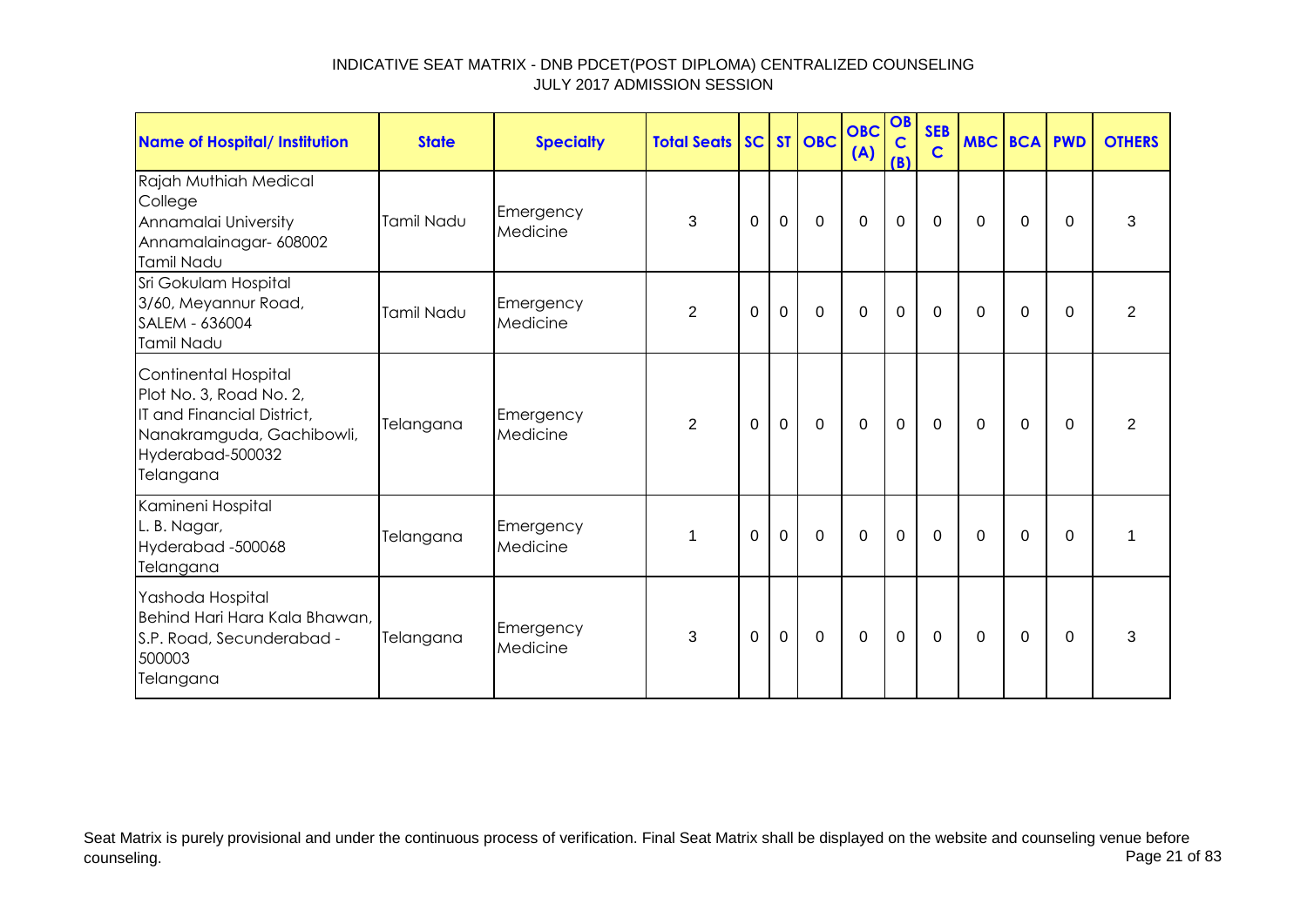| <b>Name of Hospital/ Institution</b>                                                                                          | <b>State</b> | <b>Specialty</b>      | <b>Total Seats SC ST OBC</b> |          |             |             | <b>OBC</b><br>(A) | OB<br>$\mathbf C$<br>(B) | <b>SEB</b><br>$\mathsf{C}$ | <b>MBC BCA PWD</b> |          |          | <b>OTHERS</b>  |
|-------------------------------------------------------------------------------------------------------------------------------|--------------|-----------------------|------------------------------|----------|-------------|-------------|-------------------|--------------------------|----------------------------|--------------------|----------|----------|----------------|
| Yashoda Super Speciality<br>Hospital<br>Nalgonda X Road, Malakpet,<br>Hyderabad-500036<br>Telangana                           | Telangana    | Emergency<br>Medicine | $\overline{2}$               | $\Omega$ | $\mathbf 0$ | $\mathbf 0$ | $\mathbf 0$       | $\mathbf 0$              | $\mathbf 0$                | $\Omega$           | $\Omega$ | $\Omega$ | $\overline{2}$ |
| Apollo Gleneagles Hospitals<br>58, Canal Circular Road,<br>Kolkata-700054<br><b>West Bengal</b>                               | West Bengal  | Emergency<br>Medicine | $\overline{2}$               | $\Omega$ | $\mathbf 0$ | $\mathbf 0$ | $\overline{0}$    | $\mathbf 0$              | $\Omega$                   | $\Omega$           | $\Omega$ | $\Omega$ | $\overline{2}$ |
| Fortis Hospital<br>730, Anandapur, EM Bypass<br>Road,<br>Kolkata-700107<br>West Bengal                                        | West Bengal  | Emergency<br>Medicine | 1                            | $\Omega$ | $\mathbf 0$ | $\mathbf 0$ | $\overline{0}$    | $\mathbf 0$              | $\mathbf 0$                | $\Omega$           | $\Omega$ | $\Omega$ |                |
| Medica Superspecialty Hospital<br>127 Mukundapur, E M Bypass,<br>Kolkata-700099<br><b>West Bengal</b>                         | West Bengal  | Emergency<br>Medicine | 1                            | $\Omega$ | $\Omega$    | $\mathbf 0$ | $\overline{0}$    | $\mathbf 0$              | $\Omega$                   | $\Omega$           | $\Omega$ | $\Omega$ |                |
| Peerless Hospital and B K Roy<br><b>Research Centre</b><br>360, Panchasayar,<br><b>KOLKATA - 700094</b><br><b>West Bengal</b> | West Bengal  | Emergency<br>Medicine | $\overline{2}$               | 0        | $\mathbf 0$ | $\mathbf 0$ | $\mathbf 0$       | $\mathbf 0$              | $\mathbf 0$                | $\Omega$           | 0        | $\Omega$ | $\overline{2}$ |

Seat Matrix is purely provisional and under the continuous process of verification. Final Seat Matrix shall be displayed on the website and counseling venue before<br>Page 22 of 83 counseling. Page 22 of 83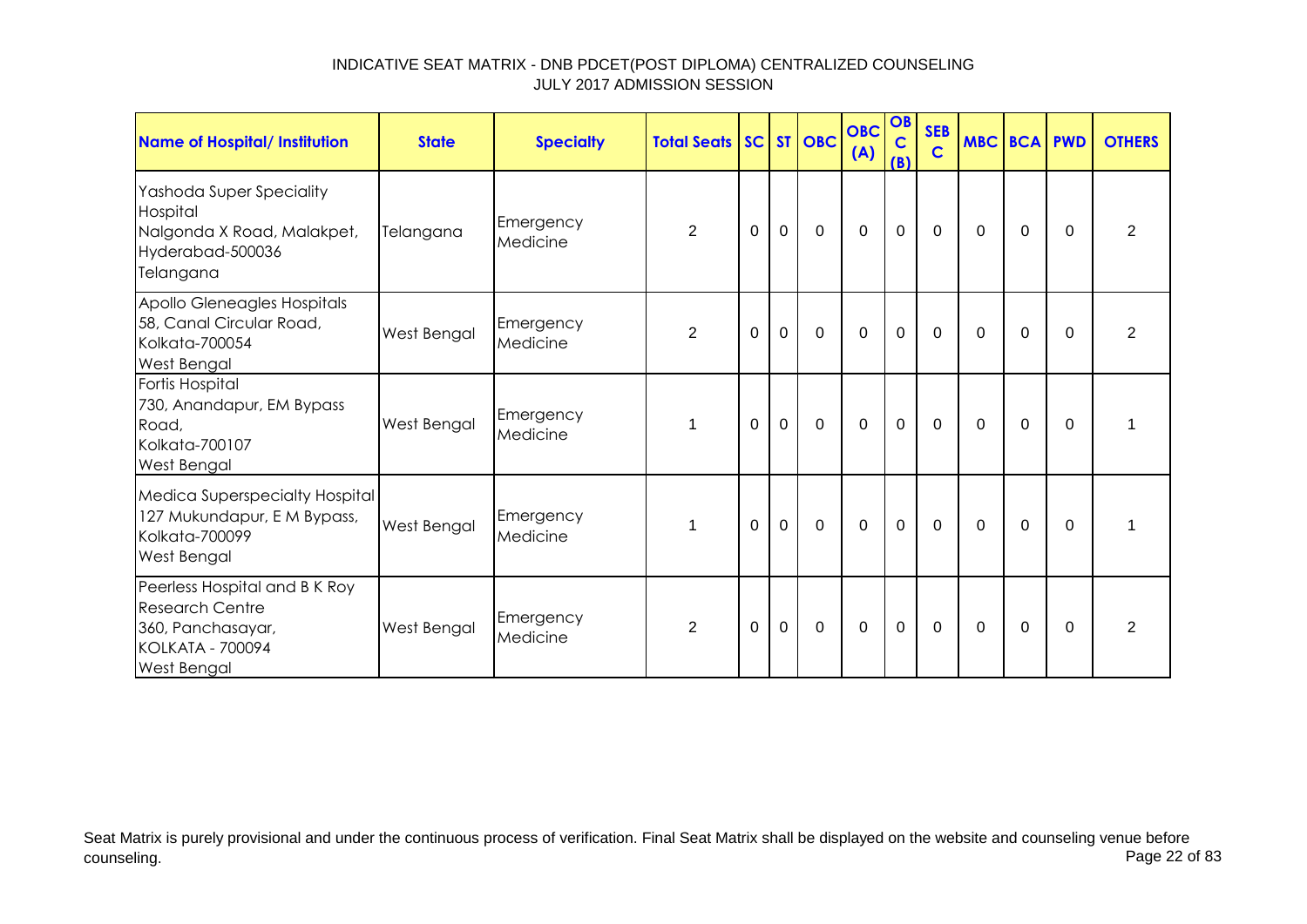| <b>Name of Hospital/ Institution</b>                                                                                                                     | <b>State</b> | <b>Specialty</b>      | <b>Total Seats</b> |             |             | SC ST OBC   | <b>OBC</b><br>(A) | OB<br>$\mathbf C$<br>(B) | <b>SEB</b><br>$\mathbf C$ | <b>MBC BCA PWD</b> |             |             | <b>OTHERS</b>  |
|----------------------------------------------------------------------------------------------------------------------------------------------------------|--------------|-----------------------|--------------------|-------------|-------------|-------------|-------------------|--------------------------|---------------------------|--------------------|-------------|-------------|----------------|
| Rabindranath Tagore<br>International<br>Instt.of Cardiac Sciences<br>Premises No.1489, 124,<br>Mukundapur,<br>E M Bypass,<br>KOLKATA - 99<br>West Bengal | West Bengal  | Emergency<br>Medicine | $\overline{2}$     | $\Omega$    | $\mathbf 0$ | $\mathbf 0$ | $\overline{0}$    | $\mathbf 0$              | $\mathbf 0$               | $\Omega$           | 0           | $\Omega$    | $\overline{2}$ |
| Down Town Hospital<br>G S Road, Dispur,<br><b>GUWAHATI -781006</b><br>Assam                                                                              | Assam        | <b>ENT</b>            | $\mathbf 1$        | $\mathbf 0$ | $\mathbf 0$ | $\mathbf 0$ | $\mathbf 0$       | $\mathbf 0$              | $\mathbf 0$               | $\mathbf{0}$       | 0           | $\mathbf 0$ | 1              |
| Deen Dayal Upadhyay Hospital<br>Hari Nagar,<br>New Delhi-64                                                                                              | Delhi        | <b>ENT</b>            | 1                  | $\Omega$    | $\mathbf 0$ | $\mathbf 0$ | $\Omega$          | $\mathbf 0$              | $\Omega$                  | $\Omega$           | $\mathbf 0$ | $\Omega$    | 1              |
| Jaipur Golden Hospital<br>2, Institutional Area, Sector 3,<br>Rohini,<br>New Delhi-85                                                                    | Delhi        | <b>ENT</b>            | $\mathbf 1$        | $\Omega$    | $\mathbf 0$ | $\Omega$    | $\mathbf 0$       | $\mathbf 0$              | $\mathbf 0$               | $\Omega$           | $\Omega$    | $\mathbf 0$ | 1              |
| <b>GMERS Medical College,</b><br>Nr. Pathikasharam,<br>Civil Hospital Campus,<br>Sector-12, Gandhinagar,<br>Gujarat-382012                               | Gujarat      | <b>ENT</b>            | 1                  | $\Omega$    | $\mathbf 0$ | $\mathbf 0$ | $\mathbf 0$       | $\mathbf 0$              | $\mathbf{1}$              | $\mathbf{0}$       | $\Omega$    | $\Omega$    | 0              |
| <b>Bangalore Baptist Hospital</b><br>Bellary Road, Hebbal,<br>Bangalore-24<br>Karnataka                                                                  | Karnataka    | <b>ENT</b>            | $\mathbf 1$        | 0           | 0           | $\mathbf 0$ | $\mathbf 0$       | $\mathbf 0$              | 0                         | $\mathbf{0}$       | 0           | 0           | $\mathbf 1$    |

Seat Matrix is purely provisional and under the continuous process of verification. Final Seat Matrix shall be displayed on the website and counseling venue before<br>Page 23 of 83 counseling. Page 23 of 83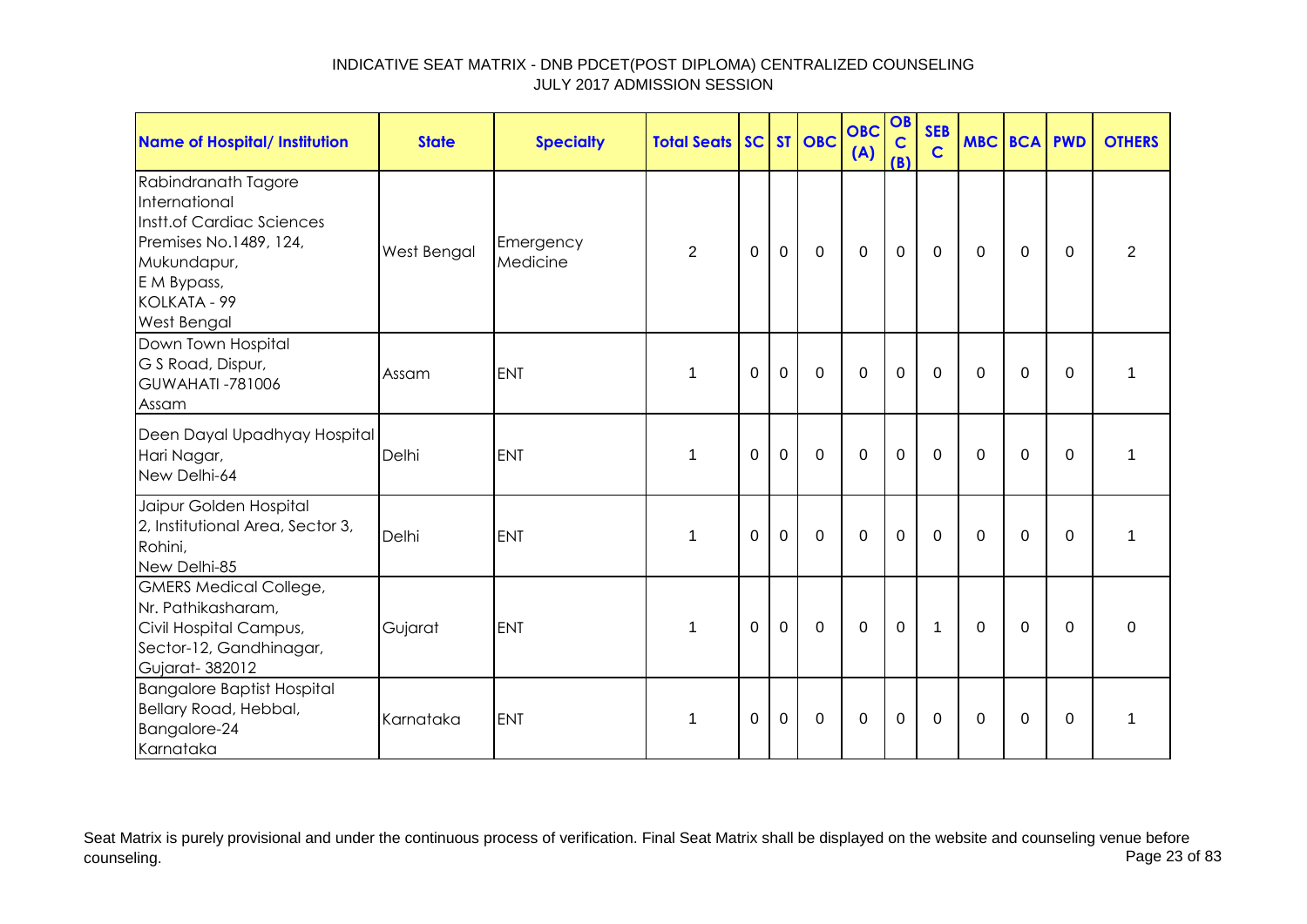| Name of Hospital/ Institution                                                                                                                        | <b>State</b> | <b>Specialty</b> | <b>Total Seats SC ST OBC</b> |             |             |              | <b>OBC</b><br>(A) | OB<br>$\mathbf C$<br>(B) | <b>SEB</b><br>$\mathbf C$ | MBC BCA PWD  |             |          | <b>OTHERS</b> |
|------------------------------------------------------------------------------------------------------------------------------------------------------|--------------|------------------|------------------------------|-------------|-------------|--------------|-------------------|--------------------------|---------------------------|--------------|-------------|----------|---------------|
| KIMS AI Shifa Healthcare Pvt.<br>Ltd.,<br>PO Box No. 26, Ootty Road,<br>Perintalmanna,<br>MALAPURAM- 679322<br>Kerala                                | Kerala       | <b>ENT</b>       | 1                            | 0           | $\mathbf 0$ | $\mathbf 0$  | $\overline{0}$    | $\mathbf 0$              | $\mathbf 0$               | $\Omega$     | $\Omega$    | 0        | 1             |
| Lourdes Hospital<br>Pachalam,<br>Ernakulam,<br>KOCHI-12 kerala                                                                                       | Kerala       | <b>ENT</b>       | 1                            | 0           | $\mathbf 0$ | $\mathbf 0$  | $\mathbf 0$       | $\mathbf 0$              | $\mathbf 0$               | $\mathbf{0}$ | $\mathbf 0$ | $\Omega$ | 1             |
| <b>Bhabha Atomic Research</b><br>Centre & Hospital,<br>Anushakti Nagar,<br>MUMBAI-94<br>Maharashtra                                                  | Maharashtra  | <b>ENT</b>       | 1                            | $\mathbf 0$ | $\mathbf 0$ | $\mathbf{1}$ | $\overline{0}$    | $\mathbf 0$              | $\mathbf 0$               | $\mathbf{0}$ | $\mathbf 0$ | 0        | 0             |
| Apollo Hospital<br>21 Greams lane,<br>Off Greams Rd,<br>Chennai - 06<br>Tamil Nadu                                                                   | Tamil Nadu   | ENT              | 1                            | 0           | $\mathbf 0$ | $\mathbf 0$  | $\mathbf 0$       | $\mathbf 0$              | $\mathbf 0$               | $\mathbf{0}$ | $\mathbf 0$ | $\Omega$ | 1             |
| Dr. Rangarajan Memorial<br>hospital<br>(Sundaram Medical<br>Foundation)<br>4th Avenue, Santhi Colony,<br>Anna Nagar,<br>CHENNAI-600040<br>Tamil Nadu | Tamil Nadu   | <b>ENT</b>       | 1                            | 0           | $\mathbf 0$ | $\Omega$     | $\mathbf 0$       | $\mathbf 0$              | $\mathbf 0$               | $\Omega$     | 0           | $\Omega$ | 1             |

Seat Matrix is purely provisional and under the continuous process of verification. Final Seat Matrix shall be displayed on the website and counseling venue before<br>Page 24 of 83 counseling. Page 24 of 83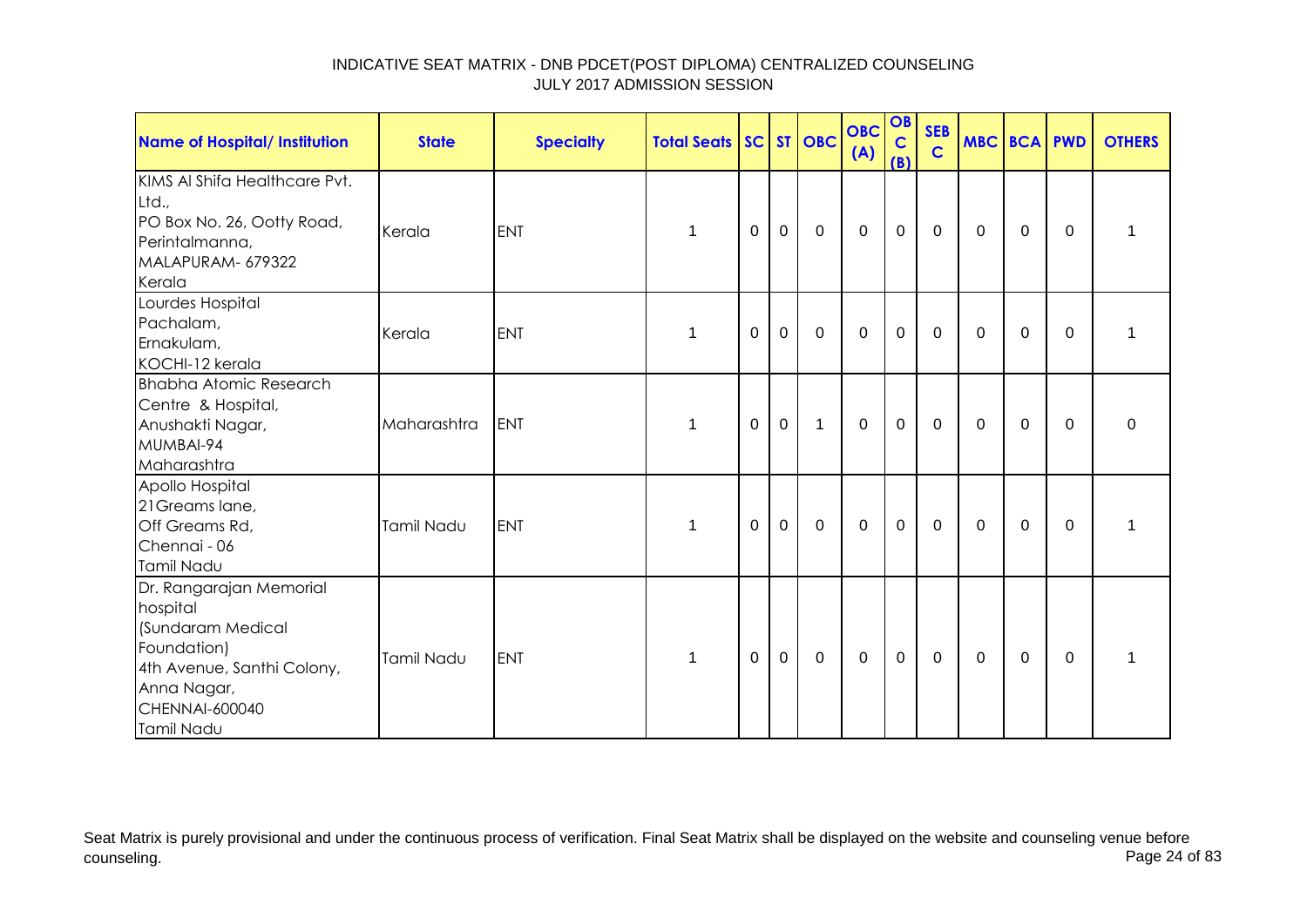| Name of Hospital/ Institution                                                                                                                                | <b>State</b>      | <b>Specialty</b>       | <b>Total Seats</b> |                      |                | SC ST OBC   | <b>OBC</b><br>(A) | OB<br>$\mathbf C$<br>(B) | <b>SEB</b><br>$\mathbf C$ |          | <b>MBC BCA PWD</b> |             | <b>OTHERS</b>  |
|--------------------------------------------------------------------------------------------------------------------------------------------------------------|-------------------|------------------------|--------------------|----------------------|----------------|-------------|-------------------|--------------------------|---------------------------|----------|--------------------|-------------|----------------|
| Care Hospital<br>Road No. 1, Banjara Hills,<br>Hyderabad - 34<br>Telangana                                                                                   | Telangana         | <b>ENT</b>             | $1^*$              | $\Omega$             | $\mathbf 0$    | $\mathbf 0$ | $\overline{0}$    | $\mathbf 0$              | $\Omega$                  | $\Omega$ | 0                  | $\Omega$    | 1              |
| <b>MAA ENT Hospital</b><br>(Formerly Vasavi ENT Institute)<br>6-1-91, 2nd Floor,<br>Opp. Meera Talkies,<br>Lakdi Ka Pool,<br>Hyderabad - 500004<br>Telangana | Telangana         | <b>ENT</b>             | $1^*$              | 0                    | $\mathbf 0$    | $\mathbf 0$ | $\mathbf 0$       | $\mathbf 0$              | 0                         | 0        | 0                  | 0           | 1              |
| Yashoda Hospital<br>Behind Hari Hara Kala Bhawan,<br>S.P. Road, Secunderabad -<br>500003<br>Telangana                                                        | Telangana         | <b>ENT</b>             | $1*$               | $\Omega$             | $\Omega$       | $\Omega$    | $\Omega$          | $\mathbf 0$              | $\Omega$                  | $\Omega$ | $\overline{0}$     | $\Omega$    | $\mathbf 1$    |
| Apollo Gleneagles Hospitals<br>58, Canal Circular Road,<br><b>Kolkata-700054</b><br>West Bengal                                                              | West Bengal       | ENT                    | 2                  | $\Omega$             | $\overline{0}$ | $\Omega$    | $\Omega$          | $\mathbf 0$              | $\Omega$                  | $\Omega$ | $\Omega$           | $\Omega$    | $\overline{2}$ |
| <b>Government District General</b><br>Hospital,<br>Noonepalle, Nandyal,<br>Kurnool District- 518502<br>Andhra Pradesh                                        | Andhra<br>Pradesh | <b>Family Medicine</b> | $\overline{2}$     | 1(<br>Wo<br>me<br>n) | $\overline{0}$ | $\mathbf 0$ | $\mathbf 0$       | $\mathbf 0$              | $\mathbf 0$               | $\Omega$ | $\mathbf 0$        | $\mathbf 0$ | 1(Women        |
| Down Town Hospital<br>G S Road, Dispur,<br><b>GUWAHATI -781006</b><br>Assam                                                                                  | Assam             | <b>Family Medicine</b> | $\overline{2}$     | 0                    | $\mathbf 0$    | $\mathbf 0$ | $\mathbf 0$       | $\mathbf 0$              | $\Omega$                  | $\Omega$ | 0                  | $\Omega$    | $\overline{2}$ |

Seat Matrix is purely provisional and under the continuous process of verification. Final Seat Matrix shall be displayed on the website and counseling venue before<br>Page 25 of 83 counseling. Page 25 of 83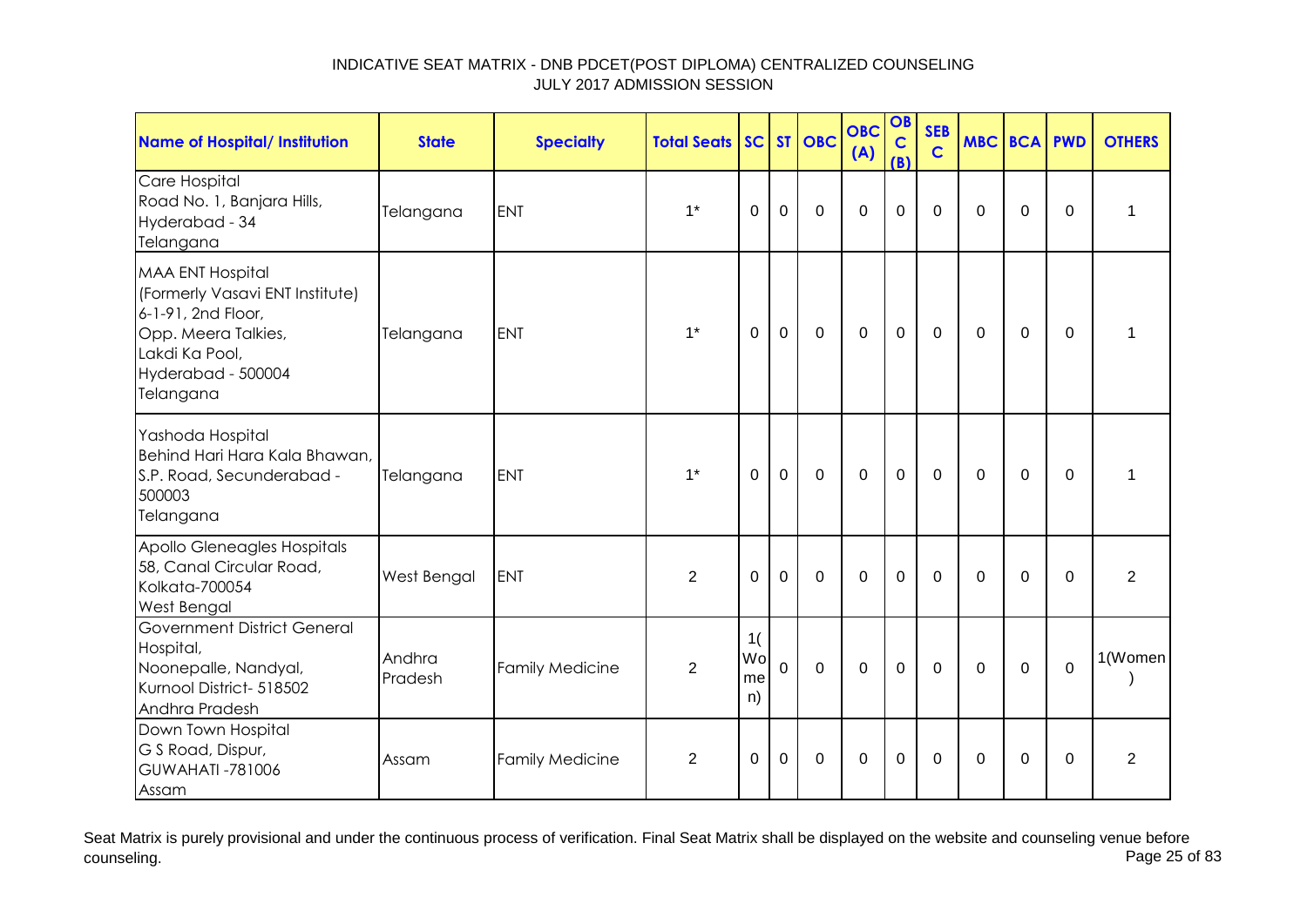| <b>Name of Hospital/ Institution</b>                                                                        | <b>State</b> | <b>Specialty</b>       | <b>Total Seats SC ST OBC</b> |             |                |                | <b>OBC</b><br>(A) | OB<br>$\mathbf C$<br>(B) | <b>SEB</b><br>$\mathbf C$ | MBC BCA PWD |             |             | <b>OTHERS</b>  |
|-------------------------------------------------------------------------------------------------------------|--------------|------------------------|------------------------------|-------------|----------------|----------------|-------------------|--------------------------|---------------------------|-------------|-------------|-------------|----------------|
| Jan Swasthya Sahyog<br>Vill. & PO Ganiyari<br>District Bilaspur,<br>Chhattisgarh-495112                     | Chhattisgarh | <b>Family Medicine</b> | 2                            | 0           | $\mathbf 0$    | $\Omega$       | $\Omega$          | $\mathbf 0$              | 0                         | 0           | 0           | $\Omega$    | $\overline{2}$ |
| Maharaja Agarsen Hospital<br>Rohtak Road, West Punjabi<br><b>Bagh</b><br>New Delhi-110026                   | Delhi        | <b>Family Medicine</b> | 4                            | $\Omega$    | $\mathbf 0$    | $\Omega$       | $\overline{0}$    | $\mathbf 0$              | $\Omega$                  | $\Omega$    | $\Omega$    | $\Omega$    | 4              |
| Max Super Specialty Hospital<br>1, Press Enclave Road,<br>Saket,<br>New Delhi-110017                        | Delhi        | <b>Family Medicine</b> | $\mathbf 1$                  | 0           | $\mathbf 0$    | $\mathbf 0$    | $\overline{0}$    | $\mathbf 0$              | $\mathbf 0$               | $\mathbf 0$ | $\mathbf 0$ | $\mathbf 0$ |                |
| Artemis Health Institute<br>Sector 51,<br>Gurgaon-122001<br>Haryana                                         | Haryana      | <b>Family Medicine</b> | $\overline{2}$               | 0           | $\mathbf 0$    | $\mathbf 0$    | $\mathbf 0$       | $\mathbf 0$              | 0                         | $\Omega$    | 0           | $\Omega$    | 2              |
| <b>Bangalore Baptist Hospital</b><br>Bellary Road, Hebbal,<br>Bangalore-24<br>Karnataka                     | Karnataka    | <b>Family Medicine</b> | $\mathbf{1}$                 | 0           | $\mathbf 0$    | $\mathbf 0$    | $\mathbf 0$       | $\mathbf 0$              | $\mathbf 0$               | 0           | $\mathbf 0$ | 0           | 1              |
| Rangadore Memorial Hospital<br>1st Cross, Shankarapuram,<br>basavanagudi,<br>Bangalore-560004,<br>Karnataka | Karnataka    | <b>Family Medicine</b> | $\overline{2}$               | $\mathbf 0$ | $\overline{0}$ | $\overline{0}$ | $\overline{0}$    | $\mathbf 0$              | $\mathbf 0$               | $\Omega$    | $\Omega$    | $\Omega$    | $\overline{2}$ |

Seat Matrix is purely provisional and under the continuous process of verification. Final Seat Matrix shall be displayed on the website and counseling venue before<br>Page 26 of 83 counseling. Page 26 of 83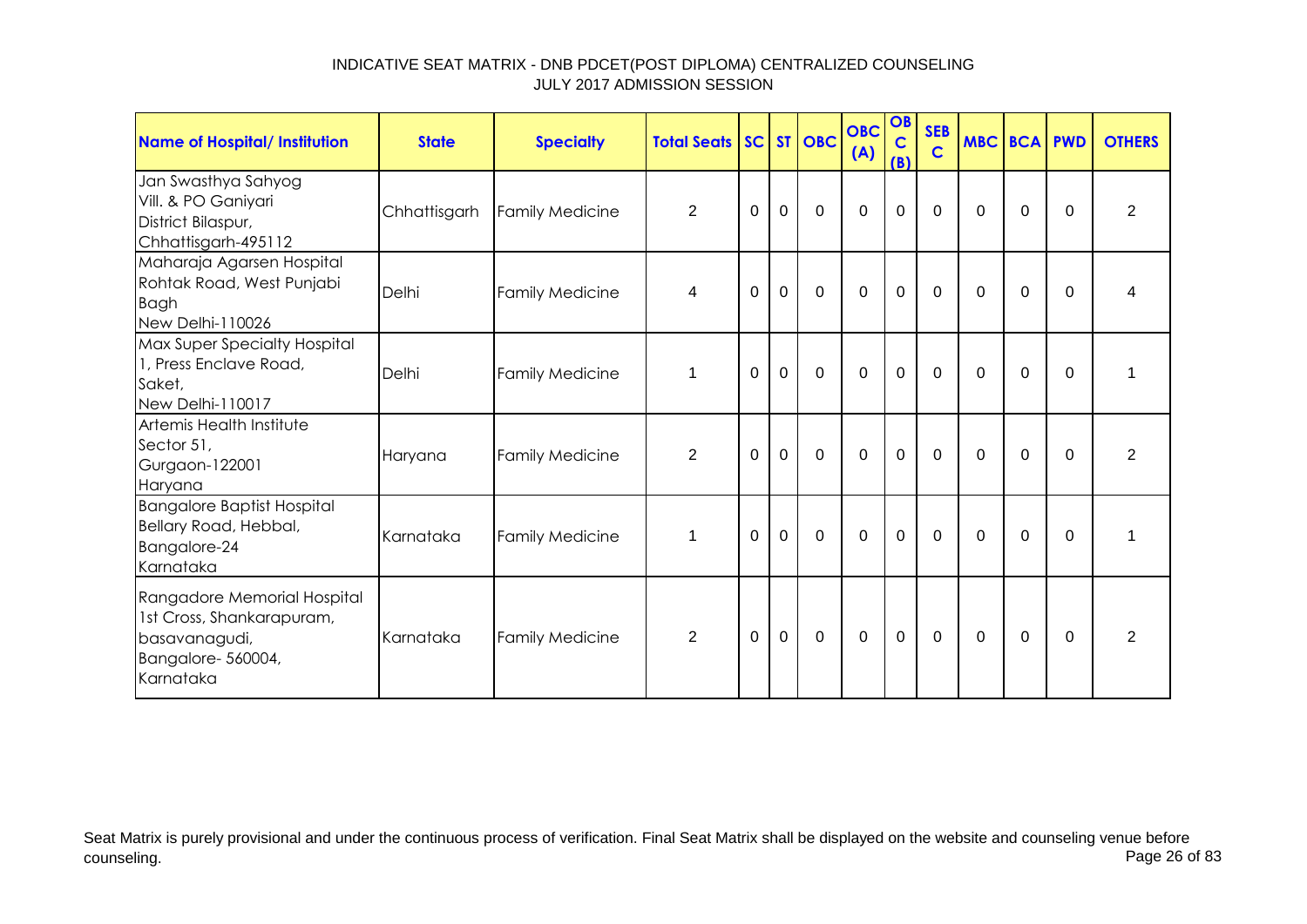| <b>Name of Hospital/ Institution</b>                                                                                       | <b>State</b> | <b>Specialty</b>       | <b>Total Seats</b> |             |             | SC ST OBC    | <b>OBC</b><br>(A) | OB<br>$\mathbf C$<br>(B) | <b>SEB</b><br>$\mathbf C$ | <b>MBC BCA PWD</b> |          |          | <b>OTHERS</b>  |
|----------------------------------------------------------------------------------------------------------------------------|--------------|------------------------|--------------------|-------------|-------------|--------------|-------------------|--------------------------|---------------------------|--------------------|----------|----------|----------------|
| Sagar Hospitals-DSI<br>Shavige Malleshwara Hills,<br>Kumaraswamy Layout,<br>Banashankari,<br>Bangalore-560078<br>Karnataka | Karnataka    | <b>Family Medicine</b> | $\overline{2}$     | $\mathbf 0$ | $\mathbf 0$ | $\mathbf 0$  | $\mathbf 0$       | $\mathbf 0$              | $\mathbf 0$               | 0                  | 0        | $\Omega$ | $\overline{2}$ |
| St. Philomena Hospital<br>No. 4, Campbell Road,<br>Viveknagar PO,<br>Bangalore-560047<br>Karnataka                         | Karnataka    | <b>Family Medicine</b> | 4                  | $\Omega$    | $\mathbf 0$ | $\mathbf 0$  | $\mathbf 0$       | $\mathbf 0$              | $\Omega$                  | $\mathbf{0}$       | 0        | $\Omega$ | 4              |
| Aditya Birla Memorial Hospital<br>P.O. Chinchwad,<br>Pune-411033<br>Maharashtra                                            | Maharashtra  | <b>Family Medicine</b> | 4                  | $\Omega$    | $\mathbf 0$ | $\mathbf 0$  | $\mathbf 0$       | $\mathbf 0$              | $\Omega$                  | $\mathbf{0}$       | $\Omega$ | $\Omega$ |                |
| Jehangir Hospital<br>32, Sassoon Road,<br>Pune-411001<br>Maharashtra                                                       | Maharashtra  | <b>Family Medicine</b> | 4                  | $\Omega$    | $\mathbf 0$ | $\Omega$     | $\mathbf 0$       | $\mathbf 0$              | $\Omega$                  | $\Omega$           | $\Omega$ | $\Omega$ | 4              |
| Sir Harkishen Das Nurottam<br>Hospital & Res. Centre<br>Raja Rammohan Roy Road,<br>Mumbai - 04<br>Maharashtra              | Maharashtra  | <b>Family Medicine</b> | 4                  | $\Omega$    | $\mathbf 0$ | $\mathbf{0}$ | $\mathbf 0$       | $\mathbf 0$              | $\Omega$                  | $\mathbf{0}$       | 0        | $\Omega$ | 4              |
| Indira Gandhi Govt. General<br>Hospital & PG Institute<br>PONDICHERRY - 605001<br>Pondicherry                              | Pondicherry  | <b>Family Medicine</b> | 4                  | 0           | 0           | 0            | $\mathbf 0$       | $\mathbf 0$              | 0                         | $\mathbf{0}$       | 0        | 0        | 4              |

Seat Matrix is purely provisional and under the continuous process of verification. Final Seat Matrix shall be displayed on the website and counseling venue before<br>Page 27 of 83 counseling. Page 27 of 83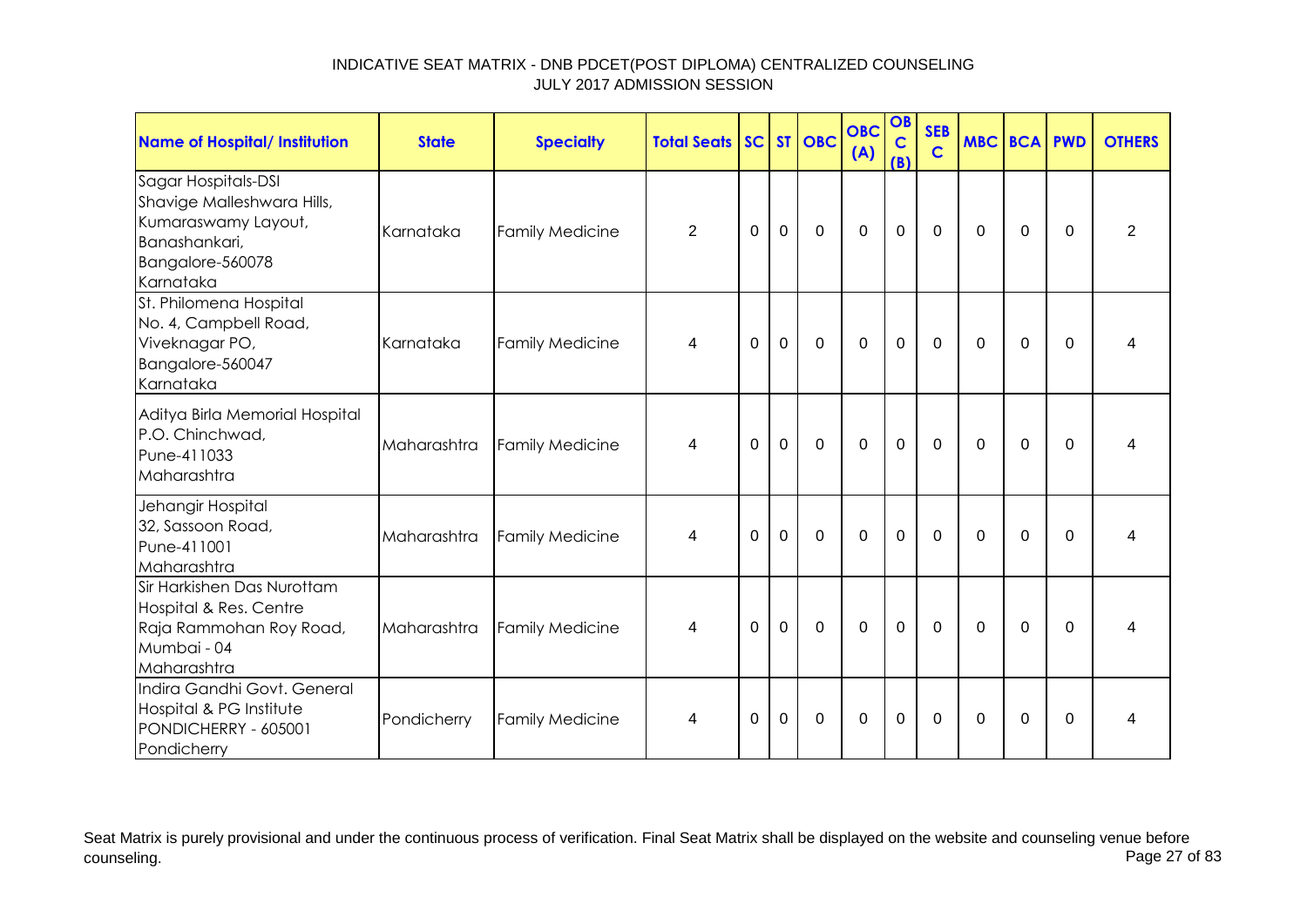| <b>Name of Hospital/ Institution</b>                                                                                                               | <b>State</b> | <b>Specialty</b>       | <b>Total Seats</b> |          |                | SC ST OBC    | <b>OBC</b><br>(A) | OB<br>$\mathbf C$<br>(B) | <b>SEB</b><br>$\mathbf C$ |          | <b>MBC BCA PWD</b> |             | <b>OTHERS</b>        |
|----------------------------------------------------------------------------------------------------------------------------------------------------|--------------|------------------------|--------------------|----------|----------------|--------------|-------------------|--------------------------|---------------------------|----------|--------------------|-------------|----------------------|
| Govt. R. D. B. P. Jaipuria<br>Hospital (Attached with RUHS<br>College of Medical Sciences),<br>Milap Nagar, Tonk Road,<br>Jaipur, Rajasthan-302018 | Rajasthan    | <b>Family Medicine</b> | $\overline{2}$     | 0        | $\mathbf 0$    | $\mathbf 0$  | $\mathbf 0$       | $\mathbf 0$              | $\mathbf 0$               | $\Omega$ | $\mathbf 0$        | $\pmb{0}$   | $1(UR)+1($<br>Women) |
| J Watumull Global Hospital &<br>Research Centre,<br>Mount Abu,<br>Dist. Sirohi,<br>Rajasthan                                                       | Rajasthan    | <b>Family Medicine</b> | $\overline{2}$     | $\Omega$ | $\mathbf 0$    | $\mathbf 0$  | $\mathbf 0$       | $\mathbf 0$              | $\mathbf 0$               | $\Omega$ | 0                  | 0           | $\overline{2}$       |
| C.S.I. Kalyani General Hospital<br>15, Radhakrishnan Road,<br>Mylapore,<br>Chennai - 600004<br>Tamil Nadu                                          | Tamil Nadu   | <b>Family Medicine</b> | 4                  | 0        | $\mathbf 0$    | $\mathbf 0$  | $\overline{0}$    | $\mathbf 0$              | $\mathbf 0$               | $\Omega$ | $\Omega$           | $\mathbf 0$ | 4                    |
| Christian Fellowship Hospital<br>Oddanchatram<br>DINDIGUL DIST - 624619<br>Tamil Nadu                                                              | Tamil Nadu   | <b>Family Medicine</b> | 4                  | 0        | $\mathbf 0$    | $\mathbf 0$  | 0                 | $\mathbf 0$              | $\mathbf 0$               | $\Omega$ | $\mathbf 0$        | $\Omega$    | 4                    |
| K.G. Hospital & PG Medical<br>Institute<br>No.5, Arts College Rd,<br>COIMBATORE-18<br>Tamil Nadu                                                   | Tamil Nadu   | <b>Family Medicine</b> | 4                  | $\Omega$ | $\overline{0}$ | $\mathbf{0}$ | $\Omega$          | $\mathbf 0$              | $\mathbf{0}$              | $\Omega$ | $\Omega$           | $\Omega$    | 4                    |
| Kamineni Hospital<br>L. B. Nagar,<br>Hyderabad -500068<br>Telangana                                                                                | Telangana    | <b>Family Medicine</b> | $4^*$              | 0        | $\mathbf 0$    | $\mathbf 0$  | 0                 | $\mathbf 0$              | $\mathbf{0}$              | $\Omega$ | $\mathbf 0$        | $\Omega$    | 4                    |

Seat Matrix is purely provisional and under the continuous process of verification. Final Seat Matrix shall be displayed on the website and counseling venue before<br>Page 28 of 83 counseling. Page 28 of 83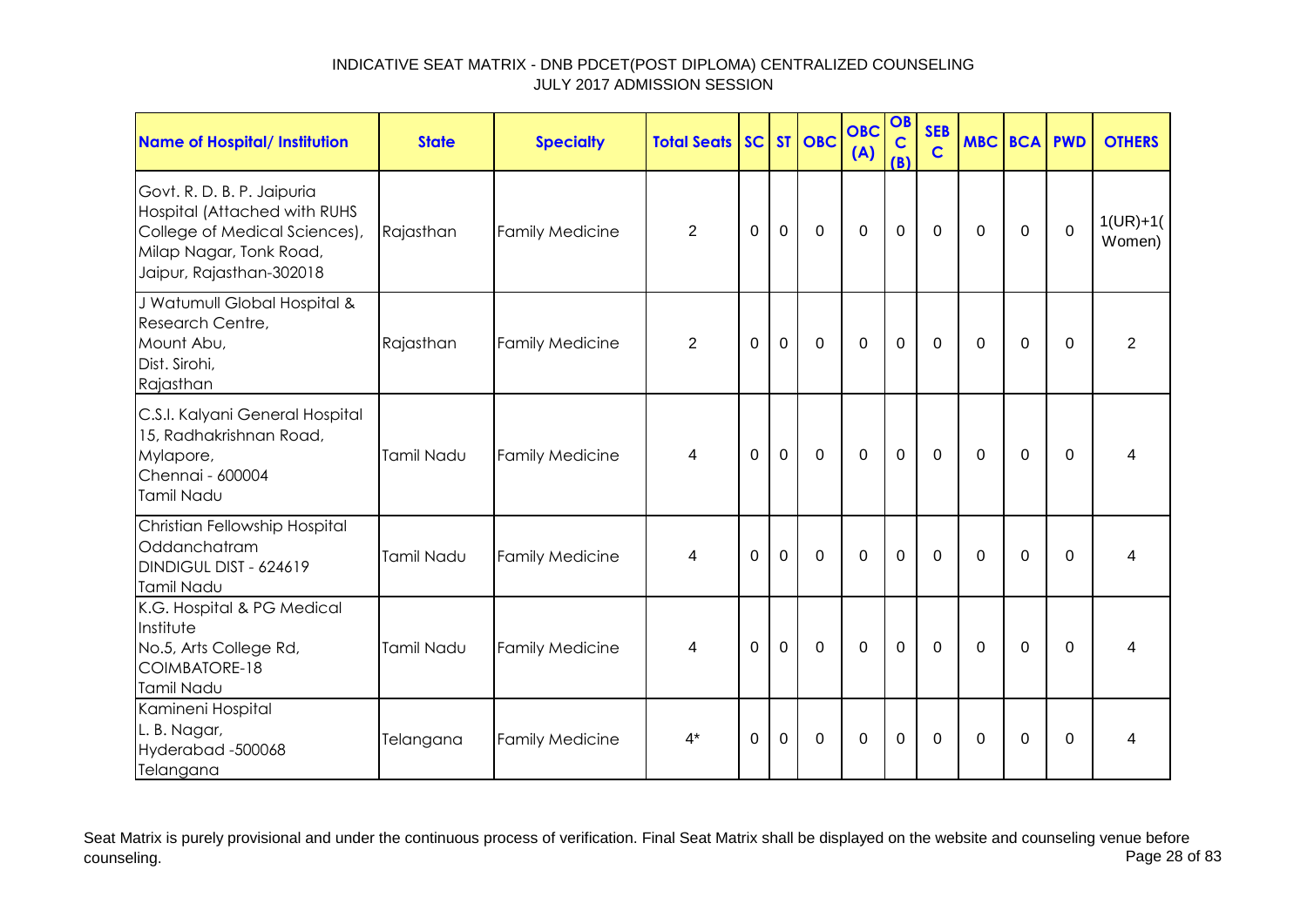| <b>Name of Hospital/ Institution</b>                                                                                                 | <b>State</b>      | <b>Specialty</b>                                                 | <b>Total Seats SC ST OBC</b> |                      |                |                | <b>OBC</b><br>(A) | OB<br>$\mathbf C$<br>(B) | <b>SEB</b><br>$\mathbf C$ | <b>MBC BCA PWD</b> |                   |             | <b>OTHERS</b>  |
|--------------------------------------------------------------------------------------------------------------------------------------|-------------------|------------------------------------------------------------------|------------------------------|----------------------|----------------|----------------|-------------------|--------------------------|---------------------------|--------------------|-------------------|-------------|----------------|
| The Calcutta Medical<br>Research Institute<br>7/2-Diamond Harbour Rd,<br>KOLKATA-27<br>West Bengal                                   | West Bengal       | <b>Family Medicine</b>                                           | 4                            | 0                    | $\mathbf 0$    | $\mathbf 0$    | $\overline{0}$    | $\mathbf 0$              | $\mathbf 0$               | $\Omega$           | $\mathbf 0$       | $\Omega$    | 4              |
| Medica Superspecialty Hospital<br>127 Mukundapur, E M Bypass,<br>Kolkata-700099<br>West Bengal                                       | West Bengal       | Health<br>Administration<br>Including Hospital<br>Administration |                              | $\Omega$             | $\mathbf 0$    | $\overline{0}$ | $\overline{0}$    | $\mathbf 0$              | $\mathbf 0$               | 0                  | $\mathbf 0$       | $\mathbf 0$ | 1              |
| <b>Government District General</b><br>Hospital,<br>Noonepalle, Nandyal,<br>Kurnool District- 518502<br>Andhra Pradesh                | Andhra<br>Pradesh | Obstetrics and<br>Gynecology                                     |                              | 1(<br>Wo<br>me<br>n) | $\overline{0}$ | $\overline{0}$ | $\overline{0}$    | $\mathbf 0$              | $\mathbf 0$               | $\mathbf 0$        | $\mathbf 0$       | $\Omega$    | $\Omega$       |
| <b>Government District General</b><br>Hospital,<br>Ramachandraraopet,<br>Eluru, West Godavari District-<br>534006,<br>Andhra Pradesh | Andhra<br>Pradesh | Obstetrics and<br>Gynecology                                     | $\overline{2}$               | $\Omega$             | $\mathbf 0$    | $\mathbf 0$    | $\overline{0}$    | $\mathbf 0$              | $\mathbf 0$               | $\Omega$           | 1(W)<br>ome<br>n) | $\Omega$    | 1              |
| Kurji Holy Family Hospital<br>PO Sadaquat Ashram,<br>PATNA-10<br><b>Bihar</b>                                                        | <b>Bihar</b>      | Obstetrics and<br>Gynecology                                     | $\overline{2}$               | 0                    | $\overline{0}$ | $\Omega$       | $\overline{0}$    | $\mathbf 0$              | $\Omega$                  | $\Omega$           | $\mathbf 0$       | $\Omega$    | $\overline{2}$ |
| Govt. Medical College<br>(Maharani Hospital)<br>Jagadalpur<br>Chattishgarh                                                           | Chhattisgarh      | Obstetrics and<br>Gynecology                                     | 1                            | $\Omega$             | $\mathbf 0$    | $\Omega$       | $\Omega$          | $\mathbf 0$              | $\Omega$                  | $\Omega$           | $\Omega$          | $\Omega$    | 1              |

Seat Matrix is purely provisional and under the continuous process of verification. Final Seat Matrix shall be displayed on the website and counseling venue before<br>Page 29 of 83 counseling. Page 29 of 83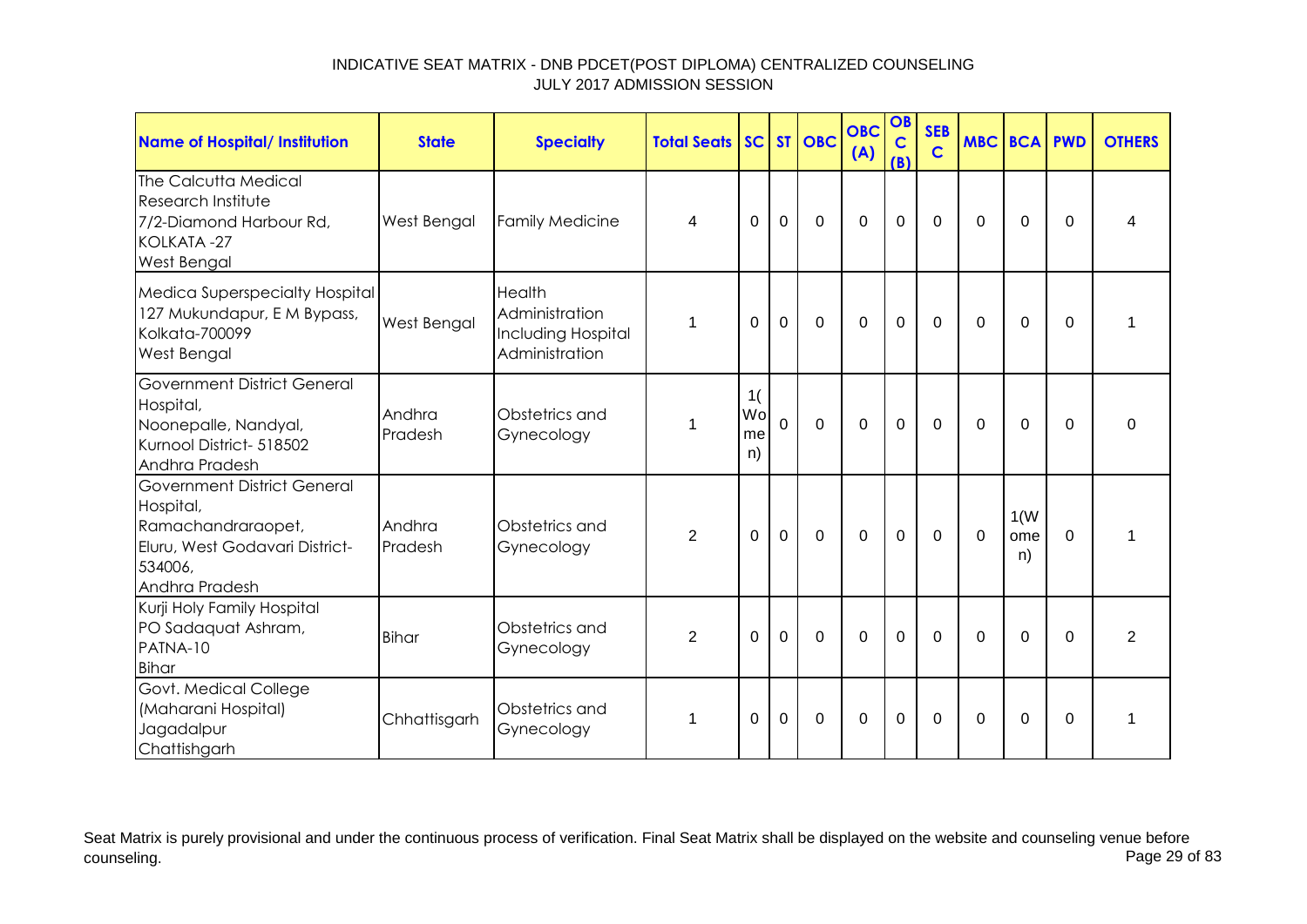| <b>Name of Hospital/ Institution</b>                                                                                                                                                                                                              | <b>State</b> | <b>Specialty</b>             | <b>Total Seats</b> |          |                | SC ST OBC      | <b>OBC</b><br>(A) | OB<br>$\mathbf C$<br>(B) | <b>SEB</b><br>$\mathsf{C}$ | <b>MBC BCA PWD</b> |                |          | <b>OTHERS</b>  |
|---------------------------------------------------------------------------------------------------------------------------------------------------------------------------------------------------------------------------------------------------|--------------|------------------------------|--------------------|----------|----------------|----------------|-------------------|--------------------------|----------------------------|--------------------|----------------|----------|----------------|
| J.L.N. Main Hosp. & Res. Centre<br><b>Bhilai Steel Plant,</b><br>BHILAI-01<br>Chhatisgarh                                                                                                                                                         | Chhattisgarh | Obstetrics and<br>Gynecology | 4                  | $\Omega$ | $\mathbf 0$    | $\overline{0}$ | $\mathbf 0$       | $\mathbf 0$              | $\Omega$                   | $\Omega$           | $\Omega$       | $\Omega$ | 4              |
| Shri Balaji Institute of Medical<br>Sceince<br>Ekta Chowk, Dubey Colony,<br>Mowa,<br>Raipur- 492001<br>Chhattisgarh                                                                                                                               | Chhattisgarh | Obstetrics and<br>Gynecology | 1                  | $\Omega$ | $\mathbf 0$    | 0              | 0                 | $\mathbf 0$              | $\Omega$                   | $\Omega$           | $\Omega$       | $\Omega$ | 1              |
| Fortis Hospital<br>A- Block, Shalimar Bagh,<br>Delhi- 110088                                                                                                                                                                                      | Delhi        | Obstetrics and<br>Gynecology | 1                  | $\Omega$ | $\overline{0}$ | $\mathbf 0$    | $\overline{0}$    | $\mathbf 0$              | $\Omega$                   | $\Omega$           | $\Omega$       | $\Omega$ | $\mathbf{1}$   |
| Maharaja Agarsen Hospital<br>Rohtak Road, West Punjabi<br><b>Bagh</b><br>New Delhi-110026                                                                                                                                                         | Delhi        | Obstetrics and<br>Gynecology | $\overline{2}$     | $\Omega$ | $\Omega$       | $\mathbf 0$    | $\Omega$          | $\mathbf 0$              | $\Omega$                   | $\Omega$           | $\Omega$       | $\Omega$ | $\overline{2}$ |
| Mata Chanan Devi Hospital<br>C-1 Janakpuri,<br>New Delhi - 58                                                                                                                                                                                     | Delhi        | Obstetrics and<br>Gynecology | $\mathbf 1$        | $\Omega$ | $\Omega$       | $\Omega$       | $\Omega$          | $\Omega$                 | $\Omega$                   | $\Omega$           | 0              | $\Omega$ | 1              |
| <b>Max Smart Super Specialty</b><br>Hospital<br>(Formerly-Saket City Hospital)<br>(A unit of Gujarmal Modi<br>Hospital & Research Centre for Delhi<br><b>Medical Sciences)</b><br>Mandir Marg, Press Enclave<br>Marg,<br>Saket, New Delhi- 110017 |              | Obstetrics and<br>Gynecology | 1                  | $\Omega$ | $\mathbf 0$    | $\mathbf 0$    | $\mathbf 0$       | $\mathbf 0$              | $\Omega$                   | $\Omega$           | $\overline{0}$ | $\Omega$ | $\mathbf{1}$   |

Seat Matrix is purely provisional and under the continuous process of verification. Final Seat Matrix shall be displayed on the website and counseling venue before<br>Page 30 of 83 counseling. Page 30 of 83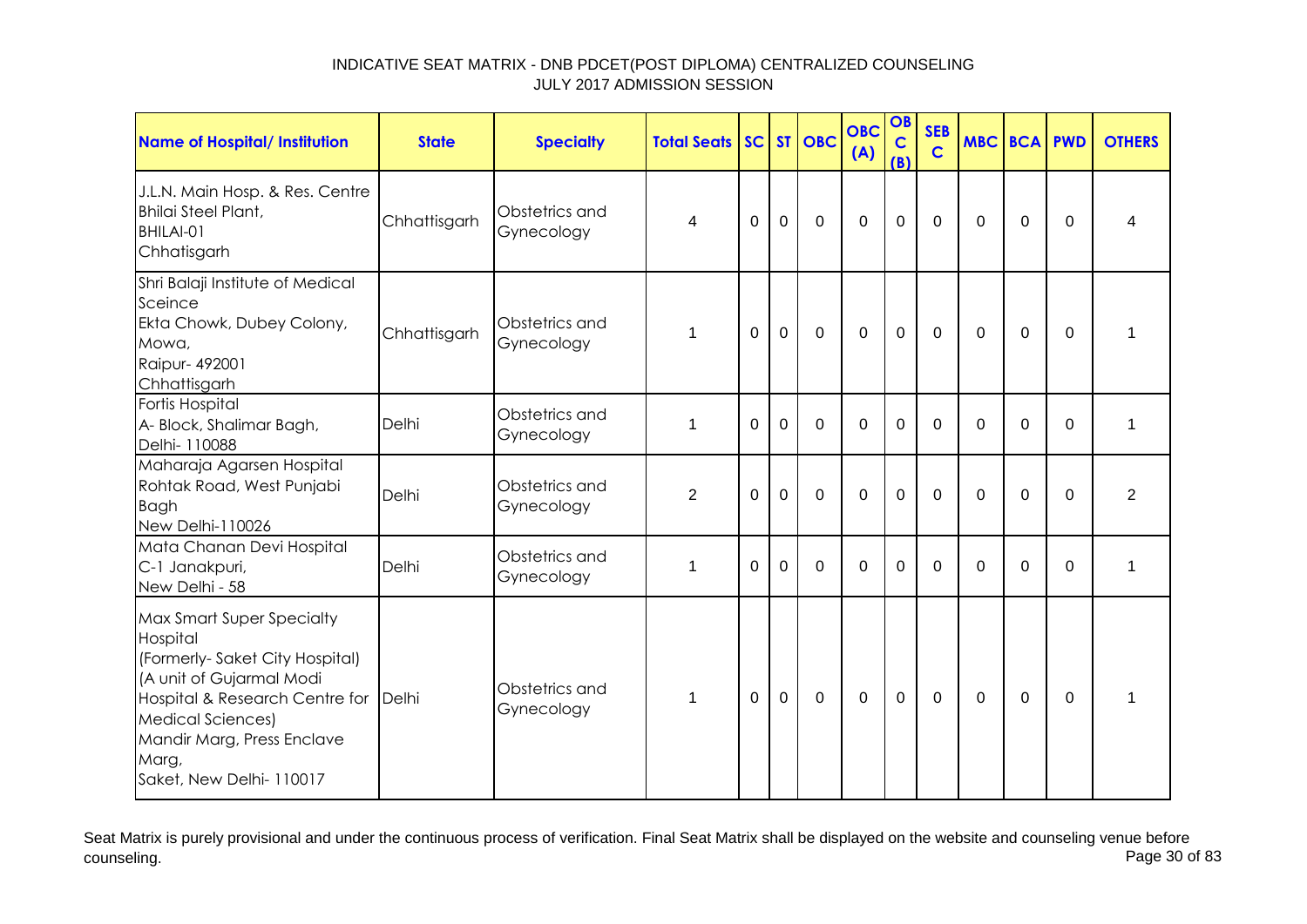| <b>Name of Hospital/ Institution</b>                                                                          | <b>State</b>     | <b>Specialty</b>             | <b>Total Seats</b> |                |                | SC ST OBC   | <b>OBC</b><br>(A) | OB<br>$\mathbf C$<br>(B) | <b>SEB</b><br>$\mathbf C$ | <b>MBC BCA PWD</b> |             |             | <b>OTHERS</b>  |
|---------------------------------------------------------------------------------------------------------------|------------------|------------------------------|--------------------|----------------|----------------|-------------|-------------------|--------------------------|---------------------------|--------------------|-------------|-------------|----------------|
| Sir Ganga Ram Hospital<br>Rajinder Nagar,<br>New Delhi-60                                                     | Delhi            | Obstetrics and<br>Gynecology | 3                  | $\Omega$       | $\overline{0}$ | $\mathbf 0$ | $\overline{0}$    | $\mathbf 0$              | $\Omega$                  | $\Omega$           | $\Omega$    | $\Omega$    | 3              |
| Swami Dayanand Hospital<br>Dilshad Garden, Shahdara<br>New Delhi- 110095                                      | Delhi            | Obstetrics and<br>Gynecology | 3                  | $\Omega$       | $\Omega$       | 1           | $\Omega$          | $\mathbf 0$              | $\Omega$                  | $\Omega$           | $\Omega$    | $\Omega$    | $\overline{2}$ |
| <b>Bhagat Phool Singh Govt.</b><br>Medical College for Women<br>Khanpur Kalan (Sonepat)-<br>131305<br>Haryana | Haryana          | Obstetrics and<br>Gynecology | $\overline{2}$     | $\Omega$       | $\mathbf 0$    | $\mathbf 0$ | $\mathbf 0$       | $\mathbf 0$              | $\Omega$                  | $\Omega$           | 0           | 0           | $\overline{2}$ |
| <b>Bokaro General Hospital</b><br><b>Bokaro Steel City,</b><br><b>BOKARO-01</b><br>Jharkhand                  | <b>Jharkhand</b> | Obstetrics and<br>Gynecology | $\overline{2}$     | $\Omega$       | $\mathbf 0$    | $\mathbf 1$ | $\overline{0}$    | $\mathbf 0$              | $\Omega$                  | $\Omega$           | $\Omega$    | $\Omega$    | 1              |
| <b>Tata Main Hospital</b><br>JAMSHEDPUR-01<br>Jharkand                                                        | <b>Jharkhand</b> | Obstetrics and<br>Gynecology | 4                  | $\overline{0}$ | $\overline{0}$ | $\mathbf 0$ | 0                 | $\mathbf 0$              | $\overline{0}$            | $\Omega$           | $\mathbf 0$ | $\mathbf 0$ | 4              |
| C.S.I. Holdsworth Memorial<br>Hospital<br>Post Box-38<br>Mysore-21<br>Karnataka                               | Karnataka        | Obstetrics and<br>Gynecology | $1*$               | $\Omega$       | $\overline{0}$ | $\mathbf 0$ | $\overline{0}$    | $\overline{0}$           | $\Omega$                  | $\Omega$           | $\mathbf 0$ | $\mathbf 0$ | 1              |
| Chinmaya Mission Hospital<br>Indira Nagar,<br>Bangalore-560038<br>Karnataka                                   | Karnataka        | Obstetrics and<br>Gynecology | $\mathbf 1$        | $\Omega$       | $\mathbf 0$    | $\mathbf 0$ | $\mathbf 0$       | $\mathbf 0$              | $\Omega$                  | $\Omega$           | 0           | $\Omega$    | 1              |
| Dr. TMA Pai Hospital<br>Udupi-576101,<br>Karnataka                                                            | Karnataka        | Obstetrics and<br>Gynecology | $1*$               | $\Omega$       | $\Omega$       | $\mathbf 0$ | $\overline{0}$    | $\mathbf 0$              | $\Omega$                  | 0                  | $\Omega$    | $\Omega$    | 1              |

Seat Matrix is purely provisional and under the continuous process of verification. Final Seat Matrix shall be displayed on the website and counseling venue before<br>Page 31 of 83 counseling. Page 31 of 83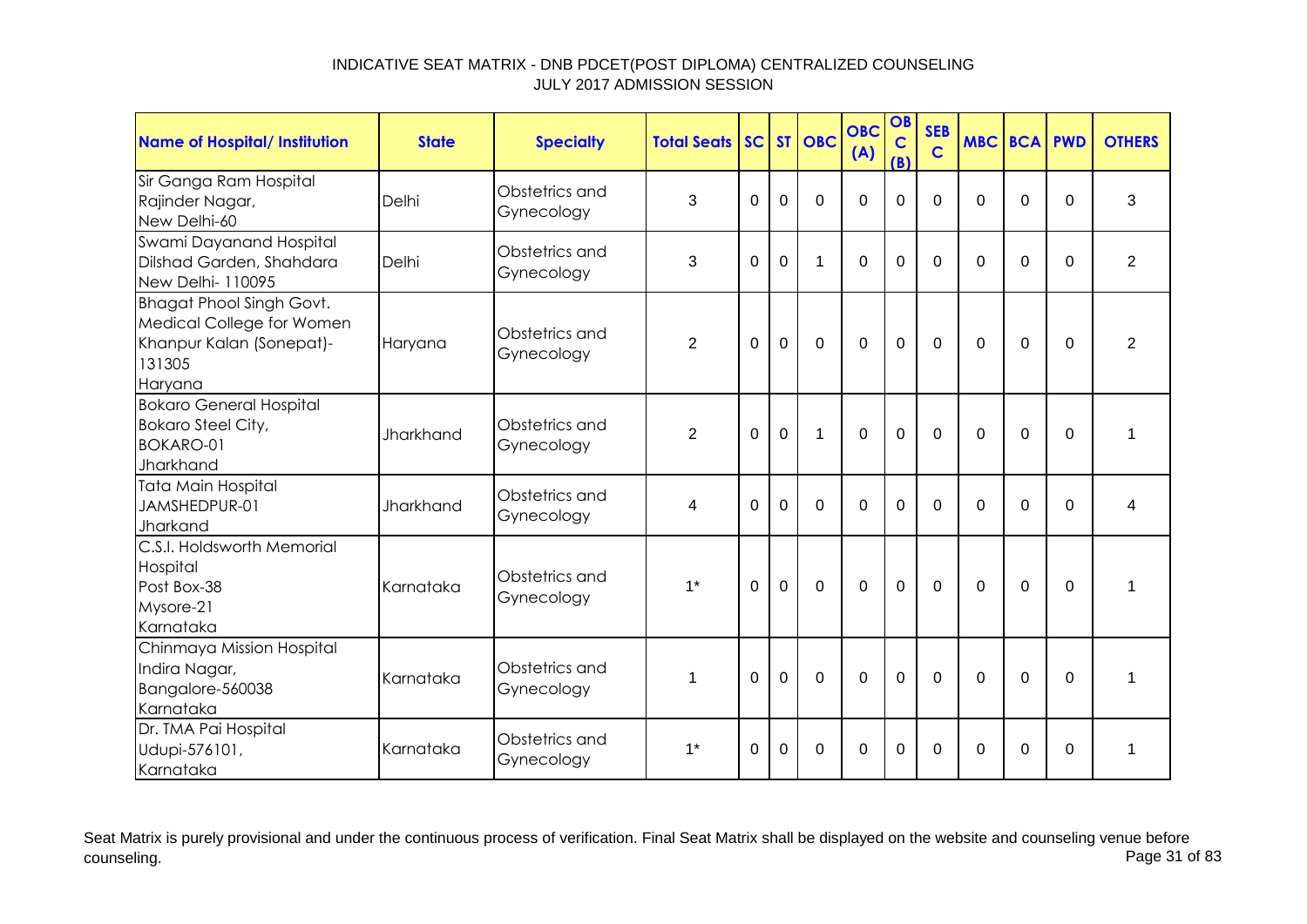| Name of Hospital/ Institution                                                                                     | <b>State</b> | <b>Specialty</b>             | <b>Total Seats SC ST OBC</b> |          |                |             | <b>OBC</b><br>(A) | OB<br>$\mathbf C$<br>(B) | <b>SEB</b><br>$\mathbf C$ | <b>MBC BCA PWD</b> |          |          | <b>OTHERS</b>  |
|-------------------------------------------------------------------------------------------------------------------|--------------|------------------------------|------------------------------|----------|----------------|-------------|-------------------|--------------------------|---------------------------|--------------------|----------|----------|----------------|
| Manipal Hospital<br>98 Rustum Bagh,<br>Airport Road,<br>Bangalore - 17<br>Karnataka                               | Karnataka    | Obstetrics and<br>Gynecology | $\overline{2}$               | 0        | $\mathbf 0$    | $\mathbf 0$ | $\mathbf 0$       | $\mathbf 0$              | 0                         | 0                  | 0        | $\Omega$ | $\overline{2}$ |
| Narayana Hrudayalaya,<br>258/A, Bommasandra Industrial<br>Area,<br>Anekal Taluk,<br>Bangalore-560099<br>Karnataka | Karnataka    | Obstetrics and<br>Gynecology | 3                            | $\Omega$ | $\mathbf{0}$   | $\mathbf 0$ | $\mathbf 0$       | $\mathbf{0}$             | $\mathbf 0$               | $\Omega$           | $\Omega$ | $\Omega$ | 3              |
| Shifaa Hospital,<br>332, Dar-us-Salam,<br>Queen's Road,<br>Bangalore-52<br>Karnataka                              | Karnataka    | Obstetrics and<br>Gynecology | 1                            | $\Omega$ | $\mathbf 0$    | $\mathbf 0$ | $\mathbf 0$       | $\mathbf 0$              | $\Omega$                  | $\Omega$           | $\Omega$ | $\Omega$ | 1(Women        |
| St. Philomena Hospital<br>No. 4, Campbell Road,<br>Viveknagar PO,<br>Bangalore-560047<br>Karnataka                | Karnataka    | Obstetrics and<br>Gynecology | $\overline{2}$               | 0        | $\overline{0}$ | $\mathbf 0$ | $\mathbf 0$       | $\mathbf 0$              | $\mathbf 0$               | $\Omega$           | $\Omega$ | $\Omega$ | $\overline{2}$ |
| IQRAA International Hospital &<br>Research Centre,<br>Malaparamba,<br>Calicut- 673009<br>Kerala                   | Kerala       | Obstetrics and<br>Gynecology | 3                            | $\Omega$ | $\mathbf 0$    | $\mathbf 0$ | $\mathbf 0$       | $\mathbf 0$              | $\mathbf 0$               | $\Omega$           | 0        | $\Omega$ | 3              |

Seat Matrix is purely provisional and under the continuous process of verification. Final Seat Matrix shall be displayed on the website and counseling venue before<br>Page 32 of 83 counseling. Page 32 of 83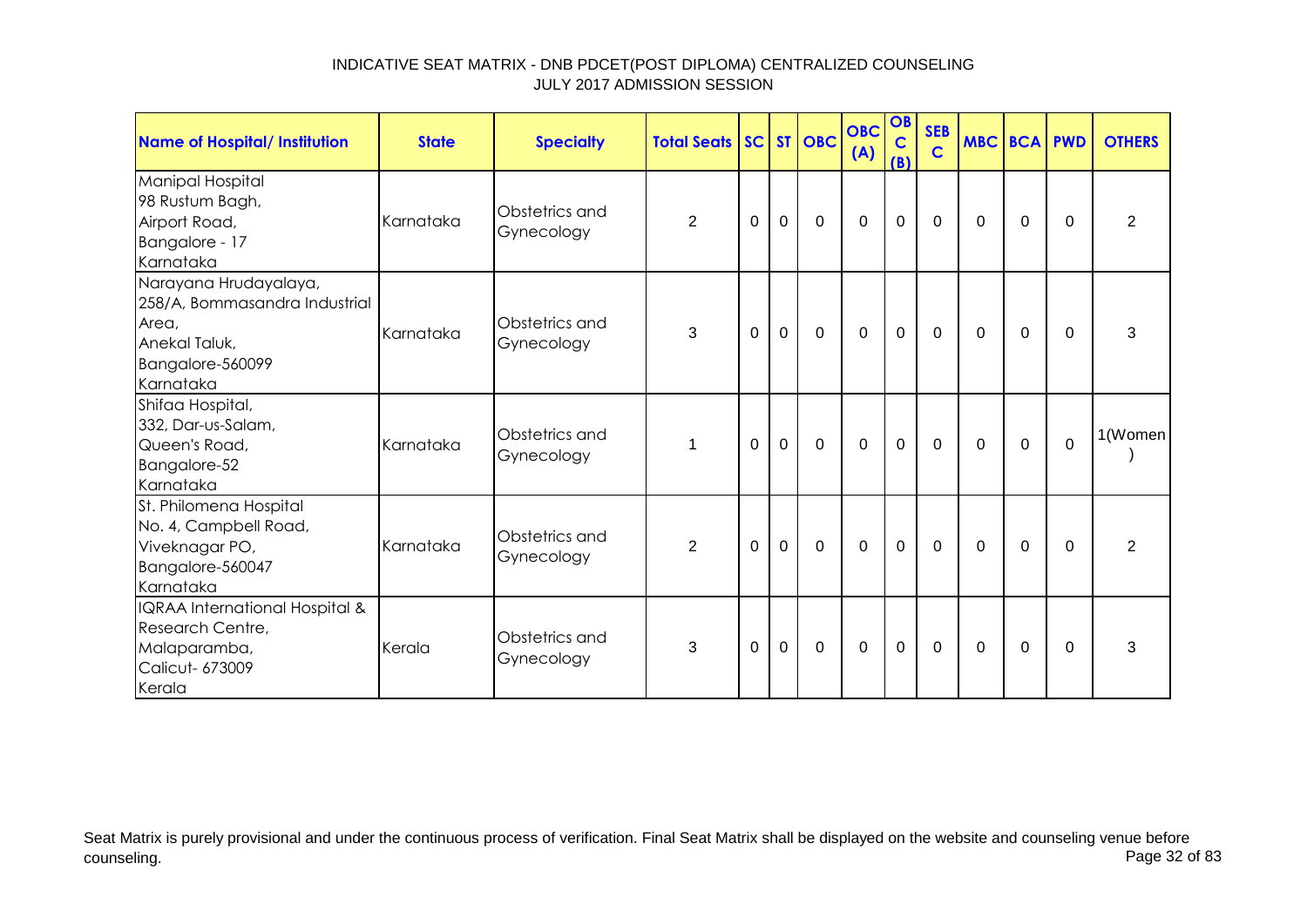| Name of Hospital/ Institution                                                                                       | <b>State</b>      | <b>Specialty</b>             | <b>Total Seats</b> |             |                | SC ST OBC      | <b>OBC</b><br>(A) | OB<br>$\mathbf C$<br>(B) | <b>SEB</b><br>$\mathbf C$ | <b>MBC BCA PWD</b> |                |             | <b>OTHERS</b>  |
|---------------------------------------------------------------------------------------------------------------------|-------------------|------------------------------|--------------------|-------------|----------------|----------------|-------------------|--------------------------|---------------------------|--------------------|----------------|-------------|----------------|
| Life line Super Specialty<br>Hospital<br>14th Mile, Melood,<br>PO- Adoor, Pathananmthitta<br>Dist.<br>Kerala-691523 | Kerala            | Obstetrics and<br>Gynecology | $1^*$              | 0           | $\mathbf 0$    | $\mathbf 0$    | $\mathbf 0$       | $\mathbf 0$              | $\mathbf 0$               | 0                  | 0              | 0           | 1              |
| Lourdes Hospital<br>Pachalam,<br>Ernakulam,<br>KOCHI-12 kerala                                                      | Kerala            | Obstetrics and<br>Gynecology | $1*$               | $\Omega$    | $\overline{0}$ | $\Omega$       | $\overline{0}$    | $\overline{0}$           | $\Omega$                  | $\Omega$           | $\overline{0}$ | $\mathbf 0$ | 1              |
| Malabar Institute of Medical<br>Sciences<br>Mini Bye Pass, Govindapuram<br>P.o,<br>KOZHIKODE-673016<br>Kerala       | Kerala            | Obstetrics and<br>Gynecology | 1                  | 0           | $\mathbf 0$    | $\mathbf 0$    | $\overline{0}$    | $\mathbf 0$              | $\mathbf 0$               | $\Omega$           | $\overline{0}$ | $\Omega$    | 1              |
| <b>Medical Trust Hospital</b><br>M. G. Road,<br>KOCHI-16<br>Kerala                                                  | Kerala            | Obstetrics and<br>Gynecology | 1                  | $\Omega$    | $\mathbf 0$    | $\overline{0}$ | $\overline{0}$    | $\mathbf 0$              | $\Omega$                  | $\Omega$           | $\Omega$       | $\Omega$    | 1              |
| Choithram Hospital and<br><b>Research Centre</b><br>Manik Bagh Road,<br><b>INDORE-14</b><br>Madhya Pradesh          | Madhya<br>Pradesh | Obstetrics and<br>Gynecology | $\overline{2}$     | $\mathbf 0$ | $\mathbf 0$    | $\mathbf{0}$   | $\mathbf 0$       | $\mathbf 0$              | $\Omega$                  | $\Omega$           | $\mathbf 0$    | $\Omega$    | $\overline{2}$ |
| <b>Bhabha Atomic Research</b><br>Centre & Hospital,<br>Anushakti Nagar,<br>MUMBAI-94<br>Maharashtra                 | Maharashtra       | Obstetrics and<br>Gynecology | 1                  | 0           | $\mathbf 0$    | $\mathbf 0$    | $\mathbf 0$       | $\mathbf 0$              | 0                         | 0                  | 0              | 0           | 1              |

Seat Matrix is purely provisional and under the continuous process of verification. Final Seat Matrix shall be displayed on the website and counseling venue before<br>Page 33 of 83 counseling. Page 33 of 83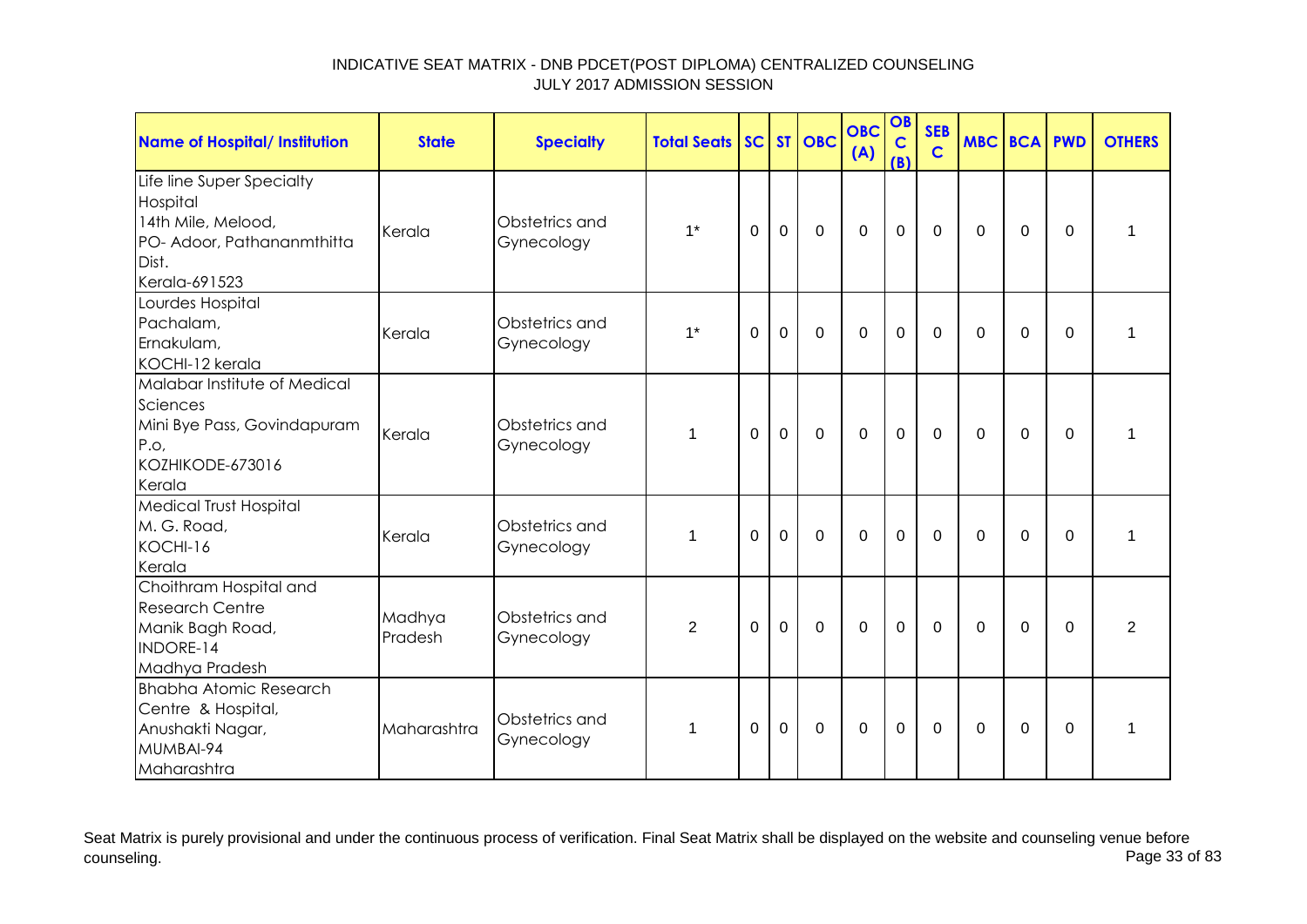| <b>Name of Hospital/ Institution</b>                                                                                                                | <b>State</b> | <b>Specialty</b>             | <b>Total Seats</b> |          |             | SC ST OBC   | <b>OBC</b><br>(A) | OB<br>$\mathbf C$<br>(B) | <b>SEB</b><br>$\overline{c}$ | <b>MBC BCA</b> |             | <b>PWD</b> | <b>OTHERS</b>  |
|-----------------------------------------------------------------------------------------------------------------------------------------------------|--------------|------------------------------|--------------------|----------|-------------|-------------|-------------------|--------------------------|------------------------------|----------------|-------------|------------|----------------|
| Jehangir Hospital<br>32, Sassoon Road,<br>Pune-411001<br>Maharashtra                                                                                | Maharashtra  | Obstetrics and<br>Gynecology | $\overline{2}$     | $\Omega$ | $\mathbf 0$ | $\mathbf 0$ | $\mathbf 0$       | 0                        | $\mathbf 0$                  | $\Omega$       | $\Omega$    | $\Omega$   | $\overline{2}$ |
| Rajarshee Chhatrapati Shahu<br>Maharaj<br>Govt. Med. College,<br>Dasara Chowk,<br>Kolhapur<br>Maharashtra                                           | Maharashtra  | Obstetrics and<br>Gynecology | $\overline{2}$     | 0        | $\mathbf 0$ | $\mathbf 1$ | $\mathbf 0$       | $\mathbf 0$              | $\mathbf 0$                  | $\Omega$       | 0           | 0          | 1              |
| Nazareth Hospital<br>Laitumkhrah,<br>Shillong- 793003<br>Meghalaya                                                                                  | Meghalaya    | Obstetrics and<br>Gynecology | 1                  | 0        | $\mathbf 0$ | $\mathbf 0$ | $\mathbf 0$       | $\mathbf 0$              | $\overline{0}$               | $\Omega$       | $\mathbf 0$ | $\Omega$   | 1              |
| Ispat General Hospital<br>Rourkela Steel Plant,<br><b>ROURKELA - 769005</b><br>Orissa                                                               | Orissa       | Obstetrics and<br>Gynecology | $\overline{2}$     | $\Omega$ | $\Omega$    | 1           | $\Omega$          | $\Omega$                 | $\Omega$                     | $\Omega$       | 0           | $\Omega$   | 1              |
| Rajiv Gandhi Government<br>Women and Children Hospital,<br>(Formerly Indira Gandhi.<br>General Hospital)<br>Ellapillaichavady,<br>Puducherry-605011 | Pondicherry  | Obstetrics and<br>Gynecology | 5                  | 0        | $\mathbf 0$ | $\mathbf 0$ | $\mathbf 0$       | $\mathbf 0$              | $\Omega$                     | $\Omega$       | 0           | $\Omega$   | 5              |
| Lord Mahavir Civil Hospital<br>Old Jail Road, Ludhiana<br>Punjab                                                                                    | Punjab       | Obstetrics and<br>Gynecology | $\overline{2}$     | 0        | $\Omega$    | $\mathbf 0$ | $\mathbf 0$       | 0                        | 0                            | 0              | 0           | 0          | $\overline{2}$ |

Seat Matrix is purely provisional and under the continuous process of verification. Final Seat Matrix shall be displayed on the website and counseling venue before<br>Page 34 of 83 counseling. Page 34 of 83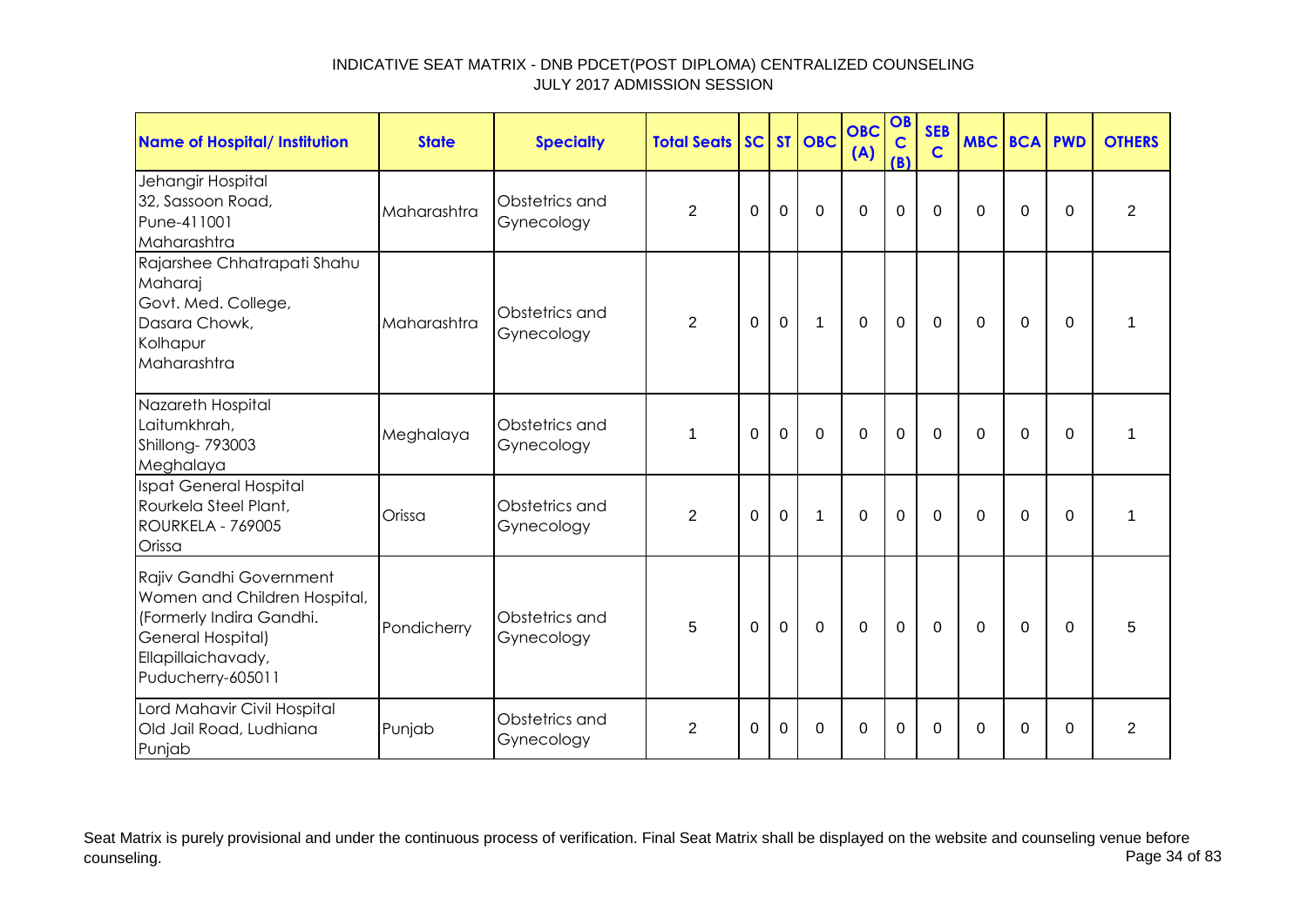| Name of Hospital/ Institution                                                                                                                      | <b>State</b> | <b>Specialty</b>             | <b>Total Seats</b> |          |                | SC ST OBC   | <b>OBC</b><br>(A) | OB<br>$\mathbf C$<br>(B) | <b>SEB</b><br>$\mathbf C$ | <b>MBC BCA PWD</b> |             |             | <b>OTHERS</b>        |
|----------------------------------------------------------------------------------------------------------------------------------------------------|--------------|------------------------------|--------------------|----------|----------------|-------------|-------------------|--------------------------|---------------------------|--------------------|-------------|-------------|----------------------|
| Govt. R. D. B. P. Jaipuria<br>Hospital (Attached with RUHS<br>College of Medical Sciences),<br>Milap Nagar, Tonk Road,<br>Jaipur, Rajasthan-302018 | Rajasthan    | Obstetrics and<br>Gynecology | $\overline{2}$     | 0        | $\mathbf 0$    | $\mathbf 0$ | $\mathbf 0$       | $\mathbf 0$              | $\mathbf 0$               | $\Omega$           | 0           | $\mathbf 0$ | $1(UR)+1($<br>Women) |
| C.S.I. Kalyani General Hospital<br>15, Radhakrishnan Road,<br>Mylapore,<br>Chennai - 600004<br>Tamil Nadu                                          | Tamil Nadu   | Obstetrics and<br>Gynecology | $\overline{2}$     | $\Omega$ | $\overline{0}$ | $\mathbf 0$ | $\overline{0}$    | $\mathbf 0$              | $\mathbf 0$               | $\Omega$           | $\Omega$    | $\Omega$    | $\overline{2}$       |
| K.G. Hospital & PG Medical<br>Institute<br>No.5, Arts College Rd,<br>COIMBATORE-18<br>Tamil Nadu                                                   | Tamil Nadu   | Obstetrics and<br>Gynecology | 1                  | $\Omega$ | $\mathbf 0$    | $\mathbf 0$ | $\mathbf 0$       | $\mathbf 0$              | $\mathbf 0$               | 0                  | $\mathbf 0$ | $\mathbf 0$ | 1                    |
| Meenakshi Mission Hosp. & Res.<br>Centre<br>Lake Area, Melur Road,<br><b>MADURAI-625107</b><br>Tamil Nadu                                          | Tamil Nadu   | Obstetrics and<br>Gynecology | $\overline{2}$     | $\Omega$ | $\Omega$       | $\Omega$    | $\overline{0}$    | $\overline{0}$           | $\Omega$                  | $\Omega$           | $\mathbf 0$ | $\Omega$    | $\overline{2}$       |
| St. Isabel's Hospital<br>49, Oliver Road, Mylapore,<br>Chennai-600004<br>Tamil Nadu                                                                | Tamil Nadu   | Obstetrics and<br>Gynecology | 1                  | $\Omega$ | $\mathbf 0$    | $\mathbf 0$ | $\overline{0}$    | $\overline{0}$           | $\Omega$                  | $\Omega$           | $\mathbf 0$ | $\mathbf 0$ | 1                    |
| Care Hospital<br>Road No. 1, Banjara Hills,<br>Hyderabad - 34<br>Telangana                                                                         | Telangana    | Obstetrics and<br>Gynecology | $2^*$              | $\Omega$ | $\overline{0}$ | $\mathbf 0$ | $\Omega$          | $\overline{0}$           | $\Omega$                  | $\Omega$           | $\mathbf 0$ | $\Omega$    | $\overline{2}$       |

Seat Matrix is purely provisional and under the continuous process of verification. Final Seat Matrix shall be displayed on the website and counseling venue before<br>Page 35 of 83 counseling. Page 35 of 83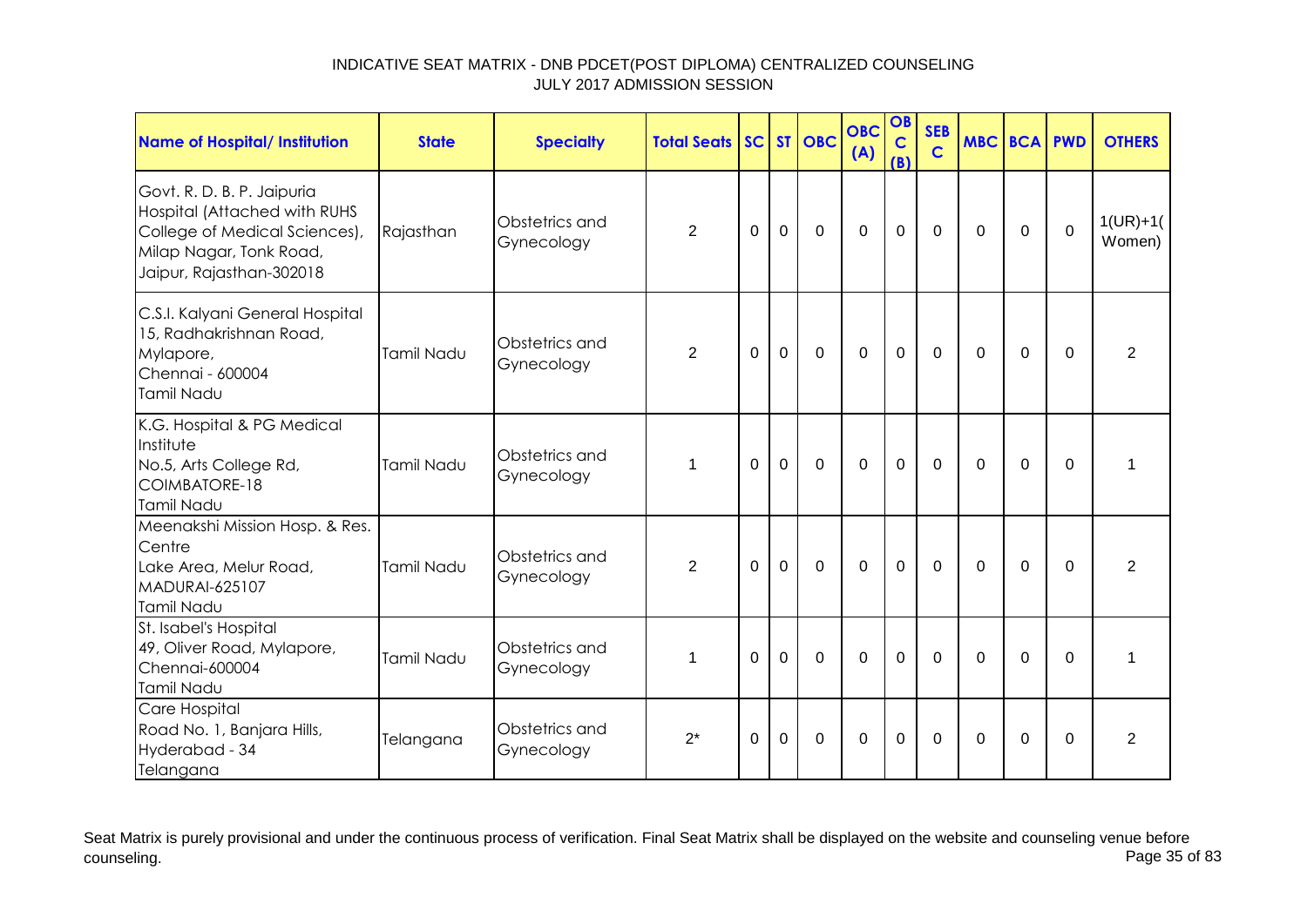| Name of Hospital/ Institution                                                                             | <b>State</b> | <b>Specialty</b>             | <b>Total Seats</b> |                      |                | SC ST OBC      | <b>OBC</b><br>(A) | OB<br>$\mathbf C$<br>(B) | <b>SEB</b><br>$\overline{c}$ | <b>MBC BCA PWD</b> |                   |          | <b>OTHERS</b> |
|-----------------------------------------------------------------------------------------------------------|--------------|------------------------------|--------------------|----------------------|----------------|----------------|-------------------|--------------------------|------------------------------|--------------------|-------------------|----------|---------------|
| Fehmicare Hospital<br>8-3-229/37 A, Tahirvilla,<br>Yousufguda Checkpost,<br>Hyderabad-500045<br>Telangana | Telangana    | Obstetrics and<br>Gynecology |                    | $\Omega$             | $\overline{0}$ | $\Omega$       | $\Omega$          | $\overline{0}$           | $\Omega$                     | $\Omega$           | $\overline{0}$    | $\Omega$ | 1             |
| Fernandez Hospital<br>4-1-1230, Bogulkunta,<br>Hyderabad - 01<br>Telangana                                | Telangana    | Obstetrics and<br>Gynecology | $4^*$              | $\Omega$             | $\mathbf 0$    | $\Omega$       | $\mathbf 0$       | $\overline{0}$           | $\Omega$                     | $\Omega$           | $\mathbf 0$       | $\Omega$ | 4             |
| Government Medical College<br>Khaleelwadi, Nizamabad,<br>Telangana                                        | Telangana    | Obstetrics and<br>Gynecology | 3                  | 1(<br>Wo<br>me<br>n) | $\overline{0}$ | $\overline{0}$ | $\mathbf 0$       | $\mathbf 0$              | $\mathbf 0$                  | $\Omega$           | 1(W)<br>ome<br>n) | $\Omega$ | 1             |
| <b>Asansol District Hospital</b><br>S B Gorai Road,<br>PO + PS: Asansol- 713301<br>West Bengal            | West Bengal  | Obstetrics and<br>Gynecology | 1                  | $\Omega$             | $\mathbf 0$    | $\Omega$       | $\mathbf 0$       | $\mathbf 0$              | $\Omega$                     | $\Omega$           | 0                 | $\Omega$ | 1             |
| College of Medicine and JNM<br>Hospital<br>P.O.: Kalyani District,<br>Nadia-741235 West Bengal            | West Bengal  | Obstetrics and<br>Gynecology | 1                  | $\mathbf 0$          | $\mathbf{1}$   | $\Omega$       | $\mathbf 0$       | $\overline{0}$           | $\Omega$                     | $\Omega$           | $\mathbf 0$       | $\Omega$ | $\mathbf 0$   |
| Deben Mahato (Sadar)<br>Hospital<br>Purulia<br>West Bengal                                                | West Bengal  | Obstetrics and<br>Gynecology | 1                  | $\Omega$             | $\mathbf{1}$   | $\Omega$       | $\mathbf 0$       | $\mathbf 0$              | $\Omega$                     | $\Omega$           | $\Omega$          | $\Omega$ | $\Omega$      |
| <b>District Hospital</b><br>10, Biplabi Haren Ghosh Sarani,<br>Howrah-1<br>West Bengal                    | West Bengal  | Obstetrics and<br>Gynecology | 1                  | 0                    | $\mathbf 0$    | $\mathbf 0$    | $\mathbf 0$       | $\mathbf 0$              | 0                            | $\Omega$           | 0                 | 0        | 1             |

Seat Matrix is purely provisional and under the continuous process of verification. Final Seat Matrix shall be displayed on the website and counseling venue before<br>Page 36 of 83 counseling. Page 36 of 83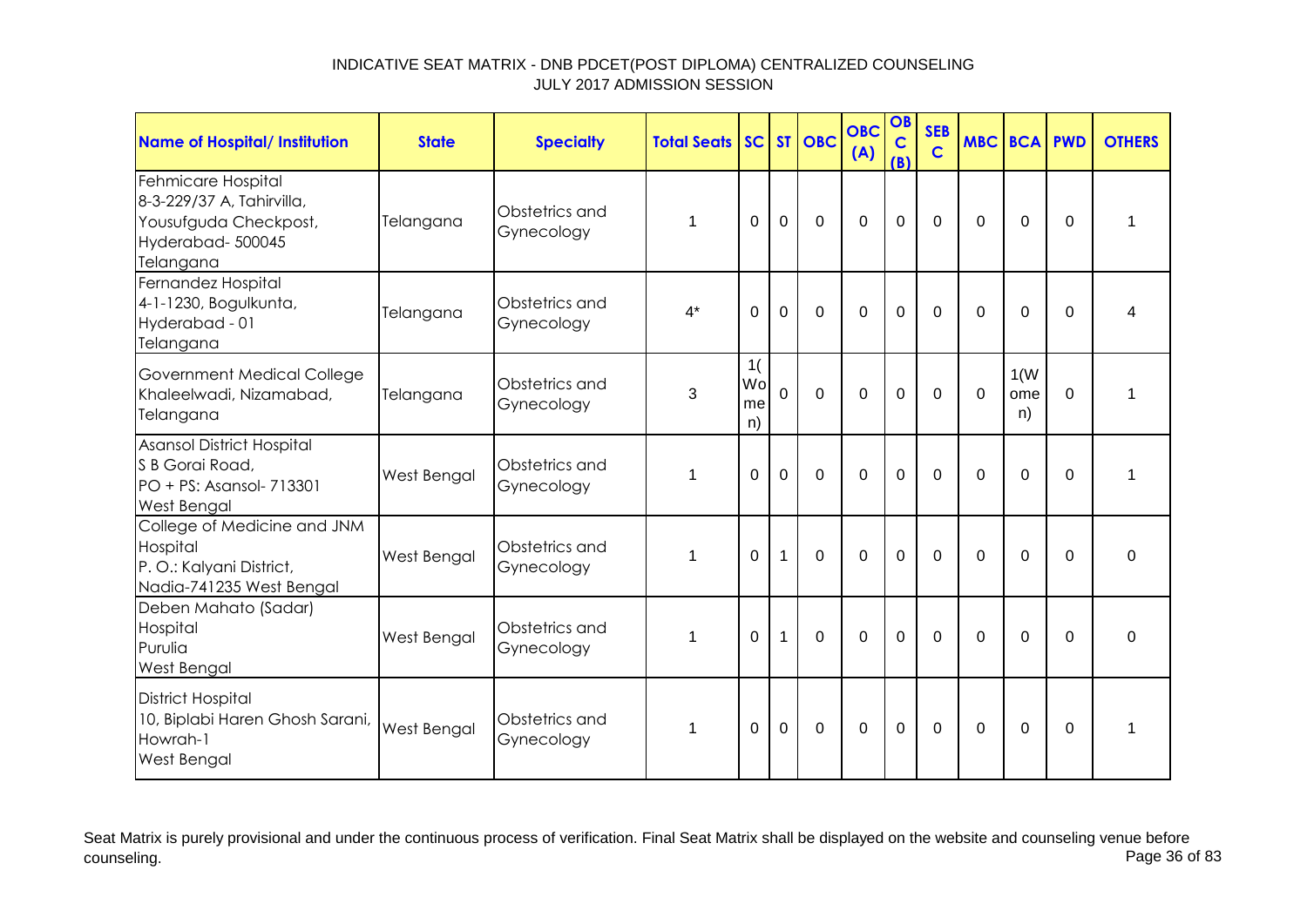| Name of Hospital/ Institution                                                                         | <b>State</b>       | <b>Specialty</b>             | <b>Total Seats SC ST OBC</b> |             |                |                | <b>OBC</b><br>(A) | OB<br>$\mathbf C$<br>(B) | <b>SEB</b><br>$\mathbf C$ | <b>MBC BCA PWD</b> |             |          | <b>OTHERS</b>  |
|-------------------------------------------------------------------------------------------------------|--------------------|------------------------------|------------------------------|-------------|----------------|----------------|-------------------|--------------------------|---------------------------|--------------------|-------------|----------|----------------|
| <b>District Hospital</b><br>5, D L Roy Road,<br>Krishnagar,<br>Nadia-741101<br>West Bengal            | West Bengal        | Obstetrics and<br>Gynecology | 1                            | $\Omega$    | $\overline{0}$ | $\mathbf 0$    | $\overline{0}$    | $\mathbf 0$              | $\Omega$                  | $\mathbf 0$        | $\Omega$    | $\Omega$ |                |
| District Hospital,<br>Jalpaiguri-735101,<br>West Bengal                                               | West Bengal        | Obstetrics and<br>Gynecology | $\overline{2}$               | 1           | $\mathbf 0$    | $\Omega$       | $\Omega$          | $\mathbf 1$              | $\Omega$                  | $\Omega$           | $\mathbf 0$ | $\Omega$ | $\mathbf 0$    |
| Durgapur Steel Plant Hospital<br>Durgapur,<br>West Bengal                                             | West Bengal        | Obstetrics and<br>Gynecology | 1                            | 0           | $\mathbf 0$    | $\mathbf 0$    | $\overline{0}$    | $\mathbf 0$              | $\mathbf 0$               | $\Omega$           | $\mathbf 0$ | $\Omega$ | 1              |
| Imambara District Hospital,<br>Akhan Bazar Road,<br>Hooghly- 712101<br>West Bengal                    | West Bengal        | Obstetrics and<br>Gynecology | 1                            | 1           | $\mathbf 0$    | $\mathbf 0$    | $\overline{0}$    | $\mathbf 0$              | $\Omega$                  | $\Omega$           | $\Omega$    | $\Omega$ | 0              |
| North 24 Parganas District<br>Hospital<br>Barasat Banamalipur, Barasat,<br>Kolkata-124<br>West Bengal | <b>West Bengal</b> | Obstetrics and<br>Gynecology | 1                            | $\Omega$    | $\mathbf 0$    | $\overline{0}$ | $\overline{0}$    | $\mathbf 0$              | $\mathbf 0$               | $\Omega$           | $\mathbf 0$ | $\Omega$ | 1              |
| Purba Medinipur District<br>Hospital,<br>Tamluk-721636<br><b>West Bengal</b>                          | West Bengal        | Obstetrics and<br>Gynecology | 2                            | $\mathbf 1$ | $\Omega$       | $\Omega$       | $\Omega$          | $\Omega$                 | $\Omega$                  | $\Omega$           | $\Omega$    | $\Omega$ | 1              |
| Siliguri District Hospital<br>Kachhari Road, Siliguri,<br>Darjeeling-734001                           | West Bengal        | Obstetrics and<br>Gynecology | $\overline{2}$               | $\Omega$    | $\Omega$       | $\Omega$       | $\overline{0}$    | $\mathbf 0$              | $\Omega$                  | $\Omega$           | $\Omega$    | $\Omega$ | $\overline{2}$ |

Seat Matrix is purely provisional and under the continuous process of verification. Final Seat Matrix shall be displayed on the website and counseling venue before<br>Page 37 of 83 counseling. Page 37 of 83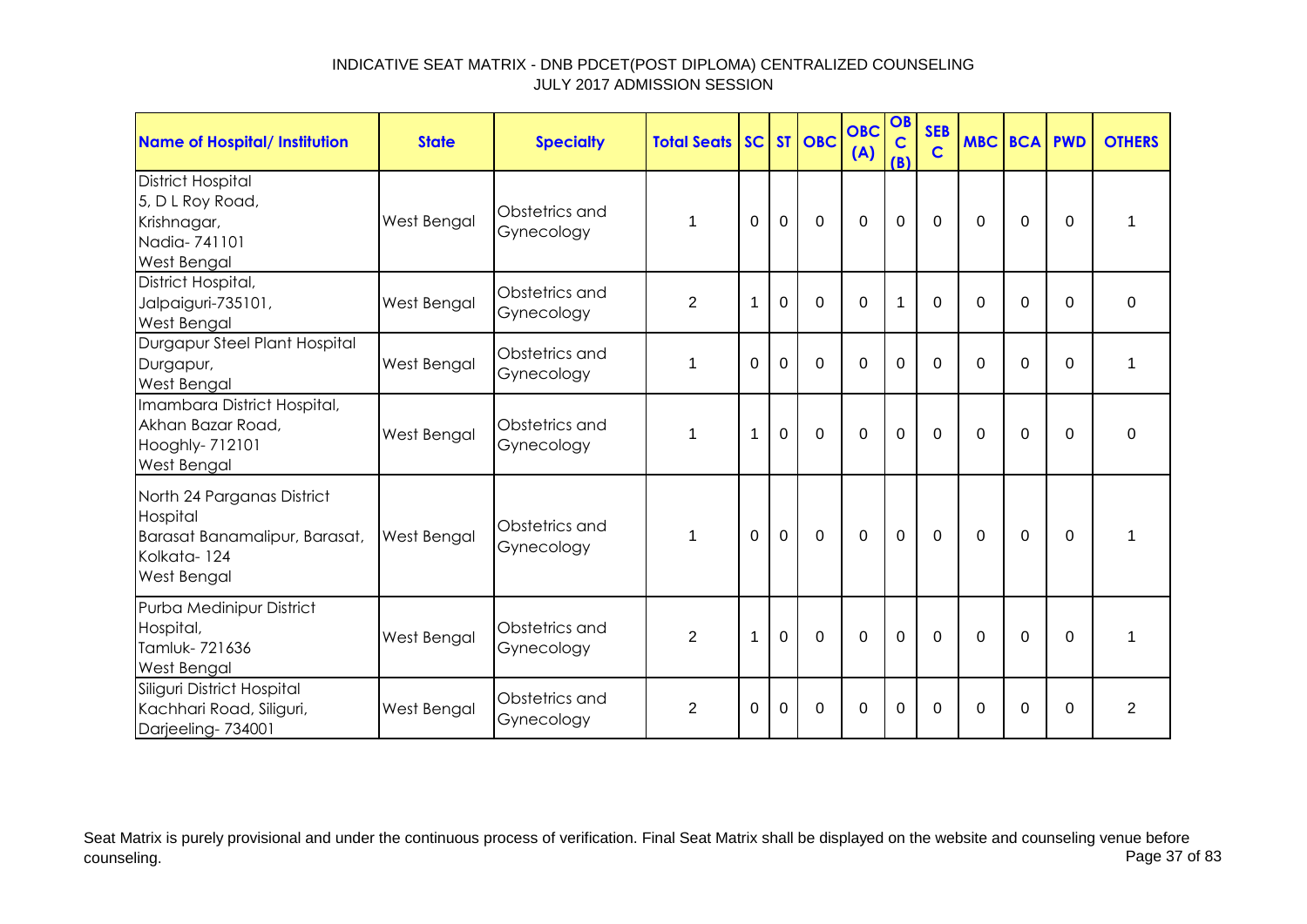| <b>Name of Hospital/ Institution</b>                                                                                 | <b>State</b>      | <b>Specialty</b>             | <b>Total Seats</b> |             |                | SC ST OBC      | <b>OBC</b><br>(A) | OB<br>$\mathbf C$<br>(B) | <b>SEB</b><br>$\mathbf C$ | <b>MBC BCA PWD</b> |             |             | <b>OTHERS</b> |
|----------------------------------------------------------------------------------------------------------------------|-------------------|------------------------------|--------------------|-------------|----------------|----------------|-------------------|--------------------------|---------------------------|--------------------|-------------|-------------|---------------|
| Suri Sadar Hospital<br>Laldighipara,<br>P.O. - Suri,<br>Dist- Birbhum- 731101,<br>West Bengal                        | West Bengal       | Obstetrics and<br>Gynecology | 3                  | 1           | $\mathbf 0$    | $\mathbf 0$    | $\mathbf{1}$      | $\mathbf 0$              | $\mathbf 0$               | 0                  | 0           | $\Omega$    | 1             |
| Sankara Eye Hospital<br>Pedakakani<br>Guntur - 35,<br>Andhra pradesh                                                 | Andhra<br>Pradesh | Ophthalmology                | 4                  | $\mathbf 0$ | $\mathbf 0$    | $\mathbf 0$    | $\overline{0}$    | $\mathbf 0$              | $\mathbf 0$               | $\mathbf 0$        | $\mathbf 0$ | $\mathbf 0$ | Δ             |
| Sri kiran Institute of<br>Ophthalmology,<br>Penumarthy Road,<br>APSP Camp Post,<br>Kakinada-533005<br>Andhra Pradesh | Andhra<br>Pradesh | Ophthalmology                | $\mathbf 1$        | $\Omega$    | $\mathbf{0}$   | $\overline{0}$ | $\mathbf 0$       | $\mathbf 0$              | $\mathbf 0$               | $\mathbf 0$        | $\mathbf 0$ | $\mathbf 0$ | 1             |
| Sri Sathya Sai Instt. of Higher<br>Medical Scs.<br>Prasantha Gram,<br>ANANTHPUR-515134<br>Andhra Pradesh             | Andhra<br>Pradesh | Ophthalmology                | $\mathbf{1}$       | 0           | $\mathbf 0$    | $\mathbf 0$    | $\mathbf 0$       | $\pmb{0}$                | $\mathbf 0$               | 0                  | $\mathbf 0$ | $\Omega$    | $\mathbf 1$   |
| Sri Sankaradeva Nethralaya<br>Beltola,<br>GUWAHATI-28<br>Assam                                                       | Assam             | Ophthalmology                | $\mathbf 1$        | $\Omega$    | $\overline{0}$ | $\mathbf 0$    | $\overline{0}$    | $\mathbf 0$              | $\mathbf 0$               | $\Omega$           | $\mathbf 0$ | $\mathbf 0$ | 1             |
| Indira Gandhi Institute of<br><b>Medical Sciences</b><br>Sheikhpura,<br>PATNA-14<br>Bihar                            | <b>Bihar</b>      | Ophthalmology                | 2                  | 1           | $\Omega$       | $\mathbf 0$    | $\overline{0}$    | $\mathbf 0$              | $\mathbf 0$               | $\Omega$           | $\Omega$    | $\Omega$    | 1             |

Seat Matrix is purely provisional and under the continuous process of verification. Final Seat Matrix shall be displayed on the website and counseling venue before<br>Page 38 of 83 counseling. Page 38 of 83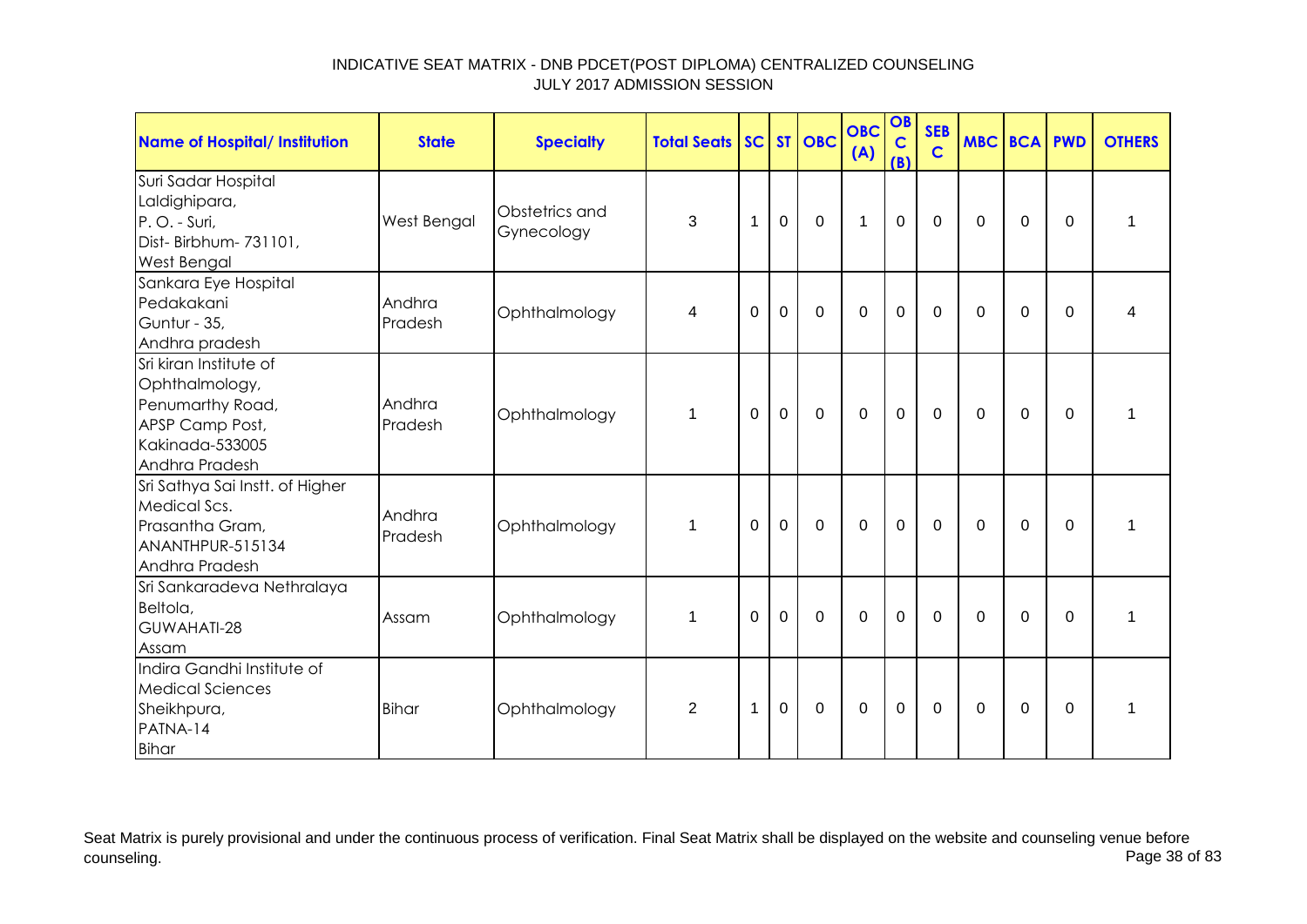| Name of Hospital/ Institution                                                                 | <b>State</b> | <b>Specialty</b> | <b>Total Seats</b> |          |             | SC ST OBC      | <b>OBC</b><br>(A) | OB<br>$\mathbf C$<br>(B) | <b>SEB</b><br>$\mathbf C$ | <b>MBC BCA PWD</b> |             |             | <b>OTHERS</b>  |
|-----------------------------------------------------------------------------------------------|--------------|------------------|--------------------|----------|-------------|----------------|-------------------|--------------------------|---------------------------|--------------------|-------------|-------------|----------------|
| J.L.N. Main Hosp. & Res. Centre<br>Bhilai Steel Plant,<br>BHILAI-01<br>Chhatisgarh            | Chhattisgarh | Ophthalmology    | $\overline{2}$     | 0        | $\mathbf 0$ | $\mathbf 0$    | 0                 | $\mathbf 0$              | 0                         | 0                  | 0           | 0           | $\overline{c}$ |
| Deen Dayal Upadhyay Hospital<br>Hari Nagar,<br>New Delhi-64                                   | Delhi        | Ophthalmology    | $\overline{2}$     | 0        | 0           | $\mathbf{1}$   | $\Omega$          | $\mathbf 0$              | $\Omega$                  | $\Omega$           | 0           | $\Omega$    | 1              |
| Dr. Baba Saheb Ambedkar<br>Hospital<br>Sector-06<br>Rohini,<br>New Delhi                      | Delhi        | Ophthalmology    | $2^*$              | $\Omega$ | $\mathbf 0$ | 1              | $\overline{0}$    | $\mathbf 0$              | $\Omega$                  | $\Omega$           | $\mathbf 0$ | $\mathbf 0$ | 1              |
| Sir Ganga Ram Hospital<br>Rajinder Nagar,<br>New Delhi-60                                     | Delhi        | Ophthalmology    | 1                  | $\Omega$ | $\mathbf 0$ | $\mathbf 0$    | 0                 | $\mathbf 0$              | $\Omega$                  | $\Omega$           | 0           | 0           | $\mathbf{1}$   |
| Venu Eye Institute<br>1/31, Institutional Area Phase-II,<br>Sheikh Sarai,<br>New Delhi-110017 | Delhi        | Ophthalmology    | $3^*$              | $\Omega$ | $\mathbf 0$ | $\overline{0}$ | $\overline{0}$    | $\mathbf 0$              | $\mathbf{0}$              | $\Omega$           | $\Omega$    | $\Omega$    | 3              |
| Vision Eye Centre<br>19, Siri Fort Road,<br>New Delhi - 110049                                | Delhi        | Ophthalmology    | 1                  | 0        | $\mathbf 0$ | $\Omega$       | $\Omega$          | $\Omega$                 | $\Omega$                  | $\Omega$           | $\Omega$    | $\Omega$    | 1              |
| Drashti Nethralaya<br>Chakalia Road, Near GIDC,<br>Delsar Road,<br>Dahod-389151<br>Gujarat    | Gujarat      | Ophthalmology    | $2^*$              | 0        | $\mathbf 0$ | $\mathbf 0$    | $\mathbf 0$       | $\mathbf 0$              | 0                         | 0                  | 0           | 0           | $\overline{2}$ |

Seat Matrix is purely provisional and under the continuous process of verification. Final Seat Matrix shall be displayed on the website and counseling venue before<br>Page 39 of 83 counseling. Page 39 of 83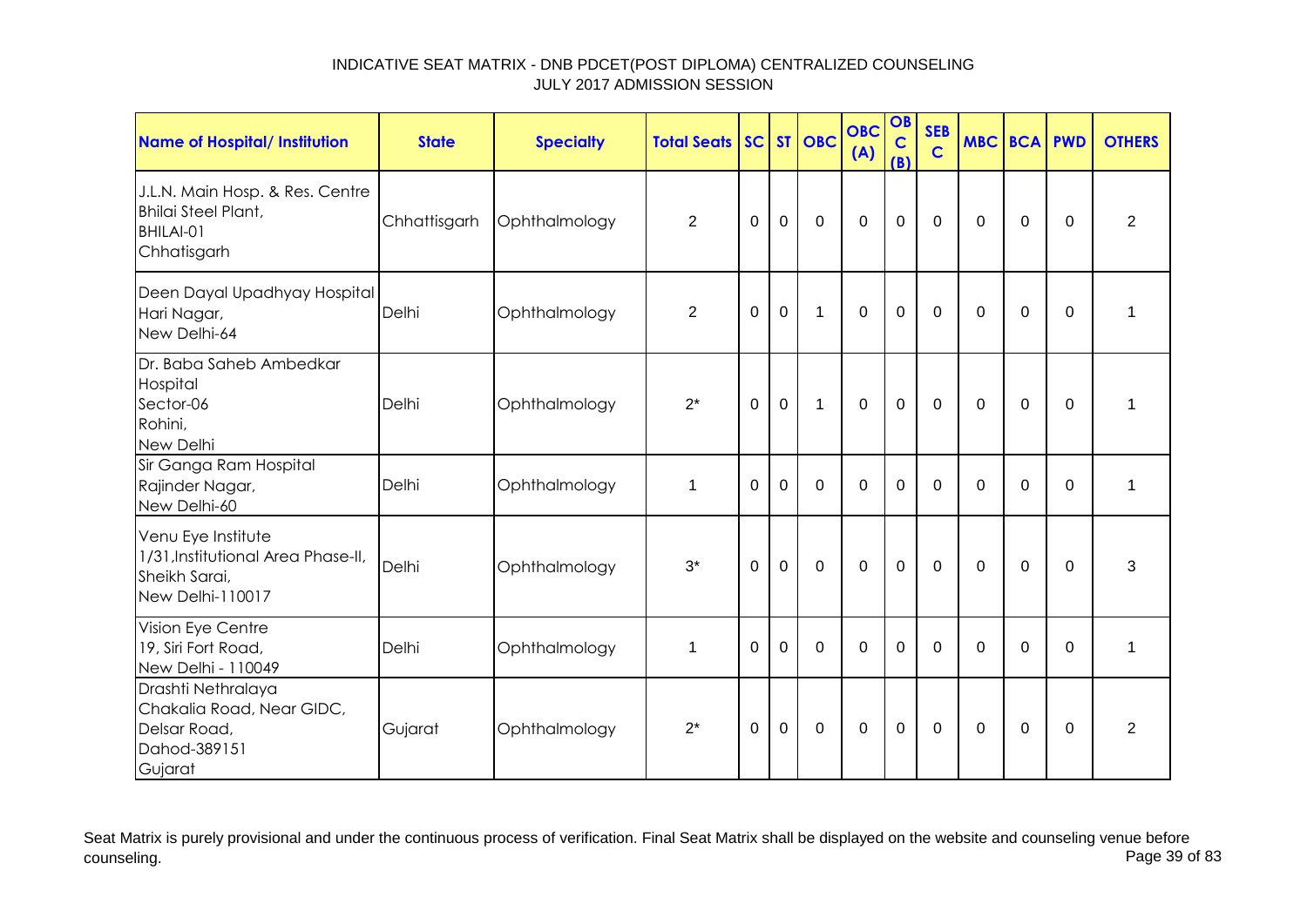| <b>Name of Hospital/ Institution</b>                                                                                                              | <b>State</b> | <b>Specialty</b> | <b>Total Seats</b> |                |                | SC ST OBC   | <b>OBC</b><br>(A) | OB<br>$\mathbf C$<br>(B) | <b>SEB</b><br>$\overline{c}$ | <b>MBC BCA PWD</b> |             |                | <b>OTHERS</b>  |
|---------------------------------------------------------------------------------------------------------------------------------------------------|--------------|------------------|--------------------|----------------|----------------|-------------|-------------------|--------------------------|------------------------------|--------------------|-------------|----------------|----------------|
| <b>GMERS Medical College,</b><br>Nr. Pathikasharam,<br>Civil Hospital Campus,<br>Sector-12, Gandhinagar,<br>Gujarat-382012                        | Gujarat      | Ophthalmology    | $\overline{2}$     | 1              | $\mathbf 0$    | $\mathbf 0$ | $\mathbf 0$       | $\mathbf 0$              | $\mathbf 0$                  | 0                  | $\mathbf 0$ | 0              | 1              |
| Rotary Eye Institute<br>Dudhia Talav,<br>NAVASARI-396445<br>Gujarat                                                                               | Gujarat      | Ophthalmology    | $\overline{2}$     | $\mathbf 0$    | $\mathbf 0$    | $\mathbf 0$ | $\mathbf 0$       | $\mathbf 0$              | $\mathbf 0$                  | $\Omega$           | $\mathbf 0$ | $\Omega$       | $\overline{2}$ |
| <b>Bokaro General Hospital</b><br><b>Bokaro Steel City,</b><br><b>BOKARO-01</b><br>Jharkhand                                                      | Jharkhand    | Ophthalmology    | $\overline{2}$     | $\overline{0}$ | $\overline{0}$ | $\Omega$    | $\mathbf 0$       | $\overline{0}$           | $\mathbf 0$                  | $\Omega$           | 0           | $\overline{0}$ | $\overline{2}$ |
| Dr. Solanki Eye Hospital<br>(Formerly Mahaveer<br>EyeHospital)<br>191/1, Link Road, 2nd Cross,<br>Malleshwaram, Bangalore-<br>560003<br>Karnataka | Karnataka    | Ophthalmology    | $\mathbf 1$        | $\Omega$       | $\mathbf 0$    | $\mathbf 0$ | $\mathbf 0$       | $\mathbf 0$              | $\overline{0}$               | $\mathbf 0$        | $\mathbf 0$ | $\mathbf 0$    | 1              |
| Manipal Hospital<br>98 Rustum Bagh,<br>Old Airport Road,<br>Bangalore - 560017<br>Karnataka                                                       | Karnataka    | Ophthalmology    | $\mathbf 1$        | $\overline{0}$ | $\overline{0}$ | $\mathbf 0$ | $\mathbf 0$       | $\mathbf 0$              | $\Omega$                     | $\Omega$           | $\mathbf 0$ | $\Omega$       | 1              |
| Mysore Race Club Eye Hospital<br>H-1, Vinayamarga,<br>Siddarthanagar,<br>Mysore - 11<br>Karnataka                                                 | Karnataka    | Ophthalmology    | $2^*$              | 0              | $\mathbf 0$    | $\mathbf 0$ | $\mathbf 0$       | $\mathbf 0$              | $\Omega$                     | $\Omega$           | 0           | 0              | $\overline{2}$ |

Seat Matrix is purely provisional and under the continuous process of verification. Final Seat Matrix shall be displayed on the website and counseling venue before<br>Page 40 of 83 counseling. Page 40 of 83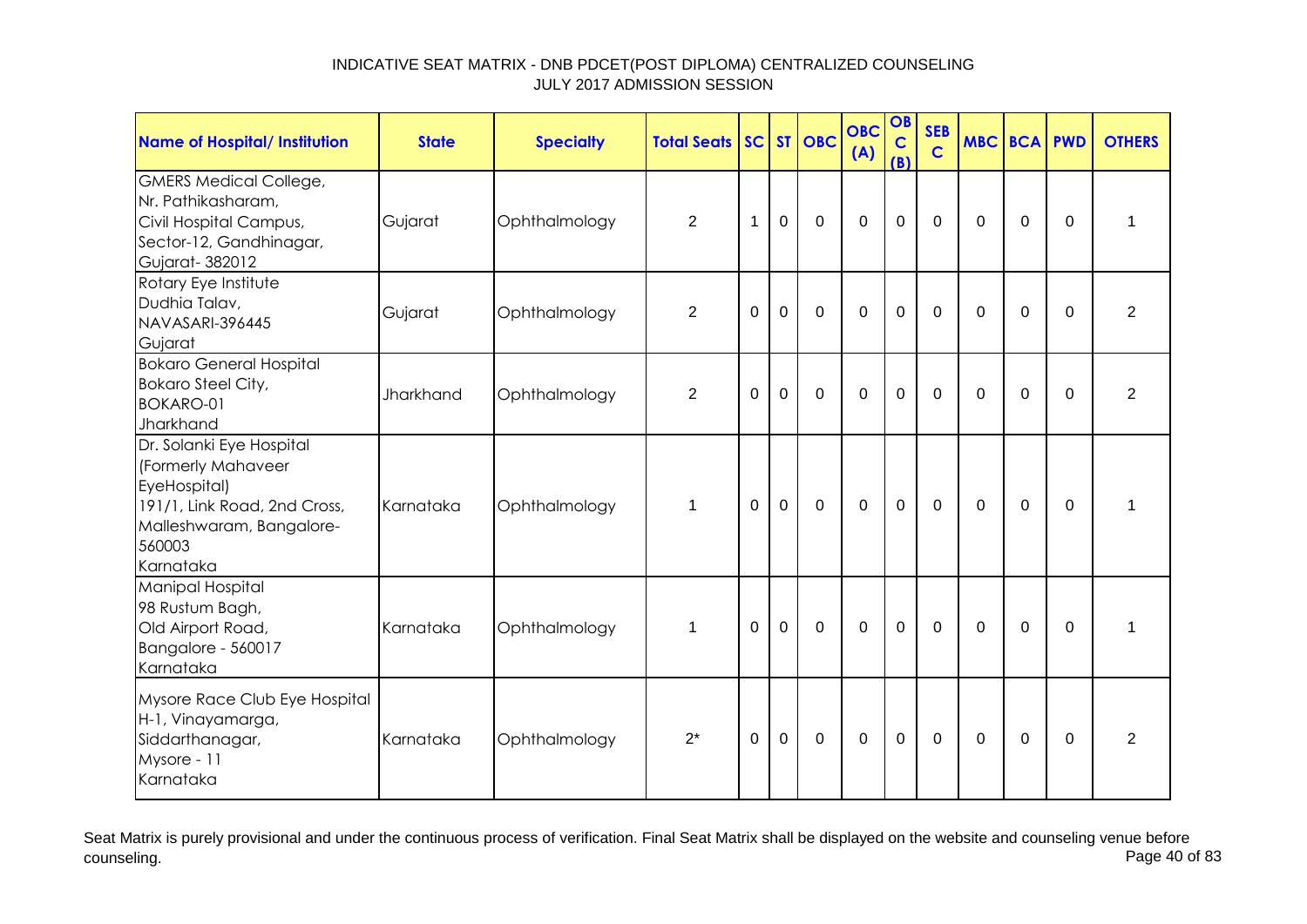| <b>Name of Hospital/ Institution</b>                                                                                                  | <b>State</b> | <b>Specialty</b> | <b>Total Seats</b> |             |             | SC ST OBC   | <b>OBC</b><br>(A) | OB<br>$\mathbf C$<br>(B) | <b>SEB</b><br>$\overline{c}$ | <b>MBC BCA PWD</b> |             |          | <b>OTHERS</b>  |
|---------------------------------------------------------------------------------------------------------------------------------------|--------------|------------------|--------------------|-------------|-------------|-------------|-------------------|--------------------------|------------------------------|--------------------|-------------|----------|----------------|
| Nethradhama Super Specialty<br>Eye Hospital<br>256/14 Kanakapura Main Rd,<br>7th Block, Jaya Nagar,<br>Bangalore - 82<br>Karnataka    | Karnataka    | Ophthalmology    | $2^*$              | 0           | $\mathbf 0$ | $\mathbf 0$ | $\mathbf 0$       | $\mathbf 0$              | $\overline{0}$               | $\mathbf{0}$       | $\mathbf 0$ | 0        | $\overline{2}$ |
| Ahalia Foundation Eye Hospital<br>Palakkad,<br>Kerala                                                                                 | Kerala       | Ophthalmology    | $\mathbf{1}$       | $\Omega$    | $\mathbf 0$ | $\mathbf 0$ | $\mathbf 0$       | $\mathbf 0$              | $\overline{0}$               | $\mathbf 0$        | $\mathbf 0$ | 0        | 1              |
| Chaitanya Eye Hospital,<br>Kesavadasapuram,<br>TRIVANDRUM-04<br>Kerala                                                                | Kerala       | Ophthalmology    | 1                  | $\Omega$    | 0           | $\Omega$    | $\Omega$          | $\Omega$                 | $\Omega$                     | $\Omega$           | 0           | $\Omega$ | 1              |
| Comtrust Eye Hospital<br>Mini Bye Pass Road,<br>Puthiyara, Calicut-673004<br>Kerala                                                   | Kerala       | Ophthalmology    | 1                  | $\Omega$    | 0           | $\mathbf 0$ | $\mathbf 0$       | $\mathbf 0$              | 0                            | $\mathbf{0}$       | $\mathbf 0$ | 0        | 1              |
| Dr. Tony's Superspeciality Eye<br>Institute<br>Near Govt. Higher Secondary<br>School,<br>High Road, Aluva, Ernakulam<br>Kerala-683101 | Kerala       | Ophthalmology    | $\mathbf 1$        | $\mathbf 0$ | 0           | $\mathsf 0$ | $\pmb{0}$         | $\mathbf 0$              | $\mathbf 0$                  | $\mathbf 0$        | $\mathbf 0$ | 0        | 1              |
| Giridhar Eye Institute<br>28/2576 A<br>Ponneth Temple Road,<br>Kadavanthra,<br>Kochi - 682020<br>Kerala                               | Kerala       | Ophthalmology    | $\overline{2}$     | 0           | 0           | 0           | 0                 | $\mathbf 0$              | 0                            | 0                  | 0           | 0        | $\overline{2}$ |

Seat Matrix is purely provisional and under the continuous process of verification. Final Seat Matrix shall be displayed on the website and counseling venue before<br>Page 41 of 83 counseling. Page 41 of 83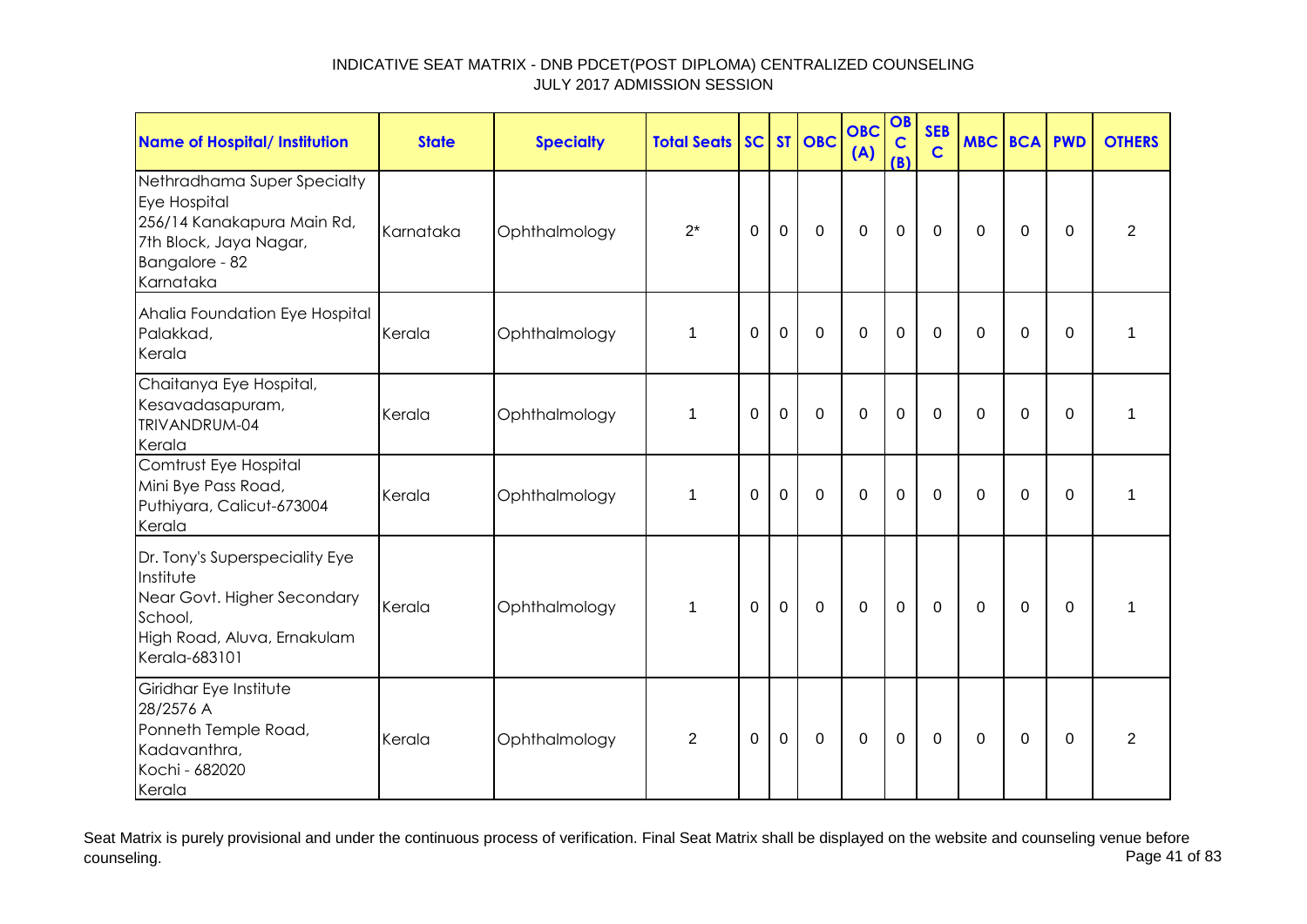| <b>Name of Hospital/ Institution</b>                                                                                                                              | <b>State</b>      | <b>Specialty</b> | <b>Total Seats SC ST OBC</b> |          |             |             | <b>OBC</b><br>(A) | OB<br>$\mathbf C$<br>(B) | <b>SEB</b><br>$\mathbf C$ | MBC BCA PWD |                |          | <b>OTHERS</b> |
|-------------------------------------------------------------------------------------------------------------------------------------------------------------------|-------------------|------------------|------------------------------|----------|-------------|-------------|-------------------|--------------------------|---------------------------|-------------|----------------|----------|---------------|
| Little Flower Hospital,<br>Post Box No. 23,<br>ANGAMALLY - 683572<br>Kerala                                                                                       | Kerala            | Ophthalmology    | 1                            | 0        | $\mathbf 0$ | $\mathbf 0$ | $\mathbf 0$       | 0                        | $\mathbf 0$               | $\Omega$    | $\overline{0}$ | $\Omega$ |               |
| Ratan Jyoti Netralaya<br>Opthalmic Institute and<br><b>Research Centre</b><br>18 Vikas Nagar,<br>Near Sai Baba Mandir,<br><b>Gwalior-474002</b><br>Madhya Pradesh | Madhya<br>Pradesh | Ophthalmology    | 1                            | 0        | $\mathbf 0$ | $\mathbf 0$ | $\mathbf 0$       | $\mathbf 0$              | $\Omega$                  | 0           | 0              | $\Omega$ | 1             |
| <b>Bhabha Atomic Research</b><br>Centre & Hospital,<br>Anushakti Nagar,<br>MUMBAI-94<br>Maharashtra                                                               | Maharashtra       | Ophthalmology    | 1                            | $\Omega$ | $\mathbf 0$ | 1           | $\mathbf 0$       | $\mathbf 0$              | $\mathbf 0$               | 0           | 0              | $\Omega$ | $\Omega$      |
| Deenanath Mangeshkar<br><b>Hospital and Research Centre</b><br>Erandwane,<br>Pune - 411004<br>Maharashtra                                                         | Maharashtra       | Ophthalmology    | 1                            | 0        | $\mathbf 0$ | $\mathbf 0$ | $\mathbf 0$       | $\mathbf 0$              | 0                         | 0           | 0              | $\Omega$ | 1             |
| Dr. Babasaheb Ambedkar<br>Central Railway Hospital<br>Byculla,<br>Mumbai-27<br>Maharashtra                                                                        | Maharashtra       | Ophthalmology    | $1^*$                        | 0        | $\mathbf 0$ | $\mathbf 0$ | $\mathbf 0$       | $\mathbf 0$              | $\Omega$                  | $\Omega$    | $\Omega$       | $\Omega$ |               |

Seat Matrix is purely provisional and under the continuous process of verification. Final Seat Matrix shall be displayed on the website and counseling venue before<br>Page 42 of 83 counseling. Page 42 of 83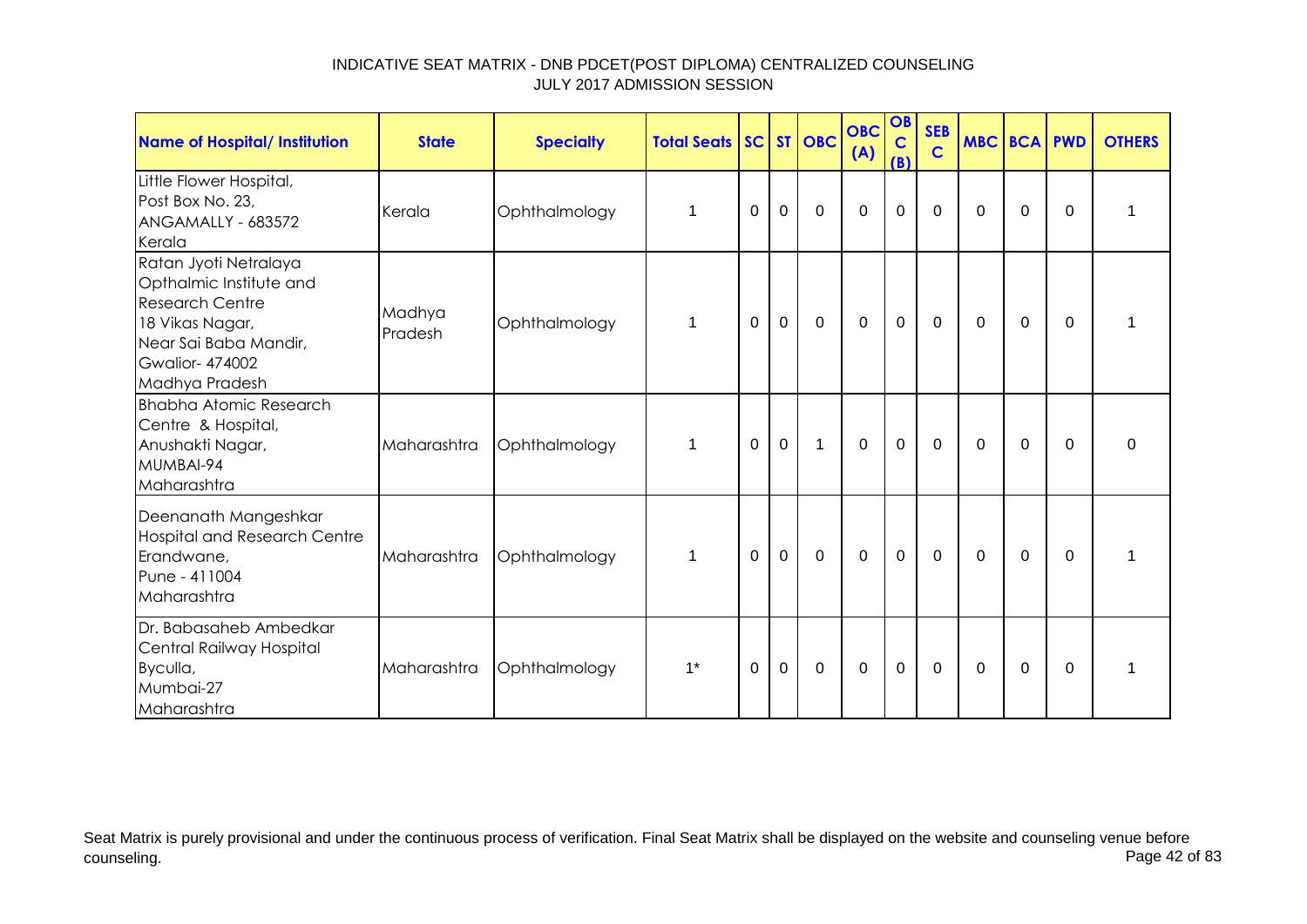| <b>Name of Hospital/ Institution</b>                                                                                            | <b>State</b> | <b>Specialty</b> | <b>Total Seats SC ST OBC</b> |              |             |             | <b>OBC</b><br>(A) | OB<br>$\mathbf C$<br>(B) | <b>SEB</b><br>$\overline{c}$ | <b>MBC BCA PWD</b> |             |                | <b>OTHERS</b>  |
|---------------------------------------------------------------------------------------------------------------------------------|--------------|------------------|------------------------------|--------------|-------------|-------------|-------------------|--------------------------|------------------------------|--------------------|-------------|----------------|----------------|
| H. V. Desai Eye Hospital<br>93, Taravade Vasti,<br>Mohammadwadi,<br>Hadapur,<br>Pune-411028<br>Maharashtra                      | Maharashtra  | Ophthalmology    | 4                            | $\mathbf{0}$ | $\mathbf 0$ | $\mathbf 0$ | $\mathbf 0$       | $\mathbf 0$              | $\mathbf 0$                  | $\mathbf 0$        | $\mathbf 0$ | $\Omega$       | 4              |
| Laxmi Charitable Trust<br>Uran Road,<br>Panvel - 410206<br>Maharashtra                                                          | Maharashtra  | Ophthalmology    | $\mathbf 1$                  | $\Omega$     | $\mathbf 0$ | $\mathbf 0$ | $\mathbf 0$       | $\mathbf 0$              | $\overline{0}$               | $\Omega$           | $\mathbf 0$ | $\overline{0}$ | 1              |
| Mahatme Eye Bank & Eye<br>Hospital<br>2163 C, Chintaman Nagar,<br>Near Rajiv Nagar,<br>Wardha Road,<br>Nagpur-25<br>Maharashtra | Maharashtra  | Ophthalmology    | 3                            | 0            | $\mathbf 0$ | $\mathbf 0$ | $\mathbf 0$       | $\mathbf 0$              | $\mathbf 0$                  | $\mathbf{0}$       | 0           | 0              | 3              |
| National Institute Of<br>Ophthalmology,<br>1187/30 Off Ghole Road,<br>Shivaji Nagar,<br>PUNE-05<br>Maharashtra                  | Maharashtra  | Ophthalmology    | $\overline{2}$               | $\Omega$     | $\mathbf 0$ | $\mathbf 0$ | $\mathbf 0$       | $\mathbf 0$              | $\Omega$                     | $\Omega$           | $\Omega$    | $\Omega$       | $\overline{2}$ |
| P.D. Hinduja National Hospital<br>and Medical Research Centre,<br>Veer Savarkar Marg, Mahim,<br>Mumbai-400016<br>Maharashtra    | Maharashtra  | Ophthalmology    | $\mathbf 1$                  | $\mathbf{0}$ | 0           | 0           | 0                 | $\mathbf 0$              | 0                            | $\mathbf{0}$       | 0           | 0              | 1              |

Seat Matrix is purely provisional and under the continuous process of verification. Final Seat Matrix shall be displayed on the website and counseling venue before<br>Page 43 of 83 counseling. Page 43 of 83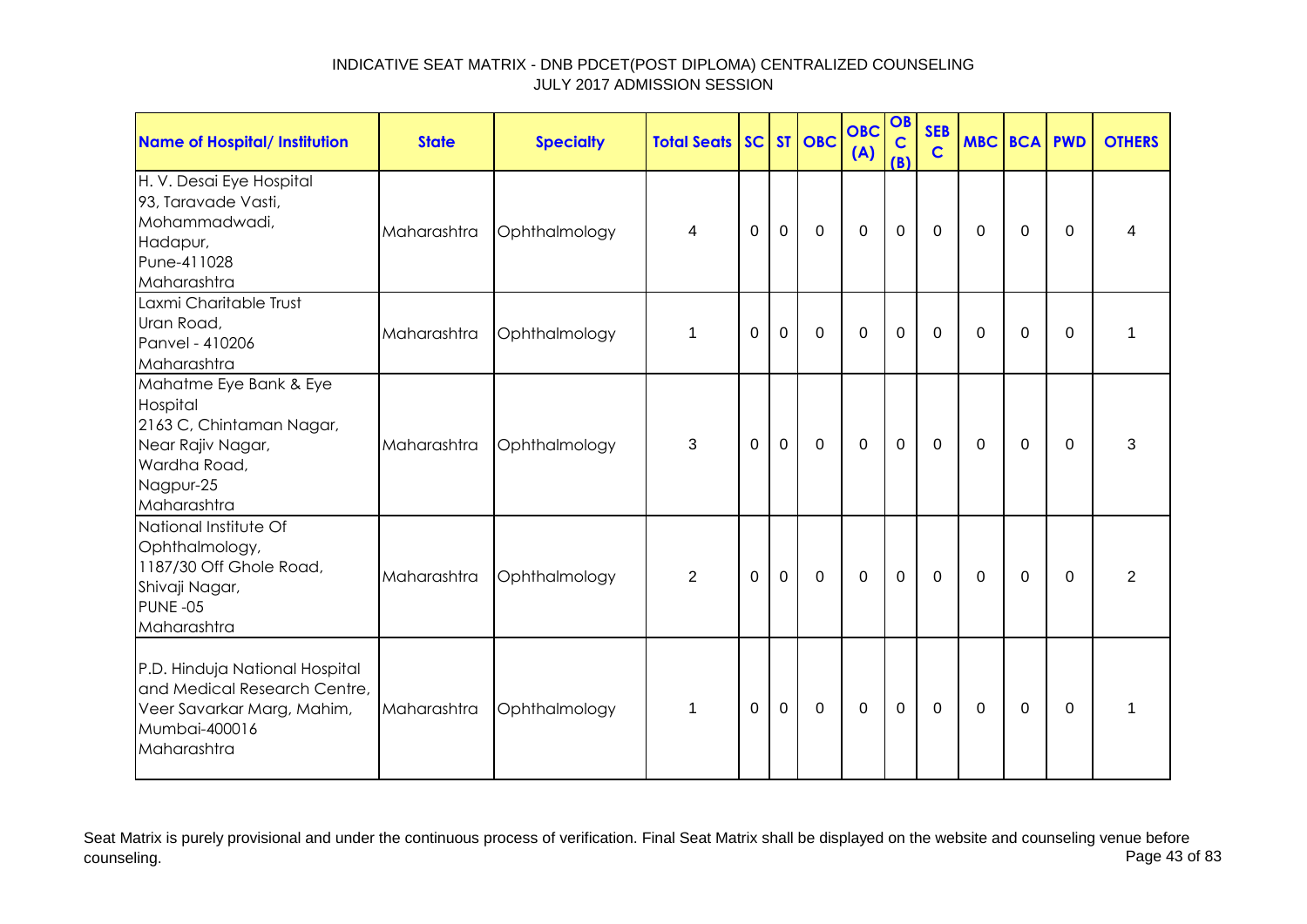| Name of Hospital/ Institution                                                                                                                 | <b>State</b> | <b>Specialty</b> | <b>Total Seats</b> |             |             | SC ST OBC   | <b>OBC</b><br>(A) | OB<br>$\mathbf C$<br>(B) | <b>SEB</b><br>$\mathbf C$ | <b>MBC BCA PWD</b> |             |             | <b>OTHERS</b>  |
|-----------------------------------------------------------------------------------------------------------------------------------------------|--------------|------------------|--------------------|-------------|-------------|-------------|-------------------|--------------------------|---------------------------|--------------------|-------------|-------------|----------------|
| Suraj Eye Institute<br>559, New Colony,<br>Nagpur-440001<br>Maharashtra                                                                       | Maharashtra  | Ophthalmology    | $\mathbf 1$        | $\Omega$    | $\mathbf 0$ | $\Omega$    | $\Omega$          | $\Omega$                 | $\Omega$                  | $\Omega$           | $\Omega$    | $\Omega$    | 1              |
| Dr. Agarwal's Eye Hospital<br>BBC Tower, Link Road Square,<br>Madhupatna, (Opp. To<br>Madhupatna Police Station),<br>Cuttack-753010<br>Orissa | Orissa       | Ophthalmology    | $\overline{2}$     | 0           | $\mathbf 0$ | $\mathbf 0$ | $\mathbf 0$       | $\mathbf 0$              | 0                         | 0                  | 0           | $\Omega$    | $\overline{2}$ |
| Ispat General Hospital<br>Rourkela Steel Plant,<br><b>ROURKELA - 769005</b><br>Orissa                                                         | Orissa       | Ophthalmology    | $\overline{2}$     | 1           | $\mathbf 0$ | $\mathbf 0$ | $\overline{0}$    | $\mathbf 0$              | $\Omega$                  | $\Omega$           | $\Omega$    | $\Omega$    | 1              |
| J.P.M. Rotary Eye Hospital &<br>Research Institute<br>C.D.A. Sector-VI,<br>Bidanasi, Market Nagar,<br>Cuttack-753014<br>Orissa                | Orissa       | Ophthalmology    | $\boldsymbol{2}$   | $\mathbf 0$ | $\mathsf 0$ | $\mathbf 0$ | $\mathbf 0$       | $\mathbf 0$              | $\mathbf 0$               | 0                  | $\pmb{0}$   | 0           | $\overline{2}$ |
| <b>Aravind Eye Hospitals</b><br>Abishekapakkam Road,<br>Pondicherry-605007<br>Pondicherry                                                     | Pondicherry  | Ophthalmology    | $\overline{2}$     | $\mathbf 0$ | $\Omega$    | $\Omega$    | $\mathbf 0$       | $\mathbf 0$              | $\overline{0}$            | $\Omega$           | $\mathbf 0$ | $\mathbf 0$ | $\overline{2}$ |
| Anand Hospital & Eye Centre<br>21, Bharat Mata Lane<br>Jamnalal Bajaj Marg<br>C-Scheme, Jaipur-302 001<br>Rajasthan                           | Rajasthan    | Ophthalmology    | $\overline{2}$     | $\Omega$    | $\Omega$    | 0           | 0                 | 0                        | 0                         | $\Omega$           | 0           | $\Omega$    | $\overline{2}$ |

Seat Matrix is purely provisional and under the continuous process of verification. Final Seat Matrix shall be displayed on the website and counseling venue before<br>Page 44 of 83 counseling. Page 44 of 83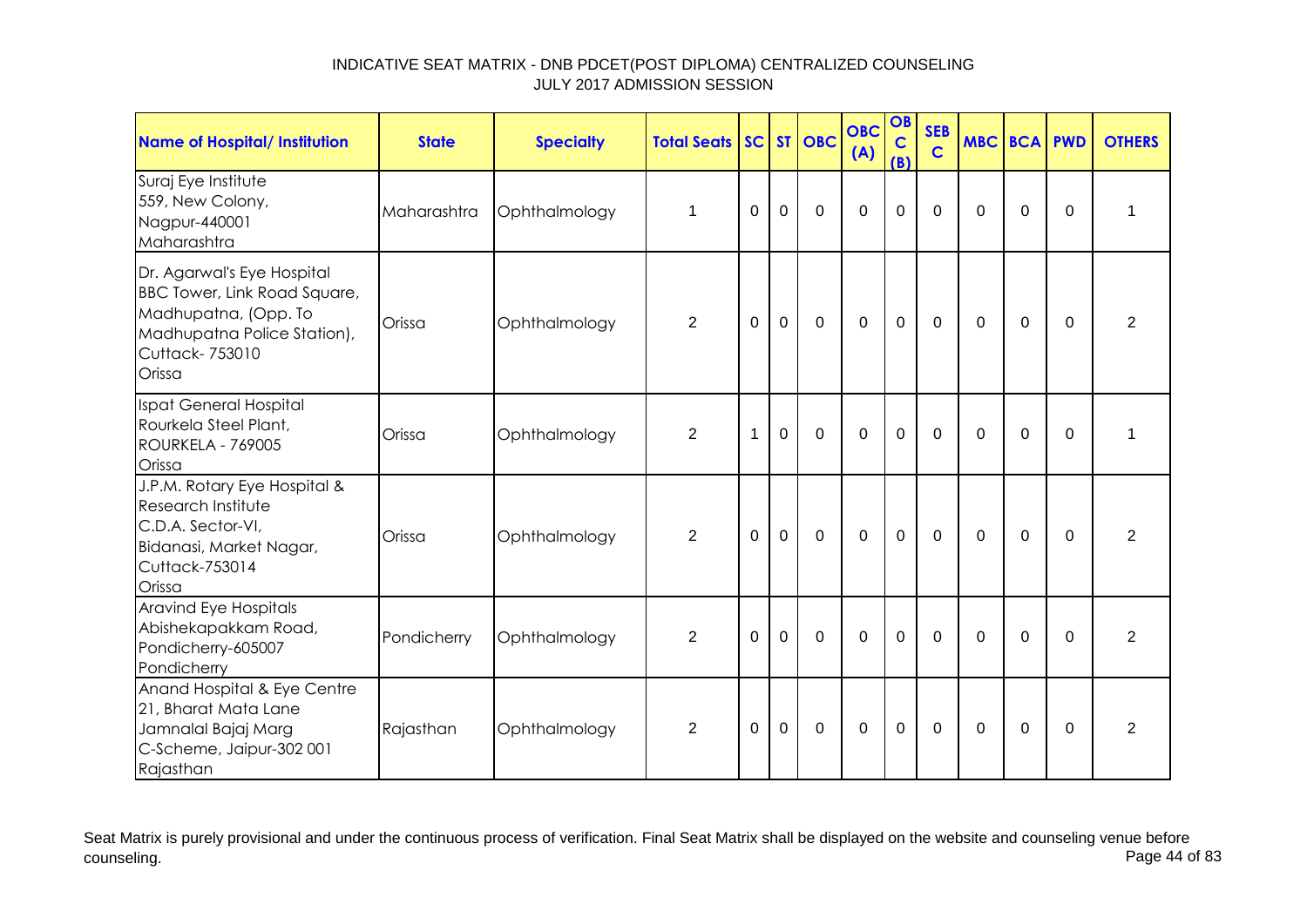| <b>Name of Hospital/ Institution</b>                                                                                         | <b>State</b> | <b>Specialty</b> | <b>Total Seats</b> |             |             | SC ST OBC    | <b>OBC</b><br>(A) | OB<br>$\mathbf C$<br>(B) | <b>SEB</b><br>$\mathbf C$ | <b>MBC BCA PWD</b> |             |             | <b>OTHERS</b>  |
|------------------------------------------------------------------------------------------------------------------------------|--------------|------------------|--------------------|-------------|-------------|--------------|-------------------|--------------------------|---------------------------|--------------------|-------------|-------------|----------------|
| Sahai Hospital & Res. Centre<br>SP 15 Bhabha Marg,<br>Moti Dungri<br>JAIPUR-04<br>Rajasthan                                  | Rajasthan    | Ophthalmology    | $\overline{2}$     | 0           | 0           | $\mathbf 0$  | $\mathbf 0$       | $\mathbf 0$              | $\mathbf{0}$              | 0                  | 0           | $\Omega$    | $\overline{2}$ |
| Aravind Eye Hospital & PG<br>Instt.of Ophthalmology<br>Peryakulam Road,<br><b>THENI</b><br>Tamil Nadu                        | Tamil Nadu   | Ophthalmology    | $2^*$              | 0           | $\mathbf 0$ | $\mathbf 0$  | $\mathbf 0$       | $\mathbf 0$              | $\mathbf{0}$              | $\Omega$           | 0           | $\mathbf 0$ | $\overline{2}$ |
| Aravind Eye Hospital & PG<br>Instt.of Ophthalmology<br>S N High Road,<br>TIRUNELVELI - 627001<br>Tamil Nadu                  | Tamil Nadu   | Ophthalmology    | 6                  | 0           | $\mathbf 0$ | $\mathbf 0$  | $\mathbf 0$       | $\mathbf 0$              | $\mathbf 0$               | 0                  | 0           | $\Omega$    | 6              |
| Aravind Eye Hospital<br>64, Sankari Main Road, Opp. To<br>Kaliamman Temple,<br>Nethimedu,<br>Salem-636002<br>Tamil Nadu      | Tamil Nadu   | Ophthalmology    | $\overline{2}$     | $\mathbf 0$ | $\mathbf 0$ | $\mathbf{0}$ | $\mathbf 0$       | $\mathbf 0$              | $\mathbf 0$               | $\Omega$           | $\mathbf 0$ | $\mathbf 0$ | $\overline{2}$ |
| Dr. Agarwal's Eye Hospital &<br><b>Eye Research Centre</b><br>19 Cathedral Road<br>CHENNAI - 86<br><b>Tamil Nadu</b>         | Tamil Nadu   | Ophthalmology    | 3                  | 0           | 0           | $\mathbf 0$  | $\mathbf 0$       | $\mathbf 0$              | 0                         | 0                  | 0           | 0           | 3              |
| Dr. Agarwal's Eye Hospital<br>No. 10, South By Pass road,<br>Opp. To BSNL, Vannarpettai,<br>Tirunelveli-627003<br>Tamil Nadu | Tamil Nadu   | Ophthalmology    | 1                  | 0           | 0           | $\mathbf 0$  | $\mathbf 0$       | $\mathbf 0$              | 0                         | 0                  | 0           | 0           | 1              |

Seat Matrix is purely provisional and under the continuous process of verification. Final Seat Matrix shall be displayed on the website and counseling venue before<br>Page 45 of 83 counseling. Page 45 of 83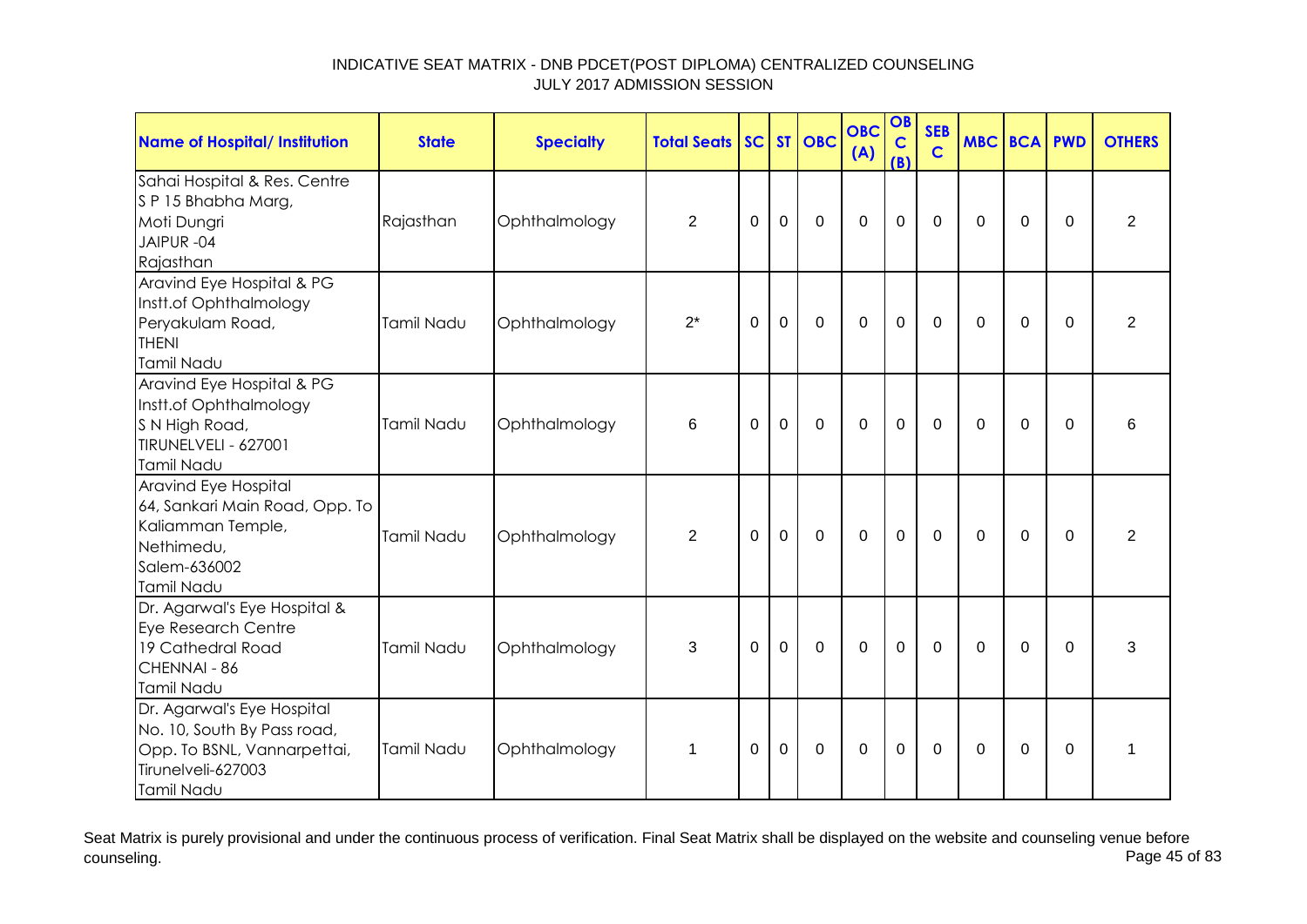| <b>Name of Hospital/ Institution</b>                                                                                                                | <b>State</b> | <b>Specialty</b> | <b>Total Seats</b> |          |                | SC ST OBC   | <b>OBC</b><br>(A) | OB<br>$\mathbf C$<br>(B) | <b>SEB</b><br>$\mathbf C$ | <b>MBC BCA PWD</b> |             |             | <b>OTHERS</b>  |
|-----------------------------------------------------------------------------------------------------------------------------------------------------|--------------|------------------|--------------------|----------|----------------|-------------|-------------------|--------------------------|---------------------------|--------------------|-------------|-------------|----------------|
| Lotus Eye Hospital<br>SF No. 770/12,<br>Avanashi Road,<br>Civil Aerodrome Post,<br>Peelamedu,<br>Combatore-641014<br>Tamil Nadu                     | Tamil Nadu   | Ophthalmology    | $\overline{2}$     | $\Omega$ | $\mathbf 0$    | $\mathbf 0$ | $\mathbf 0$       | $\mathbf 0$              | $\mathbf 0$               | $\Omega$           | $\Omega$    | $\Omega$    | $\overline{2}$ |
| Rajan Eye Care Hospital<br>No.5 Vidyodaya East,<br>2nd Street, T. Nagar,<br>CHENNAI-17<br>Tamil Nadu                                                | Tamil Nadu   | Ophthalmology    | $\overline{2}$     | 0        | $\overline{0}$ | $\mathbf 0$ | $\mathbf 0$       | $\mathbf 0$              | $\mathbf 0$               | $\Omega$           | $\mathbf 0$ | $\Omega$    | $\overline{2}$ |
| Shri Kanchi Kamakoti Medical<br><b>Trust Hospital</b><br>Shivanandapuram, Sathy<br>Road,<br>COIMBATORE-35<br>Tamil Nadu                             | Tamil Nadu   | Ophthalmology    | 4                  | 0        | $\mathbf 0$    | $\mathbf 0$ | $\mathbf 0$       | $\mathbf 0$              | $\mathbf{0}$              | $\Omega$           | 0           | $\Omega$    | 4              |
| The Eye Foundation<br>582-A, D.B.Road,<br>R.S. Puram,<br><b>COIMBATORE - 2</b><br>Tamil Nadu                                                        | Tamil Nadu   | Ophthalmology    | $\mathbf 1$        | $\Omega$ | $\mathbf 0$    | $\mathbf 0$ | $\mathbf 0$       | $\mathbf 0$              | $\mathbf 0$               | $\Omega$           | $\mathbf 0$ | $\Omega$    | 1              |
| Anand Eye Institute<br>#7-147/1, Nagendra Nagar<br>Colony,<br>Opp: Indian Oil Petrol Pump,<br>Habsiguda Main Road,<br>Hyderabad-500007<br>Telangana | Telangana    | Ophthalmology    | $\mathbf 1$        | $\Omega$ | $\mathbf 0$    | $\mathbf 0$ | $\mathbf 0$       | $\mathbf 0$              | $\mathbf 0$               | $\overline{0}$     | $\mathbf 0$ | $\mathbf 0$ | $\mathbf{1}$   |

Seat Matrix is purely provisional and under the continuous process of verification. Final Seat Matrix shall be displayed on the website and counseling venue before<br>Page 46 of 83 counseling. Page 46 of 83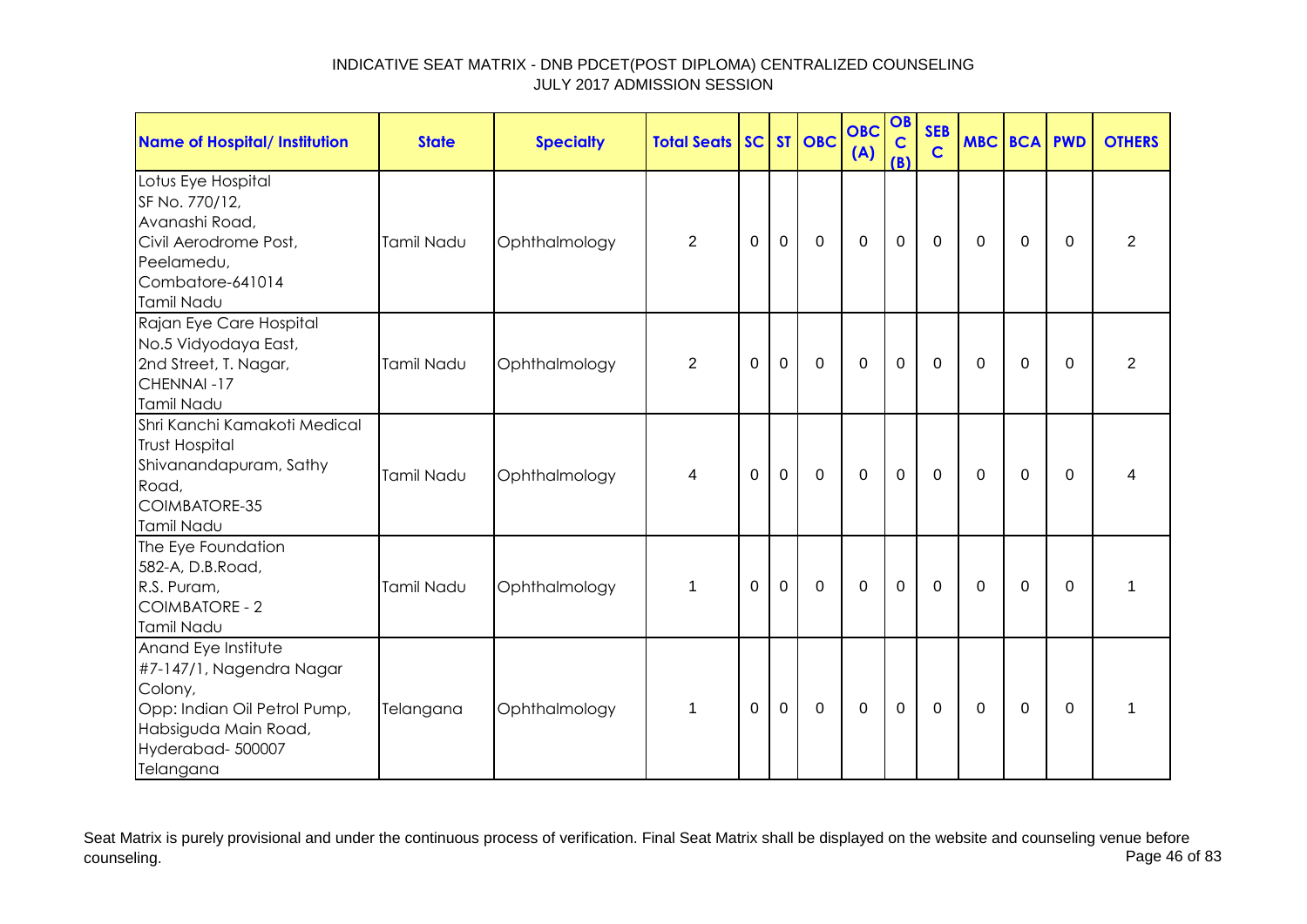| <b>Name of Hospital/ Institution</b>                                                                                                                  | <b>State</b>         | <b>Specialty</b>      | <b>Total Seats</b> |                |             | SC ST OBC   | <b>OBC</b><br>(A) | OB<br>$\mathbf C$<br>(B) | <b>SEB</b><br>$\mathbf C$ | <b>MBC BCA PWD</b> |             |             | <b>OTHERS</b>  |
|-------------------------------------------------------------------------------------------------------------------------------------------------------|----------------------|-----------------------|--------------------|----------------|-------------|-------------|-------------------|--------------------------|---------------------------|--------------------|-------------|-------------|----------------|
| MediVision Eye & Health Care<br>Centre,<br>10-3-304/1 to 4, Indira Sadan,<br>Humayun Nagar, Near NMDC,<br>Hyderabad-500028<br>Telangana               | Telangana            | Ophthalmology         | $\overline{2}$     | $\overline{0}$ | $\mathbf 0$ | $\mathbf 0$ | $\mathbf 0$       | $\mathbf 0$              | $\mathbf 0$               | $\Omega$           | $\mathbf 0$ | $\Omega$    | $\overline{2}$ |
| ICare Eye Hospital & Post<br>Graduate Institute<br>E3A Sector 26<br>NOIDA-201301<br><b>Uttar Pradesh</b>                                              | <b>Uttar Pradesh</b> | Ophthalmology         | $\overline{2}$     | 0              | $\mathbf 0$ | $\mathbf 0$ | $\mathbf 0$       | $\mathbf 0$              | $\mathbf 0$               | $\Omega$           | $\mathbf 0$ | $\Omega$    | $\overline{2}$ |
| Sambhu Nath Pandit Hospital<br>11, Lala Lajpat Rai Sarani,<br>Kolkata-20<br>West Bengal                                                               | West Bengal          | Ophthalmology         | 1                  | $\Omega$       | $\mathbf 0$ | $\mathbf 0$ | $\mathbf 0$       | $\mathbf 0$              | $\mathbf 0$               | $\Omega$           | $\mathbf 0$ | $\mathbf 0$ | 1              |
| Sankara Nethralaya<br>(A Unit of Medical Research<br>Foundation)<br>No. 147 Mukundapur, EM<br>Bypass,<br>Near Purva Jadupar Thanam,<br>Kolkata-700099 | West Bengal          | Ophthalmology         | $\mathbf 1$        | $\Omega$       | $\mathbf 0$ | $\mathbf 0$ | $\mathbf 0$       | $\mathbf 0$              | $\mathbf 0$               | $\Omega$           | 0           | $\mathbf 0$ | $\mathbf{1}$   |
| Tirumala Hospital<br>Vizianagaram,<br>Lower Tank Bund Road,<br>Opp. R T C Complex,<br>Vizianagaram - 535003<br>Andhra Pradesh                         | Andhra<br>Pradesh    | Orthopedic<br>Surgery | 1                  | $\Omega$       | $\mathbf 0$ | $\Omega$    | $\Omega$          | $\mathbf 0$              | $\Omega$                  | $\Omega$           | $\Omega$    | $\Omega$    | 1              |

Seat Matrix is purely provisional and under the continuous process of verification. Final Seat Matrix shall be displayed on the website and counseling venue before<br>Page 47 of 83 counseling. Page 47 of 83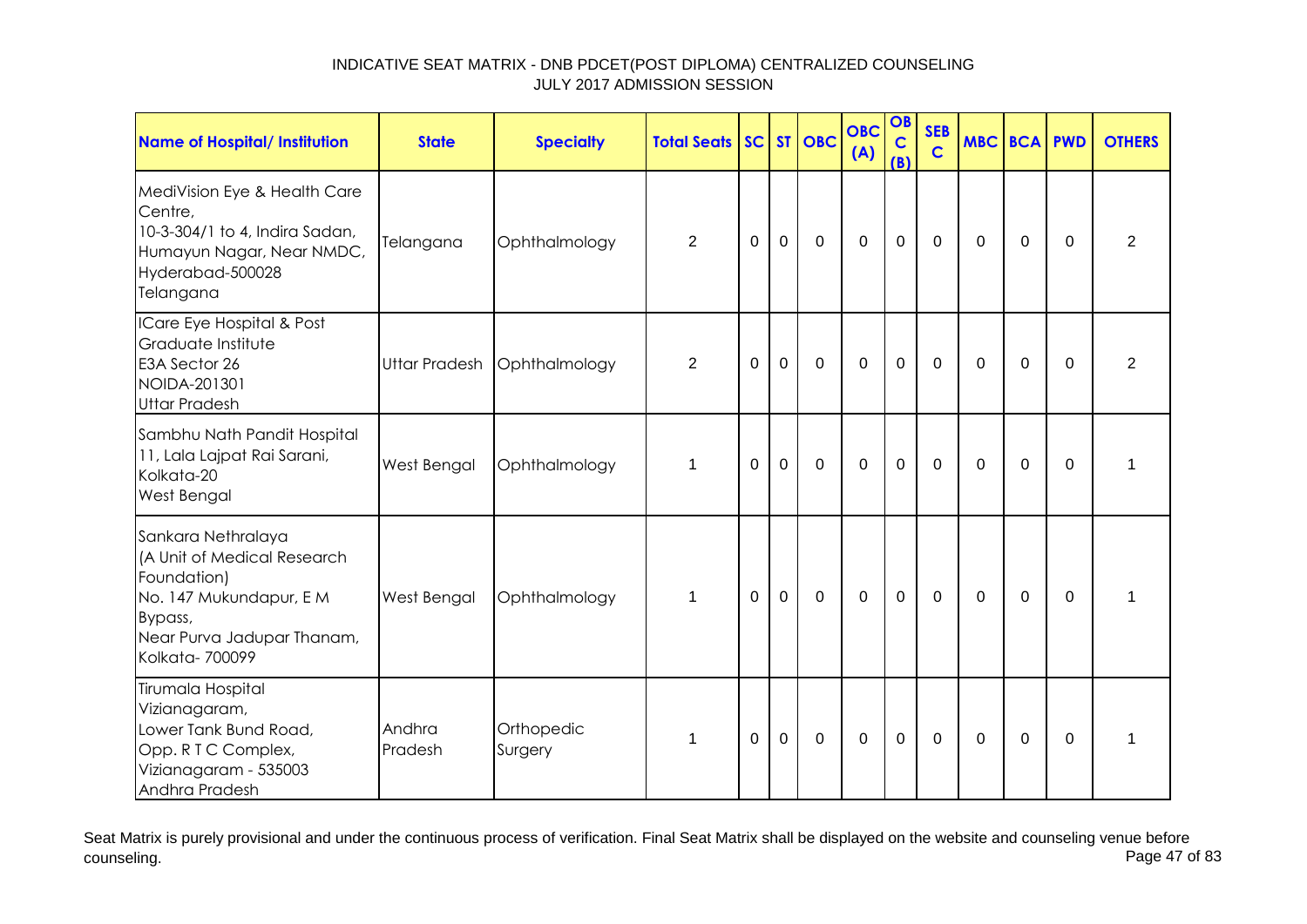| Name of Hospital/ Institution                                                                                                  | <b>State</b> | <b>Specialty</b>      | <b>Total Seats</b> |              |              | SC ST OBC      | <b>OBC</b><br>(A) | OB<br>$\mathbf C$<br>(B) | <b>SEB</b><br>$\mathbf C$ | <b>MBC BCA PWD</b> |             |             | <b>OTHERS</b>  |
|--------------------------------------------------------------------------------------------------------------------------------|--------------|-----------------------|--------------------|--------------|--------------|----------------|-------------------|--------------------------|---------------------------|--------------------|-------------|-------------|----------------|
| Paras HMRI Hospital<br>NH 30, Raja Bazar, Bailey Road,<br>Patna-800014<br><b>Bihar</b>                                         | <b>Bihar</b> | Orthopedic<br>Surgery | 1                  | $\Omega$     | $\mathbf 0$  | $\mathbf 0$    | $\overline{0}$    | $\mathbf 0$              | $\mathbf 0$               | $\Omega$           | 0           | $\Omega$    | 1              |
| Government Multi Specialty<br>Hospital<br>Sector - 16,<br><b>CHANDIGARH</b>                                                    | Chandigarh   | Orthopedic<br>Surgery | $\overline{2}$     | $\mathbf{1}$ | $\mathbf 0$  | 1              | $\overline{0}$    | $\mathbf 0$              | $\mathbf 0$               | $\mathbf 0$        | $\mathbf 0$ | $\Omega$    | $\mathbf 0$    |
| Ramkrishna Care Hospital<br>Aurobindo Enclave, Pachpedhi<br>Naka,<br>Dhamtari Road, N. H. 43,<br>Raipur-492001<br>Chhattisgarh | Chhattisgarh | Orthopedic<br>Surgery | 1                  | $\mathbf 0$  | $\mathbf 0$  | $\overline{0}$ | $\overline{0}$    | $\mathbf 0$              | $\mathbf 0$               | $\mathbf 0$        | $\mathbf 0$ | $\mathbf 0$ | 1              |
| Deen Dayal Upadhyay Hospital<br>Hari Nagar,<br>New Delhi-64                                                                    | Delhi        | Orthopedic<br>Surgery | $\mathbf 1$        | $\Omega$     | $\mathbf{1}$ | $\Omega$       | $\Omega$          | $\mathbf 0$              | $\Omega$                  | $\Omega$           | $\Omega$    | $\Omega$    | $\Omega$       |
| Fortis Hospital<br>A- Block, Shalimar Bagh,<br>Delhi- 110088                                                                   | Delhi        | Orthopedic<br>Surgery | 1                  | $\Omega$     | $\mathbf 0$  | $\mathbf 0$    | $\overline{0}$    | $\mathbf 0$              | $\Omega$                  | $\Omega$           | $\mathbf 0$ | $\Omega$    | 1              |
| Indian Spinal Injuries Centre<br>Sector C, Vasant Kunj,<br>New Delhi - 110070                                                  | Delhi        | Orthopedic<br>Surgery | $2^*$              | 0            | $\mathbf 0$  | $\mathbf 0$    | $\overline{0}$    | $\mathbf 0$              | $\mathbf 0$               | $\Omega$           | $\mathbf 0$ | $\Omega$    | $\overline{2}$ |
| Max Super Specialty Hospital<br>1, Press Enclave Road,<br>Saket,<br>New Delhi-110017                                           | Delhi        | Orthopedic<br>Surgery | $\mathbf 1$        | $\Omega$     | $\mathbf 0$  | $\mathbf 0$    | $\overline{0}$    | $\mathbf 0$              | $\Omega$                  | $\Omega$           | $\Omega$    | $\Omega$    | 1              |

Seat Matrix is purely provisional and under the continuous process of verification. Final Seat Matrix shall be displayed on the website and counseling venue before<br>Page 48 of 83 counseling. Page 48 of 83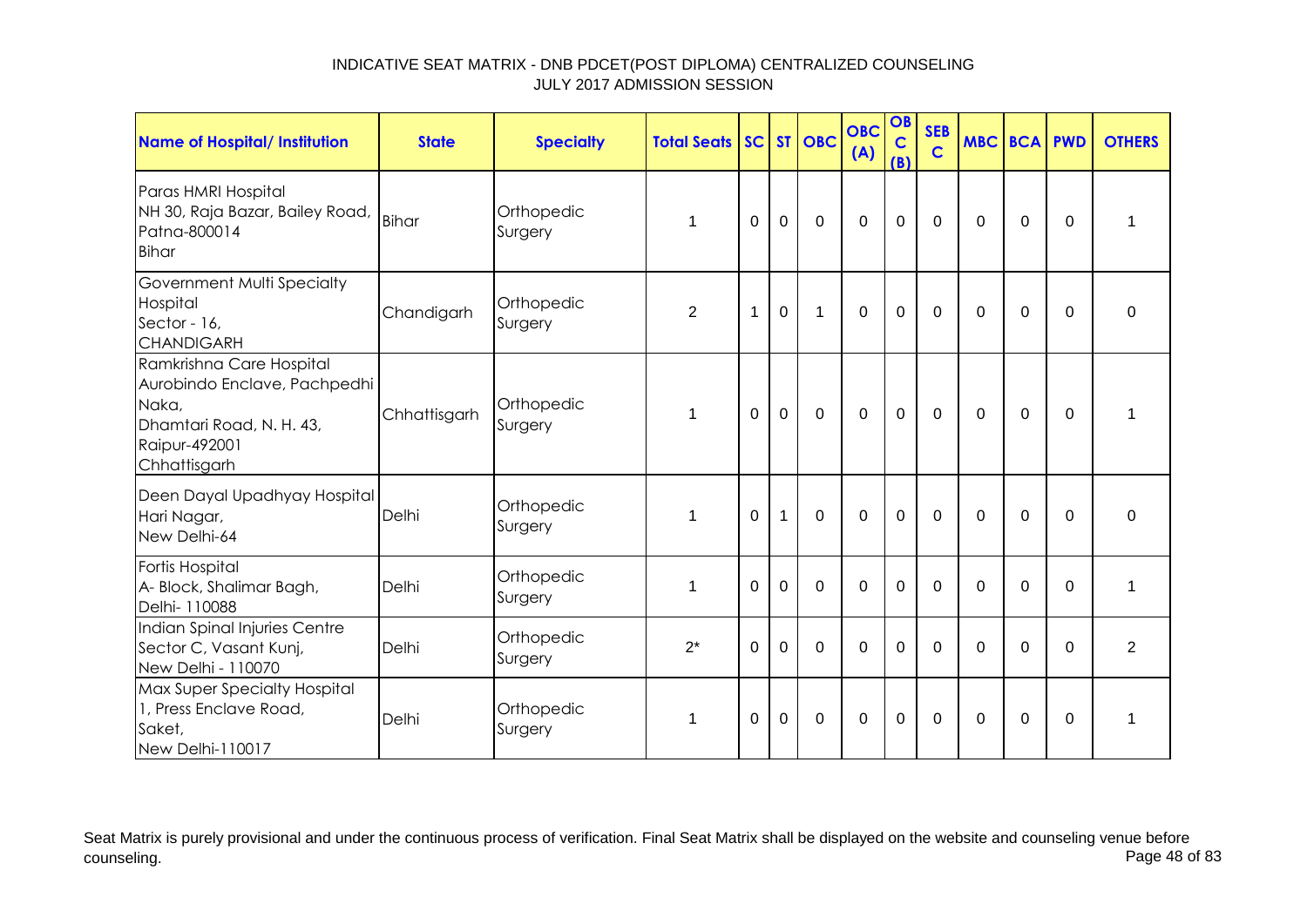| <b>Name of Hospital/ Institution</b>                                                                                                       | <b>State</b> | <b>Specialty</b>      | <b>Total Seats</b> |             |                | SC ST OBC   | <b>OBC</b><br>(A) | OB<br>$\mathbf C$<br>(B) | <b>SEB</b><br>$\mathbf C$ | <b>MBC BCA PWD</b> |             |             | <b>OTHERS</b> |
|--------------------------------------------------------------------------------------------------------------------------------------------|--------------|-----------------------|--------------------|-------------|----------------|-------------|-------------------|--------------------------|---------------------------|--------------------|-------------|-------------|---------------|
| Northern Railway Central<br>Hospital<br>Near Connaught Place,<br>New Delhi-1                                                               | Delhi        | Orthopedic<br>Surgery | 1                  | 0           | 1              | $\mathbf 0$ | $\mathbf 0$       | 0                        | $\overline{0}$            | $\Omega$           | $\mathbf 0$ | $\mathbf 0$ | $\mathbf 0$   |
| Sant Parmanand Hospital<br>18 Shamnath Marg,<br>Civil Lines,<br>New Delhi-54                                                               | Delhi        | Orthopedic<br>Surgery | $1*$               | $\mathbf 0$ | $\overline{0}$ | $\Omega$    | $\Omega$          | $\overline{0}$           | $\Omega$                  | $\Omega$           | $\mathbf 0$ | $\mathbf 0$ | 1             |
| St. Stephen's Hospital,<br>Tees Hazari,<br>New Delhi-7                                                                                     | Delhi        | Orthopedic<br>Surgery | $\overline{2}$     | $\Omega$    | $\overline{0}$ | $\mathbf 0$ | $\mathbf 0$       | 0                        | $\Omega$                  | $\Omega$           | $\mathbf 0$ | $\Omega$    | 2             |
| <b>Shalby Hospital</b><br>S.G. Highway,<br>Ahmedabad-54<br>Gujarat                                                                         | Gujarat      | Orthopedic<br>Surgery | 1                  | 0           | $\mathbf 0$    | $\mathbf 0$ | $\mathbf 0$       | 0                        | $\overline{0}$            | $\Omega$           | $\mathbf 0$ | $\Omega$    | 1             |
| <b>Bhagat Phool Singh Govt.</b><br>Medical College for Women<br>Khanpur Kalan (Sonepat)-<br>131305<br>Haryana                              | Haryana      | Orthopedic<br>Surgery | 2                  | 0           | $\mathbf 0$    | $\mathbf 0$ | $\mathbf 0$       | $\mathbf 0$              | $\mathbf 0$               | $\Omega$           | 0           | $\Omega$    | 2             |
| Dr. S S Yadav Ram Bhagwan<br>Charitable<br>Instt. Of Cancer Management<br>& Research<br>Village - Mirpur, District -<br>Rewari,<br>Haryana | Haryana      | Orthopedic<br>Surgery | $\mathbf 1$        | $\Omega$    | $\mathbf 0$    | $\Omega$    | $\mathbf 0$       | $\mathbf 0$              | $\Omega$                  | $\Omega$           | $\Omega$    | $\Omega$    | 1             |
| <b>Tata Main Hospital</b><br>JAMSHEDPUR-01<br>Jharkand                                                                                     | Jharkhand    | Orthopedic<br>Surgery | 3                  | 0           | $\Omega$       | $\mathbf 0$ | $\mathbf 0$       | $\Omega$                 | $\Omega$                  | $\Omega$           | $\Omega$    | 0           | 3             |

Seat Matrix is purely provisional and under the continuous process of verification. Final Seat Matrix shall be displayed on the website and counseling venue before<br>Page 49 of 83 counseling. Page 49 of 83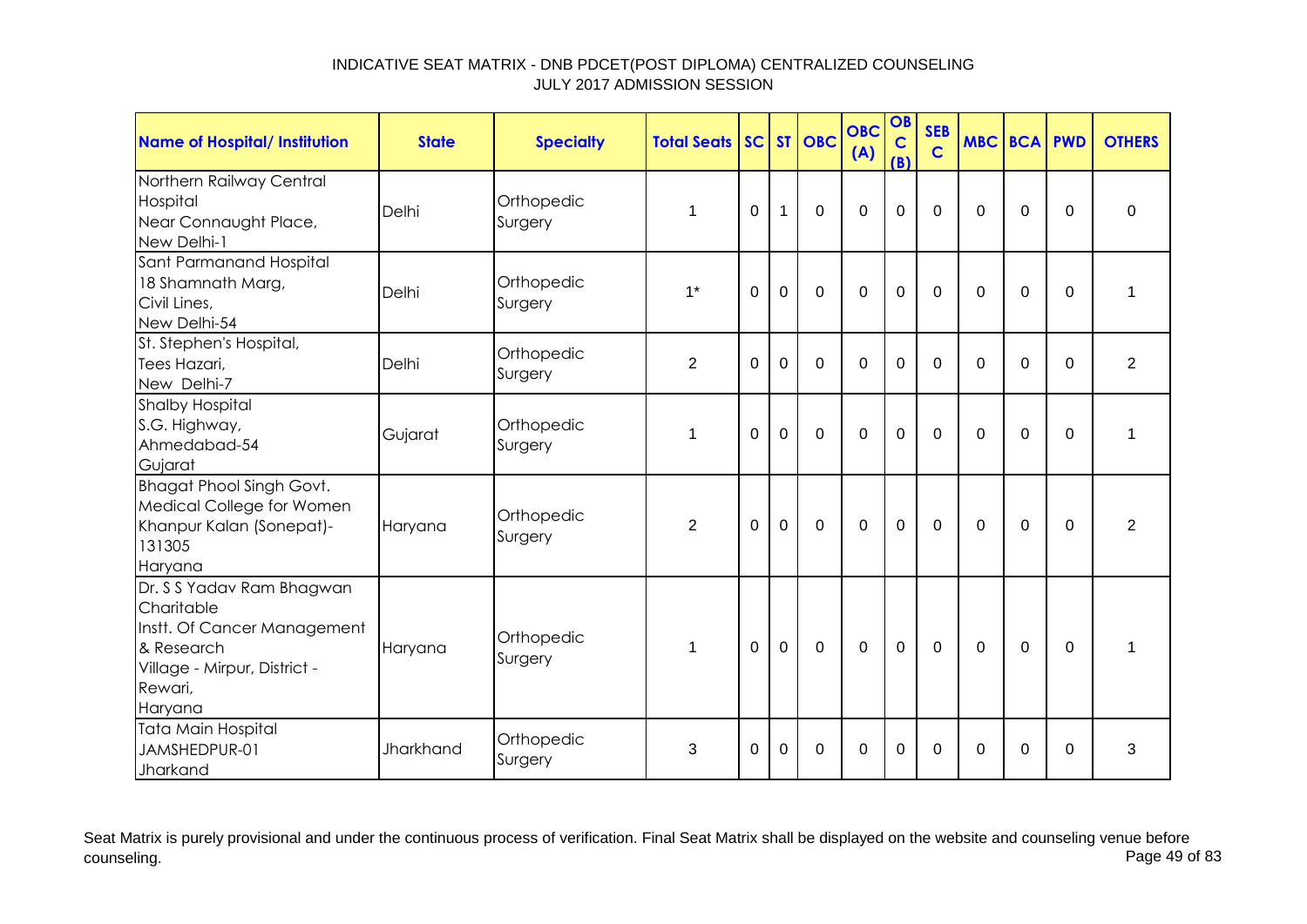| <b>Name of Hospital/ Institution</b>                                                                                                                           | <b>State</b> | <b>Specialty</b>      | <b>Total Seats SC ST OBC</b> |             |                |             | <b>OBC</b><br>(A) | OB<br>$\mathbf C$<br>(B) | <b>SEB</b><br>$\mathbf C$ | <b>MBC BCA PWD</b> |             |             | <b>OTHERS</b>  |
|----------------------------------------------------------------------------------------------------------------------------------------------------------------|--------------|-----------------------|------------------------------|-------------|----------------|-------------|-------------------|--------------------------|---------------------------|--------------------|-------------|-------------|----------------|
| <b>HOSMAT Hospital</b><br>45 Magrath Road,<br>Off Richmond Rd,<br>Bangalore - 25<br>Karnataka                                                                  | Karnataka    | Orthopedic<br>Surgery | 4                            | 0           | $\mathbf 0$    | $\mathbf 0$ | $\mathbf 0$       | $\mathbf 0$              | $\Omega$                  | $\Omega$           | 0           | 0           | 4              |
| Mallya Hospital<br>No.2 Vittal Mallya Road,<br>Bangalore 01,<br>Karnataka                                                                                      | Karnataka    | Orthopedic<br>Surgery | 1                            | $\Omega$    | $\mathbf 0$    | $\mathbf 0$ | $\mathbf 0$       | 0                        | $\Omega$                  | $\Omega$           | 0           | $\Omega$    | 1              |
| Sparsh Hospital<br>29/P2, The Narayana Health<br>City,<br>Bommasandra, Hosur Road,<br>Kittignahalli Village, Attibele,<br>Hobli, Bangalore-560099<br>Karnataka | Karnataka    | Orthopedic<br>Surgery | $2^*$                        | $\mathbf 0$ | $\overline{0}$ | $\mathbf 0$ | $\mathbf 0$       | $\mathbf 0$              | $\mathbf 0$               | $\mathbf 0$        | 0           | $\mathbf 0$ | $\overline{2}$ |
| St. Martha's Hospital<br>5-Nruputhunga Rd,<br>Bangalore-01<br>Karnataka                                                                                        | Karnataka    | Orthopedic<br>Surgery | $\mathbf 1$                  | $\Omega$    | $\mathbf 0$    | $\mathbf 0$ | $\mathbf 0$       | $\mathbf{0}$             | $\mathbf 0$               | $\Omega$           | $\Omega$    | $\Omega$    | 1              |
| Tejasvini Hospital and SSIOT<br>Kadri Temple Road,<br>Mangalore-575002<br>Karnataka                                                                            | Karnataka    | Orthopedic<br>Surgery | 3                            | $\mathbf 0$ | $\mathbf 0$    | $\Omega$    | $\Omega$          | 0                        | $\Omega$                  | $\Omega$           | $\mathbf 0$ | $\Omega$    | 3              |
| KIMS AI Shifa Healthcare Pvt.<br>Ltd.,<br>PO Box No. 26, Ootty Road,<br>Perintalmanna,<br>MALAPURAM- 679322<br>Kerala                                          | Kerala       | Orthopedic<br>Surgery | $2^*$                        | $\mathbf 0$ | $\mathbf 0$    | $\mathbf 0$ | $\mathbf 0$       | $\mathbf 0$              | $\mathbf 0$               | $\Omega$           | 0           | $\Omega$    | $\overline{2}$ |

Seat Matrix is purely provisional and under the continuous process of verification. Final Seat Matrix shall be displayed on the website and counseling venue before<br>Page 50 of 83 counseling. Page 50 of 83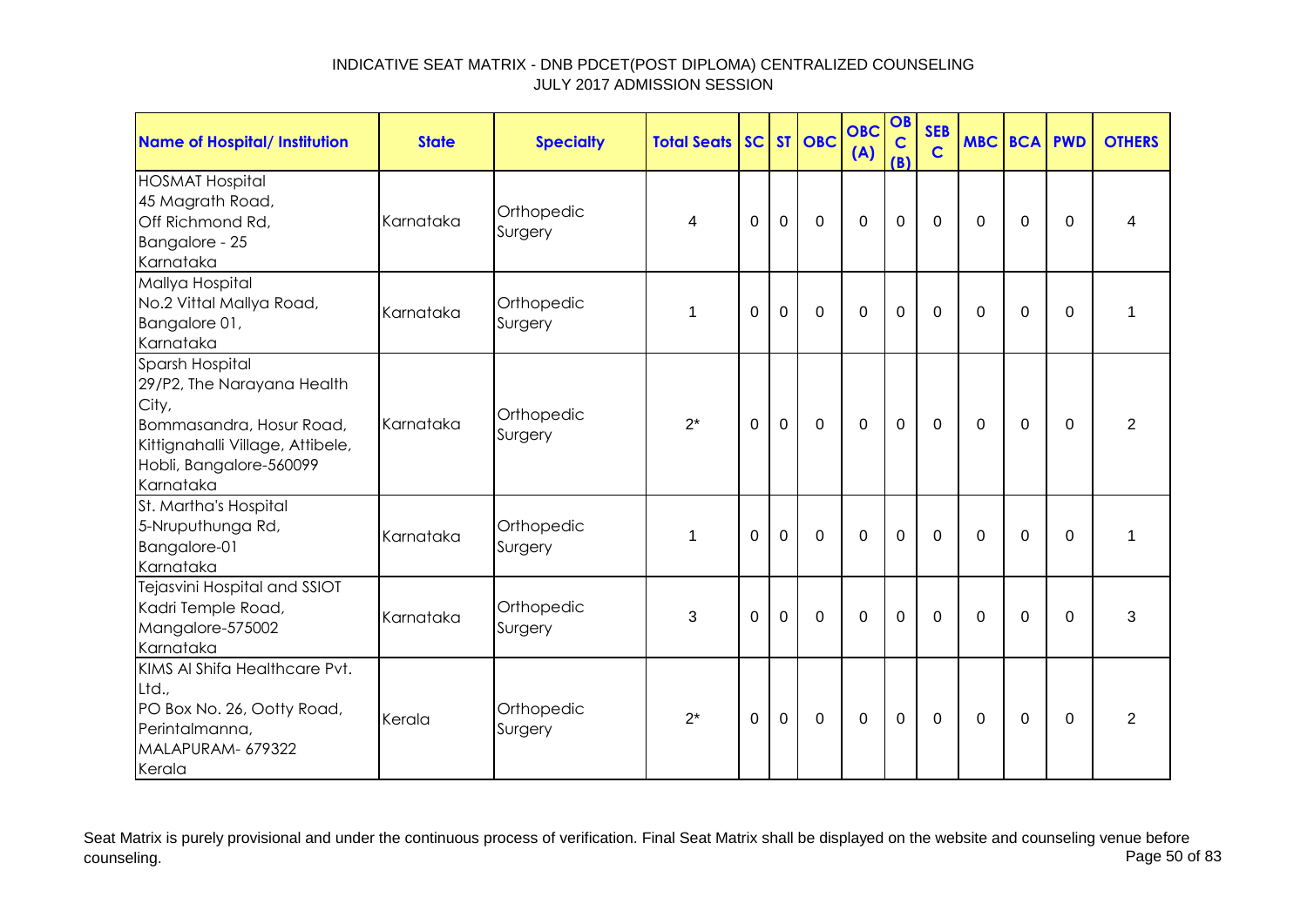| Name of Hospital/ Institution                                                                                        | <b>State</b>      | <b>Specialty</b>      | <b>Total Seats SC ST OBC</b> |             |              |                | <b>OBC</b><br>(A) | OB<br>$\mathbf C$<br>(B) | <b>SEB</b><br>$\mathbf C$ | <b>MBC BCA PWD</b> |             |          | <b>OTHERS</b>  |
|----------------------------------------------------------------------------------------------------------------------|-------------------|-----------------------|------------------------------|-------------|--------------|----------------|-------------------|--------------------------|---------------------------|--------------------|-------------|----------|----------------|
| Little Flower Hospital,<br>Post Box No. 23,<br>ANGAMALLY - 683572<br>Kerala                                          | Kerala            | Orthopedic<br>Surgery | $\overline{2}$               | 0           | $\Omega$     | $\Omega$       | $\Omega$          | $\mathbf 0$              | $\Omega$                  | $\Omega$           | $\mathbf 0$ | $\Omega$ | 2              |
| <b>Medical Trust Hospital</b><br>M. G. Road,<br>KOCHI-16<br>Kerala                                                   | Kerala            | Orthopedic<br>Surgery | 2                            | 0           | $\mathbf 0$  | $\mathbf 0$    | $\overline{0}$    | $\mathbf 0$              | $\mathbf 0$               | $\Omega$           | $\mathbf 0$ | $\Omega$ | $\overline{2}$ |
| Choithram Hospital and<br><b>Research Centre</b><br>Manik Bagh Road,<br><b>INDORE-14</b><br>Madhya Pradesh           | Madhya<br>Pradesh | Orthopedic<br>Surgery | 1                            | $\Omega$    | $\mathbf 0$  | $\mathbf 0$    | $\overline{0}$    | $\mathbf 0$              | 0                         | $\Omega$           | 0           | $\Omega$ | 1              |
| Unique Super Specialty Centre<br>715-716, Vijay Syndicate,<br>Annapurna Road,<br><b>INDORE - 9</b><br>Madhya Pradesh | Madhya<br>Pradesh | Orthopedic<br>Surgery | $\mathbf{1}$                 | $\Omega$    | $\mathbf 0$  | $\overline{0}$ | $\overline{0}$    | $\mathbf 0$              | $\mathbf 0$               | $\mathbf 0$        | $\Omega$    | $\Omega$ | 1              |
| <b>Bhabha Atomic Research</b><br>Centre & Hospital,<br>Anushakti Nagar,<br>MUMBAI-94<br>Maharashtra                  | Maharashtra       | Orthopedic<br>Surgery | $\mathbf 1$                  | $\mathbf 0$ | $\mathbf{1}$ | $\mathbf 0$    | $\overline{0}$    | $\mathbf 0$              | $\mathbf 0$               | $\Omega$           | $\mathbf 0$ | $\Omega$ | 0              |
| Deenanath Mangeshkar<br><b>Hospital and Research Centre</b><br>Erandwane,<br>Pune - 411004<br>Maharashtra            | Maharashtra       | Orthopedic<br>Surgery | 2                            | $\Omega$    | $\mathbf 0$  | $\mathbf 0$    | $\overline{0}$    | $\mathbf 0$              | $\mathbf{0}$              | $\Omega$           | $\Omega$    | $\Omega$ | 2              |

Seat Matrix is purely provisional and under the continuous process of verification. Final Seat Matrix shall be displayed on the website and counseling venue before<br>Page 51 of 83 counseling. Page 51 of 83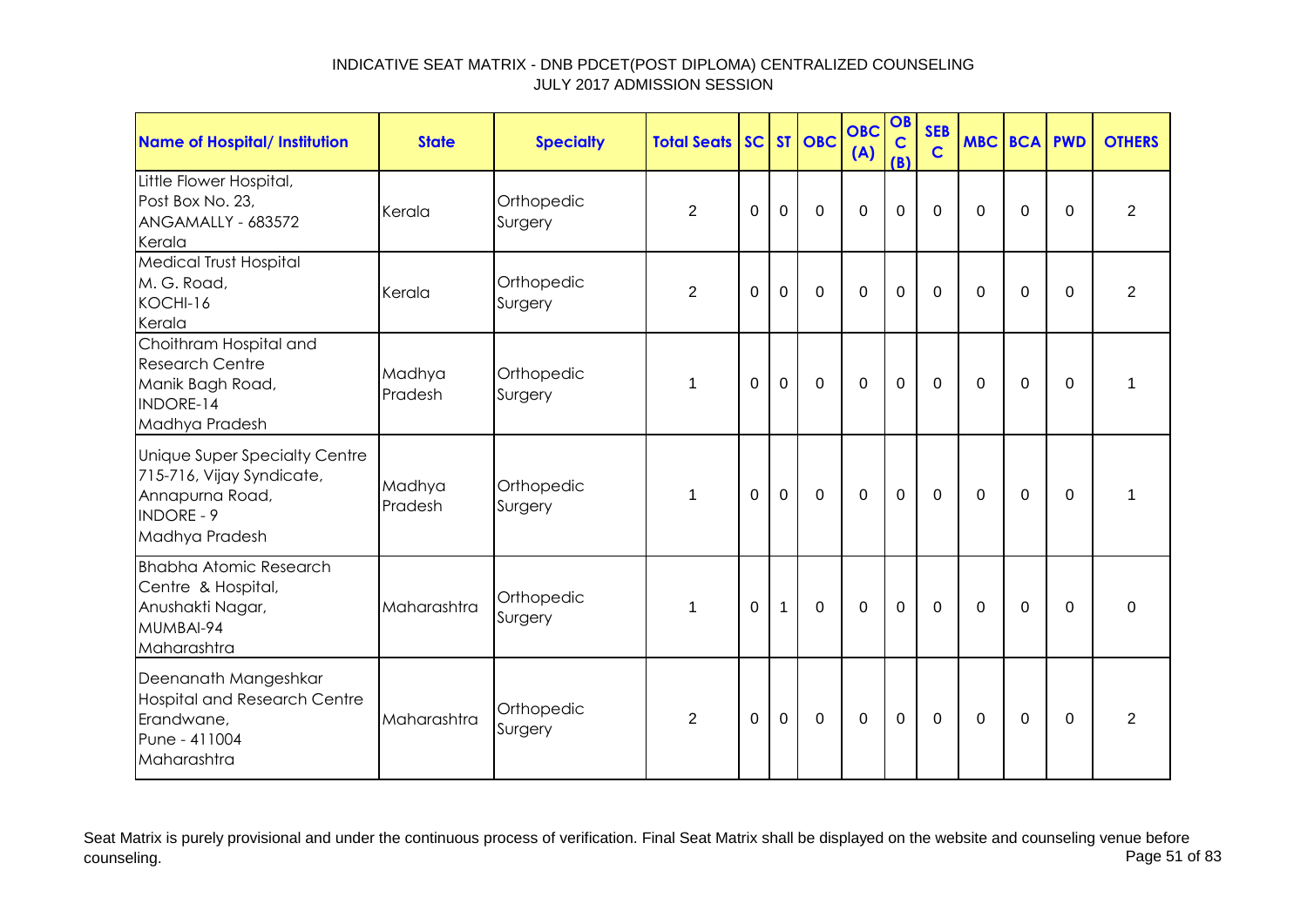| <b>Name of Hospital/ Institution</b>                                                                                         | <b>State</b> | <b>Specialty</b>      | <b>Total Seats</b> |             |                | SC ST OBC      | <b>OBC</b><br>(A) | OB<br>$\mathbf c$<br>(B) | <b>SEB</b><br>$\mathsf{C}$ | <b>MBC BCA PWD</b> |             |             | <b>OTHERS</b>  |
|------------------------------------------------------------------------------------------------------------------------------|--------------|-----------------------|--------------------|-------------|----------------|----------------|-------------------|--------------------------|----------------------------|--------------------|-------------|-------------|----------------|
| Fortis Hospital<br>Mulund Goregaon Link Road,<br>Mumbai-400078<br>Maharashtra                                                | Maharashtra  | Orthopedic<br>Surgery | 1                  | $\Omega$    | $\mathbf 0$    | $\mathbf 0$    | $\mathbf 0$       | $\mathbf 0$              | $\mathbf 0$                | $\Omega$           | 0           | $\Omega$    | 1              |
| P.D. Hinduja National Hospital<br>and Medical Research Centre,<br>Veer Savarkar Marg, Mahim,<br>Mumbai-400016<br>Maharashtra | Maharashtra  | Orthopedic<br>Surgery | $\overline{2}$     | $\mathbf 0$ | $\mathbf 0$    | $\mathbf 0$    | $\mathbf 0$       | $\overline{0}$           | $\mathbf 0$                | $\Omega$           | $\mathbf 0$ | $\mathbf 0$ | $\overline{2}$ |
| Apollo Hospital<br>Plot No. 251<br>Sainik School Road<br>Unit-15, Bhubaneshwar<br>Orissa-751005                              | Orissa       | Orthopedic<br>Surgery | $\overline{2}$     | $\Omega$    | $\overline{0}$ | $\mathbf 0$    | $\overline{0}$    | $\mathbf 0$              | $\Omega$                   | $\Omega$           | $\Omega$    | $\Omega$    | $\overline{2}$ |
| Amandeep Hospital<br>G.T.Road, Model Town,<br>Amritsar<br>Punjab                                                             | Punjab       | Orthopedic<br>Surgery | 1                  | $\mathbf 0$ | $\mathbf 0$    | $\overline{0}$ | $\mathbf 0$       | $\mathbf 0$              | $\mathbf 0$                | $\Omega$           | $\mathbf 0$ | $\mathbf 0$ | $\mathbf{1}$   |
| Dr. Hardas Singh Orthopaedics<br><b>Hospital &amp; Super Specialty</b><br><b>Research Centre</b><br>Amritsar<br>Punjab       | Punjab       | Orthopedic<br>Surgery | $\overline{2}$     | $\Omega$    | $\mathbf 0$    | $\Omega$       | $\mathbf 0$       | $\mathbf 0$              | $\mathbf 0$                | $\Omega$           | $\mathbf 0$ | $\Omega$    | $\overline{2}$ |
| Fortis Hospital<br>Sector-62, Phase-VIII,<br>Mohali-160062<br>Punjab                                                         | Punjab       | Orthopedic<br>Surgery | $\mathbf 1$        | 0           | $\mathbf 0$    | $\mathbf 0$    | $\mathbf 0$       | $\mathbf 0$              | $\Omega$                   | 0                  | 0           | 0           | 1              |

Seat Matrix is purely provisional and under the continuous process of verification. Final Seat Matrix shall be displayed on the website and counseling venue before<br>Page 52 of 83 counseling. Page 52 of 83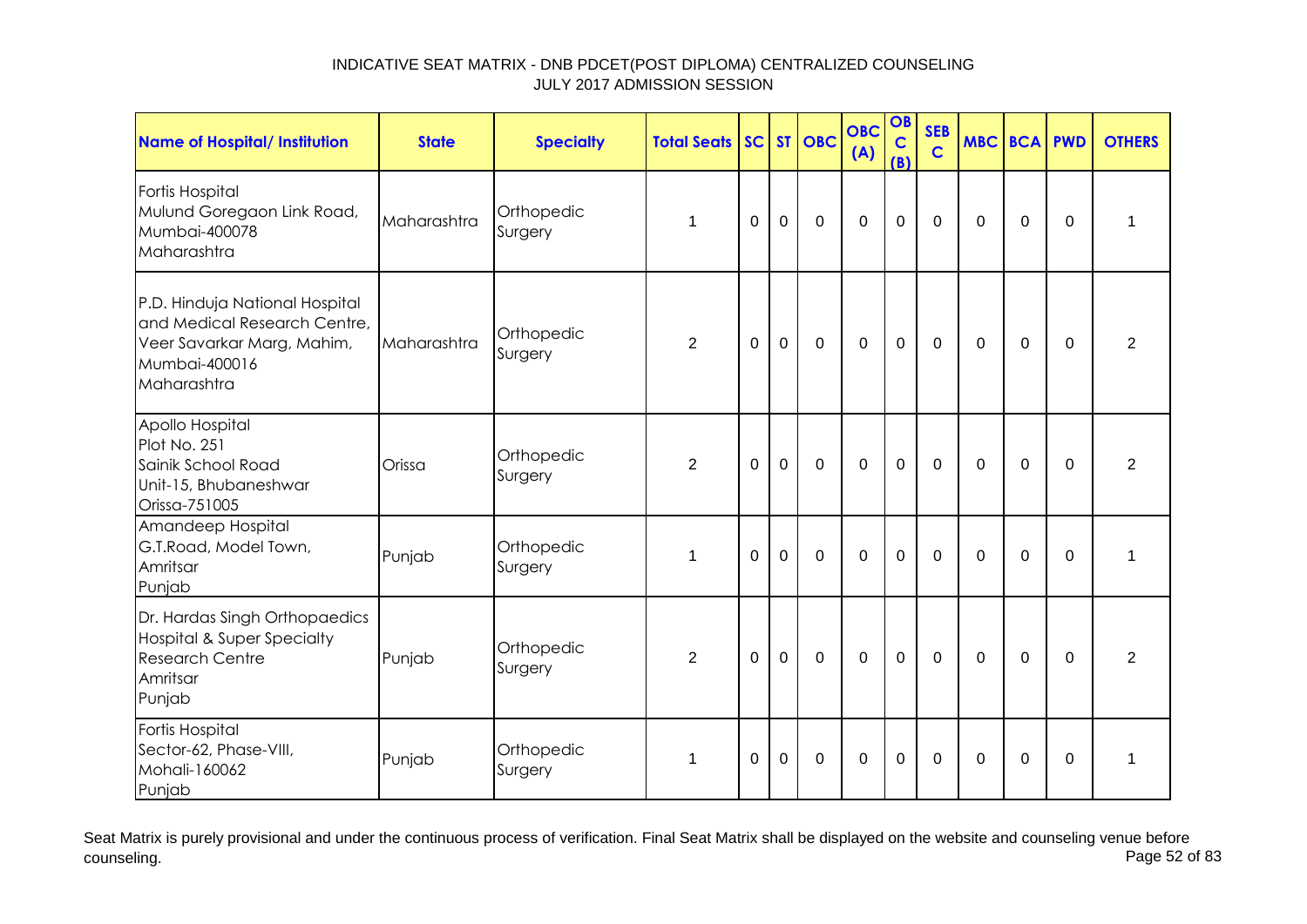| <b>Name of Hospital/ Institution</b>                                                                                                               | <b>State</b> | <b>Specialty</b>      | <b>Total Seats SC ST OBC</b> |             |             |             | <b>OBC</b><br>(A) | OB<br>$\mathbf C$<br>(B) | <b>SEB</b><br>$\mathbf C$ | <b>MBC BCA PWD</b> |             |              | <b>OTHERS</b>        |
|----------------------------------------------------------------------------------------------------------------------------------------------------|--------------|-----------------------|------------------------------|-------------|-------------|-------------|-------------------|--------------------------|---------------------------|--------------------|-------------|--------------|----------------------|
| Satguru Pratap Singh Apollo<br>Hospital<br>Sherpur Chowk,<br>Ludhiana -141003<br>Punjab                                                            | Punjab       | Orthopedic<br>Surgery | 1                            | 0           | $\mathbf 0$ | $\mathbf 0$ | $\mathbf 0$       | $\mathbf 0$              | 0                         | $\Omega$           | 0           | $\Omega$     | 1                    |
| Govt. R. D. B. P. Jaipuria<br>Hospital (Attached with RUHS<br>College of Medical Sciences),<br>Milap Nagar, Tonk Road,<br>Jaipur, Rajasthan-302018 | Rajasthan    | Orthopedic<br>Surgery | $\overline{2}$               | 0           | $\mathbf 0$ | $\mathbf 0$ | $\overline{0}$    | $\pmb{0}$                | 0                         | $\Omega$           | 0           | $\mathbf{0}$ | $1(UR)+1($<br>Women) |
| Santokba Durlabhji Memorial<br>Hospital<br>Bhawani Singh Marg,<br>JAIPUR - 302015<br>Rajasthan                                                     | Rajasthan    | Orthopedic<br>Surgery | $2^*$                        | $\mathbf 0$ | $\mathbf 0$ | $\mathbf 0$ | $\mathbf 0$       | $\mathbf 0$              | $\mathbf 0$               | $\mathbf 0$        | $\mathbf 0$ | $\mathbf 0$  | $\overline{2}$       |
| Apollo Hospital<br>21 Greams lane,<br>Off Greams Rd,<br>Chennai - 06<br>Tamil Nadu                                                                 | Tamil Nadu   | Orthopedic<br>Surgery | $\overline{2}$               | $\mathbf 0$ | $\mathbf 0$ | $\mathbf 0$ | $\mathbf 0$       | $\pmb{0}$                | 0                         | 0                  | 0           | $\Omega$     | 2                    |
| Krishnakumar Orthopedic<br>Hospital,<br>K.K.Nagar,<br>Chunkankadai Post,<br><b>NAGERCOIL</b><br>Tamil Nadu                                         | Tamil Nadu   | Orthopedic<br>Surgery | $\mathbf{1}$                 | $\mathbf 0$ | $\mathbf 0$ | $\mathbf 0$ | $\overline{0}$    | $\mathbf 0$              | $\mathbf 0$               | $\mathbf 0$        | 0           | $\Omega$     | 1                    |

Seat Matrix is purely provisional and under the continuous process of verification. Final Seat Matrix shall be displayed on the website and counseling venue before<br>Page 53 of 83 counseling. Page 53 of 83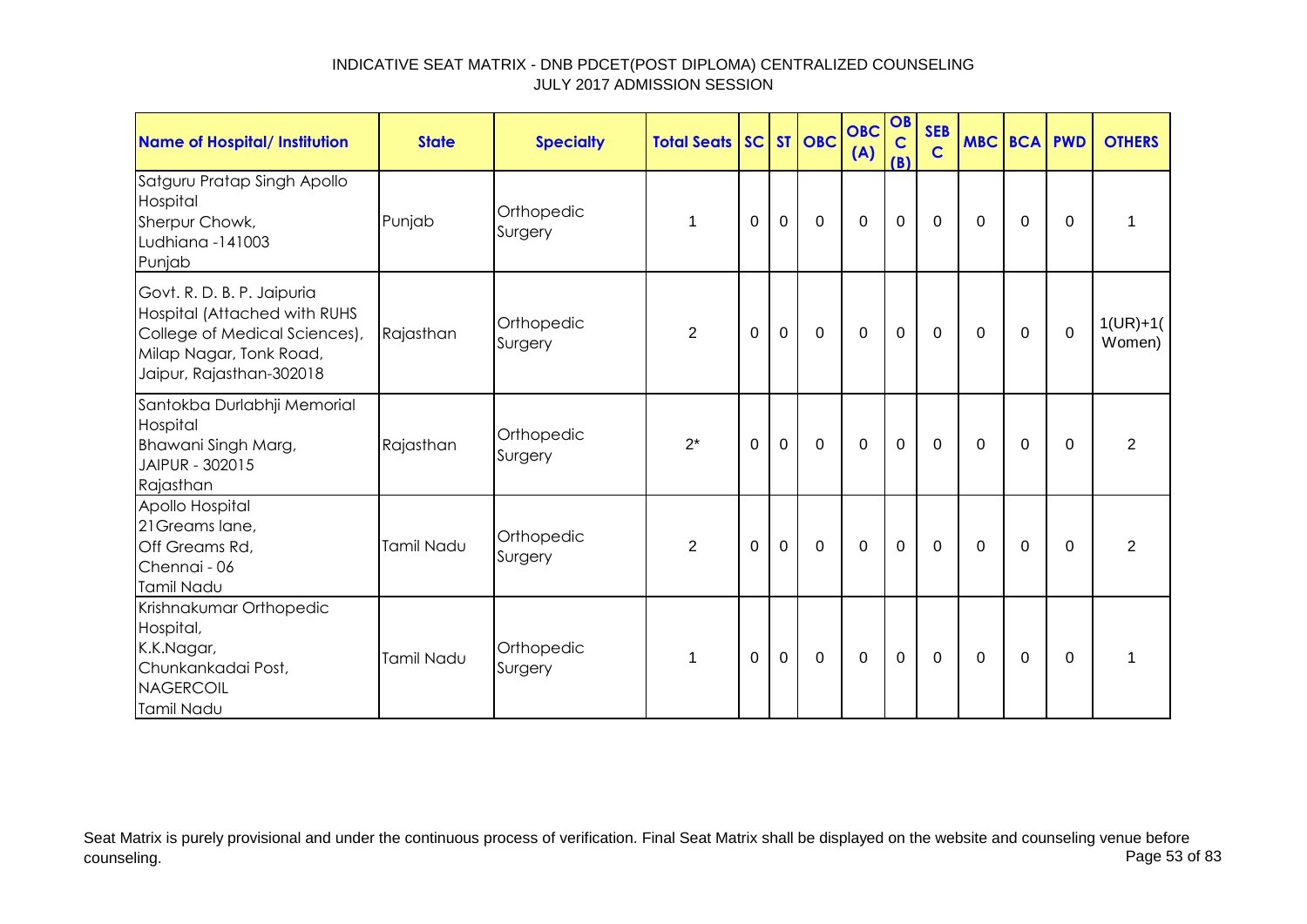| Name of Hospital/ Institution                                                                                                       | <b>State</b> | <b>Specialty</b>      | <b>Total Seats SC ST OBC</b> |          |             |             | <b>OBC</b><br>(A) | OB<br>$\mathbf C$<br>(B) | <b>SEB</b><br>$\mathbf C$ | <b>MBC BCA PWD</b> |          |          | <b>OTHERS</b>  |
|-------------------------------------------------------------------------------------------------------------------------------------|--------------|-----------------------|------------------------------|----------|-------------|-------------|-------------------|--------------------------|---------------------------|--------------------|----------|----------|----------------|
| Meenakshi Mission Hosp. & Res.<br>Centre<br>Lake Area, Melur Road,<br>MADURAI-625107<br>Tamil Nadu                                  | Tamil Nadu   | Orthopedic<br>Surgery | $\overline{2}$               | $\Omega$ | $\mathbf 0$ | $\Omega$    | $\mathbf 0$       | $\mathbf 0$              | $\mathbf 0$               | $\Omega$           | $\Omega$ | $\Omega$ | $\overline{2}$ |
| Southern Railway HQ Hospital<br>Aynavaram, Perumbur,<br>CHENNAI-23<br>Tamil Nadu                                                    | Tamil Nadu   | Orthopedic<br>Surgery | $\overline{2}$               | $\Omega$ | $\mathbf 0$ | $\mathbf 1$ | $\mathbf 0$       | $\mathbf 0$              | $\mathbf 0$               | $\Omega$           | $\Omega$ | $\Omega$ |                |
| Apollo Hospital<br>Room No. 306, Office of the<br>Director of Medical Education<br>Jubilee Hills,<br>Hyderabad-500033,<br>Telangana | Telangana    | Orthopedic<br>Surgery | 2                            | $\Omega$ | $\mathbf 0$ | $\mathbf 0$ | $\Omega$          | $\mathbf 0$              | 0                         | $\Omega$           | $\Omega$ | $\Omega$ | $\overline{2}$ |
| Krishna Institute of Medical<br>Sciences<br>1-8-31/1, Minister Road,<br>Secunderabad - 500003<br>Telangana                          | Telangana    | Orthopedic<br>Surgery | 2                            | $\Omega$ | $\mathbf 0$ | $\mathbf 0$ | $\mathbf 0$       | $\mathbf 0$              | $\mathbf{0}$              | $\Omega$           | $\Omega$ | $\Omega$ | $\overline{2}$ |
| SunShine Hospitals<br>1-7-201 to 205<br>PG Road, Beside Paradise<br>Hotel,<br>Secunderabad-03<br>Telangana                          | Telangana    | Orthopedic<br>Surgery | $2^*$                        | 0        | $\mathbf 0$ | $\mathbf 0$ | $\mathbf 0$       | $\mathbf 0$              | $\mathbf 0$               | 0                  | 0        | 0        | $\overline{2}$ |

Seat Matrix is purely provisional and under the continuous process of verification. Final Seat Matrix shall be displayed on the website and counseling venue before<br>Page 54 of 83 counseling. Page 54 of 83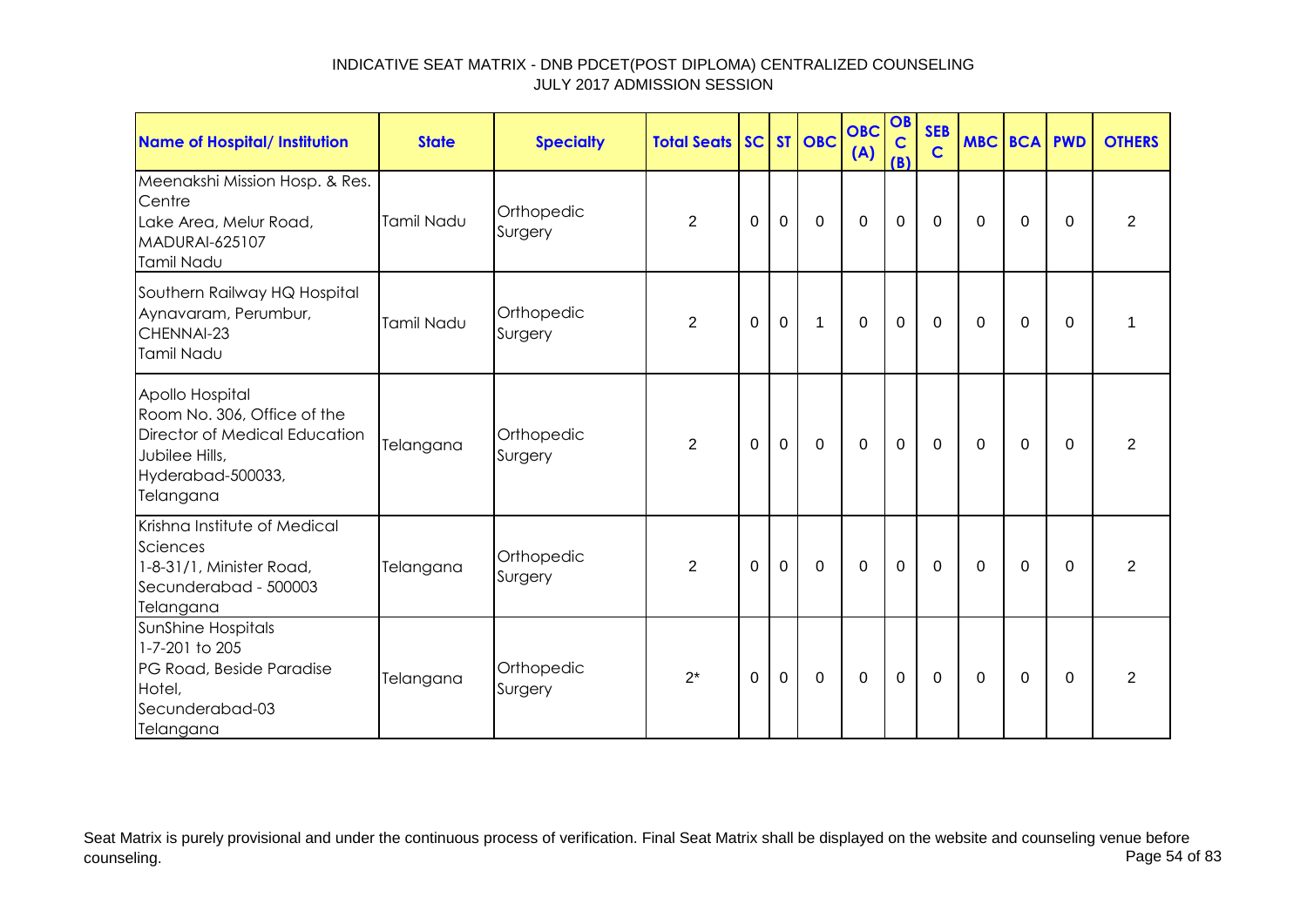| <b>Name of Hospital/ Institution</b>                                                                                                                                                   | <b>State</b>         | <b>Specialty</b>      | <b>Total Seats</b> |          |                | SC ST OBC   | <b>OBC</b><br>(A) | OB<br>$\mathbf C$<br>(B) | <b>SEB</b><br>$\mathbf C$ |             | <b>MBC BCA PWD</b> |                             | <b>OTHERS</b>  |
|----------------------------------------------------------------------------------------------------------------------------------------------------------------------------------------|----------------------|-----------------------|--------------------|----------|----------------|-------------|-------------------|--------------------------|---------------------------|-------------|--------------------|-----------------------------|----------------|
| Vivekananda Polyclinic<br>Vivekananda puram,<br>Lucknow - 7<br><b>Uttar Pradesh</b>                                                                                                    | <b>Uttar Pradesh</b> | Orthopedic<br>Surgery | $1^*$              | 0        | $\mathbf 0$    | $\mathbf 0$ | $\mathbf 0$       | $\mathbf 0$              | $\Omega$                  | $\Omega$    | 0                  | $\mathbf 0$                 | 1              |
| The Calcutta Medical<br>Research Institute<br>7/2-Diamond Harbour Rd,<br><b>KOLKATA -700027</b><br>West Bengal                                                                         | West Bengal          | Orthopedic<br>Surgery | 1                  | $\Omega$ | $\mathbf 0$    | $\mathbf 0$ | $\overline{0}$    | $\mathbf 0$              | $\mathbf 0$               | $\Omega$    | $\mathbf 0$        | $\mathbf 0$                 | $\mathbf{1}$   |
| Amrutha Childrens Hospital<br>5-10-15, Kishanpura,<br>Hanamkonda, Warangal-<br>506001<br>Andhra Pradesh                                                                                | Andhra<br>Pradesh    | Paediatrics           | $\mathbf 1$        | $\Omega$ | $\mathbf 0$    | $\mathbf 0$ | $\mathbf 0$       | $\mathbf 0$              | $\Omega$                  | $\Omega$    | $\Omega$           | $\Omega$                    | 1              |
| <b>Government District General</b><br>Hospital,<br>Cantonment, Vizianagaram-<br>535003,<br>Andhra Pradesh                                                                              | Andhra<br>Pradesh    | Paediatrics           | 3                  | $\Omega$ | $\overline{0}$ | $\mathbf 0$ | $\mathbf 0$       | $\mathbf 0$              | $\mathbf 0$               | $\mathbf 0$ | ome<br>n)          | $1(W   1(PH-$<br>Wom<br>en) | 1              |
| <b>GVR Children's Hospitals</b><br>43/48, 2nd Lane,<br>N R Pet,<br>Kurnool - 518004<br>Andhra Pradesh                                                                                  | Andhra<br>Pradesh    | Paediatrics           | 1                  | 0        | $\mathbf 0$    | $\mathbf 0$ | $\mathbf 0$       | $\mathbf 0$              | $\Omega$                  | 0           | 0                  | 0                           | 1              |
| Rainbow Institute of Medical<br>Sciences Pvt. Ltd.,<br>48-10-12/2A, Opp. NTR<br>University Health Sciences.<br>Vijayawada Currency Nagar,<br>Krishna District-520008<br>Andhra Pradesh | Andhra<br>Pradesh    | Paediatrics           | $\overline{2}$     | $\Omega$ | $\mathbf 0$    | $\mathbf 0$ | $\mathbf 0$       | $\mathbf 0$              | 0                         | $\Omega$    | 0                  | $\Omega$                    | $\overline{2}$ |

Seat Matrix is purely provisional and under the continuous process of verification. Final Seat Matrix shall be displayed on the website and counseling venue before<br>Page 55 of 83 counseling. Page 55 of 83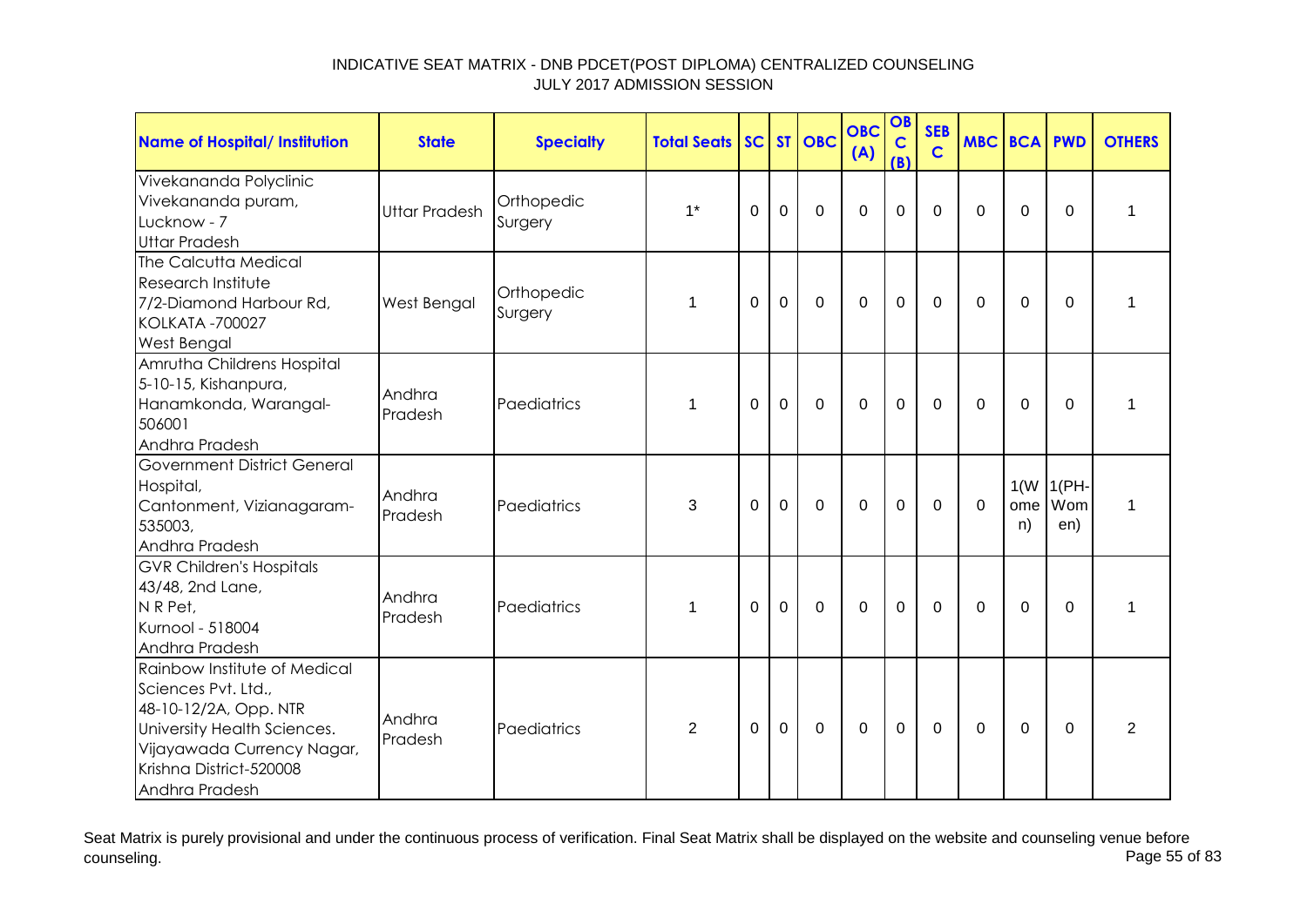| <b>Name of Hospital/ Institution</b>                                                                                                   | <b>State</b>      | <b>Specialty</b> | <b>Total Seats SC ST OBC</b> |          |             |             | <b>OBC</b><br>(A) | OB<br>$\mathbf C$<br>(B) | <b>SEB</b><br>$\overline{c}$ | <b>MBC BCA PWD</b> |          |          | <b>OTHERS</b>  |
|----------------------------------------------------------------------------------------------------------------------------------------|-------------------|------------------|------------------------------|----------|-------------|-------------|-------------------|--------------------------|------------------------------|--------------------|----------|----------|----------------|
| <b>Rich Hospital</b><br>$16 - 11 - 131$<br>Kasthuri Devi Nagar,<br>Poga Thota,<br>Nellore-524001<br>Andhra Pradesh                     | Andhra<br>Pradesh | Paediatrics      |                              | 0        | $\mathbf 0$ | $\mathbf 0$ | $\mathbf 0$       | $\mathbf 0$              | 0                            | 0                  | 0        | $\Omega$ |                |
| <b>Rural Development Trust</b><br>Hospital<br>Kadiri Road, Bathalapalli,<br>ANANTAPUR - 515661                                         | Andhra<br>Pradesh | Paediatrics      | $\overline{2}$               | $\Omega$ | $\mathbf 0$ | $\Omega$    | $\Omega$          | $\mathbf 0$              | $\Omega$                     | $\Omega$           | $\Omega$ | $\Omega$ | $\overline{2}$ |
| Sri Ramachandra Children's &<br>Dental Hospital,<br>D. No.: 13-7-1, 6th Lane,<br>Gunturuvari Thota,<br>Guntur-522001<br>Andhra Praedsh | Andhra<br>Pradesh | Paediatrics      |                              | $\Omega$ | $\mathbf 0$ | $\mathbf 0$ | $\mathbf 0$       | $\mathbf 0$              | $\mathbf 0$                  | $\Omega$           | $\Omega$ | $\Omega$ | 1              |
| Venkatapadma Hospital<br>D No. 15-1-45, 3 Lamps<br>Junction,<br>Vizianagram-535002<br>Andhra Pradesh                                   | Andhra<br>Pradesh | Paediatrics      |                              | 0        | $\mathbf 0$ | $\Omega$    | $\mathbf 0$       | $\mathbf 0$              | $\Omega$                     | $\Omega$           | $\Omega$ | $\Omega$ |                |
| Kurji Holy Family Hospital<br>PO Sadaquat Ashram,<br>PATNA-10<br><b>Bihar</b>                                                          | <b>Bihar</b>      | Paediatrics      |                              | 0        | $\mathbf 0$ | 0           | $\mathbf 0$       | $\mathbf 0$              | 0                            | $\Omega$           | 0        | $\Omega$ |                |

Seat Matrix is purely provisional and under the continuous process of verification. Final Seat Matrix shall be displayed on the website and counseling venue before<br>Page 56 of 83 counseling. Page 56 of 83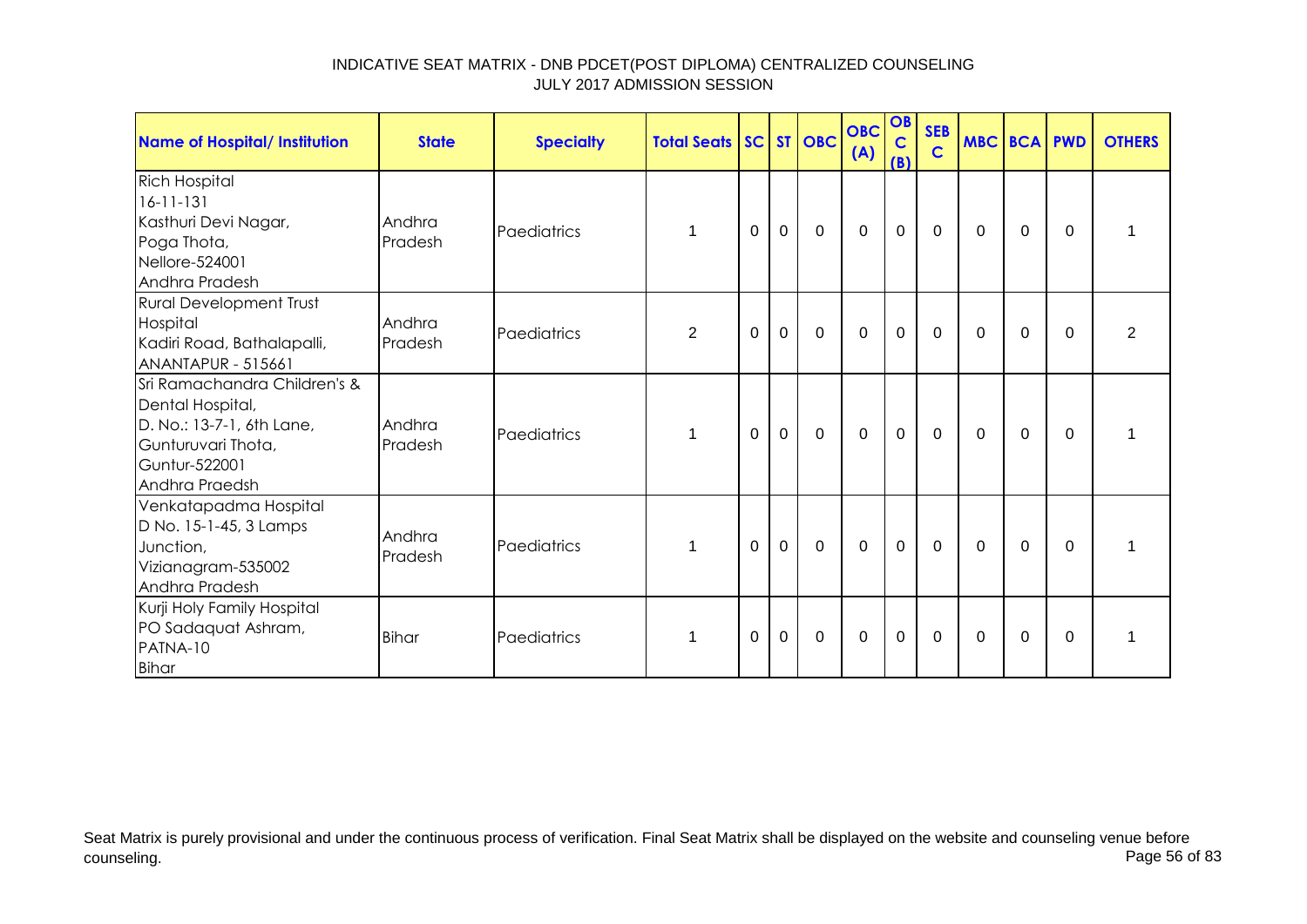| <b>Name of Hospital/ Institution</b>                                                                                                                                    | <b>State</b> | <b>Specialty</b> | <b>Total Seats</b> |          |             | SC ST OBC    | <b>OBC</b><br>(A) | OB<br>$\mathbf C$<br>(B) | <b>SEB</b><br>$\mathbf C$ | <b>MBC BCA PWD</b> |             |             | <b>OTHERS</b>  |
|-------------------------------------------------------------------------------------------------------------------------------------------------------------------------|--------------|------------------|--------------------|----------|-------------|--------------|-------------------|--------------------------|---------------------------|--------------------|-------------|-------------|----------------|
| <b>Bhattar Hospitals</b><br>(Balgopal Children Hospital &<br>Research Institute)<br><b>Byron Bazaar, Opposite</b><br>Aashirwad Bhavan,<br>Raipur-492001<br>Chhattisgarh | Chhattisgarh | Paediatrics      | $\mathbf 1$        | $\Omega$ | $\mathbf 0$ | $\mathbf 0$  | $\overline{0}$    | $\mathbf 0$              | $\mathbf 0$               | $\Omega$           | $\Omega$    | $\mathbf 0$ | $\mathbf{1}$   |
| Ekta Institute of Child Health,<br>Shanti Nagar,<br>CG. 492001<br>Raipur - 1<br>Chhattisgarh                                                                            | Chhattisgarh | Paediatrics      | $2^*$              | $\Omega$ | $\mathbf 0$ | $\mathbf 0$  | $\overline{0}$    | $\mathbf 0$              | $\Omega$                  | $\Omega$           | $\mathbf 0$ | $\mathbf 0$ | $\overline{2}$ |
| J.L.N. Main Hosp. & Res. Centre<br>Bhilai Steel Plant,<br>BHILAI-01<br>Chhatisgarh                                                                                      | Chhattisgarh | Paediatrics      | 4                  | $\Omega$ | $\mathbf 0$ | $\mathbf 0$  | $\mathbf 0$       | $\mathbf 0$              | $\mathbf 0$               | 0                  | $\mathbf 0$ | $\mathbf 0$ | 4              |
| Chacha Nehru Bal Chiktsalaya<br>Geeta Colony,<br>New Delhi-31                                                                                                           | Delhi        | Paediatrics      | $4^*$              | $\Omega$ | $\mathbf 0$ | $\mathbf{1}$ | $\mathbf 0$       | $\mathbf 0$              | $\Omega$                  | $\Omega$           | $\Omega$    | $\Omega$    | 3              |
| Dr. Baba Saheb Ambedkar<br>Hospital<br>Sector-06<br>Rohini,<br>New Delhi                                                                                                | Delhi        | Paediatrics      | 1                  | $\Omega$ | $\mathbf 0$ | $\mathbf 0$  | $\overline{0}$    | $\mathbf 0$              | $\Omega$                  | $\Omega$           | $\Omega$    | $\Omega$    | 1              |
| Indraprastha Apollo Hospital<br>Delhi Mathura Road,<br>Sarita Vihar,<br>New Delhi - 110076                                                                              | Delhi        | Paediatrics      | $1^*$              | $\Omega$ | $\mathbf 0$ | $\mathbf 0$  | $\Omega$          | $\mathbf 0$              | $\Omega$                  | $\Omega$           | $\mathbf 0$ | $\Omega$    | 1              |

Seat Matrix is purely provisional and under the continuous process of verification. Final Seat Matrix shall be displayed on the website and counseling venue before<br>Page 57 of 83 counseling. Page 57 of 83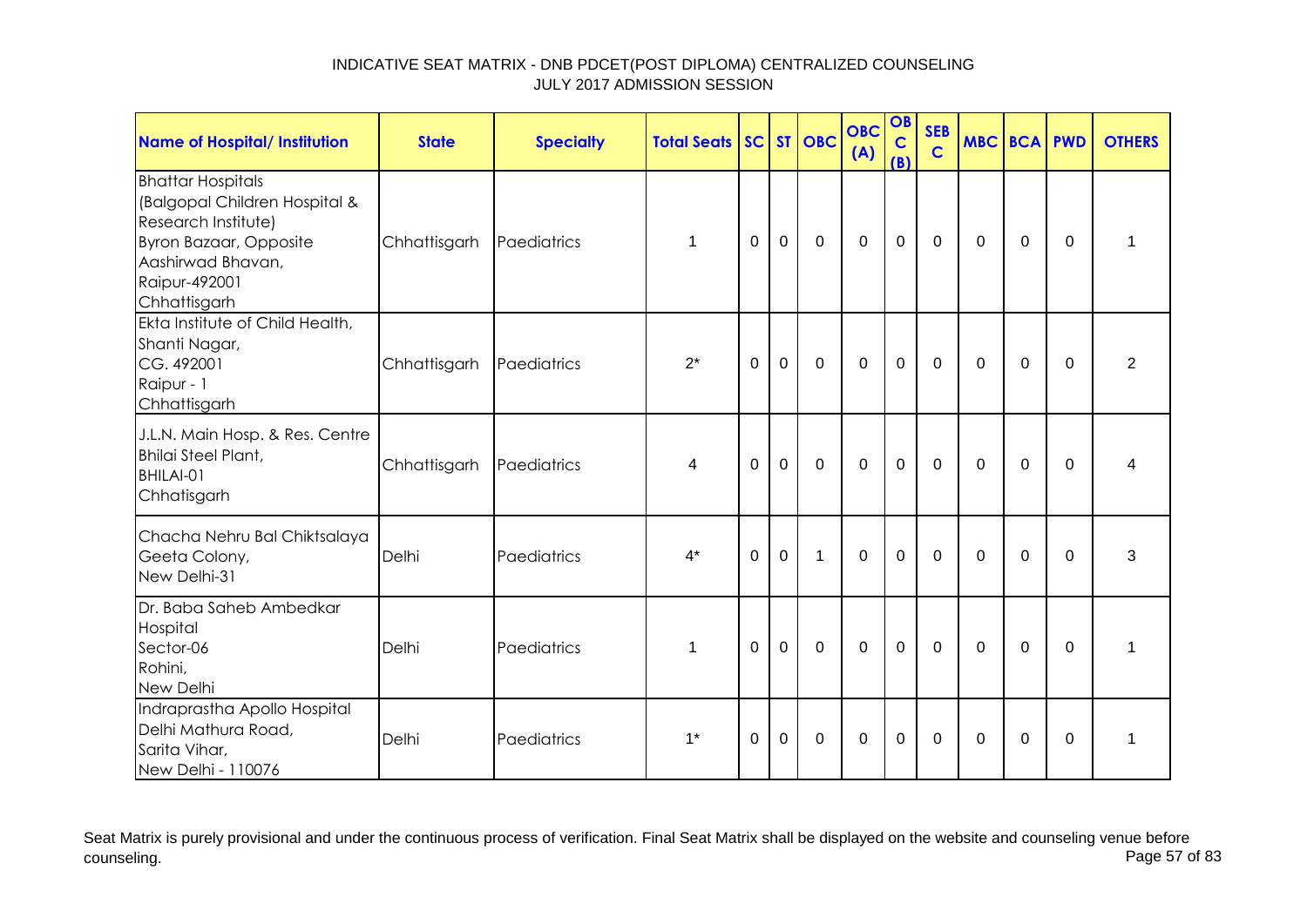| Name of Hospital/ Institution                                                                              | <b>State</b> | <b>Specialty</b> | <b>Total Seats</b> |             |                | SC ST OBC   | <b>OBC</b><br>(A) | OB<br>$\mathbf C$<br>(B) | <b>SEB</b><br>$\mathbf C$ |          | <b>MBC BCA PWD</b> |             | <b>OTHERS</b>  |
|------------------------------------------------------------------------------------------------------------|--------------|------------------|--------------------|-------------|----------------|-------------|-------------------|--------------------------|---------------------------|----------|--------------------|-------------|----------------|
| Jaipur Golden Hospital<br>2, Institutional Area, Sector 3,<br>Rohini,<br>New Delhi-85                      | Delhi        | Paediatrics      | $\overline{2}$     | $\mathbf 0$ | $\overline{0}$ | $\mathbf 0$ | $\mathbf 0$       | 0                        | $\overline{0}$            | $\Omega$ | $\mathbf 0$        | $\mathbf 0$ | $\overline{2}$ |
| Maharaja Agarsen Hospital<br>Rohtak Road, West Punjabi<br>Bagh<br>New Delhi-110026                         | Delhi        | Paediatrics      | 3                  | 0           | $\overline{0}$ | $\Omega$    | $\Omega$          | $\overline{0}$           | $\Omega$                  | $\Omega$ | $\mathbf 0$        | $\Omega$    | 3              |
| Mata Chanan Devi Hospital<br>C-1 Janakpuri,<br>New Delhi - 58                                              | Delhi        | Paediatrics      | $\overline{2}$     | 0           | $\overline{0}$ | $\mathbf 0$ | $\mathbf 0$       | 0                        | $\Omega$                  | $\Omega$ | $\mathbf 0$        | $\mathbf 0$ | $\overline{2}$ |
| Max Super Specialty Hospital<br>1, Press Enclave Road,<br>Saket,<br>New Delhi-110017                       | Delhi        | Paediatrics      | -1                 | $\Omega$    | $\overline{0}$ | $\mathbf 0$ | $\mathbf 0$       | 0                        | $\Omega$                  | $\Omega$ | $\mathbf 0$        | $\mathbf 0$ | 1              |
| Sir Ganga Ram Hospital<br>Rajinder Nagar,<br>New Delhi-60                                                  | Delhi        | Paediatrics      | $\mathbf 1$        | 0           | $\mathbf 0$    | $\mathbf 0$ | $\mathbf 0$       | 0                        | $\Omega$                  | $\Omega$ | $\mathbf 0$        | $\mathbf 0$ | $\mathbf 1$    |
| Swami Dayanand Hospital<br>Dilshad Garden, Shahdara<br>New Delhi- 110095                                   | Delhi        | Paediatrics      | 3                  | $\Omega$    | $\Omega$       | 1           | $\Omega$          | $\Omega$                 | $\Omega$                  | $\Omega$ | $\Omega$           | $\Omega$    | $\overline{2}$ |
| <b>GMERS Medical College &amp;</b><br><b>General Hospital</b><br>Gotri road,<br>Vadodara-390021<br>Gujarat | Gujarat      | Paediatrics      | 3                  | $\Omega$    | $\overline{0}$ | $\mathbf 0$ | $\mathbf 0$       | $\mathbf 0$              | $\Omega$                  | $\Omega$ | $\Omega$           | $\Omega$    | 3              |
| Nirmal Hospital Pvt. Ltd.<br>Ring Road,<br>Surat - 395002<br>Gujarat                                       | Gujarat      | Paediatrics      | 1                  | $\Omega$    | $\mathbf 0$    | $\mathbf 0$ | $\mathbf 0$       | $\overline{0}$           | $\Omega$                  | $\Omega$ | $\mathbf 0$        | $\Omega$    | 1              |

Seat Matrix is purely provisional and under the continuous process of verification. Final Seat Matrix shall be displayed on the website and counseling venue before<br>Page 58 of 83 counseling. Page 58 of 83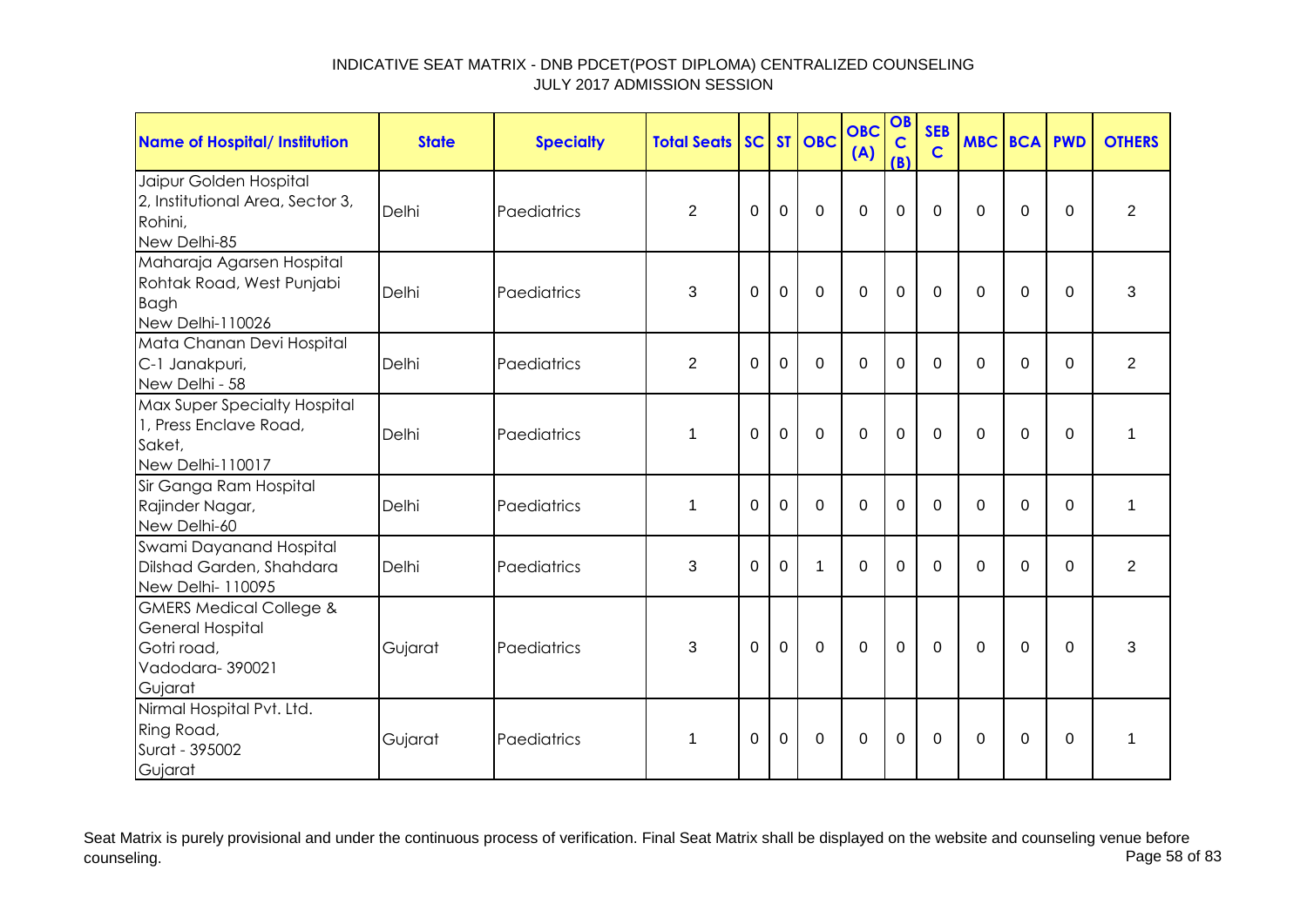| <b>Name of Hospital/ Institution</b>                                                                    | <b>State</b> | <b>Specialty</b> | <b>Total Seats</b> |             |             | SC ST OBC   | <b>OBC</b><br>(A) | OB<br>$\mathbf C$<br>(B) | <b>SEB</b><br>$\overline{c}$ | <b>MBC BCA PWD</b> |             |             | <b>OTHERS</b>  |
|---------------------------------------------------------------------------------------------------------|--------------|------------------|--------------------|-------------|-------------|-------------|-------------------|--------------------------|------------------------------|--------------------|-------------|-------------|----------------|
| Fortis Health Management<br>(North) India Limited<br>Neelam Bata Road,<br>Faridabad - 121002<br>Haryana | Haryana      | Paediatrics      | $\overline{2}$     | $\mathbf 0$ | $\mathbf 0$ | $\mathbf 0$ | $\overline{0}$    | $\mathbf 0$              | $\mathbf 0$                  | $\mathbf 0$        | $\mathbf 0$ | $\mathbf 0$ | $\overline{2}$ |
| Metro Heart Institute with<br>Multispecialty<br>Sector-16 A, Faridabad,<br>Haryana-121002               | Haryana      | Paediatrics      | $\mathbf 1$        | $\Omega$    | $\mathbf 0$ | $\mathbf 0$ | $\mathbf 0$       | $\overline{0}$           | $\Omega$                     | $\Omega$           | $\Omega$    | $\Omega$    | 1              |
| <b>Bokaro General Hospital</b><br><b>Bokaro Steel City,</b><br><b>BOKARO-01</b><br>Jharkhand            | Jharkhand    | Paediatrics      | $\mathbf 1$        | $\Omega$    | $\mathbf 0$ | $\mathbf 0$ | $\mathbf 0$       | $\mathbf 0$              | $\mathbf 0$                  | $\Omega$           | $\mathbf 0$ | $\mathbf 0$ | 1              |
| <b>Tata Main Hospital</b><br>JAMSHEDPUR-01<br>Jharkand                                                  | Jharkhand    | Paediatrics      | 4                  | 0           | $\Omega$    | $\Omega$    | $\overline{0}$    | $\Omega$                 | $\Omega$                     | $\Omega$           | $\mathbf 0$ | $\mathbf 0$ | 4              |
| Apollo BGS Hospital<br>Adichunchanagiri Road,<br>Kuvempunagar,<br>Mysore - 23<br>Karnataka              | Karnataka    | Paediatrics      | $\overline{2}$     | 0           | $\mathbf 0$ | $\mathbf 0$ | $\mathbf 0$       | $\mathbf 0$              | $\overline{0}$               | $\Omega$           | $\mathbf 0$ | 0           | $\overline{2}$ |
| Church of South India Hospital<br>4, Hazarath Kambal Post Road,<br>Bangalore-560051<br>Karnataka        | Karnataka    | Paediatrics      | $1^*$              | $\mathbf 0$ | $\mathbf 0$ | $\mathbf 0$ | $\mathbf 0$       | $\mathbf 0$              | $\mathbf 0$                  | $\mathbf 0$        | $\mathbf 0$ | $\mathbf 0$ | 1              |
| Dr. Bidari's Ashwani Hospital<br><b>B.L.D.E Road</b><br>Bijapur - 586103<br>Karnataka                   | Karnataka    | Paediatrics      | $\mathbf 1$        | $\Omega$    | $\mathbf 0$ | $\Omega$    | $\mathbf 0$       | $\mathbf 0$              | $\mathbf 0$                  | $\Omega$           | $\mathbf 0$ | $\mathbf 0$ | 1              |

Seat Matrix is purely provisional and under the continuous process of verification. Final Seat Matrix shall be displayed on the website and counseling venue before<br>Page 59 of 83 counseling. Page 59 of 83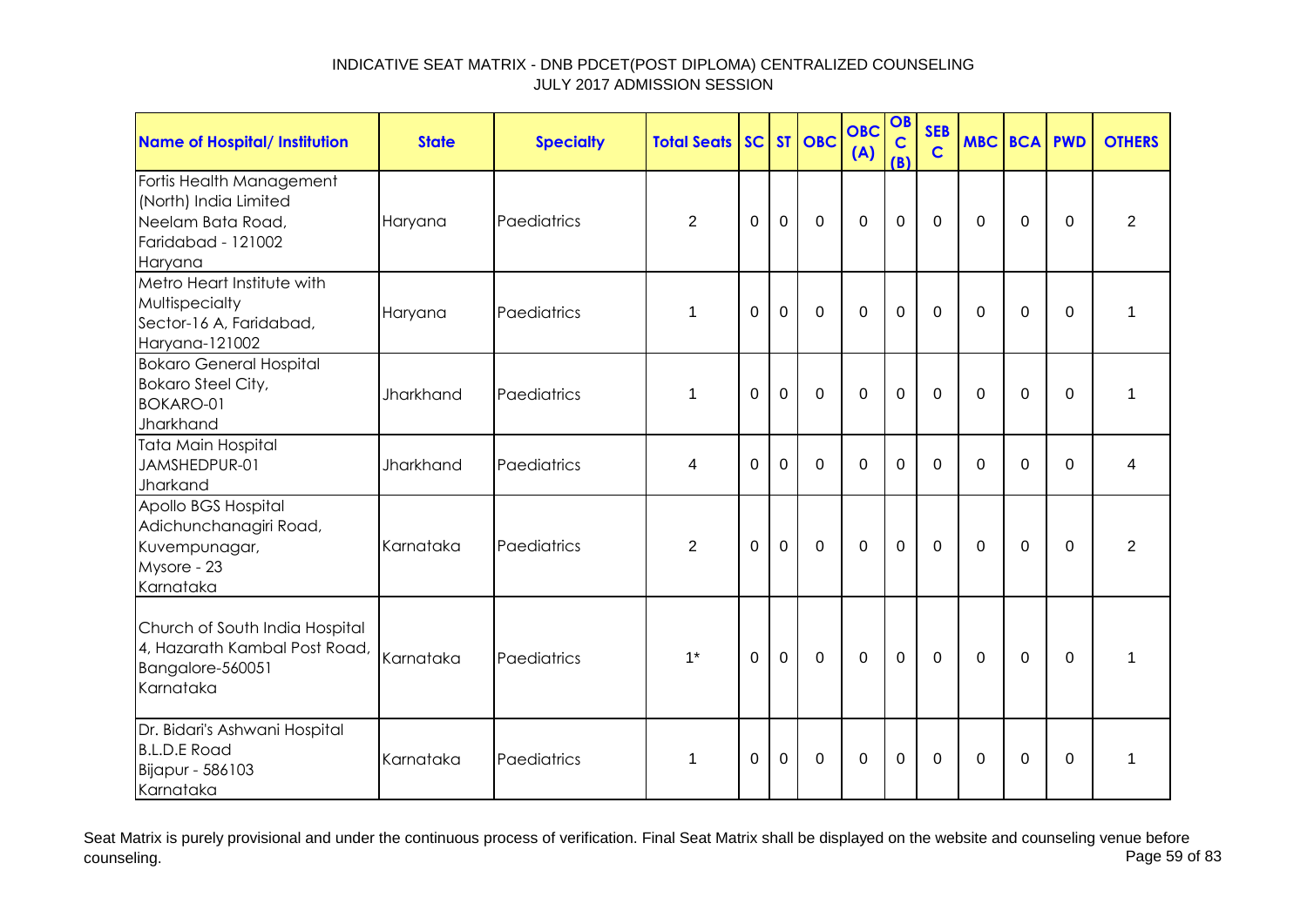| <b>Name of Hospital/ Institution</b>                                                                                                                                           | <b>State</b> | <b>Specialty</b> | <b>Total Seats</b> |          |             | SC ST OBC    | <b>OBC</b><br>(A) | OB<br>$\mathbf C$<br>(B) | <b>SEB</b><br>$\mathbf C$ | <b>MBC BCA PWD</b> |                |          | <b>OTHERS</b>  |
|--------------------------------------------------------------------------------------------------------------------------------------------------------------------------------|--------------|------------------|--------------------|----------|-------------|--------------|-------------------|--------------------------|---------------------------|--------------------|----------------|----------|----------------|
| Shanti Hospital<br>166/1A<br>Near Old IB, Extension Area,<br>Baglkot-587101<br>Karnataka                                                                                       | Karnataka    | Paediatrics      | $\overline{2}$     | 0        | 0           | $\mathbf 0$  | $\mathbf 0$       | $\mathbf 0$              | $\Omega$                  | $\Omega$           | 0              | 0        | $\overline{2}$ |
| St. Martha's Hospital<br>5-Nruputhunga Rd,<br>Bangalore-01<br>Karnataka                                                                                                        | Karnataka    | Paediatrics      | 1                  | 0        | 0           | $\mathbf{0}$ | $\Omega$          | 0                        | $\Omega$                  | $\Omega$           | 0              | $\Omega$ | 1              |
| Little Flower Hospital,<br>Post Box No. 23,<br>ANGAMALLY - 683572<br>Kerala                                                                                                    | Kerala       | Paediatrics      | $\mathbf 1$        | 0        | $\mathbf 0$ | $\mathbf 0$  | $\mathbf 0$       | $\mathbf 0$              | $\Omega$                  | $\mathbf{0}$       | 0              | $\Omega$ | 1              |
| Lourdes Hospital<br>Pachalam,<br>Ernakulam,<br>KOCHI-12 kerala                                                                                                                 | Kerala       | Paediatrics      | $\mathbf 1$        | $\Omega$ | $\mathbf 0$ | $\mathbf 0$  | $\mathbf 0$       | $\mathbf 0$              | $\Omega$                  | $\Omega$           | 0              | $\Omega$ | 1              |
| Aditya Birla Memorial Hospital<br>P.O. Chinchwad,<br>Pune-411033<br>Maharashtra                                                                                                | Maharashtra  | Paediatrics      | $2^*$              | $\Omega$ | $\mathbf 0$ | $\mathbf{0}$ | $\mathbf 0$       | $\mathbf 0$              | $\Omega$                  | $\Omega$           | 0              | $\Omega$ | $\overline{2}$ |
| Apple Saraswati Multispecialty<br>Hospital<br>(Apple Hospitals and Research<br>Institute Ltd.)<br>804/2, 805/2, E Ward,<br>Bhosalewadi,<br>Kadamwadi Road, Kolhapur-<br>416003 | Maharashtra  | Paediatrics      | 1                  | $\Omega$ | $\mathbf 0$ | $\mathbf 0$  | $\mathbf 0$       | $\mathbf 0$              | $\mathbf 0$               | $\mathbf 0$        | $\overline{0}$ | $\Omega$ | 1              |

Seat Matrix is purely provisional and under the continuous process of verification. Final Seat Matrix shall be displayed on the website and counseling venue before<br>Page 60 of 83 counseling. Page 60 of 83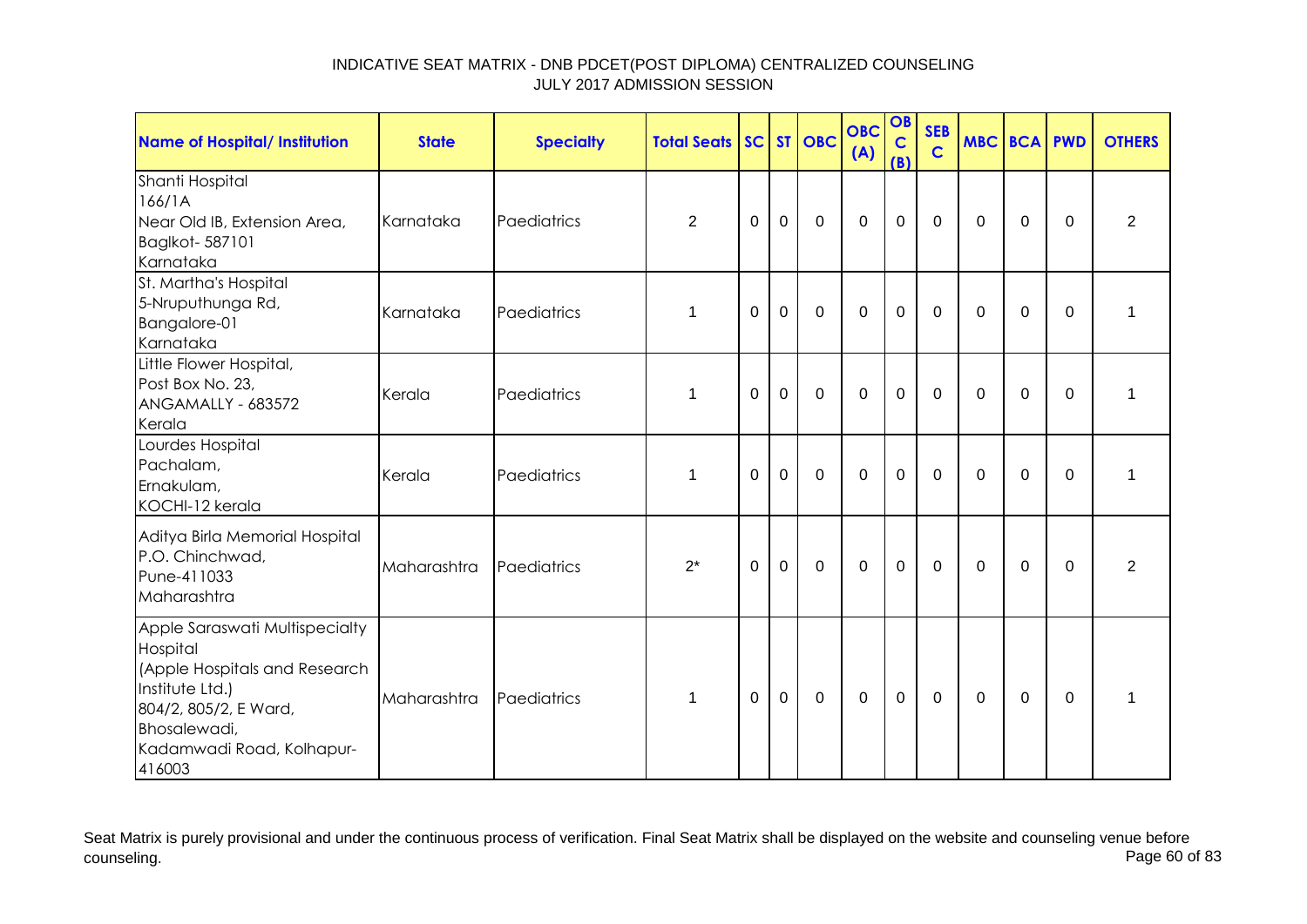| <b>Name of Hospital/ Institution</b>                                                                                | <b>State</b> | <b>Specialty</b> | <b>Total Seats</b> |             |                | SC ST OBC   | <b>OBC</b><br>(A) | OB<br>$\mathbf C$<br>(B) | <b>SEB</b><br>$\mathbf C$ | <b>MBC BCA PWD</b> |                |             | <b>OTHERS</b> |
|---------------------------------------------------------------------------------------------------------------------|--------------|------------------|--------------------|-------------|----------------|-------------|-------------------|--------------------------|---------------------------|--------------------|----------------|-------------|---------------|
| <b>Bhabha Atomic Research</b><br>Centre & Hospital,<br>Anushakti Nagar,<br>MUMBAI-94<br>Maharashtra                 | Maharashtra  | Paediatrics      | 1                  | 0           | $\mathbf 0$    | $\mathbf 0$ | $\mathbf 0$       | $\mathbf 0$              | $\mathbf 0$               | 0                  | $\mathbf 0$    | 0           | 1             |
| Dr. L H Hiranandani Hospital<br>Hillside Avenue,<br>Hiranandani Gardens,<br>Powai,<br>Mumbai-400076,<br>Maharashtra | Maharashtra  | Paediatrics      | 1                  | $\Omega$    | $\mathbf 0$    | $\mathbf 0$ | $\mathbf 0$       | $\mathbf 0$              | $\mathbf{0}$              | $\Omega$           | $\Omega$       | $\Omega$    | 1             |
| <b>Holy Family Hospital</b><br>St. Andrew's Road,<br>Bandra West,<br>Mumbai-400050<br>Maharashtra                   | Maharashtra  | Paediatrics      | 1                  | $\mathbf 0$ | $\overline{0}$ | $\mathbf 0$ | $\mathbf 0$       | $\mathbf 0$              | $\mathbf 0$               | $\Omega$           | $\mathbf 0$    | $\mathbf 0$ | 1             |
| Jehangir Hospital<br>32, Sassoon Road,<br>Pune-411001<br>Maharashtra                                                | Maharashtra  | Paediatrics      | $2^*$              | $\mathbf 0$ | $\overline{0}$ | $\mathbf 0$ | $\overline{0}$    | $\overline{0}$           | $\Omega$                  | $\Omega$           | $\mathbf 0$    | $\Omega$    | 2             |
| K.E.M. Hospital,<br>489, Rasta Peth,<br>Sardar Moodliar Road,<br>Pune-411011<br>Maharashtra                         | Maharashtra  | Paediatrics      | $\mathbf 1$        | $\Omega$    | $\mathbf{1}$   | $\mathbf 0$ | $\mathbf 0$       | $\mathbf 0$              | $\mathbf{0}$              | $\Omega$           | $\overline{0}$ | 0           | $\mathbf 0$   |
| Lilavati Hospital & Res. Centre<br>A-791, Bandra Reclaimation,<br>Bandra West,<br>Mumbai - 50<br>Maharashtra        | Maharashtra  | Paediatrics      | 3                  | 0           | 0              | $\mathbf 0$ | $\mathbf 0$       | $\mathbf 0$              | $\mathbf{0}$              | $\Omega$           | 0              | 0           | 3             |

Seat Matrix is purely provisional and under the continuous process of verification. Final Seat Matrix shall be displayed on the website and counseling venue before<br>Page 61 of 83 counseling. Page 61 of 83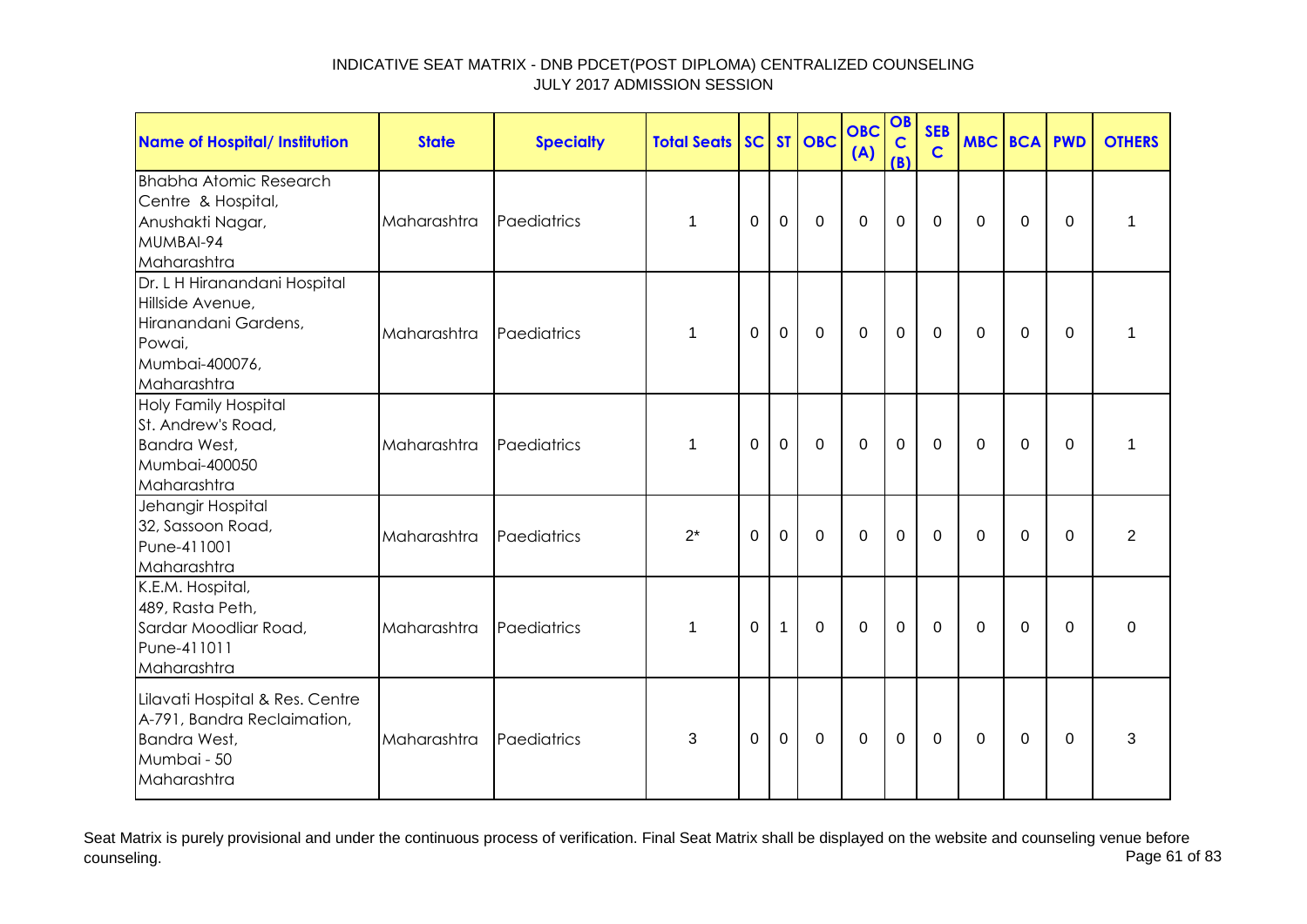| Name of Hospital/ Institution                                                                                                                                           | <b>State</b> | <b>Specialty</b> | <b>Total Seats SC ST OBC</b> |              |             |             | <b>OBC</b><br>(A) | OB<br>$\mathbf C$<br>(B) | <b>SEB</b><br>$\mathbf C$ | <b>MBC BCA PWD</b> |             |                | <b>OTHERS</b>  |
|-------------------------------------------------------------------------------------------------------------------------------------------------------------------------|--------------|------------------|------------------------------|--------------|-------------|-------------|-------------------|--------------------------|---------------------------|--------------------|-------------|----------------|----------------|
| Rajarshee Chhatrapati Shahu<br>Maharaj<br>Govt. Med. College,<br>Dasara Chowk,<br>Kolhapur<br>Maharashtra                                                               | Maharashtra  | Paediatrics      | 1                            | $\Omega$     | $\mathbf 0$ | $\mathbf 1$ | $\mathbf 0$       | $\mathbf 0$              | $\Omega$                  | $\Omega$           | $\Omega$    | $\Omega$       | $\Omega$       |
| Surya Children's Medicare<br>(Formerly Surya Children's<br>Hospital)<br>Junction of S V Road &<br>Dattatray Road,<br>Santacruz (West),<br>Mumbai- 400054<br>Maharashtra | Maharashtra  | Paediatrics      | $\overline{2}$               | 0            | $\mathbf 0$ | $\mathbf 0$ | $\mathbf 0$       | $\mathbf 0$              | $\mathbf 0$               | 0                  | 0           | 0              | $\overline{2}$ |
| Nazareth Hospital<br>Laitumkhrah,<br>Shillong- 793003<br>Meghalaya                                                                                                      | Meghalaya    | Paediatrics      | $1*$                         | $\mathbf 0$  | $\mathbf 0$ | $\mathbf 0$ | $\mathbf 0$       | $\mathbf 0$              | $\mathbf 0$               | 0                  | 0           | $\overline{0}$ | 1              |
| Ispat General Hospital<br>Rourkela Steel Plant,<br><b>ROURKELA - 769005</b><br>Orissa                                                                                   | Orissa       | Paediatrics      | $\overline{2}$               | $\mathbf{1}$ | $\mathbf 0$ | $\mathbf 0$ | $\mathbf 0$       | $\mathbf 0$              | $\mathbf 0$               | $\Omega$           | $\mathbf 0$ | $\Omega$       | 1              |
| C.S.I. Kalyani General Hospital<br>15, Radhakrishnan Road,<br>Mylapore,<br>Chennai - 600004<br>Tamil Nadu                                                               | Tamil Nadu   | Paediatrics      | 1                            | 0            | $\mathbf 0$ | $\mathbf 0$ | $\mathbf 0$       | $\mathbf 0$              | $\mathbf 0$               | $\mathbf 0$        | 0           | 0              | 1              |

Seat Matrix is purely provisional and under the continuous process of verification. Final Seat Matrix shall be displayed on the website and counseling venue before<br>Page 62 of 83 counseling. Page 62 of 83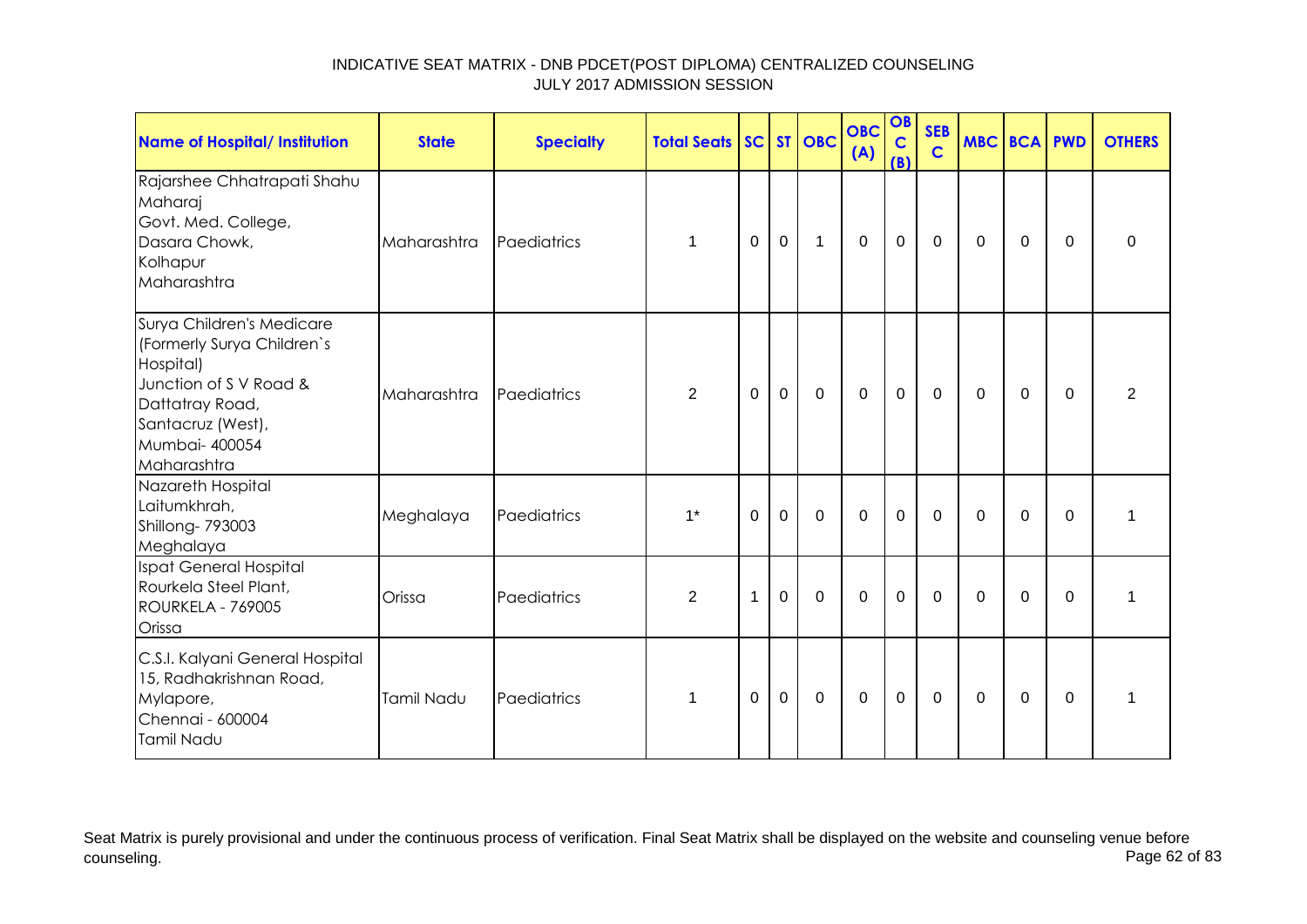| <b>Name of Hospital/ Institution</b>                                                                            | <b>State</b> | <b>Specialty</b> | <b>Total Seats</b> |          |             | SC ST OBC   | <b>OBC</b><br>(A) | OB<br>$\mathbf C$<br>(B) | <b>SEB</b><br>$\mathbf C$ | <b>MBC BCA PWD</b> |             |          | <b>OTHERS</b>  |
|-----------------------------------------------------------------------------------------------------------------|--------------|------------------|--------------------|----------|-------------|-------------|-------------------|--------------------------|---------------------------|--------------------|-------------|----------|----------------|
| Kanchi Kamakoti Childs Trust<br>Hospital<br>12A, Nageswara Road,<br>Nungambakkam,<br>CHENNAI - 34<br>Tamil Nadu | Tamil Nadu   | Paediatrics      | $\overline{7}$     | 0        | 0           | $\mathbf 0$ | $\mathbf 0$       | $\mathbf 0$              | 0                         | 0                  | 0           | 0        | $\overline{7}$ |
| <b>KMC Specialty Hospital,</b><br>No. 6, Royal Road,<br>Cantonment,<br>Trichy-620001<br>Tamil Nadu              | Tamil Nadu   | Paediatrics      | 1                  | 0        | $\mathbf 0$ | $\mathbf 0$ | $\mathbf 0$       | $\mathbf 0$              | $\mathbf 0$               | $\Omega$           | 0           | 0        | $\mathbf{1}$   |
| Masonic Medical Centre for<br>Children<br>232, Race Course,<br>Coimbatore-6410018<br>Tamil Nadu                 | Tamil Nadu   | Paediatrics      | $\overline{2}$     | 0        | $\mathbf 0$ | $\mathbf 0$ | $\overline{0}$    | $\mathbf 0$              | $\Omega$                  | $\Omega$           | $\mathbf 0$ | 0        | $\overline{2}$ |
| St. Isabel's Hospital<br>49, Oliver Road, Mylapore,<br>Chennai-600004<br>Tamil Nadu                             | Tamil Nadu   | Paediatrics      | 2                  | $\Omega$ | $\mathbf 0$ | $\mathbf 0$ | $\overline{0}$    | $\mathbf 0$              | $\Omega$                  | $\Omega$           | 0           | $\Omega$ | $\overline{2}$ |
| Vijaya Hospital<br>180 NSK Road,<br>Vadapalani,<br>CHENNAI-26<br>Tamil Nadu                                     | Tamil Nadu   | Paediatrics      | 1                  | $\Omega$ | $\mathbf 0$ | $\mathbf 0$ | $\mathbf 0$       | $\mathbf 0$              | $\Omega$                  | $\Omega$           | 0           | 0        | $\mathbf{1}$   |
| Durgabai Deshmukh Hospital<br>Mahila Sabha Bldg.,<br>Univ. Road,<br>Hyderabad-44<br>Telangana                   | Telangana    | Paediatrics      | 1                  | 0        | $\mathbf 0$ | $\mathbf 0$ | $\mathbf 0$       | $\mathbf 0$              | 0                         | 0                  | 0           | 0        | 1              |

Seat Matrix is purely provisional and under the continuous process of verification. Final Seat Matrix shall be displayed on the website and counseling venue before<br>Page 63 of 83 counseling. Page 63 of 83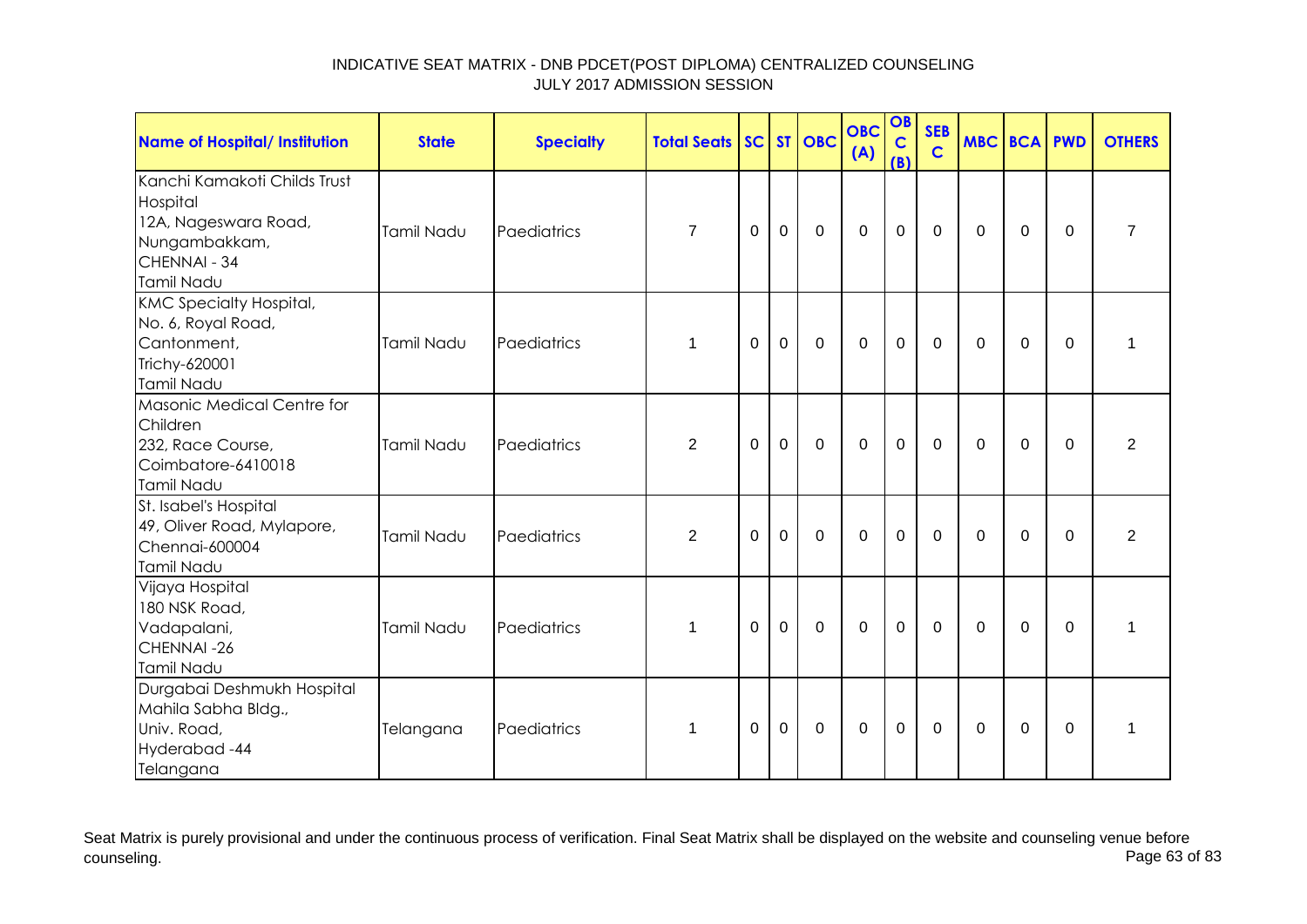| <b>Name of Hospital/ Institution</b>                                                                                                              | <b>State</b>         | <b>Specialty</b> | <b>Total Seats</b> |             |                | SC ST OBC   | <b>OBC</b><br>(A) | OB<br>$\mathbf C$<br>(B) | <b>SEB</b><br>$\mathbf C$ |             | <b>MBC BCA PWD</b> |             | <b>OTHERS</b>  |
|---------------------------------------------------------------------------------------------------------------------------------------------------|----------------------|------------------|--------------------|-------------|----------------|-------------|-------------------|--------------------------|---------------------------|-------------|--------------------|-------------|----------------|
| <b>Government Medical College</b><br>Khaleelwadi, Nizamabad,<br>Telangana                                                                         | Telangana            | Paediatrics      | 1                  | $\mathbf 0$ | $\overline{0}$ | $\mathbf 0$ | $\overline{0}$    | $\overline{0}$           | $\mathbf 0$               | $\mathbf 0$ | $\mathbf 0$        | $\mathbf 0$ | 1              |
| Krishna Institute of Medical<br>Sciences<br>1-8-31/1, Minister Road,<br>Secunderabad - 500003<br>Telangana                                        | Telangana            | Paediatrics      | 1                  | 0           | 0              | $\mathbf 0$ | $\mathbf 0$       | $\mathbf 0$              | 0                         | $\Omega$    | $\mathbf 0$        | $\Omega$    | 1              |
| Lotus Children's Hospital,<br>6-2-29, Lakdi Ka Pul,<br>Hyderabad-500004<br>Telangana                                                              | Telangana            | Paediatrics      | $\overline{2}$     | $\Omega$    | $\mathbf 0$    | $\mathbf 0$ | $\overline{0}$    | $\mathbf 0$              | $\mathbf 0$               | $\Omega$    | $\Omega$           | $\Omega$    | $\overline{2}$ |
| Princess Durru Shevar Children's<br>and General Hospital<br>Purana Haveli,<br>Hyderabad - 2<br>Telangana                                          | Telangana            | Paediatrics      | $2^*$              | $\Omega$    | $\Omega$       | $\Omega$    | $\Omega$          | $\overline{0}$           | $\Omega$                  | $\Omega$    | $\mathbf 0$        | $\Omega$    | $\overline{2}$ |
| Max Super Specialty Hospital<br>(Formerly Pushpanjali Crosslay<br>Hospital),<br>W-3, Sector-1,<br>Vaishali,<br>NCR-201012<br><b>Uttar Pradesh</b> | <b>Uttar Pradesh</b> | Paediatrics      | $\overline{2}$     | $\Omega$    | $\mathbf 0$    | $\Omega$    | $\mathbf 0$       | $\mathbf 0$              | $\Omega$                  | $\Omega$    | $\overline{0}$     | $\Omega$    | $\overline{2}$ |
| Apollo Gleneagles Hospitals<br>58, Canal Circular Road,<br>Kolkata-700054<br><b>West Bengal</b>                                                   | West Bengal          | Paediatrics      | 3                  | $\Omega$    | $\Omega$       | $\mathbf 0$ | $\overline{0}$    | $\mathbf 0$              | $\Omega$                  | $\Omega$    | $\mathbf 0$        | $\Omega$    | 3              |

Seat Matrix is purely provisional and under the continuous process of verification. Final Seat Matrix shall be displayed on the website and counseling venue before<br>Page 64 of 83 counseling. Page 64 of 83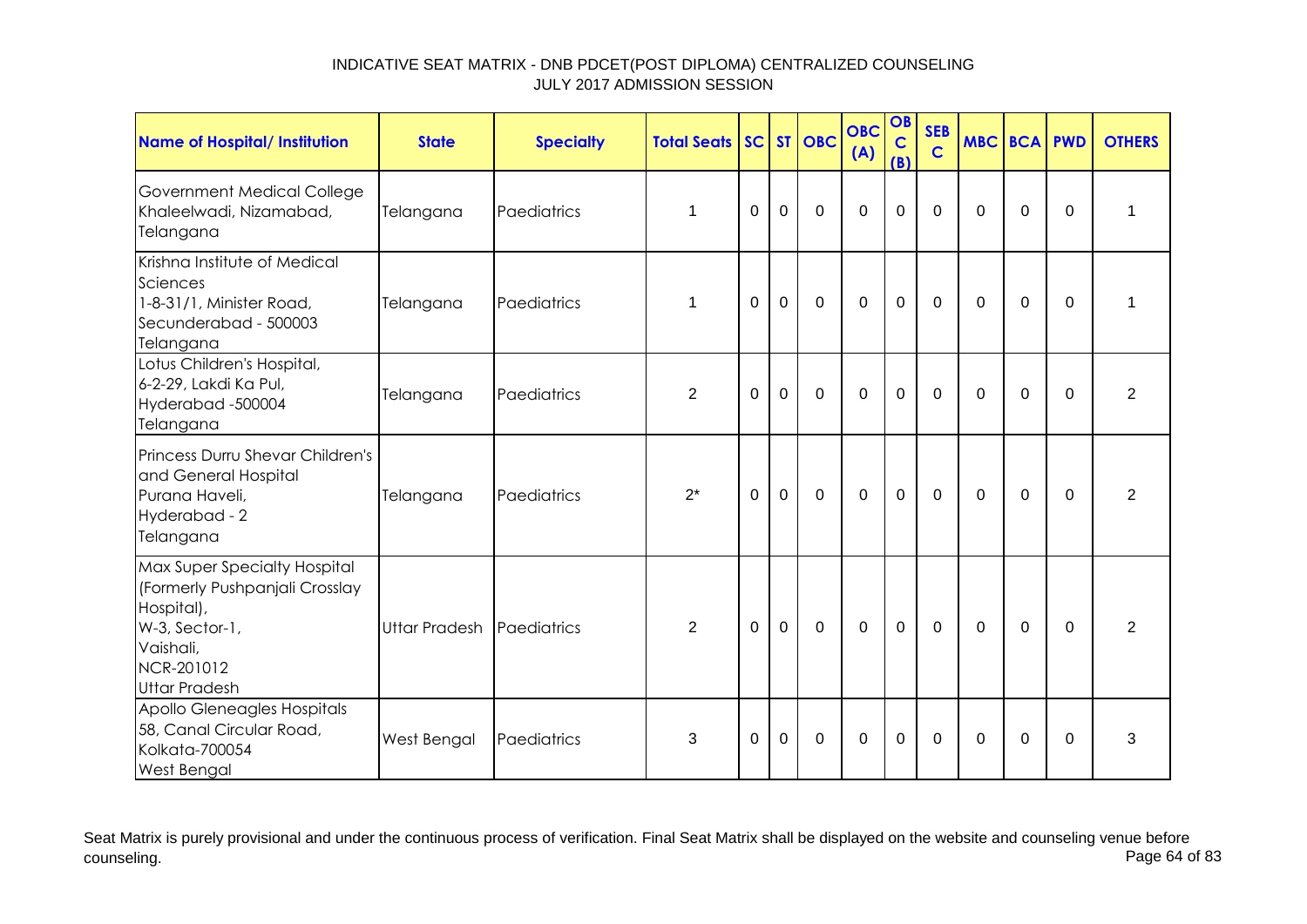| <b>Name of Hospital/ Institution</b>                                                                                          | <b>State</b>       | <b>Specialty</b> | <b>Total Seats SC ST OBC</b> |          |              |             | <b>OBC</b><br>(A) | OB<br>$\mathbf C$<br>(B) | <b>SEB</b><br>$\mathbf C$ | <b>MBC BCA PWD</b> |             |          | <b>OTHERS</b>  |
|-------------------------------------------------------------------------------------------------------------------------------|--------------------|------------------|------------------------------|----------|--------------|-------------|-------------------|--------------------------|---------------------------|--------------------|-------------|----------|----------------|
| Asansol District Hospital<br>S B Gorai Road,<br>PO + PS: Asansol- 713301<br><b>West Bengal</b>                                | West Bengal        | Paediatrics      | 1                            | 0        | $\mathbf 0$  | $\mathbf 0$ | $\mathbf 0$       | $\mathbf 0$              | $\mathbf 0$               | 0                  | 0           | 0        | 1              |
| Deben Mahato (Sadar)<br>Hospital<br>Purulia<br><b>West Bengal</b>                                                             | West Bengal        | Paediatrics      | 1                            | $\Omega$ | $\mathbf 0$  | $\mathbf 0$ | $\mathbf 0$       | 0                        | $\mathbf{0}$              | $\Omega$           | $\Omega$    | $\Omega$ | 1              |
| <b>District Hospital</b><br>10, Biplabi Haren Ghosh Sarani,<br>Howrah-1<br>West Bengal                                        | <b>West Bengal</b> | Paediatrics      |                              | 0        | $\mathbf 0$  | $\mathbf 0$ | $\mathbf{1}$      | $\mathbf 0$              | 0                         | 0                  | 0           | $\Omega$ | 0              |
| <b>District Hospital</b><br>5, D L Roy Road,<br>Krishnagar,<br>Nadia-741101<br><b>West Bengal</b>                             | West Bengal        | Paediatrics      | 1                            | 0        | $\mathbf 0$  | $\mathbf 0$ | $\mathbf 0$       | $\mathbf 0$              | $\mathbf 0$               | $\Omega$           | 0           | $\Omega$ | 1              |
| Dr. B C Roy Post Graduate<br>Institute of Paediatric Sciences<br>111, Narkeldanga Main Road,<br>Kolkata-700054<br>West Bengal | West Bengal        | Paediatrics      | $4^*$                        | 1        | $\mathbf{0}$ | $\mathbf 1$ | $\overline{0}$    | $\mathbf{0}$             | $\mathbf 0$               | $\Omega$           | $\mathbf 0$ | $\Omega$ | $\overline{2}$ |
| Durgapur Steel Plant Hospital<br>Durgapur,<br><b>West Bengal</b>                                                              | West Bengal        | Paediatrics      | $\overline{2}$               | $\Omega$ | $\Omega$     | $\Omega$    | $\Omega$          | $\Omega$                 | $\Omega$                  | $\Omega$           | $\Omega$    | $\Omega$ | $\overline{2}$ |

Seat Matrix is purely provisional and under the continuous process of verification. Final Seat Matrix shall be displayed on the website and counseling venue before<br>Page 65 of 83 counseling. Page 65 of 83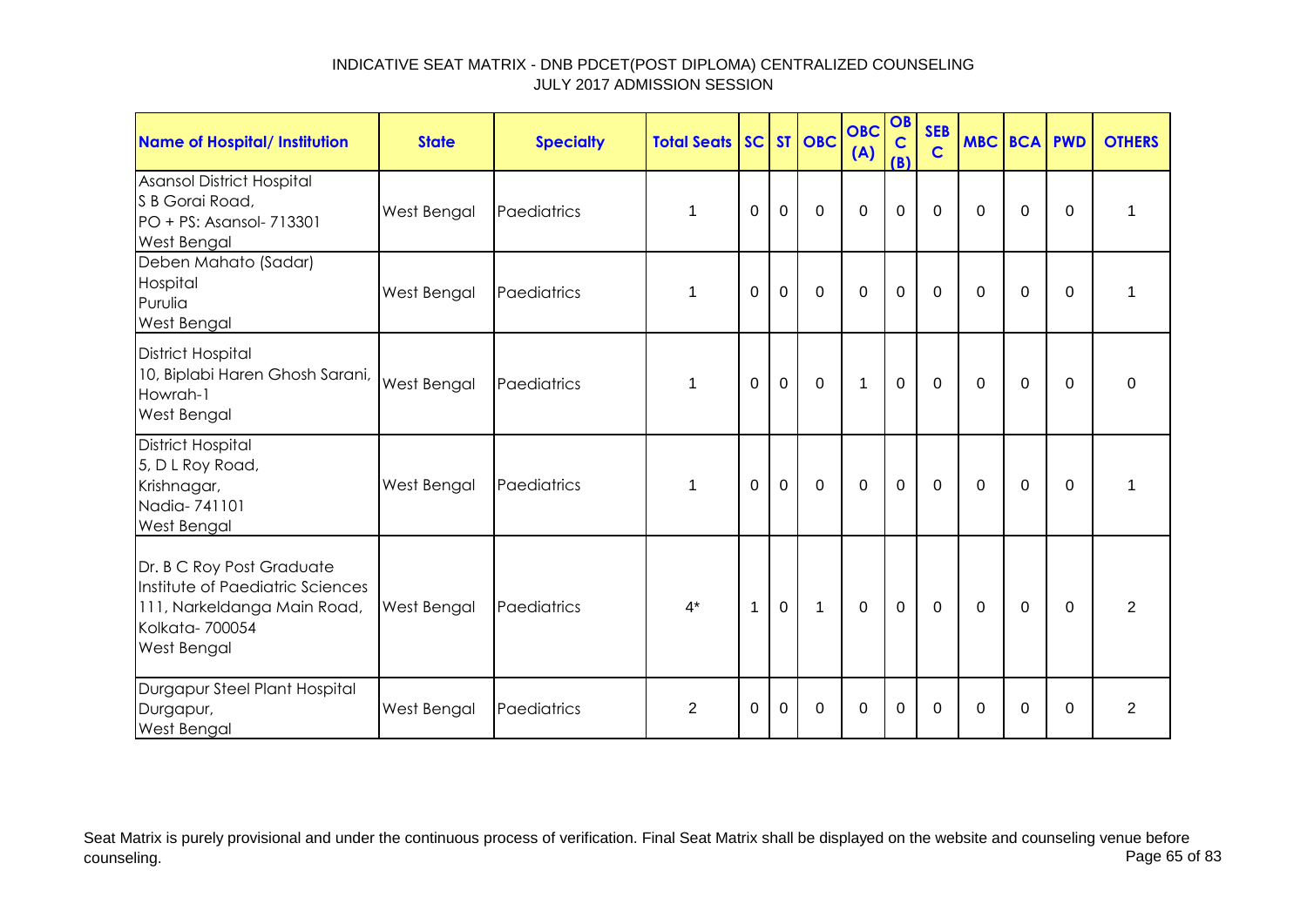| <b>Name of Hospital/ Institution</b>                                                                           | <b>State</b> | <b>Specialty</b> | <b>Total Seats</b> |                |                | SC ST OBC   | <b>OBC</b><br>(A) | OB<br>$\mathbf C$<br>(B) | <b>SEB</b><br>$\mathsf{C}$ | <b>MBC BCA PWD</b> |             |             | <b>OTHERS</b>  |
|----------------------------------------------------------------------------------------------------------------|--------------|------------------|--------------------|----------------|----------------|-------------|-------------------|--------------------------|----------------------------|--------------------|-------------|-------------|----------------|
| Imambara District Hospital,<br>Akhan Bazar Road,<br>Hooghly- 712101<br>West Bengal                             | West Bengal  | Paediatrics      | 1                  | $\overline{0}$ | $\overline{0}$ | $\Omega$    | $\overline{0}$    | $\overline{0}$           | $\Omega$                   | $\Omega$           | $\mathbf 0$ | $\mathbf 0$ | $\mathbf{1}$   |
| M R Bangur Hospital,<br>Tollygunge,<br>Kolkata - 700033<br>West Bengal                                         | West Bengal  | Paediatrics      | $\overline{2}$     | $\Omega$       | $\mathbf 0$    | $\Omega$    | $\mathbf 0$       | $\mathbf 0$              | $\Omega$                   | $\Omega$           | $\Omega$    | $\Omega$    | $\overline{2}$ |
| North 24 Parganas District<br>Hospital<br>Barasat Banamalipur, Barasat,<br>Kolkata-124<br>West Bengal          | West Bengal  | Paediatrics      | 1                  | $\mathbf 1$    | $\Omega$       | $\mathbf 0$ | $\mathbf 0$       | $\mathbf 0$              | $\mathbf 0$                | $\Omega$           | $\mathbf 0$ | $\mathbf 0$ | $\mathbf 0$    |
| The Calcutta Medical<br>Research Institute<br>7/2-Diamond Harbour Rd,<br><b>KOLKATA -700027</b><br>West Bengal | West Bengal  | Paediatrics      | $\overline{2}$     | $\Omega$       | $\overline{0}$ | $\mathbf 0$ | $\mathbf 0$       | $\mathbf 0$              | $\mathbf 0$                | $\Omega$           | $\mathbf 0$ | $\mathbf 0$ | $\overline{2}$ |
| Mahavir Cancer Sansthan<br>Phulwari Sharif,<br>PATNA-801505<br><b>Bihar</b>                                    | <b>Bihar</b> | Pathology        | $2^*$              | $\Omega$       | $\overline{0}$ | $\mathbf 0$ | $\overline{0}$    | $\mathbf 0$              | $\mathbf 0$                | $\Omega$           | $\mathbf 0$ | $\mathbf 0$ | $\overline{2}$ |
| J.L.N. Main Hosp. & Res. Centre<br><b>Bhilai Steel Plant,</b><br>BHILAI-01<br>Chhatisgarh                      | Chhattisgarh | Pathology        | 2                  | $\Omega$       | $\mathbf 0$    | $\mathbf 0$ | $\mathbf 0$       | $\mathbf 0$              | $\mathbf 0$                | $\Omega$           | $\mathbf 0$ | $\mathbf 0$ | $\overline{2}$ |
| Dr. Lal Pathlab<br>Block E, Sector- 18, Rohini<br>New Delhi 110085                                             | Delhi        | Pathology        | $\mathbf 1$        | 0              | $\Omega$       | $\Omega$    | $\Omega$          | $\Omega$                 | $\Omega$                   | $\Omega$           | 0           | $\Omega$    | 1              |

Seat Matrix is purely provisional and under the continuous process of verification. Final Seat Matrix shall be displayed on the website and counseling venue before<br>Page 66 of 83 counseling. Page 66 of 83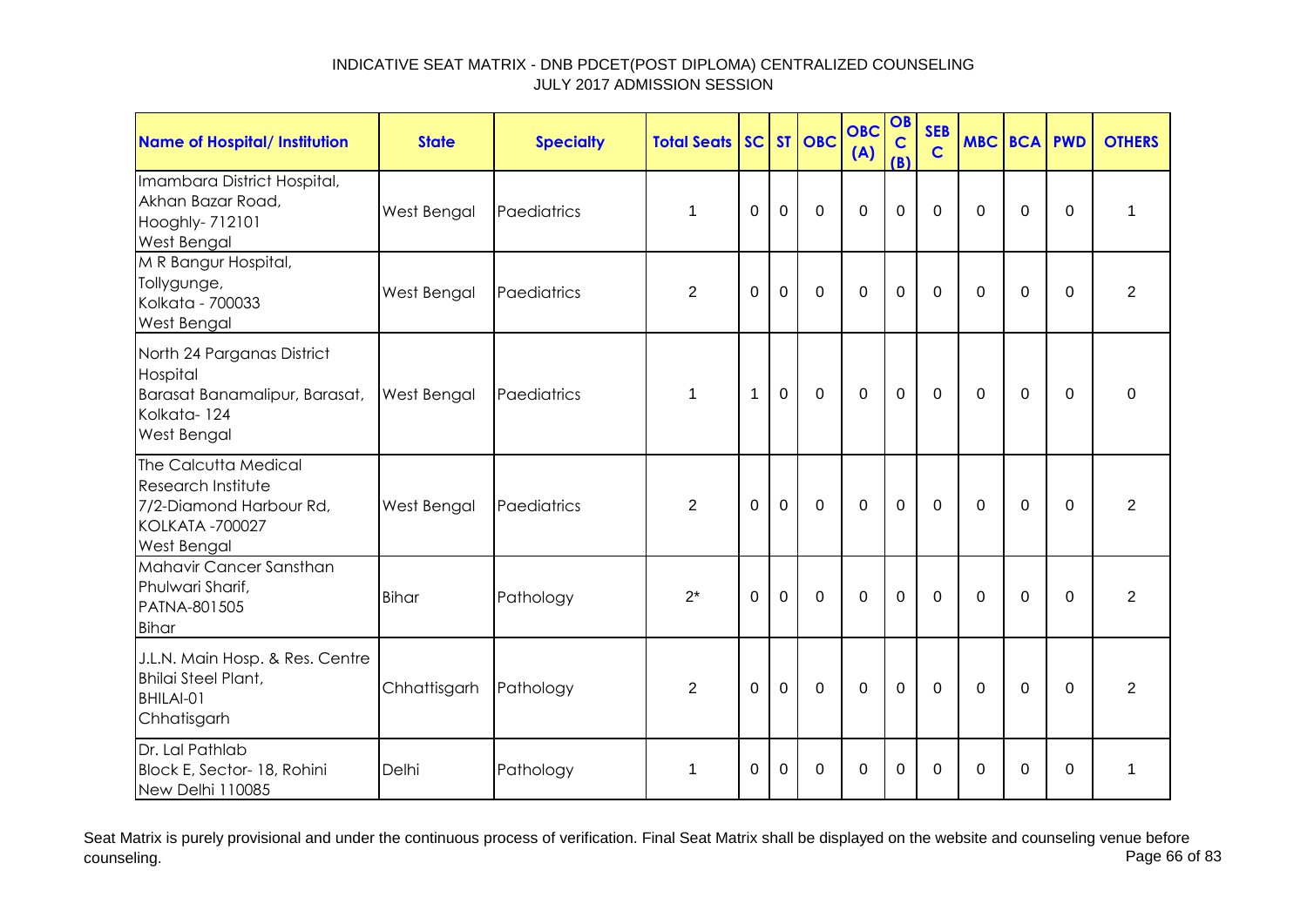| <b>Name of Hospital/ Institution</b>                                                                                                                            | <b>State</b> | <b>Specialty</b> | <b>Total Seats</b> |             |             | SC ST OBC   | <b>OBC</b><br>(A) | OB<br>$\mathbf C$<br>(B) | <b>SEB</b><br>$\mathbf C$ | MBC BCA PWD |             |             | <b>OTHERS</b> |
|-----------------------------------------------------------------------------------------------------------------------------------------------------------------|--------------|------------------|--------------------|-------------|-------------|-------------|-------------------|--------------------------|---------------------------|-------------|-------------|-------------|---------------|
| Medanta-The Medicity<br>Sector-38, Gurgaon,<br>Haryana-122001                                                                                                   | Haryana      | Pathology        | $\mathbf{1}$       | $\mathbf 0$ | $\mathbf 0$ | $\mathbf 0$ | $\mathbf 0$       | $\mathbf 0$              | $\overline{0}$            | $\mathbf 0$ | 0           | $\mathbf 0$ | 1             |
| <b>Tata Main Hospital</b><br>JAMSHEDPUR-01<br>Jharkand                                                                                                          | Jharkhand    | Pathology        | 1                  | $\mathbf 0$ | $\mathbf 0$ | $\mathbf 0$ | $\mathbf 0$       | $\mathbf 0$              | $\Omega$                  | $\Omega$    | $\mathbf 0$ | 0           | 1             |
| Apollo Hospital<br>159/11, Opp. I.I.M.,<br>Bannerghatta Road,<br>Bangalore-560076<br>Karnataka                                                                  | Karnataka    | Pathology        | 1                  | 0           | $\mathbf 0$ | $\mathbf 0$ | $\mathbf 0$       | $\mathbf 0$              | $\mathbf 0$               | $\Omega$    | $\mathbf 0$ | $\mathbf 0$ | 1             |
| <b>Bhabha Atomic Research</b><br>Centre & Hospital,<br>Anushakti Nagar,<br>MUMBAI-94<br>Maharashtra                                                             | Maharashtra  | Pathology        | 1                  | $\mathbf 0$ | $\mathbf 0$ | $\mathbf 0$ | $\mathbf 0$       | $\mathbf 0$              | $\mathbf 0$               | $\Omega$    | $\mathbf 0$ | $\mathbf 0$ | 1             |
| Dr. Hedgewar Rugnalaya<br>Near Gajanan Maharaj Mandir,<br>Garkheda,<br>Aurangabad-431005<br>Maharashtra                                                         | Maharashtra  | Pathology        | 1                  | $\Omega$    | 0           | $\mathbf 0$ | $\Omega$          | $\mathbf 0$              | $\Omega$                  | $\Omega$    | $\Omega$    | $\Omega$    | 1             |
| Kokilaben Dhirubhai Ambani<br>Hospital & Medical Research<br>Institute<br>Achyutrao Patwardhan Marg,<br>4 Bunglows,<br>Andheri (w),<br>Mumbai-51<br>Maharashtra | Maharashtra  | Pathology        | 1                  | 0           | $\mathbf 0$ | $\mathbf 0$ | $\mathbf 0$       | $\mathbf 0$              | 0                         | $\mathbf 0$ | 0           | 0           | 1             |

Seat Matrix is purely provisional and under the continuous process of verification. Final Seat Matrix shall be displayed on the website and counseling venue before<br>Page 67 of 83 counseling. Page 67 of 83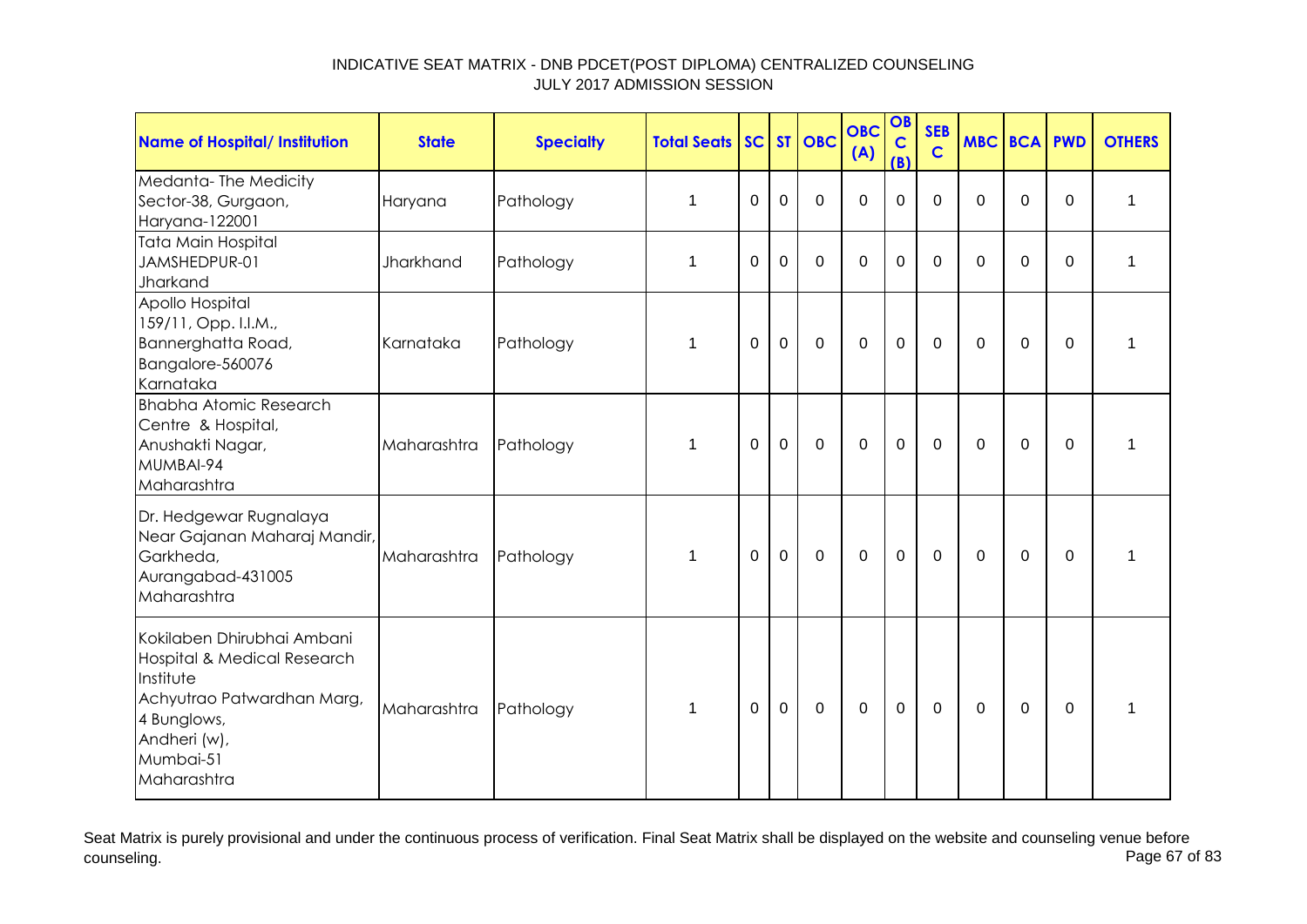| <b>Name of Hospital/ Institution</b>                                                                                        | <b>State</b> | <b>Specialty</b> | <b>Total Seats SC ST OBC</b> |             |                |             | <b>OBC</b><br>(A) | OB<br>$\mathbf C$<br>(B) | <b>SEB</b><br>$\mathbf C$ | <b>MBC BCA PWD</b> |          |          | <b>OTHERS</b> |
|-----------------------------------------------------------------------------------------------------------------------------|--------------|------------------|------------------------------|-------------|----------------|-------------|-------------------|--------------------------|---------------------------|--------------------|----------|----------|---------------|
| Prince Aly Khan Hospital<br>Aga Hall, Nesbit Road,<br>Mazagaon,<br>Mumbai-400010<br>Maharashtra                             | Maharashtra  | Pathology        | $2^*$                        | 0           | $\mathbf 0$    | $\mathbf 0$ | $\mathbf 0$       | $\pmb{0}$                | 0                         | 0                  | 0        | 0        | 2             |
| Rajarshee Chhatrapati Shahu<br>Maharaj<br>Govt. Med. College,<br>Dasara Chowk,<br>Kolhapur<br>Maharashtra                   | Maharashtra  | Pathology        | $\mathbf 1$                  | $\mathbf 1$ | $\mathbf 0$    | $\mathbf 0$ | $\overline{0}$    | $\mathbf 0$              | 0                         | 0                  | $\Omega$ | $\Omega$ | $\Omega$      |
| Sir Hurkisondas Nurrotumdas<br><b>Hospital and Research Centre</b><br>Raja Rammohan Roy Road,<br>Mumbai - 04<br>Maharashtra | Maharashtra  | Pathology        | 2                            | $\Omega$    | $\overline{0}$ | $\mathbf 0$ | $\mathbf 0$       | $\mathbf 0$              | $\Omega$                  | $\Omega$           | $\Omega$ | $\Omega$ | 2             |
| Apollo Hospital<br>Plot No. 251<br>Sainik School Road<br>Unit-15, Bhubaneshwar<br>Orissa-751005                             | Orissa       | Pathology        | 1                            | $\mathbf 0$ | $\mathbf 0$    | $\Omega$    | $\overline{0}$    | $\mathbf 0$              | $\mathbf 0$               | $\Omega$           | $\Omega$ | $\Omega$ |               |
| Ispat General Hospital<br>Rourkela Steel Plant,<br><b>ROURKELA - 769005</b><br>Orissa                                       | Orissa       | Pathology        | $\overline{2}$               | $\mathbf 1$ | $\mathbf 0$    | 0           | 0                 | $\mathbf 0$              | 0                         | 0                  | 0        | 0        | 1             |

Seat Matrix is purely provisional and under the continuous process of verification. Final Seat Matrix shall be displayed on the website and counseling venue before<br>Page 68 of 83 counseling. Page 68 of 83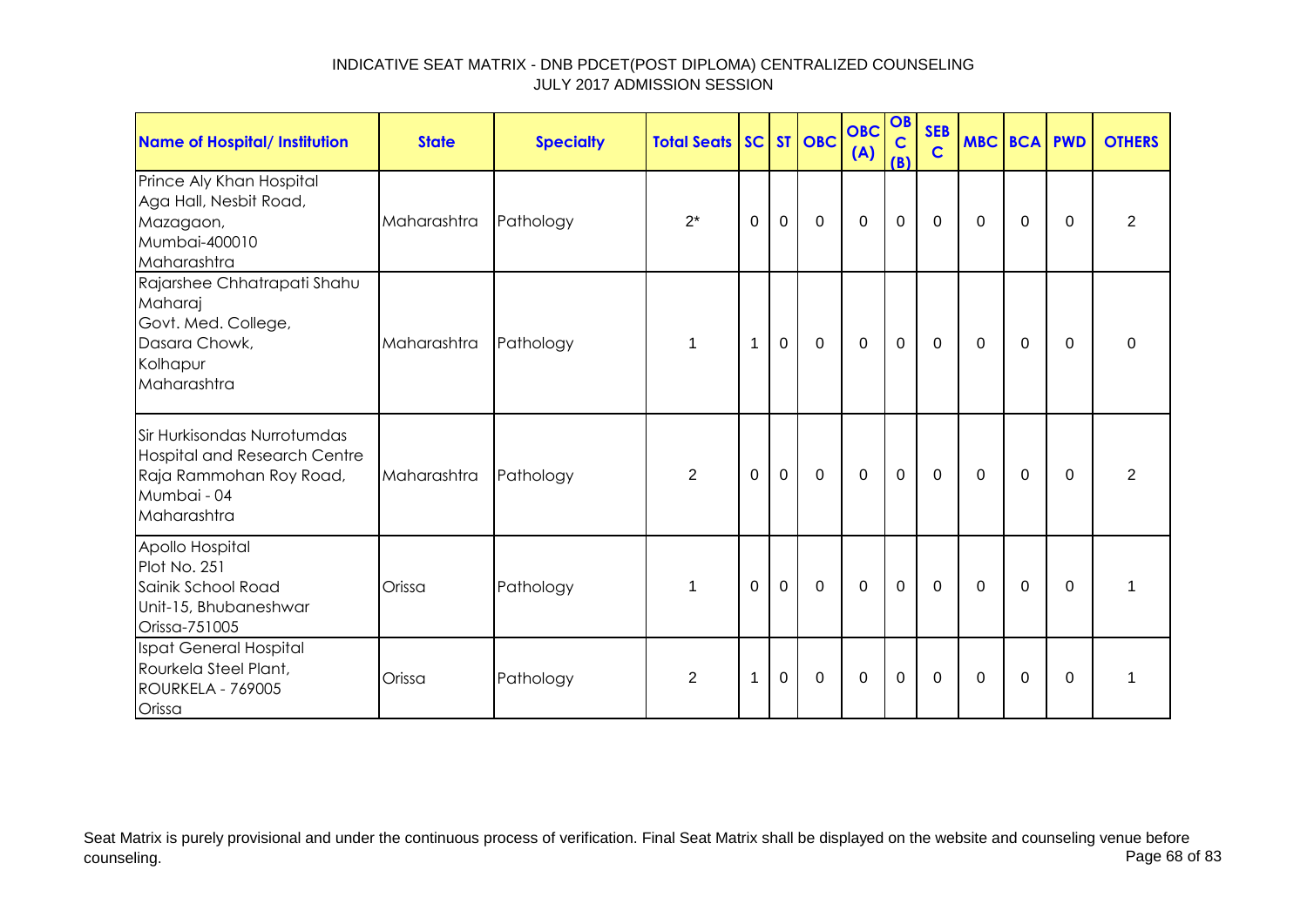| <b>Name of Hospital/ Institution</b>                                                                                                | <b>State</b>            | <b>Specialty</b> | <b>Total Seats SC ST OBC</b> |             |             |             | <b>OBC</b><br>(A) | OB<br>$\mathbf C$<br>(B) | <b>SEB</b><br>$\mathbf C$ | <b>MBC BCA PWD</b> |             |          | <b>OTHERS</b>  |
|-------------------------------------------------------------------------------------------------------------------------------------|-------------------------|------------------|------------------------------|-------------|-------------|-------------|-------------------|--------------------------|---------------------------|--------------------|-------------|----------|----------------|
| Santokbha Durlabji Memorial<br>Hospital<br>Bhawani Singh Marg,<br>JAIPUR - 15<br>Rajasthan                                          | Rajasthan               | Pathology        | 1                            | $\Omega$    | $\mathbf 0$ | $\mathbf 0$ | $\overline{0}$    | $\mathbf 0$              | $\mathbf 0$               | $\Omega$           | $\Omega$    | $\Omega$ | 1              |
| Apollo Hospital<br>21 Greams lane,<br>Off Greams Rd,<br>Chennai - 06<br>Tamil Nadu                                                  | Tamil Nadu              | Pathology        | $\overline{2}$               | $\mathbf 0$ | $\mathbf 0$ | $\mathbf 0$ | $\mathbf 0$       | $\mathbf 0$              | $\mathbf 0$               | 0                  | 0           | $\Omega$ | $\overline{2}$ |
| Apollo Hospital<br>Room No. 306, Office of the<br>Director of Medical Education<br>Jubilee Hills,<br>Hyderabad-500033,<br>Telangana | Telangana               | Pathology        | $2^*$                        | $\mathbf 0$ | $\mathbf 0$ | $\mathbf 0$ | $\mathbf 0$       | $\mathbf 0$              | $\mathbf 0$               | $\mathbf 0$        | $\mathbf 0$ | $\Omega$ | $\overline{2}$ |
| Vivekananda Polyclinic<br>Vivekananda puram,<br>Lucknow - 7<br><b>Uttar Pradesh</b>                                                 | Uttar Pradesh Pathology |                  | $\overline{2}$               | 0           | $\mathbf 0$ | $\mathbf 0$ | $\mathbf 0$       | $\mathbf 0$              | $\Omega$                  | $\Omega$           | $\Omega$    | $\Omega$ | $\overline{2}$ |
| Chittaranjan National Cancer<br>Institute,<br>37- S.P. Mukherjee Road,<br>KOLKATA - 26<br><b>West Bengal</b>                        | West Bengal             | Pathology        | $\overline{2}$               | 0           | $\mathbf 0$ | 1           | $\mathbf 0$       | $\mathbf 0$              | $\mathbf 0$               | 0                  | 0           | $\Omega$ | 1              |

Seat Matrix is purely provisional and under the continuous process of verification. Final Seat Matrix shall be displayed on the website and counseling venue before<br>Page 69 of 83 counseling. Page 69 of 83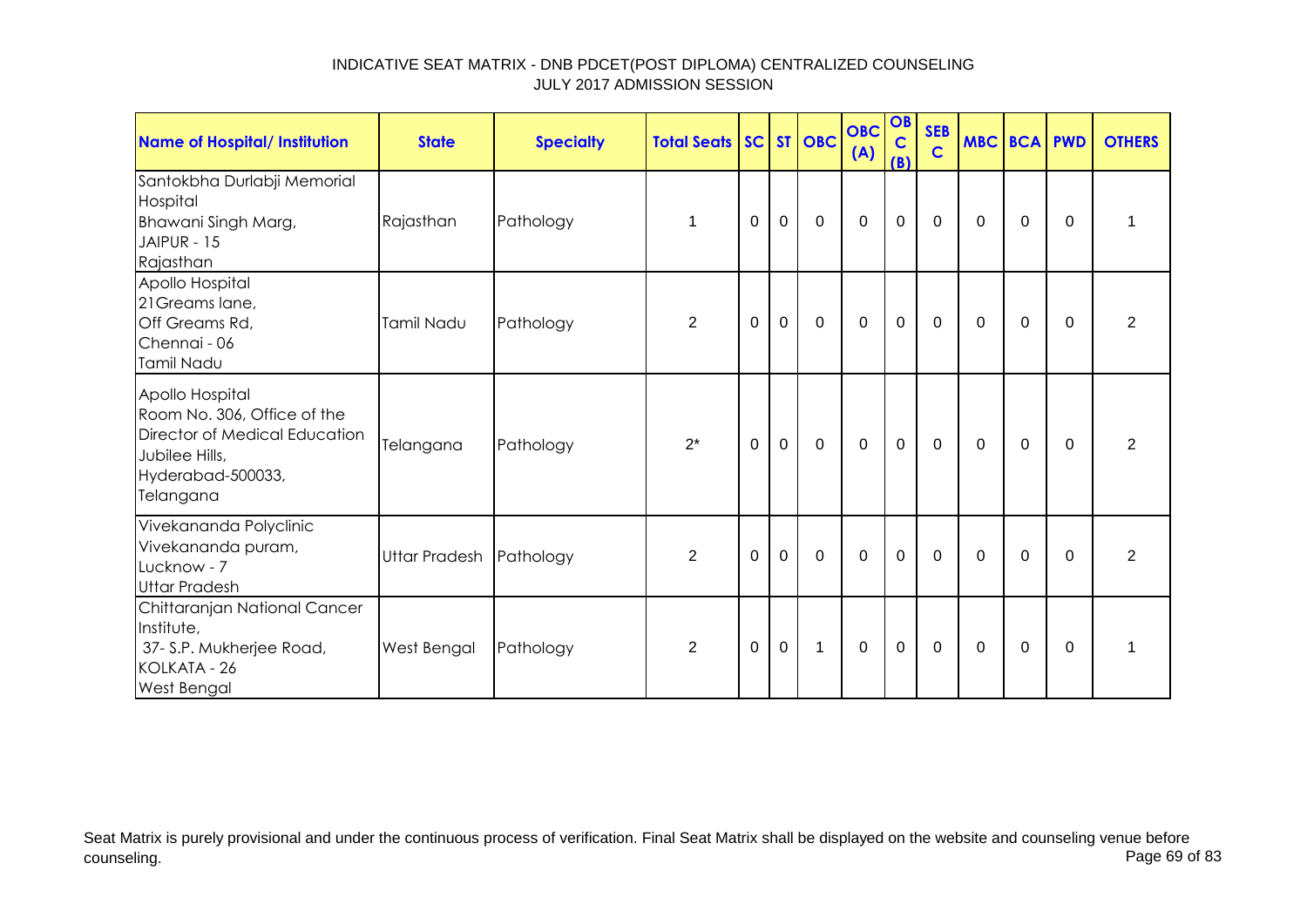| <b>Name of Hospital/ Institution</b>                                                                                              | <b>State</b> | <b>Specialty</b>                               | <b>Total Seats SC ST OBC</b> |          |              |             | <b>OBC</b><br>(A) | OB<br>$\mathbf C$<br>(B) | <b>SEB</b><br>$\overline{c}$ | MBC BCA PWD  |             |             | <b>OTHERS</b>  |
|-----------------------------------------------------------------------------------------------------------------------------------|--------------|------------------------------------------------|------------------------------|----------|--------------|-------------|-------------------|--------------------------|------------------------------|--------------|-------------|-------------|----------------|
| Swami Vivekanand National<br>Institute of Rehabilitation Trg &<br>Res.<br>Olatpur, PO Bairoi, Distt.-<br>Cuttack-754010<br>Orissa | Orissa       | <b>Physical Medicine</b><br>and Rehabilitation | $\overline{2}$               | $\Omega$ | $\mathbf{1}$ | $\mathbf 0$ | $\mathbf 0$       | $\mathbf 0$              | $\mathbf 0$                  | $\mathbf{0}$ | 0           | $\Omega$    | 1              |
| National Institute of Locomotor<br>Disabilities (Divyangjan)<br>B.T. Rd, Bund Hoogly,<br>KOLKATA-90<br>West Bengal                | West Bengal  | <b>Physical Medicine</b><br>and Rehabilitation | 3                            | 1        | $\mathbf{1}$ | $\mathbf 0$ | $\mathbf 0$       | $\mathbf{0}$             | $\mathbf 0$                  | $\Omega$     | $\mathbf 0$ | $\mathbf 0$ | 1              |
| Sambhu Nath Pandit Hospital<br>11, Lala Lajpat Rai Sarani,<br>Kolkata-20<br>West Bengal                                           | West Bengal  | <b>Physical Medicine</b><br>and Rehabilitation | $\overline{2}$               | $\Omega$ | $\mathbf 0$  | $\mathbf 0$ | $\mathbf 0$       | $\mathbf 0$              | $\mathbf 0$                  | $\mathbf{0}$ | 0           | 0           | $\overline{2}$ |
| <b>Bhabha Atomic Research</b><br>Centre & Hospital,<br>Anushakti Nagar,<br>MUMBAI-94<br>Maharashtra                               | Maharashtra  | Psychiatry                                     | 1                            | $\Omega$ | $\Omega$     | $\mathbf 0$ | $\mathbf 0$       | $\mathbf 0$              | $\mathbf 0$                  | $\mathbf{0}$ | $\Omega$    | $\Omega$    | 1              |
| Institute of Mental Health,<br>Govt. Mental Hospital,<br>Amritsar,<br>Punjab                                                      | Punjab       | Psychiatry                                     | $1^{\#}$                     | 1        | $\mathbf 0$  | $\mathbf 0$ | $\mathbf 0$       | $\mathbf 0$              | $\mathbf 0$                  | $\mathbf{0}$ | $\mathbf 0$ | $\Omega$    | $\mathbf 0$    |
| J.L.N. Main Hosp. & Res. Centre<br><b>Bhilai Steel Plant,</b><br>BHILAI-01<br>Chhatisgarh                                         | Chhattisgarh | Radio Diagnosis                                | 2                            | $\Omega$ | $\Omega$     | $\mathbf 0$ | $\mathbf 0$       | $\mathbf 0$              | $\Omega$                     | $\mathbf{0}$ | 0           | $\Omega$    | 2              |

Seat Matrix is purely provisional and under the continuous process of verification. Final Seat Matrix shall be displayed on the website and counseling venue before<br>Page 70 of 83 counseling. Page 70 of 83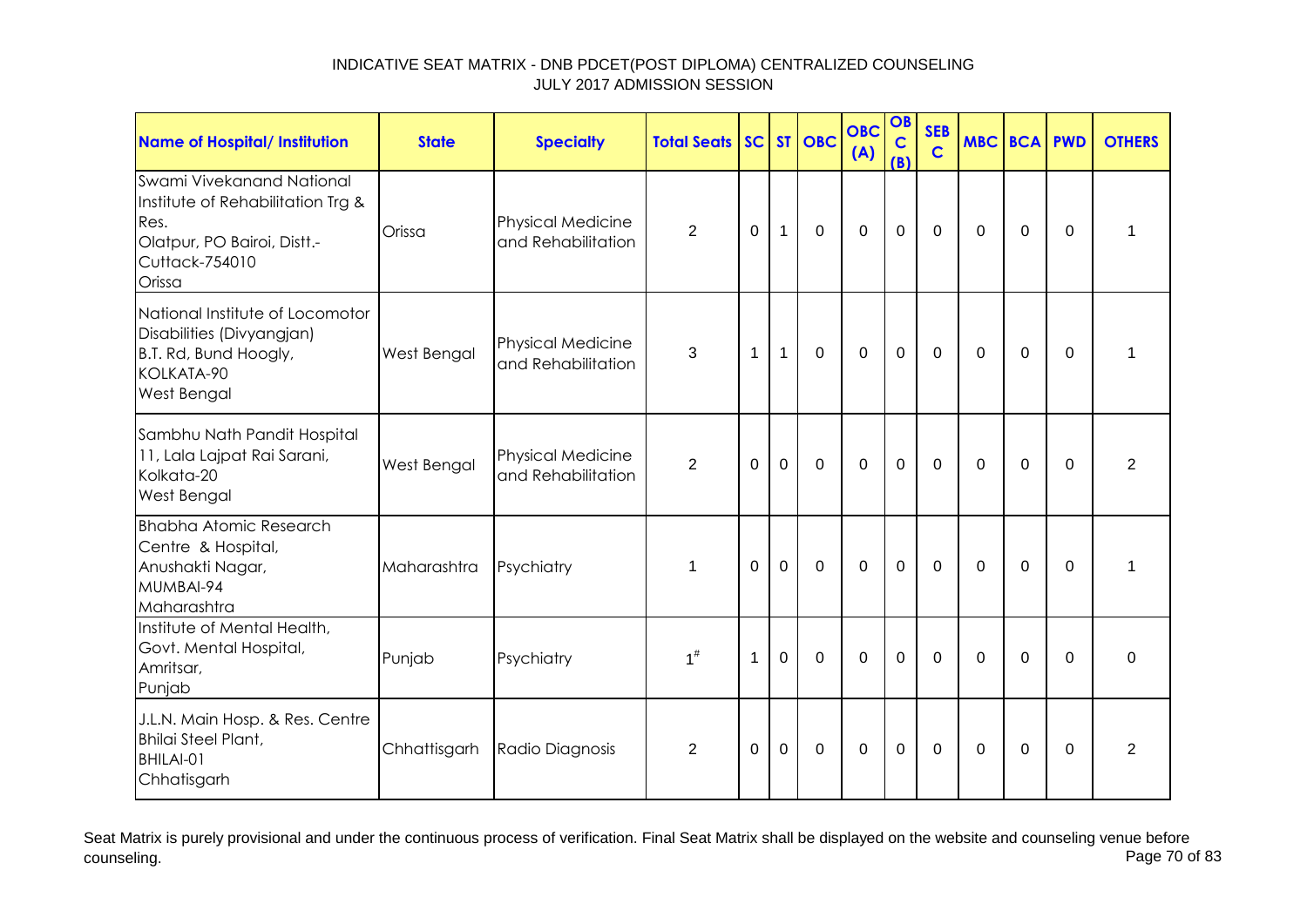| <b>Name of Hospital/ Institution</b>                                                                                                | <b>State</b> | <b>Specialty</b> | <b>Total Seats</b> |             |              | <b>SC ST OBC</b> | <b>OBC</b><br>(A) | OB<br>$\mathbf C$<br>(B) | <b>SEB</b><br>$\mathbf C$ | <b>MBC BCA PWD</b> |          |          | <b>OTHERS</b>  |
|-------------------------------------------------------------------------------------------------------------------------------------|--------------|------------------|--------------------|-------------|--------------|------------------|-------------------|--------------------------|---------------------------|--------------------|----------|----------|----------------|
| Shri Balaji Action Medical<br>Institute,<br>FC-34, A-4,<br>Paschim Vihar,<br>New Delhi - 110063                                     | Delhi        | Radio Diagnosis  | 2                  | $\Omega$    | $\Omega$     | $\Omega$         | $\Omega$          | $\Omega$                 | $\Omega$                  | $\Omega$           | $\Omega$ | $\Omega$ | $\overline{2}$ |
| Apollo Hospital International<br>Plot No. 1A, GIDC Estate<br>Bhat, District - Gandhi Nagar -<br>382428<br>Gujarat                   | Gujarat      | Radio Diagnosis  | $\overline{2}$     | $\mathbf 0$ | $\mathbf 0$  | $\mathbf 0$      | $\mathbf 0$       | 0                        | $\Omega$                  | 0                  | 0        | $\Omega$ | $\overline{2}$ |
| Gujarat MRI Centre (P) Ltd<br>Samved Hospital,<br>Stadium-Commerce College<br>Road,<br>Navarangpura,<br>Ahmedabad-380009<br>Gujarat | Gujarat      | Radio Diagnosis  | $2^*$              | $\Omega$    | $\mathbf{0}$ | $\mathbf 0$      | $\mathbf 0$       | $\mathbf 0$              | $\Omega$                  | $\Omega$           | $\Omega$ | $\Omega$ | 2              |
| Artemis Health Institute<br>Sector 51,<br>Gurgaon-122001<br>Haryana                                                                 | Haryana      | Radio Diagnosis  | 2                  | $\Omega$    | $\mathbf 0$  | $\Omega$         | $\mathbf 0$       | $\mathbf 0$              | $\mathbf 0$               | $\Omega$           | $\Omega$ | $\Omega$ | $\overline{2}$ |
| Paras Hospitals<br>C-1, Shushant Lok, Phase-1,<br>Gurgaon-122002, Haryana                                                           | Haryana      | Radio Diagnosis  | $\mathbf 1$        | $\Omega$    | $\Omega$     | $\Omega$         | $\Omega$          | $\Omega$                 | $\Omega$                  | $\Omega$           | $\Omega$ | $\Omega$ | 1              |
| Kidwai Memorial Institute Of<br>Oncology<br>Dr.MH.Marigowda Road,<br>Bangalore - 29<br>Karnataka                                    | Karnataka    | Radio Diagnosis  | 3                  | $\Omega$    | $\Omega$     | $\Omega$         | $\Omega$          | $\mathbf 0$              | $\mathbf{0}$              | $\Omega$           | $\Omega$ | $\Omega$ | 3              |

Seat Matrix is purely provisional and under the continuous process of verification. Final Seat Matrix shall be displayed on the website and counseling venue before<br>Page 71 of 83 counseling. Page 71 of 83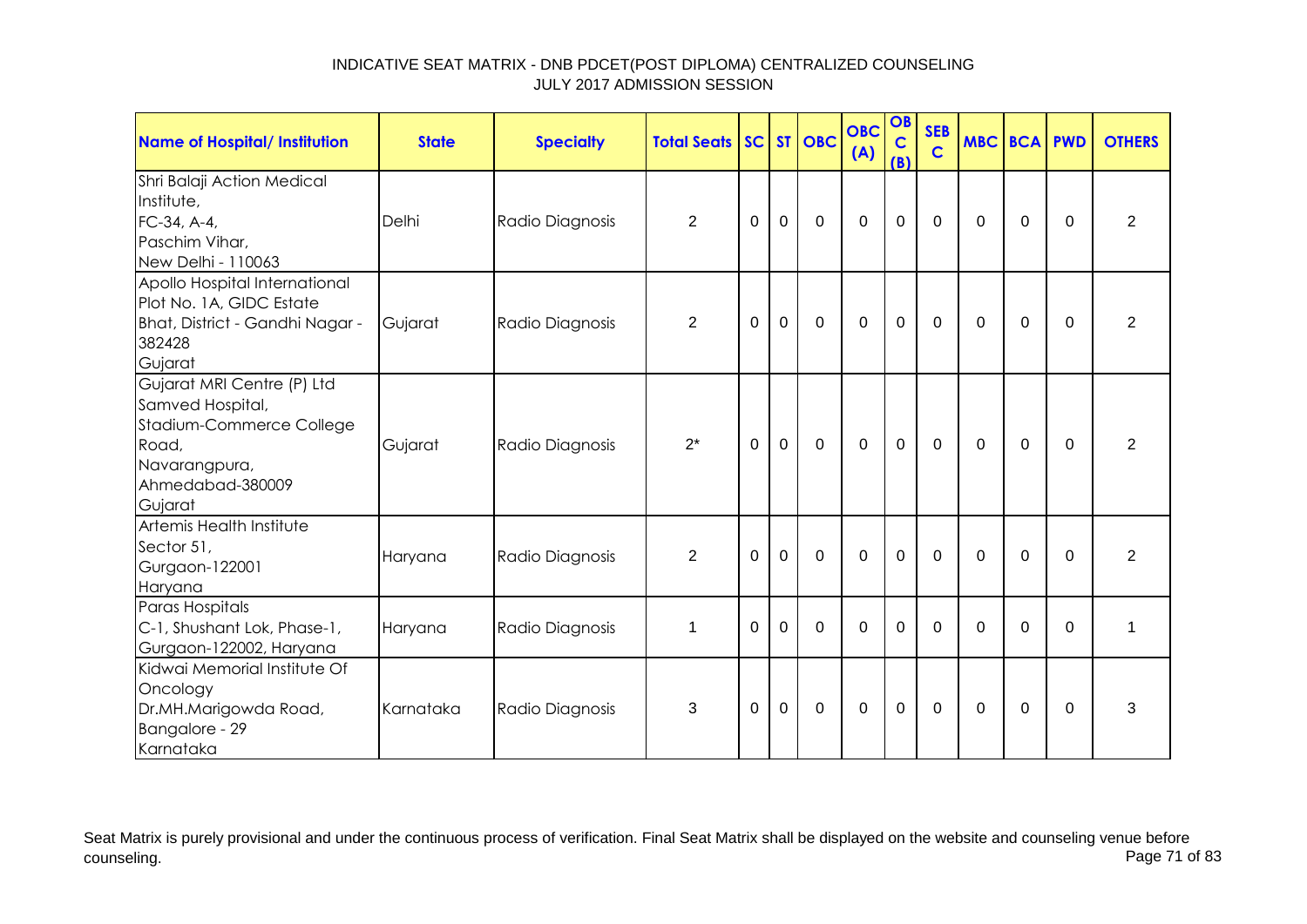| <b>Name of Hospital/ Institution</b>                                                                                                                                           | <b>State</b>      | <b>Specialty</b> | <b>Total Seats</b> |          |             | SC ST OBC      | <b>OBC</b><br>(A) | OB<br>$\mathbf C$<br>(B) | <b>SEB</b><br>$\mathbf C$ | <b>MBC BCA PWD</b> |          |             | <b>OTHERS</b>  |
|--------------------------------------------------------------------------------------------------------------------------------------------------------------------------------|-------------------|------------------|--------------------|----------|-------------|----------------|-------------------|--------------------------|---------------------------|--------------------|----------|-------------|----------------|
| Kerala Institute of Medical<br>Sciences<br>P B No.1, Anayara P O,<br>Trivandrum,<br>Kerala                                                                                     | Kerala            | Radio Diagnosis  | $2^*$              | 0        | $\mathbf 0$ | $\mathbf 0$    | $\mathbf 0$       | $\mathbf 0$              | $\mathbf{0}$              | $\Omega$           | 0        | 0           | $\overline{2}$ |
| Lourdes Hospital<br>Pachalam,<br>Ernakulam,<br>KOCHI-12 kerala                                                                                                                 | Kerala            | Radio Diagnosis  | $\mathbf 1$        | $\Omega$ | $\mathbf 0$ | $\mathbf 0$    | $\overline{0}$    | $\mathbf 0$              | $\Omega$                  | $\Omega$           | $\Omega$ | $\Omega$    | 1              |
| <b>Medical Trust Hospital</b><br>M. G. Road,<br>KOCHI-16<br>Kerala                                                                                                             | Kerala            | Radio Diagnosis  | $2^*$              | $\Omega$ | $\mathbf 0$ | $\overline{0}$ | $\overline{0}$    | $\mathbf 0$              | $\Omega$                  | $\Omega$           | $\Omega$ | $\Omega$    | $\overline{2}$ |
| <b>Bombay Hospital</b><br>IDA Scheme no 94/95,<br>Ring Road,<br>Indore-452010<br>Madhya Pradesh                                                                                | Madhya<br>Pradesh | Radio Diagnosis  | $1^*$              | 0        | $\mathbf 0$ | $\mathbf 0$    | $\mathbf 0$       | $\mathbf 0$              | $\mathbf{0}$              | $\Omega$           | 0        | $\Omega$    | 1              |
| Apple Saraswati Multispecialty<br>Hospital<br>(Apple Hospitals and Research<br>Institute Ltd.)<br>804/2, 805/2, E Ward,<br>Bhosalewadi,<br>Kadamwadi Road, Kolhapur-<br>416003 | Maharashtra       | Radio Diagnosis  | $\overline{2}$     | $\Omega$ | $\mathbf 0$ | $\mathbf 0$    | $\mathbf 0$       | $\mathbf 0$              | $\mathbf{0}$              | $\Omega$           | 0        | $\mathbf 0$ | $\overline{2}$ |
| <b>Breach Candy Hospital Trust</b><br>60-A,<br>Bhulabhai Desai Road,<br>Mumbai-400026<br>Maharashtra                                                                           | Maharashtra       | Radio Diagnosis  | $\mathbf 1$        | $\Omega$ | $\mathbf 0$ | $\mathbf 0$    | $\overline{0}$    | $\mathbf 0$              | $\Omega$                  | $\Omega$           | 0        | $\Omega$    | 1              |

Seat Matrix is purely provisional and under the continuous process of verification. Final Seat Matrix shall be displayed on the website and counseling venue before<br>Page 72 of 83 counseling. Page 72 of 83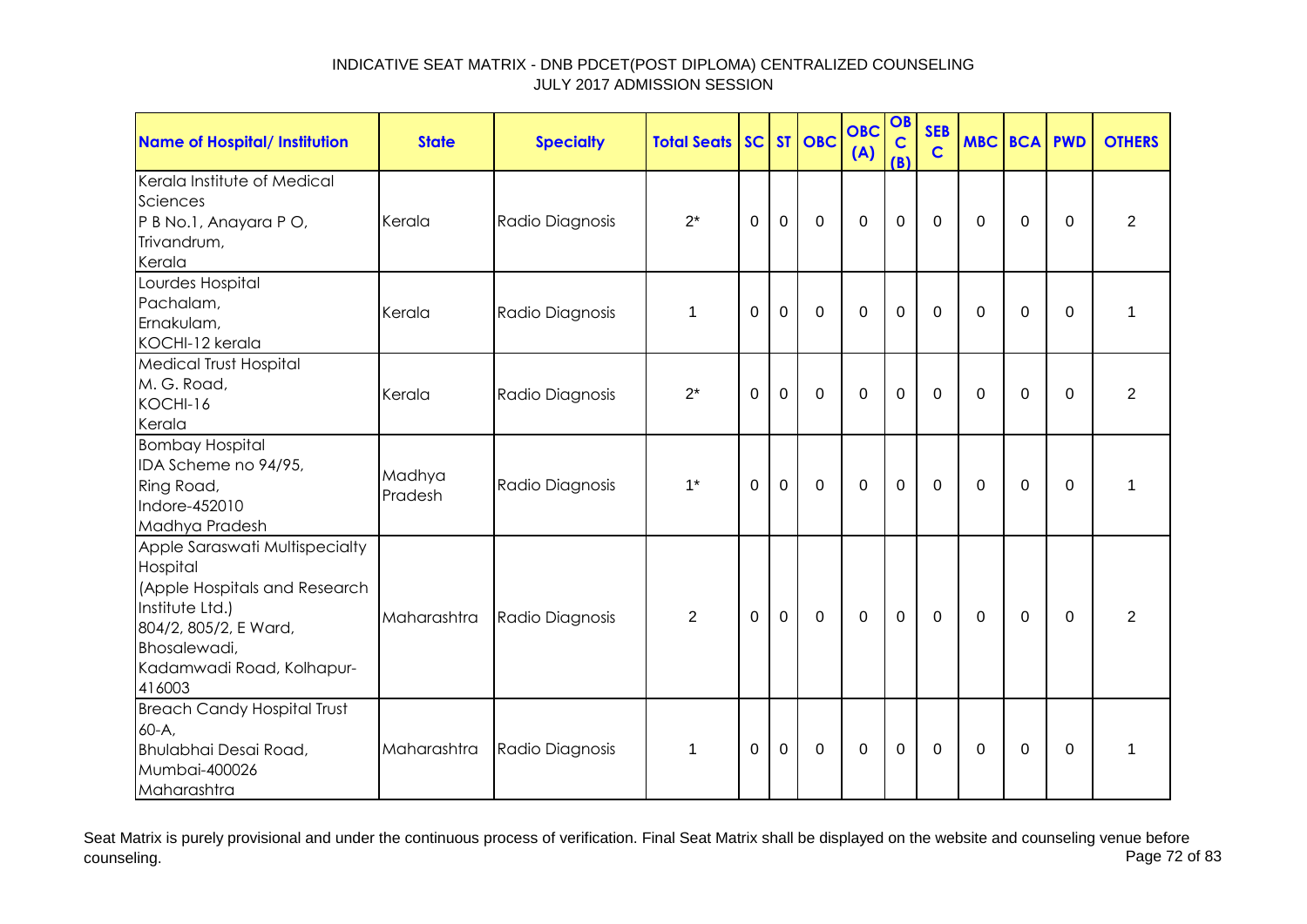| <b>Name of Hospital/ Institution</b>                                                                                         | <b>State</b> | <b>Specialty</b> | <b>Total Seats</b> |             |                | SC ST OBC    | <b>OBC</b><br>(A) | OB<br>$\mathbf C$<br>(B) | <b>SEB</b><br>$\mathbf C$ | <b>MBC BCA PWD</b> |                |             | <b>OTHERS</b>  |
|------------------------------------------------------------------------------------------------------------------------------|--------------|------------------|--------------------|-------------|----------------|--------------|-------------------|--------------------------|---------------------------|--------------------|----------------|-------------|----------------|
| <b>Holy Spirit Hospital</b><br>Mahakali Road,<br>Andheri (East),<br>Mumbai-400093<br>Maharashtra                             | Maharashtra  | Radio Diagnosis  | $1^*$              | $\Omega$    | $\mathbf 0$    | $\mathbf 0$  | $\mathbf 0$       | $\mathbf 0$              | $\mathbf 0$               | $\Omega$           | $\mathbf 0$    | $\Omega$    | 1              |
| Jehangir Hospital<br>32, Sassoon Road,<br>Pune-411001<br>Maharashtra                                                         | Maharashtra  | Radio Diagnosis  | $\overline{2}$     | $\mathbf 0$ | $\mathbf 0$    | $\mathbf 0$  | $\mathbf 0$       | $\mathbf 0$              | $\mathbf 0$               | $\mathbf 0$        | 0              | $\mathbf 0$ | $\overline{2}$ |
| Jupiter Hospital<br>Eastern Express Highway,<br>Thane-400601<br>Maharashtra                                                  | Maharashtra  | Radio Diagnosis  | 2                  | $\Omega$    | $\Omega$       | $\Omega$     | $\Omega$          | $\mathbf 0$              | $\Omega$                  | $\Omega$           | $\Omega$       | $\Omega$    | $\overline{2}$ |
| Lilavati Hospital & Res. Centre<br>A-791, Bandra Reclaimation,<br>Bandra West,<br>Mumbai - 50<br>Maharashtra                 | Maharashtra  | Radio Diagnosis  | 3                  | $\Omega$    | $\mathbf 0$    | $\mathbf 0$  | $\mathbf 0$       | $\mathbf 0$              | $\mathbf 0$               | 0                  | 0              | $\Omega$    | 3              |
| P.D. Hinduja National Hospital<br>and Medical Research Centre,<br>Veer Savarkar Marg, Mahim,<br>Mumbai-400016<br>Maharashtra | Maharashtra  | Radio Diagnosis  | $\overline{2}$     | $\Omega$    | $\mathbf 0$    | $\mathbf 0$  | $\mathbf 0$       | $\mathbf 0$              | $\mathbf 0$               | $\Omega$           | $\overline{0}$ | $\Omega$    | $\overline{2}$ |
| Sahyadri Speciality Hospital<br>30-C, Erandwane,<br>Karve Road,<br>Pune -411004<br>Maharashtra                               | Maharashtra  | Radio Diagnosis  | $\overline{2}$     | $\Omega$    | $\overline{0}$ | $\mathbf{0}$ | $\Omega$          | $\mathbf 0$              | $\Omega$                  | $\Omega$           | $\Omega$       | $\Omega$    | $\overline{2}$ |

Seat Matrix is purely provisional and under the continuous process of verification. Final Seat Matrix shall be displayed on the website and counseling venue before<br>Page 73 of 83 counseling. Page 73 of 83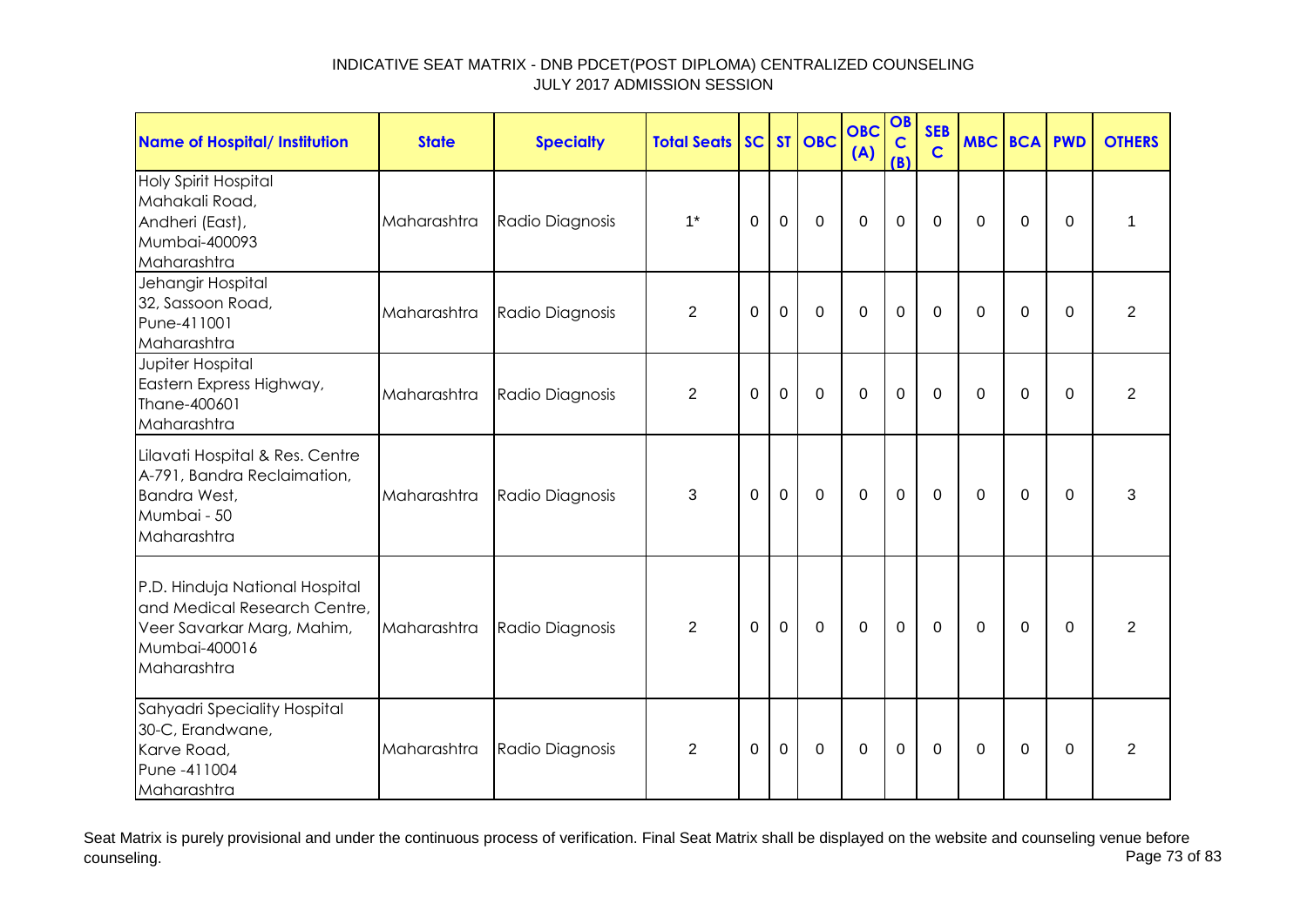| Name of Hospital/ Institution                                                                                                                   | <b>State</b> | <b>Specialty</b> | <b>Total Seats SC ST OBC</b> |          |             |             | <b>OBC</b><br>(A) | OB<br>$\mathbf C$<br>(B) | <b>SEB</b><br>$\mathbf C$ | <b>MBC BCA PWD</b> |             |          | <b>OTHERS</b> |
|-------------------------------------------------------------------------------------------------------------------------------------------------|--------------|------------------|------------------------------|----------|-------------|-------------|-------------------|--------------------------|---------------------------|--------------------|-------------|----------|---------------|
| Apollo Hospital<br>Plot No. 251<br>Sainik School Road<br>Unit-15, Bhubaneshwar<br>Orissa-751005                                                 | Orissa       | Radio Diagnosis  | $\mathbf{1}$                 | 0        | $\mathbf 0$ | $\mathbf 0$ | $\mathbf 0$       | $\mathbf 0$              | $\mathbf 0$               | $\mathbf 0$        | $\mathbf 0$ | $\Omega$ | 1             |
| Indira Gandhi Govt. General<br>Hospital & PG Institute<br>PONDICHERRY - 605001<br>Pondicherry                                                   | Pondicherry  | Radio Diagnosis  | $2^*$                        | 0        | $\mathbf 0$ | $\mathbf 0$ | $\mathbf 0$       | $\mathbf 0$              | 0                         | 0                  | 0           | $\Omega$ | 2             |
| Fortis Hospital<br>Sector-62, Phase-VIII,<br>Mohali-160062<br>Punjab                                                                            | Punjab       | Radio Diagnosis  | $\mathbf{1}$                 | $\Omega$ | $\mathbf 0$ | $\mathbf 0$ | $\overline{0}$    | $\mathbf 0$              | $\mathbf 0$               | $\Omega$           | $\mathbf 0$ | $\Omega$ | 1             |
| Max Super Specialty Hospital<br>A Unit of Hometrail Estate Pvt<br>Ltd.<br><b>Civil Hospital Premises</b><br>Phase - VI, Mohali-160055<br>Punjab | Punjab       | Radio Diagnosis  | 2                            | $\Omega$ | $\mathbf 0$ | $\mathbf 0$ | $\overline{0}$    | $\mathbf 0$              | $\mathbf 0$               | $\Omega$           | 0           | $\Omega$ | 2             |
| Apollo Hospital<br>21 Greams lane,<br>Off Greams Rd,<br>Chennai - 06<br>Tamil Nadu                                                              | Tamil Nadu   | Radio Diagnosis  | 3                            | $\Omega$ | $\mathbf 0$ | $\mathbf 0$ | $\mathbf 0$       | $\mathbf 0$              | $\Omega$                  | $\Omega$           | $\Omega$    | $\Omega$ | 3             |
| Kovai Medical Centre,<br>Post Box No. 3209,<br>Avinashi Road,<br>Civil Arodrom Post,<br>COIMBATORE-14<br>Tamil Nadu                             | Tamil Nadu   | Radio Diagnosis  | $\mathbf 1$                  | $\Omega$ | $\mathbf 0$ | $\Omega$    | $\Omega$          | $\mathbf 0$              | $\Omega$                  | $\Omega$           | $\Omega$    | $\Omega$ | 1             |

Seat Matrix is purely provisional and under the continuous process of verification. Final Seat Matrix shall be displayed on the website and counseling venue before<br>Page 74 of 83 counseling. Page 74 of 83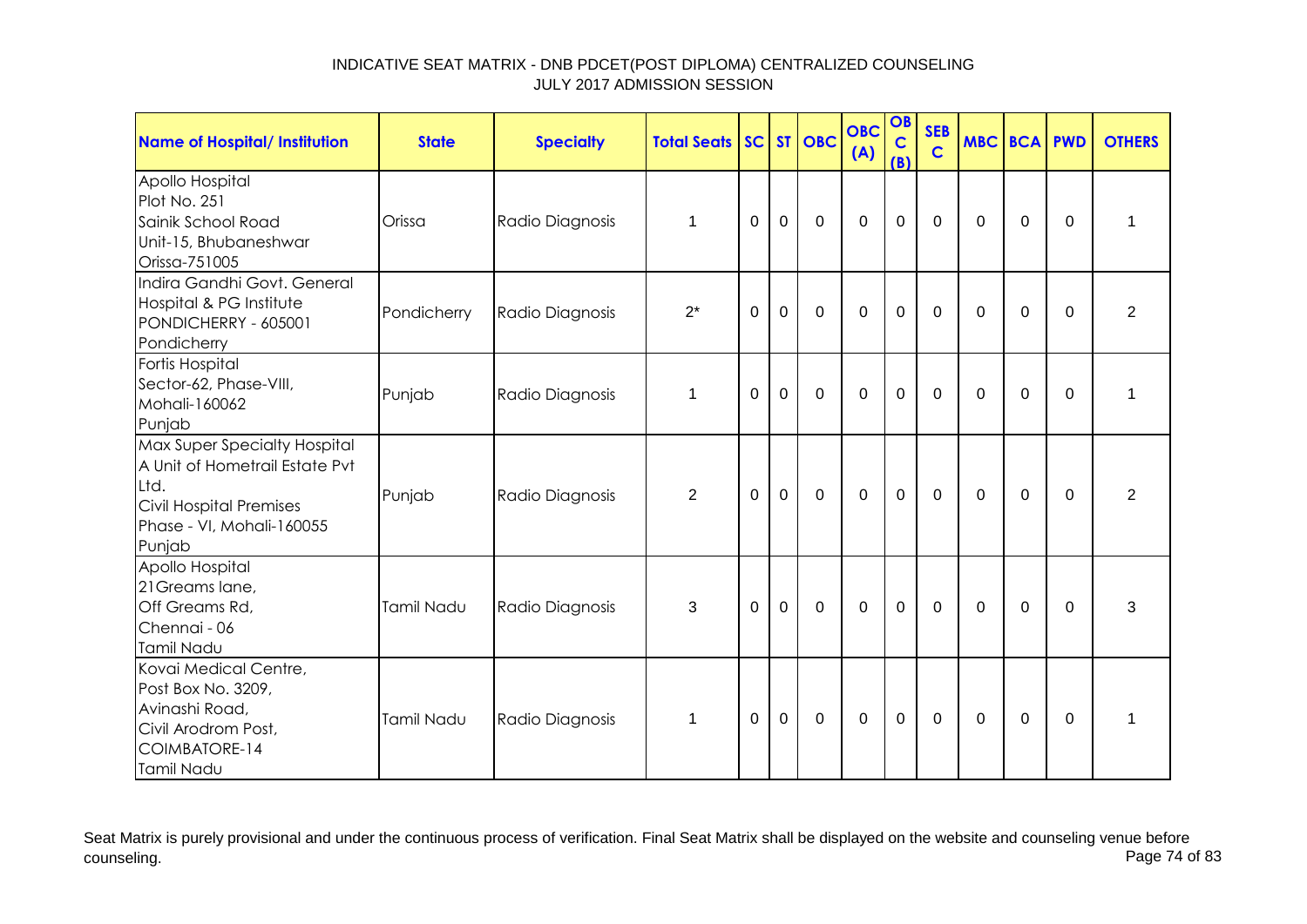| <b>Name of Hospital/ Institution</b>                                                                                                                     | <b>State</b>         | <b>Specialty</b> | <b>Total Seats</b> |                |                | SC ST OBC   | <b>OBC</b><br>(A) | OB<br>$\mathbf C$<br>(B) | <b>SEB</b><br>$\mathbf C$ | <b>MBC BCA PWD</b> |             |             | <b>OTHERS</b>  |
|----------------------------------------------------------------------------------------------------------------------------------------------------------|----------------------|------------------|--------------------|----------------|----------------|-------------|-------------------|--------------------------|---------------------------|--------------------|-------------|-------------|----------------|
| Meenakshi Mission Hosp. & Res.<br>Centre<br>Lake Area, Melur Road,<br><b>MADURAI-625107</b><br>Tamil Nadu                                                | <b>Tamil Nadu</b>    | Radio Diagnosis  | $\overline{2}$     | $\Omega$       | $\overline{0}$ | $\mathbf 0$ | $\mathbf 0$       | $\mathbf 0$              | $\Omega$                  | $\Omega$           | $\mathbf 0$ | $\Omega$    | $\overline{2}$ |
| Care Hospital<br>Exhibition Road, Nampally,<br>Hyderabad,<br>Telangana                                                                                   | Telangana            | Radio Diagnosis  | $\mathbf{1}$       | $\mathbf 0$    | $\mathbf 0$    | $\mathbf 0$ | $\mathbf 0$       | $\mathbf 0$              | $\mathbf 0$               | $\Omega$           | $\mathbf 0$ | $\mathbf 0$ | 1              |
| Yashoda Super Speciality<br>Hospital<br>Nalgonda X Road, Malakpet,<br>Hyderabad-500036<br>Telangana                                                      | Telangana            | Radio Diagnosis  | $\overline{2}$     | $\overline{0}$ | $\overline{0}$ | $\mathbf 0$ | $\mathbf 0$       | $\overline{0}$           | $\mathbf 0$               | $\mathbf 0$        | 0           | $\mathbf 0$ | $\overline{2}$ |
| Vivekananda Polyclinic<br>Vivekananda puram,<br>Lucknow - 7<br><b>Uttar Pradesh</b>                                                                      | <b>Uttar Pradesh</b> | Radio Diagnosis  | $\mathbf 1$        | $\Omega$       | $\mathbf 0$    | $\mathbf 0$ | $\overline{0}$    | $\overline{0}$           | $\Omega$                  | $\Omega$           | $\Omega$    | $\mathbf 0$ | 1              |
| Rabindranath Tagore<br>International<br>Instt.of Cardiac Sciences<br>Premises No.1489, 124,<br>Mukundapur,<br>E M Bypass,<br>KOLKATA - 99<br>West Bengal | West Bengal          | Radio Diagnosis  | 1                  | $\Omega$       | $\overline{0}$ | $\mathbf 0$ | $\mathbf 0$       | $\overline{0}$           | $\mathbf 0$               | $\Omega$           | $\mathbf 0$ | $\Omega$    | $\mathbf{1}$   |
| Mahavir Cancer Sansthan<br>Phulwari Sharif,<br>PATNA-801505<br>Bihar                                                                                     | Bihar                | Radio Therapy    | $\overline{2}$     | $\Omega$       | $\mathbf 0$    | $\mathbf 0$ | $\overline{0}$    | $\overline{0}$           | $\overline{0}$            | $\Omega$           | $\mathbf 0$ | $\mathbf 0$ | $\overline{2}$ |

Seat Matrix is purely provisional and under the continuous process of verification. Final Seat Matrix shall be displayed on the website and counseling venue before<br>Page 75 of 83 counseling. Page 75 of 83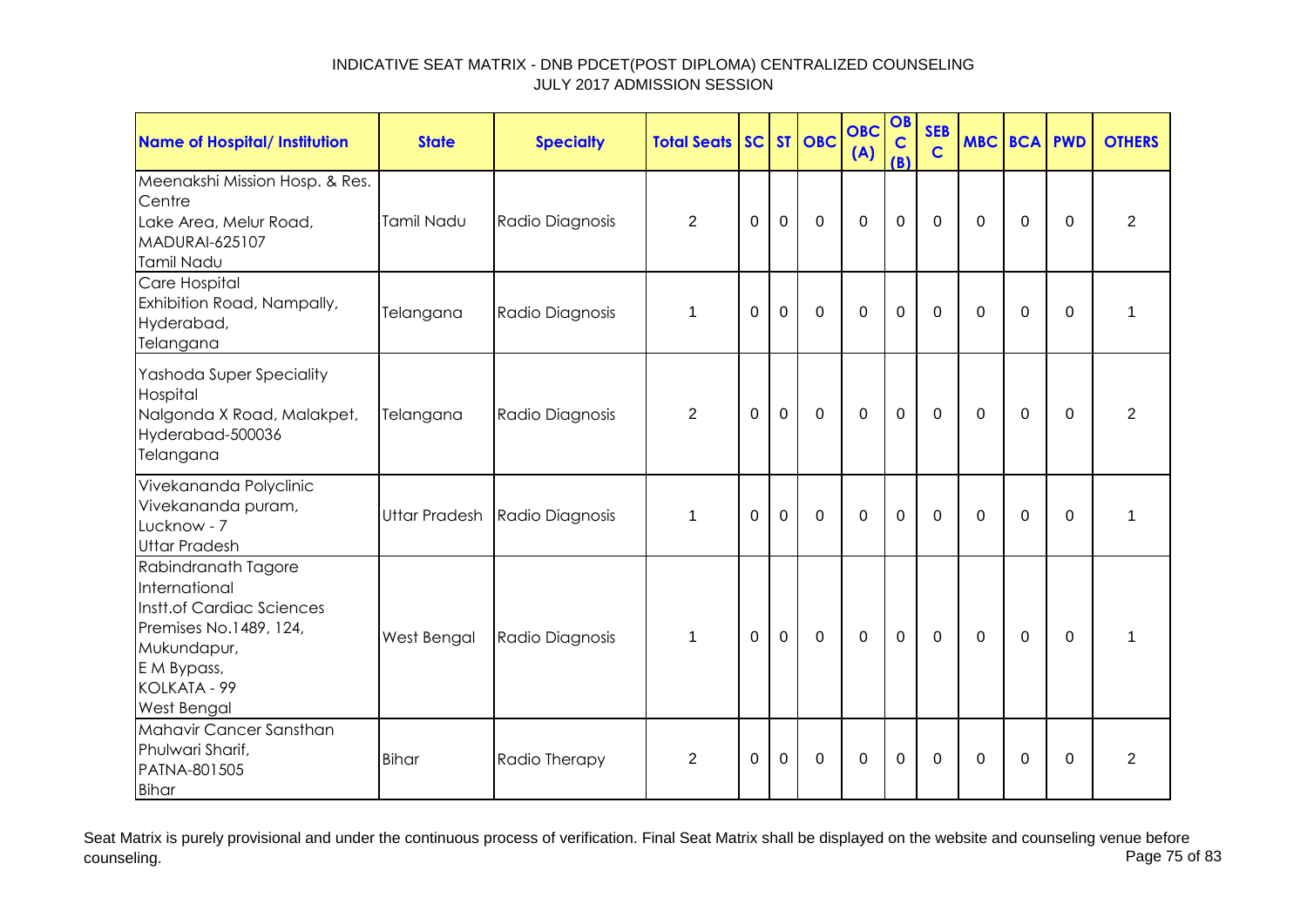| <b>Name of Hospital/ Institution</b>                                                                                                                                                     | <b>State</b> | <b>Specialty</b> | <b>Total Seats SC ST OBC</b> |          |             |             | <b>OBC</b><br>(A) | OB<br>$\mathbf C$<br>(B) | <b>SEB</b><br>$\mathbf C$ | <b>MBC BCA PWD</b> |          |          | <b>OTHERS</b>  |
|------------------------------------------------------------------------------------------------------------------------------------------------------------------------------------------|--------------|------------------|------------------------------|----------|-------------|-------------|-------------------|--------------------------|---------------------------|--------------------|----------|----------|----------------|
| Dharamshila Hospital and<br>Research Centre,<br>Dharamshila Marg, Vasundara<br>Enclave,<br>New Delhi-110096                                                                              | Delhi        | Radio Therapy    | 1                            | $\Omega$ | $\mathbf 0$ | $\Omega$    | $\mathbf 0$       | $\mathbf 0$              | $\overline{0}$            | $\Omega$           | 0        | $\Omega$ | 1              |
| Max Super Specialty Hospital<br>1, Press Enclave Road,<br>Saket,<br>New Delhi-110017                                                                                                     | Delhi        | Radio Therapy    | $1^*$                        | 0        | $\mathbf 0$ | $\mathbf 0$ | $\mathbf 0$       | $\mathbf 0$              | $\mathbf 0$               | 0                  | 0        | $\Omega$ |                |
| Medanta-The Medicity<br>Sector-38, Gurgaon,<br>Haryana-122001                                                                                                                            | Haryana      | Radio Therapy    | $\overline{2}$               | 0        | $\Omega$    | $\Omega$    | $\Omega$          | $\Omega$                 | $\Omega$                  | 0                  | $\Omega$ | $\Omega$ | $\overline{2}$ |
| Apollo Hospital<br>154/11, Opp. I.I.M.,<br>Bannerghatta Road,<br>Bangalore-560076<br>Karnataka                                                                                           | Karnataka    | Radio Therapy    | $\overline{2}$               | 0        | $\mathbf 0$ | $\Omega$    | $\mathbf 0$       | $\mathbf 0$              | $\Omega$                  | $\Omega$           | $\Omega$ | $\Omega$ | $\overline{2}$ |
| <b>HealthCare Global Specialty</b><br>Hospital,<br>(Formerly Bangalore Institute of<br>Oncology)<br>44-45/2, 2nd Cross,<br>Raja Rammohan Roy Extension,<br>Bangalore-560027<br>Karnataka | Karnataka    | Radio Therapy    | 2                            | 0        | $\mathbf 0$ | $\Omega$    | $\mathbf 0$       | $\mathbf 0$              | $\overline{0}$            | $\Omega$           | $\Omega$ | $\Omega$ | $\overline{2}$ |

Seat Matrix is purely provisional and under the continuous process of verification. Final Seat Matrix shall be displayed on the website and counseling venue before<br>Page 76 of 83 counseling. Page 76 of 83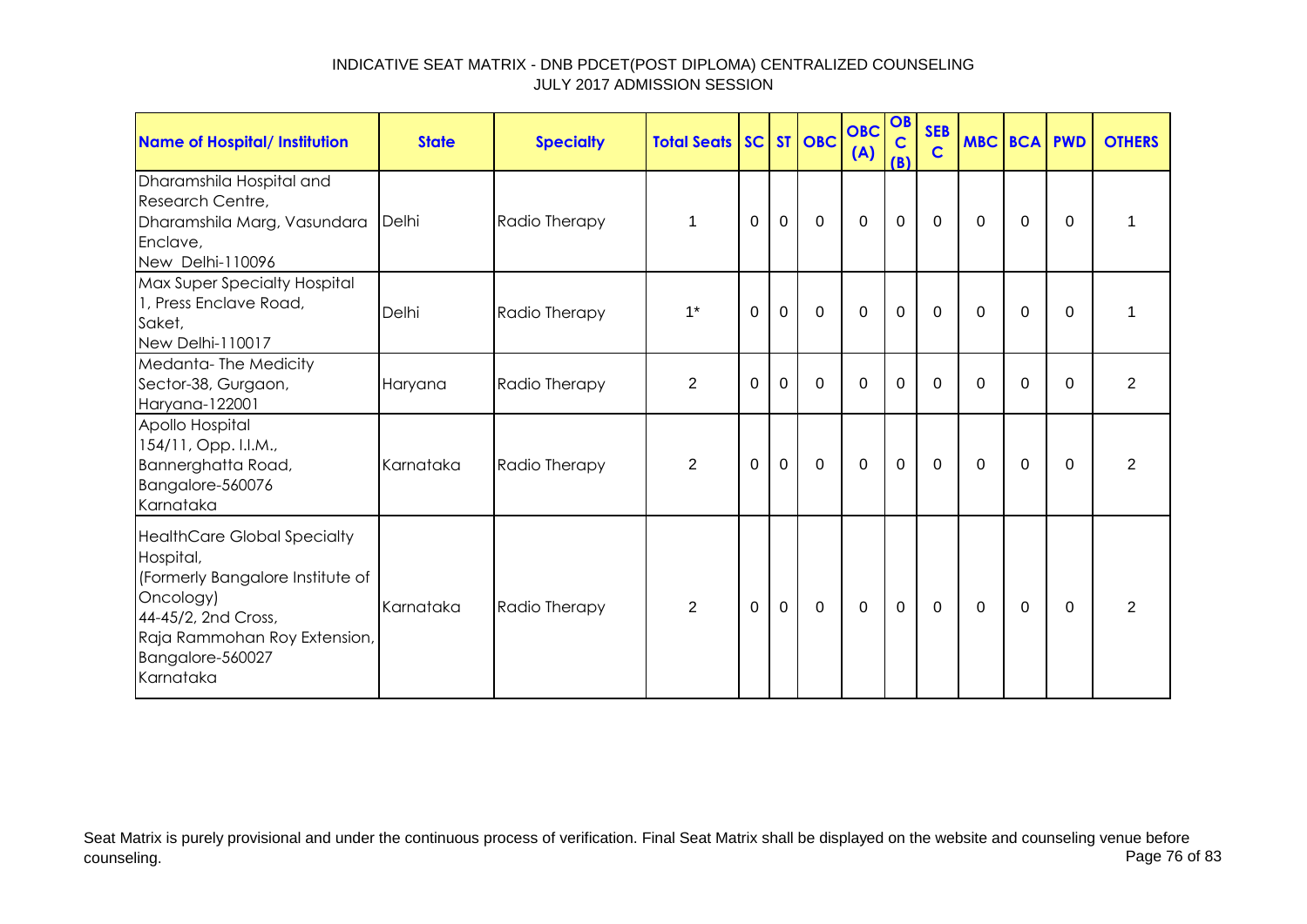| <b>Name of Hospital/ Institution</b>                                                                                                                          | <b>State</b> | <b>Specialty</b> | <b>Total Seats</b> |          |                | SC ST OBC      | <b>OBC</b><br>(A) | OB<br>$\mathbf C$<br>(B) | <b>SEB</b><br>$\mathbf C$ | <b>MBC BCA PWD</b> |             |             | <b>OTHERS</b>  |
|---------------------------------------------------------------------------------------------------------------------------------------------------------------|--------------|------------------|--------------------|----------|----------------|----------------|-------------------|--------------------------|---------------------------|--------------------|-------------|-------------|----------------|
| Sri Shankara Cancer Hospital<br>and Research centre<br>Shankara Math Premises,<br>1st cross, Shankarapuram,<br>Basavanagudi,<br>Bangalore-560004<br>Karnataka | Karnataka    | Radio Therapy    | $\overline{2}$     | $\Omega$ | $\mathbf 0$    | $\mathbf 0$    | $\overline{0}$    | $\mathbf 0$              | $\mathbf 0$               | $\Omega$           | $\Omega$    | $\Omega$    | $\overline{2}$ |
| Inlaks & Budhrani Hospital<br>7-9, Koregaon Park,<br>Pune-411001<br>Maharashtra                                                                               | Maharashtra  | Radio Therapy    | 1                  | 0        | $\overline{0}$ | $\Omega$       | $\Omega$          | $\mathbf 0$              | $\Omega$                  | $\Omega$           | $\Omega$    | $\Omega$    | 1              |
| Jaslok Hospital & Res. Centre<br>15, Gopalrao Deshmukh Marg,<br>Mumbai-400026<br>Maharashtra                                                                  | Maharashtra  | Radio Therapy    | 1                  | $\Omega$ | $\mathbf 0$    | $\mathbf 0$    | $\overline{0}$    | $\mathbf 0$              | $\mathbf{0}$              | $\Omega$           | $\mathbf 0$ | $\Omega$    | 1              |
| Jupiter Hospital<br>Eastern Express Highway,<br>Thane-400601<br>Maharashtra                                                                                   | Maharashtra  | Radio Therapy    | $\mathbf 1$        | $\Omega$ | $\mathbf 0$    | $\mathbf 0$    | $\overline{0}$    | $\mathbf 0$              | $\Omega$                  | $\Omega$           | $\Omega$    | $\Omega$    | 1              |
| Apollo Hospital<br>21 Greams lane,<br>Off Greams Rd,<br>Chennai - 06<br>Tamil Nadu                                                                            | Tamil Nadu   | Radio Therapy    | 1                  | $\Omega$ | $\overline{0}$ | $\mathbf 0$    | $\mathbf 0$       | $\mathbf 0$              | $\mathbf 0$               | $\Omega$           | $\mathbf 0$ | $\mathbf 0$ | $\mathbf{1}$   |
| G. Kuppuswamy Naidu<br><b>Memorial Hospital</b><br>Pappanaickenpalayan<br><b>COIMBATORE - 37</b><br>Tamil Nadu                                                | Tamil Nadu   | Radio Therapy    | $\overline{2}$     | 0        | $\overline{0}$ | $\overline{0}$ | $\mathbf 0$       | $\mathbf 0$              | 0                         | $\Omega$           | 0           | 0           | $\overline{2}$ |

Seat Matrix is purely provisional and under the continuous process of verification. Final Seat Matrix shall be displayed on the website and counseling venue before<br>Page 77 of 83 counseling. Page 77 of 83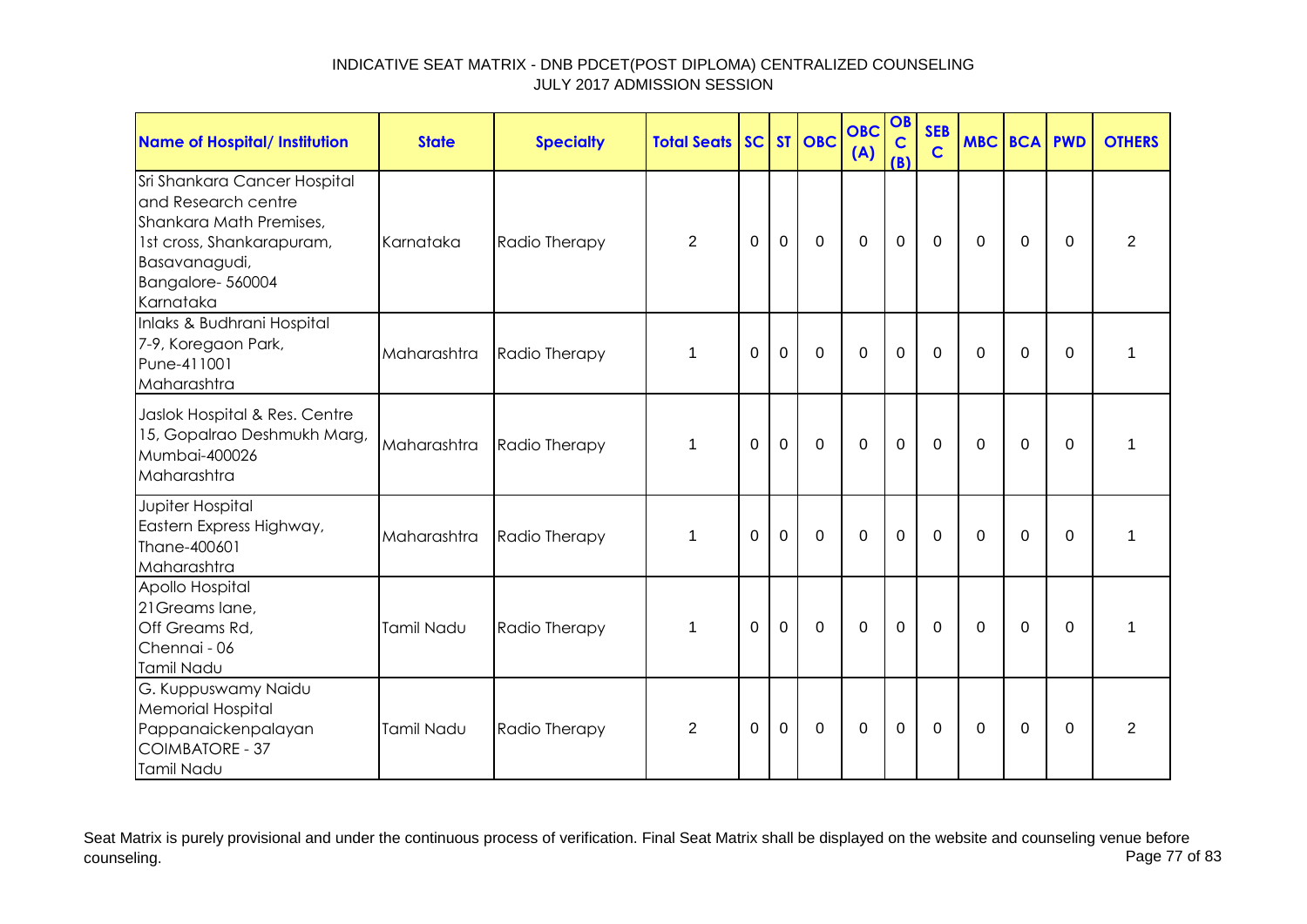| <b>Name of Hospital/ Institution</b>                                                                                                | <b>State</b>         | <b>Specialty</b> | <b>Total Seats   SC   </b> |                |             | ST OBC         | <b>OBC</b><br>(A) | OB<br>$\mathbf C$<br>(B) | <b>SEB</b><br>$\overline{c}$ | <b>MBC BCA PWD</b> |             |             | <b>OTHERS</b>  |
|-------------------------------------------------------------------------------------------------------------------------------------|----------------------|------------------|----------------------------|----------------|-------------|----------------|-------------------|--------------------------|------------------------------|--------------------|-------------|-------------|----------------|
| Apollo Hospital<br>Room No. 306, Office of the<br>Director of Medical Education<br>Jubilee Hills,<br>Hyderabad-500033,<br>Telangana | Telangana            | Radio Therapy    | $1^*$                      | $\Omega$       | $\mathbf 0$ | $\mathbf 0$    | $\mathbf 0$       | $\mathbf 0$              | $\Omega$                     | $\Omega$           | 0           | $\Omega$    | 1              |
| Indo-American Cancer<br>Institute & Research Centre<br>Road No.14, Banjara Hills,<br>Hyderabad-500034                               | Telangana            | Radio Therapy    | 3                          | $\mathbf 0$    | $\mathbf 0$ | $\mathbf 0$    | $\mathbf 0$       | $\mathbf 0$              | $\mathbf 0$                  | $\Omega$           | $\mathbf 0$ | $\Omega$    | 3              |
| Krishna Institute of Medical<br>Sciences<br>1-8-31/1, Minister Road,<br>Secunderabad - 500003<br>Telangana                          | Telangana            | Radio Therapy    | 2                          | $\mathbf 0$    | $\mathbf 0$ | $\mathbf 0$    | $\mathbf 0$       | $\mathbf 0$              | $\mathbf 0$                  | 0                  | 0           | $\Omega$    | $\overline{2}$ |
| Omega Hospitals,<br>Road No. 12, Banjara Hills,<br>Hyderabad-500034,<br><b>Telangana</b>                                            | Telangana            | Radio Therapy    | $\overline{2}$             | $\overline{0}$ | $\mathbf 0$ | $\overline{0}$ | $\overline{0}$    | $\mathbf 0$              | $\mathbf 0$                  | 0                  | 0           | $\mathbf 0$ | $\overline{2}$ |
| Yashoda Super Speciality<br>Hospital<br>Raj Bhavan Road, Somajiguda, Telangana<br>Hyderabad-82<br>Telangana                         |                      | Radio Therapy    | 3                          | $\Omega$       | $\mathbf 0$ | $\mathbf 0$    | $\mathbf 0$       | $\mathbf 0$              | $\mathbf 0$                  | $\Omega$           | $\Omega$    | $\Omega$    | 3              |
| Kamla Nehru Memorial Hospital<br>1, Hasgimpur Road,<br>ALLAHABAD - 2<br><b>Uttar Pradesh</b>                                        | <b>Uttar Pradesh</b> | Radio Therapy    | $\overline{2}$             | $\mathbf 0$    | $\mathbf 0$ | $\mathbf 0$    | $\mathbf 0$       | $\mathbf 0$              | $\mathbf 0$                  | 0                  | 0           | $\Omega$    | $\overline{2}$ |

Seat Matrix is purely provisional and under the continuous process of verification. Final Seat Matrix shall be displayed on the website and counseling venue before<br>Page 78 of 83 counseling. Page 78 of 83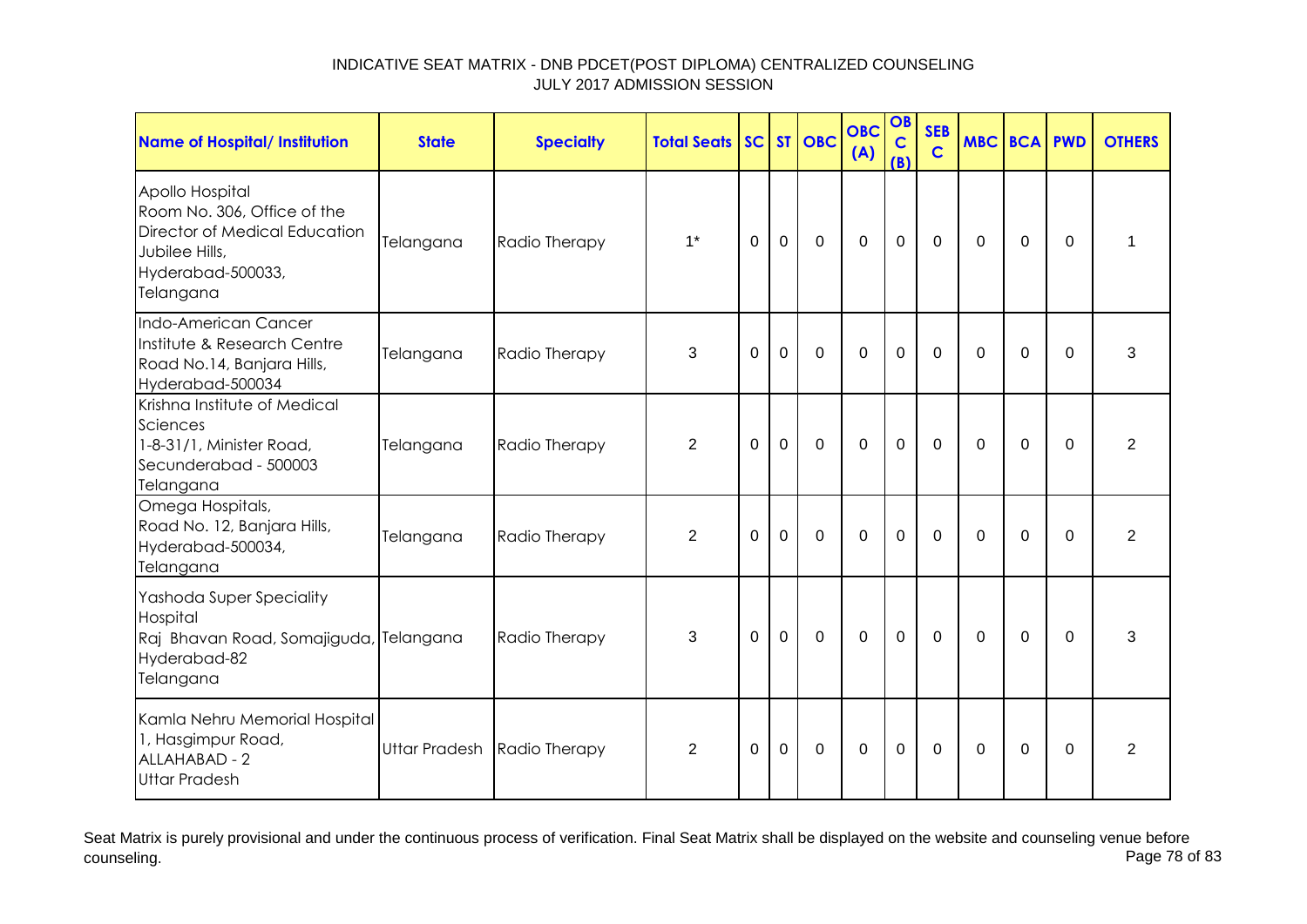| <b>Name of Hospital/ Institution</b>                                                                                         | <b>State</b> | <b>Specialty</b>               | <b>Total Seats SC ST OBC</b> |             |             |             | <b>OBC</b><br>(A) | OB<br>$\mathbf C$<br>(B) | <b>SEB</b><br>$\mathbf C$ | MBC BCA PWD |          |          | <b>OTHERS</b>  |
|------------------------------------------------------------------------------------------------------------------------------|--------------|--------------------------------|------------------------------|-------------|-------------|-------------|-------------------|--------------------------|---------------------------|-------------|----------|----------|----------------|
| Apollo Gleneagles Hospitals<br>58, Canal Circular Road,<br>Kolkata-700054<br><b>West Bengal</b>                              | West Bengal  | Radio Therapy                  | $2^*$                        | 0           | 0           | $\Omega$    | $\Omega$          | 0                        | $\Omega$                  | 0           | 0        | $\Omega$ | $\overline{2}$ |
| Chittaranjan National Cancer<br>Institute,<br>37- S.P. Mukherjee Road,<br>KOLKATA - 26<br><b>West Bengal</b>                 | West Bengal  | Radio Therapy                  | 1                            | 0           | $\mathbf 0$ | 1           | $\mathbf 0$       | $\mathbf 0$              | $\Omega$                  | $\Omega$    | $\Omega$ | $\Omega$ | 0              |
| Narayana Superspecialty<br>Hospital<br>(A Unit of MMHRL)<br>120/1 Andul Road,<br>Howrah-711103<br><b>West Bengal</b>         | West Bengal  | Radio Therapy                  | 2                            | $\Omega$    | $\mathbf 0$ | $\mathbf 0$ | $\mathbf 0$       | $\mathbf 0$              | $\Omega$                  | $\Omega$    | $\Omega$ | $\Omega$ | 2              |
| Saroj Gupta Cancer Centre<br>Welfare<br>Home & Res. Institute<br>M.G.Road, Thakurpurkar,<br>KOLKATA-63<br><b>West Bengal</b> | West Bengal  | Radio Therapy                  | 1                            | $\mathbf 0$ | $\mathbf 0$ | $\mathbf 0$ | $\mathbf 0$       | $\mathbf 0$              | $\mathbf 0$               | 0           | $\Omega$ | $\Omega$ |                |
| J.L.N. Main Hosp. & Res. Centre<br>Bhilai Steel Plant,<br>BHILAI-01<br>Chhatisgarh                                           | Chhattisgarh | Respiratory<br><b>Diseases</b> | 3                            | $\Omega$    | $\mathbf 0$ | $\Omega$    | $\mathbf 0$       | $\mathbf 0$              | $\mathbf{0}$              | $\Omega$    | $\Omega$ | $\Omega$ | 3              |

Seat Matrix is purely provisional and under the continuous process of verification. Final Seat Matrix shall be displayed on the website and counseling venue before<br>Page 79 of 83 counseling. Page 79 of 83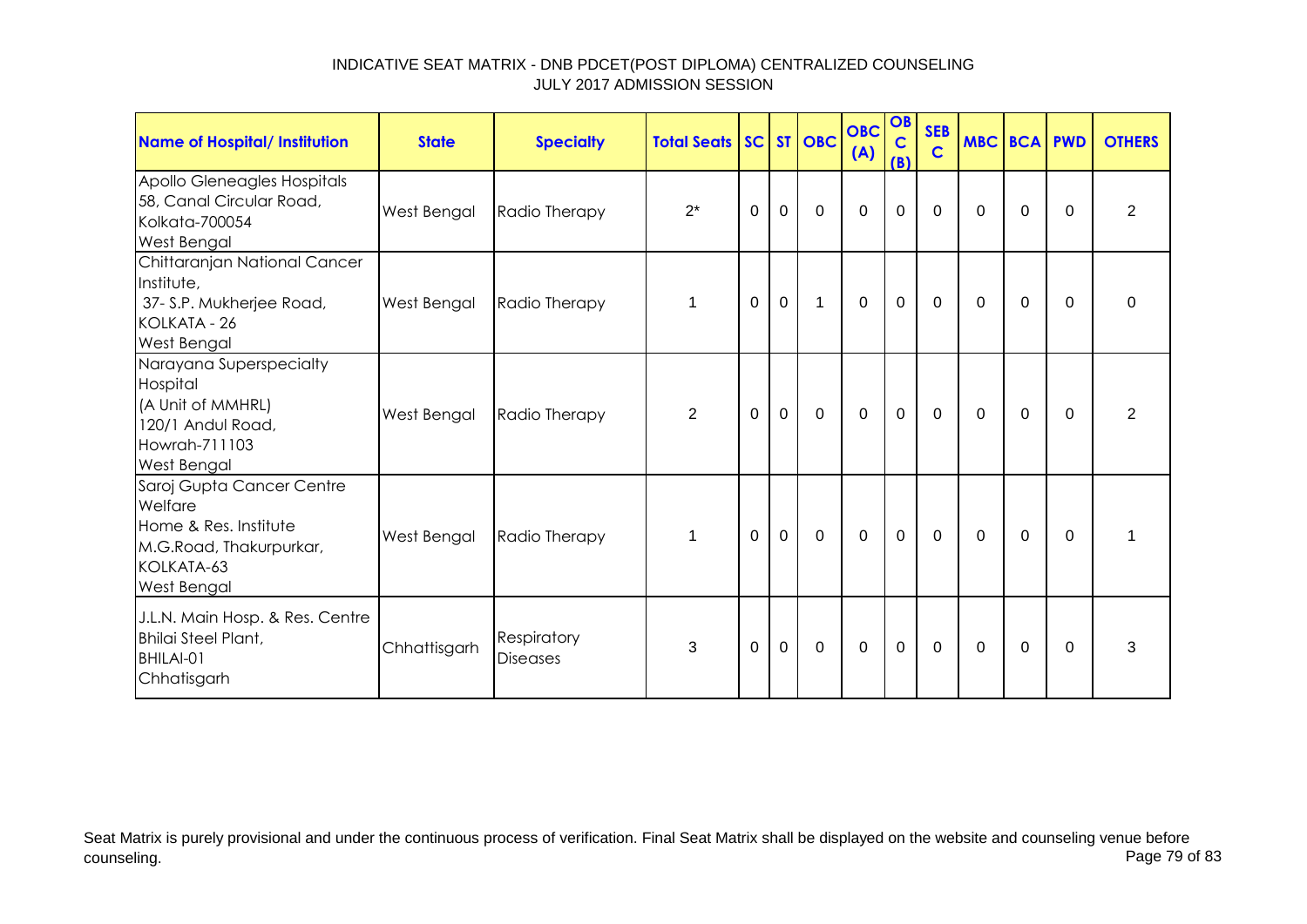| <b>Name of Hospital/ Institution</b>                                                                                                                                           | <b>State</b> | <b>Specialty</b>               | <b>Total Seats SC ST OBC</b> |          |                |             | <b>OBC</b><br>(A) | OB<br>$\mathbf C$<br>(B) | <b>SEB</b><br>$\mathbf C$ | <b>MBC BCA PWD</b> |          |          | <b>OTHERS</b> |
|--------------------------------------------------------------------------------------------------------------------------------------------------------------------------------|--------------|--------------------------------|------------------------------|----------|----------------|-------------|-------------------|--------------------------|---------------------------|--------------------|----------|----------|---------------|
| Ramkrishna Care Hospital<br>Aurobindo Enclave,<br>N. H. 43,<br>Dhamtari Road,<br>Pachpedhi Naka,<br>Raipur-492001<br>Chhattisgarh                                              | Chhattisgarh | Respiratory<br><b>Diseases</b> | 1                            | $\Omega$ | $\mathbf{0}$   | $\mathbf 0$ | $\overline{0}$    | $\mathbf{0}$             | $\mathbf 0$               | $\Omega$           | $\Omega$ | $\Omega$ | 1             |
| Fortis Hospital<br>Sector B, Pocket-1,<br>Aruna Asaf Ali Road, Vasant<br>Kunj,<br>New Delhi- 110070                                                                            | Delhi        | Respiratory<br><b>Diseases</b> | 1                            | $\Omega$ | $\mathbf{0}$   | $\mathbf 0$ | $\overline{0}$    | $\mathbf 0$              | $\mathbf 0$               | 0                  | $\Omega$ | $\Omega$ |               |
| Indraprastha Apollo Hospitals<br>Sarita Vihar,<br>New Delhi - 110076                                                                                                           | Delhi        | Respiratory<br><b>Diseases</b> | 1                            | $\Omega$ | $\overline{0}$ | $\Omega$    | $\mathbf 0$       | $\mathbf 0$              | $\Omega$                  | $\Omega$           | $\Omega$ | $\Omega$ | 1             |
| Jaipur Golden Hospital<br>2, Institutional Area, Sector 3,<br>Rohini,<br>New Delhi- 110085                                                                                     | Delhi        | Respiratory<br><b>Diseases</b> | 1                            | $\Omega$ | $\mathbf 0$    | $\mathbf 0$ | $\mathbf 0$       | $\mathbf 0$              | $\mathbf 0$               | $\Omega$           | 0        | $\Omega$ | 1             |
| National Institute of<br>Tuberculosis and Respiratory<br><b>Diseases</b><br>(Formerly Known as L.R.S. Instt.<br>of T.B. & Allied Scs)<br>Sri Aurobindo Marg,<br>New Delhi - 30 | Delhi        | Respiratory<br><b>Diseases</b> | $\overline{2}$               | 0        | $\mathbf{1}$   | $\mathbf 0$ | $\mathbf 0$       | $\mathbf 0$              | $\mathbf 0$               | 0                  | 0        | $\Omega$ | 1             |

Seat Matrix is purely provisional and under the continuous process of verification. Final Seat Matrix shall be displayed on the website and counseling venue before<br>Page 80 of 83 counseling. Page 80 of 83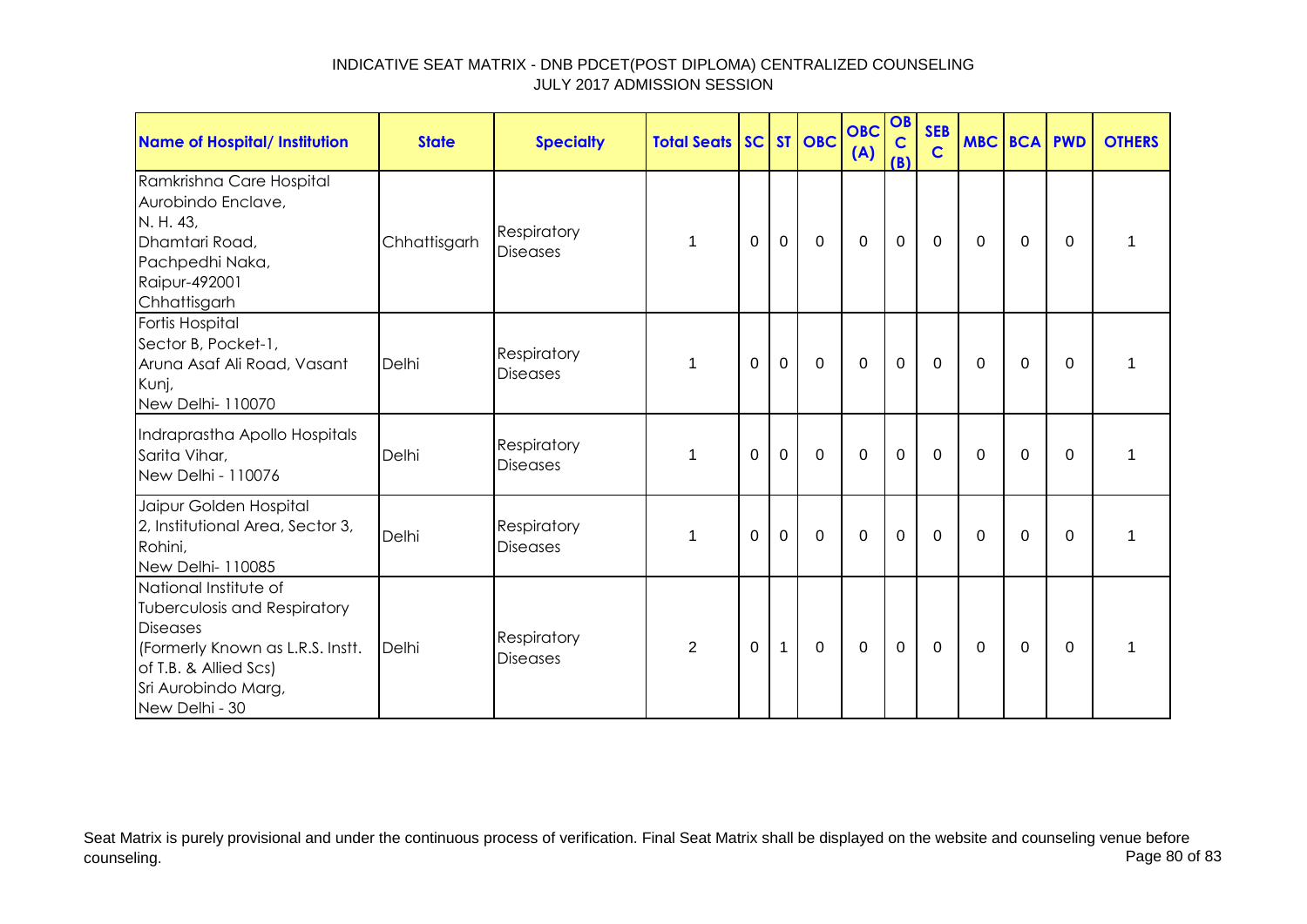| <b>Name of Hospital/ Institution</b>                                                                                                                            | <b>State</b>         | <b>Specialty</b>                      | <b>Total Seats</b> |          |              | SC ST OBC    | <b>OBC</b><br>(A) | OB<br>$\mathbf C$<br>(B) | <b>SEB</b><br>$\mathbf C$ | <b>MBC BCA PWD</b> |             |             | <b>OTHERS</b>  |
|-----------------------------------------------------------------------------------------------------------------------------------------------------------------|----------------------|---------------------------------------|--------------------|----------|--------------|--------------|-------------------|--------------------------|---------------------------|--------------------|-------------|-------------|----------------|
| Rajan Babu Institute of<br>Pulmonary<br>Medicine and Tuberculosis<br>GTB Nagar, Kingsway Camp,<br>Delhi-9                                                       | Delhi                | <b>Respiratory</b><br><b>Diseases</b> | 1                  | 0        | $\mathbf 0$  | $\mathbf{1}$ | $\overline{0}$    | $\mathbf 0$              | $\mathbf 0$               | $\mathbf 0$        | $\mathbf 0$ | $\mathbf 0$ | $\mathbf 0$    |
| Medanta-The Medicity<br>Sector-38, Gurgaon,<br>Haryana-122001                                                                                                   | Haryana              | Respiratory<br><b>Diseases</b>        | 1                  | $\Omega$ | $\mathbf 0$  | $\mathbf 0$  | $\Omega$          | $\mathbf 0$              | $\Omega$                  | $\Omega$           | $\mathbf 0$ | $\mathbf 0$ | 1              |
| Government Medical College<br>Karan-Nagar, Srinagar,<br>Kashmir-190010                                                                                          | Jammu and<br>Kashmir | <b>Respiratory</b><br><b>Diseases</b> | $\overline{2}$     | $\Omega$ | $\mathbf 0$  | $\mathbf 0$  | $\overline{0}$    | $\mathbf 0$              | $\Omega$                  | $\Omega$           | $\mathbf 0$ | $\Omega$    | $\overline{2}$ |
| Bombay Hospital & Instt. of<br>Med. Sciences<br>12, Marine Lines,<br>Mumbai-20<br>Maharashtra                                                                   | Maharashtra          | <b>Respiratory</b><br><b>Diseases</b> | 1                  | $\Omega$ | $\mathbf 0$  | $\mathbf 0$  | $\Omega$          | $\mathbf 0$              | $\mathbf{0}$              | 0                  | 0           | $\Omega$    | 1              |
| Kokilaben Dhirubhai Ambani<br>Hospital & Medical Research<br>Institute<br>Achyutrao Patwardhan Marg,<br>4 Bunglows,<br>Andheri (w),<br>Mumbai-51<br>Maharashtra | Maharashtra          | <b>Respiratory</b><br><b>Diseases</b> | $\mathbf 1$        | $\Omega$ | $\mathbf 0$  | $\mathbf 0$  | $\mathbf 0$       | $\mathbf 0$              | $\Omega$                  | $\mathbf 0$        | $\Omega$    | $\Omega$    | 1              |
| Ispat General Hospital<br>Rourkela Steel Plant,<br>ROURKELA - 769005<br>Orissa                                                                                  | Orissa               | Respiratory<br><b>Diseases</b>        | 2                  | 1        | $\mathbf{1}$ | $\mathbf 0$  | $\Omega$          | $\mathbf 0$              | $\Omega$                  | $\Omega$           | $\mathbf 0$ | $\Omega$    | $\Omega$       |

Seat Matrix is purely provisional and under the continuous process of verification. Final Seat Matrix shall be displayed on the website and counseling venue before<br>Page 81 of 83 counseling. Page 81 of 83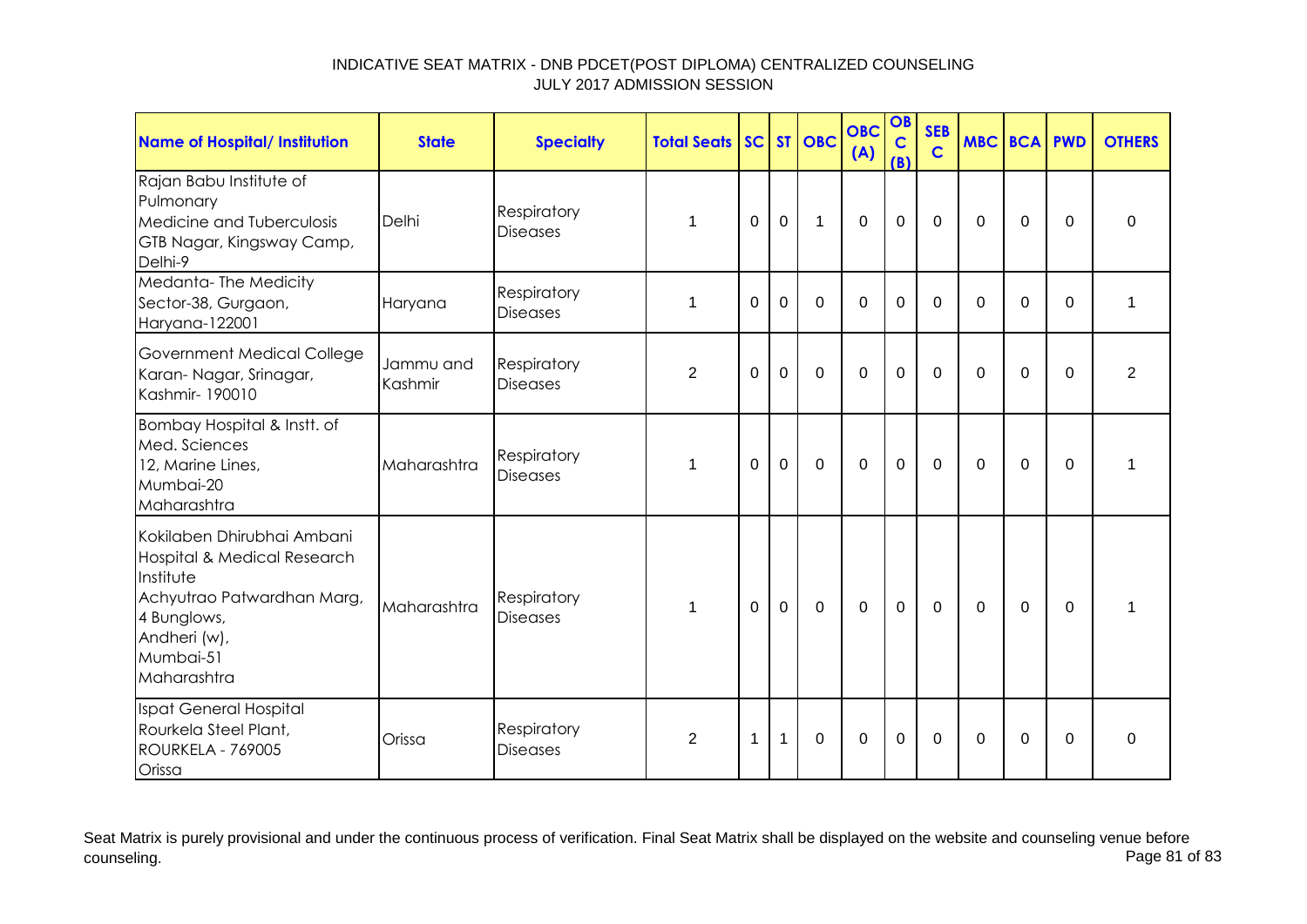| <b>Name of Hospital/ Institution</b>                                                                                                | <b>State</b>  | <b>Specialty</b>               | <b>Total Seats</b> |             |                | SC ST OBC      | <b>OBC</b><br>(A) | OB<br>$\mathbf C$<br>(B) | <b>SEB</b><br>$\mathbf C$ | <b>MBC BCA PWD</b> |             |             | <b>OTHERS</b> |
|-------------------------------------------------------------------------------------------------------------------------------------|---------------|--------------------------------|--------------------|-------------|----------------|----------------|-------------------|--------------------------|---------------------------|--------------------|-------------|-------------|---------------|
| Apollo Hospital<br>21 Greams lane,<br>Off Greams Rd,<br>Chennai - 06<br>Tamil Nadu                                                  | Tamil Nadu    | Respiratory<br><b>Diseases</b> | 1                  | $\Omega$    | $\mathbf 0$    | $\mathbf 0$    | $\mathbf 0$       | $\mathbf 0$              | $\mathbf 0$               | $\Omega$           | 0           | $\Omega$    | 1             |
| Apollo Hospital<br>Room No. 306, Office of the<br>Director of Medical Education<br>Jubilee Hills,<br>Hyderabad-500033,<br>Telangana | Telangana     | Respiratory<br><b>Diseases</b> | 1                  | $\mathbf 0$ | $\overline{0}$ | $\mathbf 0$    | $\overline{0}$    | $\mathbf 0$              | $\mathbf 0$               | $\Omega$           | $\mathbf 0$ | $\mathbf 0$ | 1             |
| Krishna Institute of Medical<br>Sciences<br>1-8-31/1, Minister Road,<br>Secunderabad - 500003<br>Telangana                          | Telangana     | Respiratory<br><b>Diseases</b> | 1                  | $\Omega$    | $\mathbf 0$    | $\overline{0}$ | $\overline{0}$    | $\mathbf 0$              | $\overline{0}$            | $\Omega$           | $\mathbf 0$ | $\mathbf 0$ | 1             |
| Nizam's Institute of Medical<br>Sciences<br>Punjagutta, Hyderabad-82<br>Telangana                                                   | Telangana     | Respiratory<br><b>Diseases</b> | 1                  | $\Omega$    | $\overline{0}$ | $\Omega$       | $\overline{0}$    | $\overline{0}$           | $\overline{0}$            | $\Omega$           | 0           | $\mathbf 0$ | $\mathbf{1}$  |
| Yashoda Super Speciality<br>Hospital<br>Nalgonda X Road, Malakpet,<br>Hyderabad-500036<br>Telangana                                 | Telangana     | Respiratory<br><b>Diseases</b> | 1                  | 0           | $\mathbf 0$    | $\mathbf 0$    | $\mathbf 0$       | $\mathbf 0$              | 0                         | 0                  | 0           | 0           | 1             |
| Metro Heart Institute<br>L-94, Sector- 11, Noida- 201301<br><b>Uttar Pradesh</b>                                                    | Uttar Pradesh | Respiratory<br>Diseases        | 3                  | $\Omega$    | $\Omega$       | $\Omega$       | $\Omega$          | $\Omega$                 | $\Omega$                  | $\Omega$           | 0           | $\Omega$    | 3             |

Seat Matrix is purely provisional and under the continuous process of verification. Final Seat Matrix shall be displayed on the website and counseling venue before<br>Page 82 of 83 counseling. Page 82 of 83